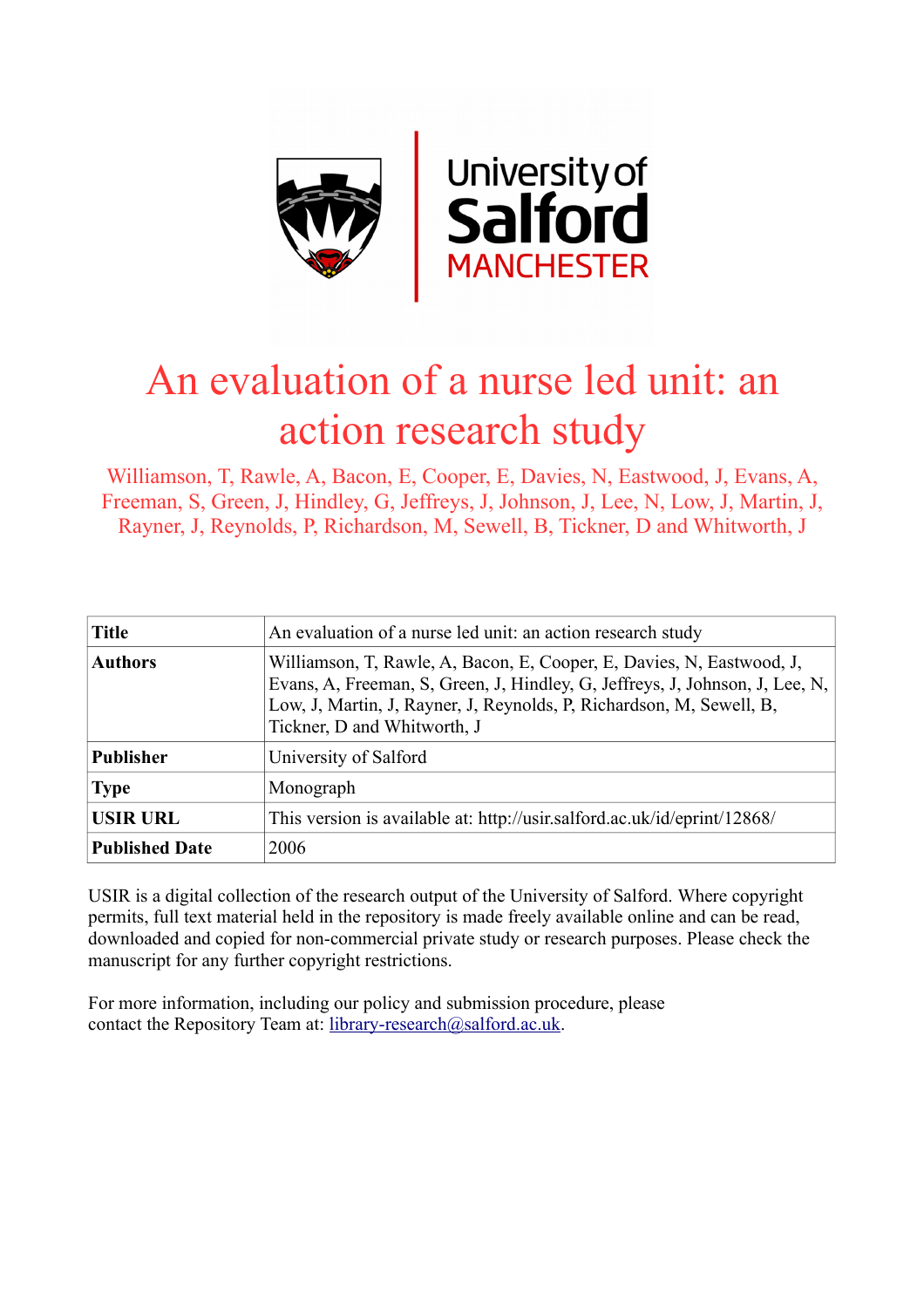



Salford Centre for Nursing, Midwifery & Collaborative Research

# An evaluation of a nurse-led unit: an action research study

**Tracey Williamson Alison Rawle Elaine Bacon Elma Cooper Nicola Davies Janet Eastwood Alison Evans Sharon Freeman Jenny Green Graham Hindley John Jeffrey** 

**Joan Johnson Nancy Lee Jane Low John Martin Janet Rayner Penny Reynolds Marion Richardson Beverley Sewell David Tickner June Whitworth** 



November 2006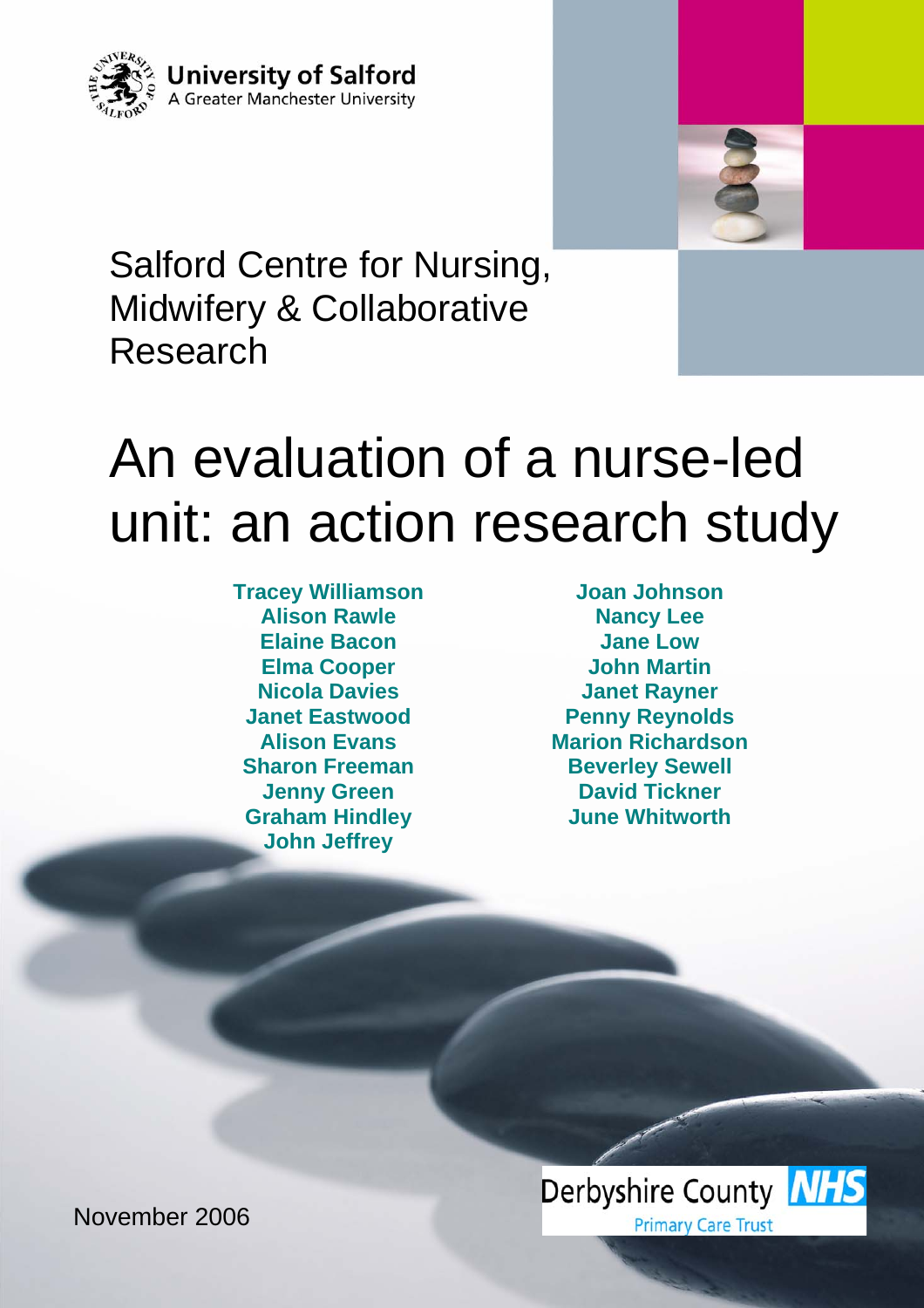### About Us

Inter-disciplinary research that embraces the broad spectrum of health and social care is fundamental to our mission. We have a strong commitment to policy and practice orientated research that makes a difference. Most of our research activity is focused within the **Salford Centre for Nursing, Midwifery and Collaborative Research (SCNMCR).** The centre objectives are:

- To develop nursing and midwifery practice and education through collaborative research
- To undertake research and scholarship of national and international standing

We achieve these through:

- Collaboration with inter-agency partners in research and development of theory and practice
- Publication of high quality reports, papers and conference presentations
- Support and supervision of post-graduate study
- Contribution to national and international debate

Research expertise includes:

- Child and family health
- Mental health care
- Evaluation of health services
- Rehabilitation and older people
- Patient experience

### Enterprise:

- We engage in project and consultancy work and evaluation projects
- We support new product and service initiatives in partnership with external colleagues and business communities

### International:

- We have active and extensive international links
- Partnerships have been forged between staff and students in Australia, Africa, USA, Russia, Malta, Finland, Holland and Germany amongst others

#### **Contact the School of Nursing:**

Tel: +44(0)845 234 0184 E-mail: fhsc@salford.ac.uk

#### **Contact the Salford Centre for Nursing, Midwifery and Collaborative Research:**

Wendy Moran Tel: +44(0)161 295 2768 E-mail: w.e.moran@salford.ac.uk

www.ihscr.salford.ac.uk

#### *© University of Salford*

**This report can be referenced as Williamson, T et al (2006)** *An evaluation of a nurse-led unit: an action research study, University of Salford/Derbyshire County PCT.* 

#### **ISBN: 1-905732-12-0**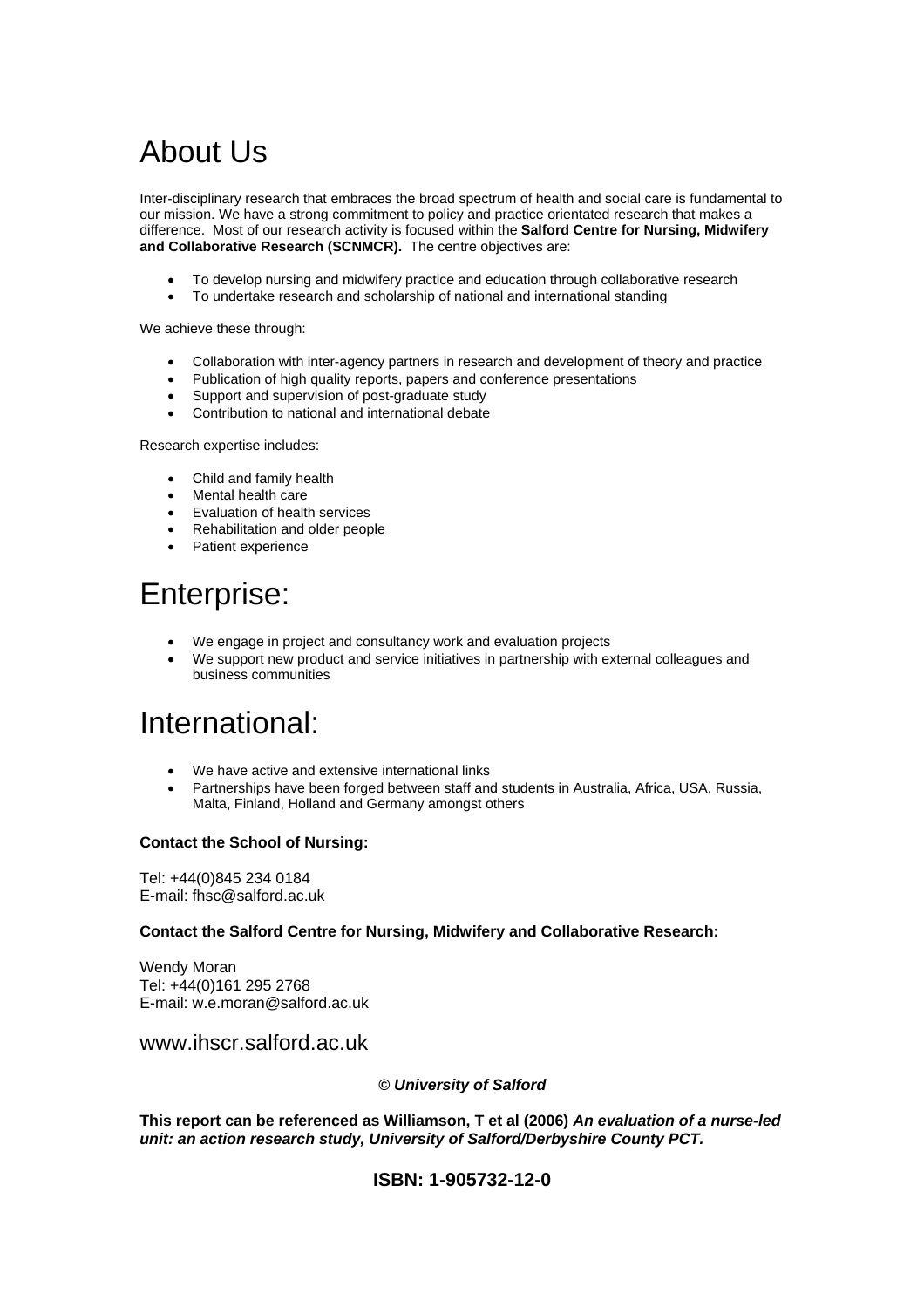### **An evaluation of a nurse-led unit: an action research study**

### **FINAL REPORT**

### November 2006

**Research Team members and co-authors of this report:** 

| <b>Research Team</b><br>Member/Co- | <b>Title</b>                      | Organisation                                     |
|------------------------------------|-----------------------------------|--------------------------------------------------|
| author Name                        |                                   |                                                  |
| <b>Tracey</b>                      | <b>Research Fellow</b>            | <b>University of Salford</b>                     |
| Williamson                         | <b>Co-Project Lead and Lead</b>   |                                                  |
|                                    | <b>Researcher</b>                 |                                                  |
| <b>Alison Rawle</b>                | <b>Nurse Consultant, Older</b>    | <b>Derbyshire County PCT</b>                     |
|                                    | <b>People and Co-Project Lead</b> |                                                  |
| <b>Elaine Bacon</b>                | <b>Nurse Practitioner</b>         | <b>Derbyshire County PCT</b>                     |
| <b>Elma Cooper</b>                 | <b>Member</b>                     | <b>North East Derbyshire PPI</b><br><b>Forum</b> |
| <b>Nicola Davies</b>               | Physiotherapist                   | <b>Derbyshire County PCT</b>                     |
| <b>Janet Eastwood</b>              | <b>Occupational Therapist</b>     | <b>Derbyshire County PCT</b>                     |
| <b>Alison Evans</b>                | <b>Occupational Therapist</b>     | <b>Derbyshire County PCT</b>                     |
| <b>Sharon Freeman</b>              | <b>Nursing Assistant</b>          | <b>Derbyshire County PCT</b>                     |
| <b>Jenny Green</b>                 | <b>Ward Clerk</b>                 | <b>Derbyshire County PCT</b>                     |
| <b>Graham Hindley</b>              | Physiotherapist                   | <b>Derbyshire County PCT</b>                     |
| <b>John Jeffrey</b>                | <b>Member</b>                     | <b>North East Derbyshire PPI</b><br><b>Forum</b> |
| Joan Johnson                       | <b>Nursing Assistant</b>          | <b>Derbyshire County PCT</b>                     |
| <b>Jane Low</b>                    | <b>Care Manager</b>               | <b>Derbyshire Social</b><br><b>Services</b>      |
| <b>John Martin</b>                 | <b>Vice Chairman</b>              | <b>North East Derbyshire PPI</b><br><b>Forum</b> |
| <b>Janet Rayner</b>                | Admission, Discharge and          | <b>Derbyshire County PCT</b>                     |
|                                    | <b>Transfer Liaison Nurse</b>     |                                                  |
| <b>Penny Reynolds</b>              | <b>Occupational Therapist</b>     | <b>Derbyshire County PCT</b>                     |
| <b>Marion</b>                      | <b>Ward Manager</b>               | <b>Derbyshire County PCT</b>                     |
| <b>Richardson</b>                  |                                   |                                                  |
| <b>Beverley Sewell</b>             | <b>Admin Support</b>              | <b>Derbyshire County PCT</b>                     |
| <b>David Tickner</b>               | <b>Ex-patient</b>                 | <b>Derwent Ward</b>                              |
| <b>June Whitworth</b>              | <b>Chair</b>                      | <b>North East Derbyshire PPI</b>                 |
|                                    |                                   | <b>Forum</b>                                     |
| Nancy Lee (co-                     | <b>Programme Leader</b>           | <b>University of Salford</b>                     |
| author only)                       |                                   |                                                  |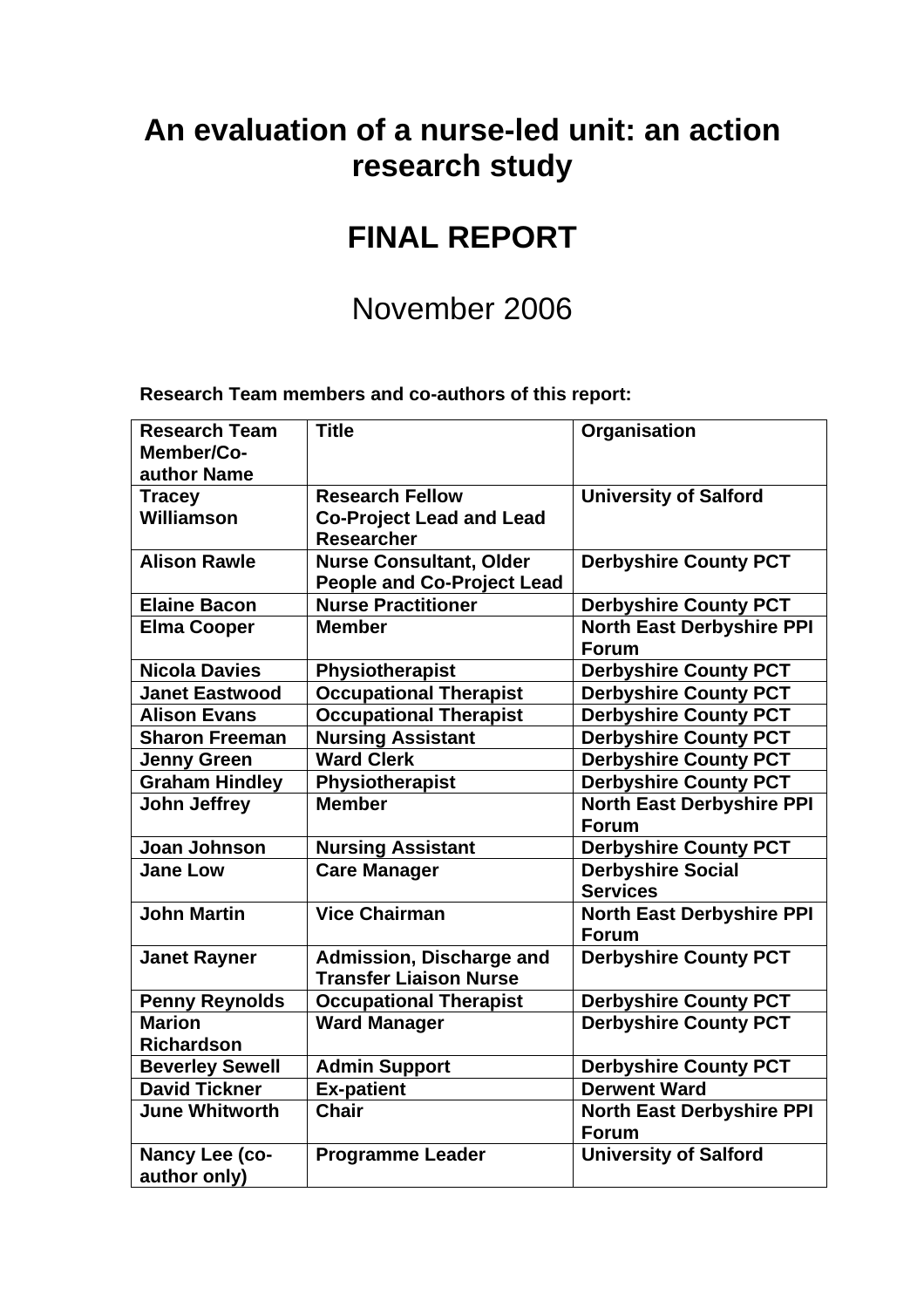### **CONTENTS**

|                                           |                                                                | Page         |
|-------------------------------------------|----------------------------------------------------------------|--------------|
| <b>CONTENTS</b>                           |                                                                | $\mathbf{I}$ |
| <b>FOREWORD</b>                           |                                                                | $\vee$       |
| <b>ACKNOWLEDGEMENTS</b>                   |                                                                | Vi           |
| <b>PLAIN ENGLISH</b><br><b>SUMMARY</b>    |                                                                | Viii         |
| <b>CHAPTER 1-</b><br><b>INTRODUCTION</b>  | Background                                                     | 1            |
|                                           | Evaluation aims                                                | 3            |
|                                           | Literature overview                                            | 6            |
|                                           | Summary                                                        | 11           |
| <b>CHAPTER 2 - STUDY</b><br><b>DESIGN</b> | Evaluation approach                                            | 12           |
|                                           | Involvement and Partnership working                            | 13           |
|                                           | Preparation and training                                       | 15           |
|                                           | Study organisation                                             | 16           |
|                                           | Identifying evaluation topics                                  | 17           |
|                                           | Prioritizing evaluation topics                                 | 19           |
|                                           | Evaluation questions                                           | 20           |
|                                           | Developing evaluation research<br>questions, methods and tools | 22           |
|                                           | Implementing methods and tools                                 | 28           |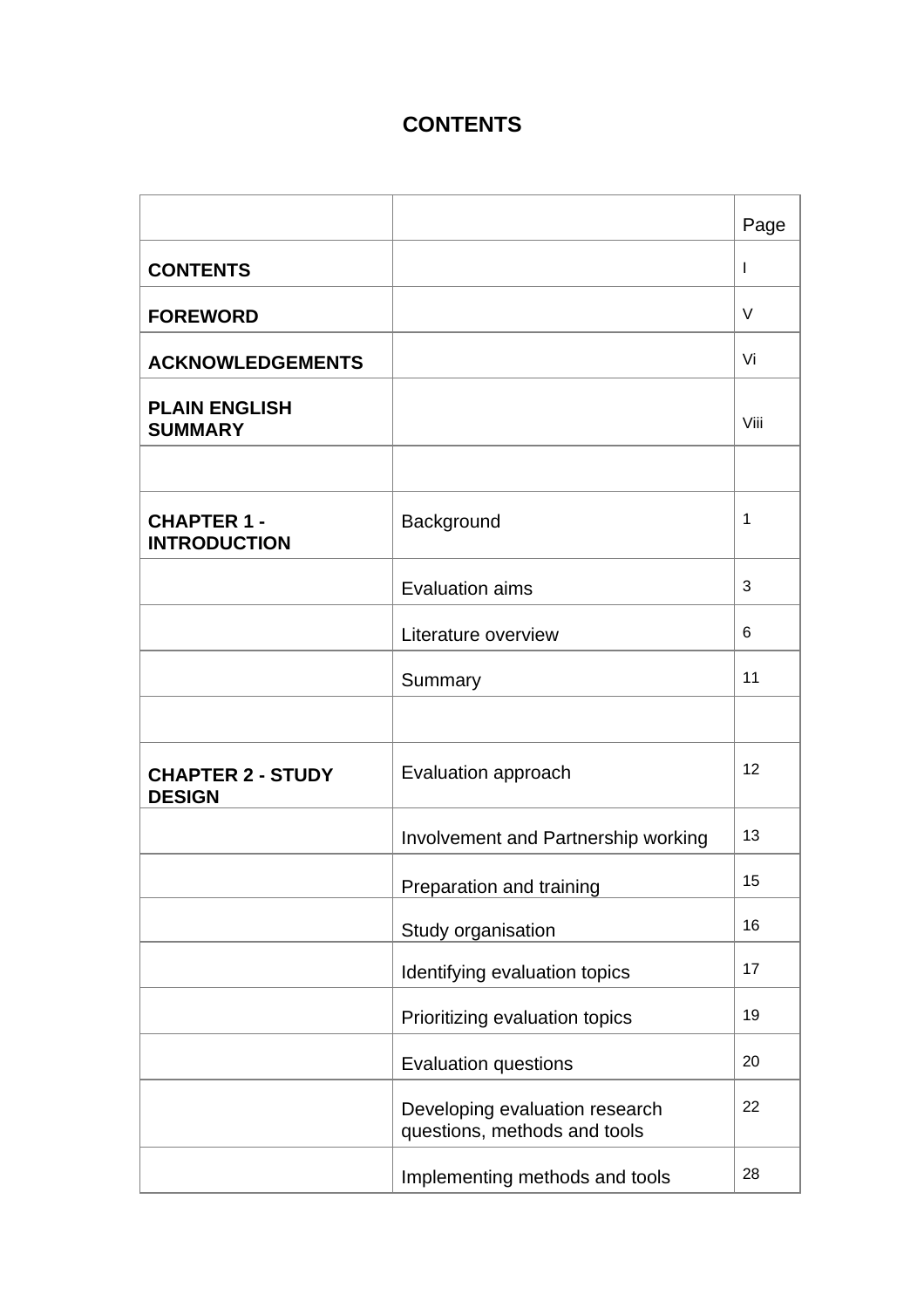|                                                    | Summary                                                             | 28 |
|----------------------------------------------------|---------------------------------------------------------------------|----|
|                                                    |                                                                     |    |
| <b>CHAPTER 3 - METHODS</b>                         | Methods and data collection tools                                   | 29 |
|                                                    | Sampling and data collection<br>procedure                           | 31 |
|                                                    | Ethical and research governance<br>arrangements                     | 47 |
|                                                    | Data preparation, management and<br>storage                         | 49 |
|                                                    | <b>Study limitations</b>                                            | 50 |
|                                                    | Summary                                                             | 51 |
|                                                    |                                                                     |    |
| <b>CHAPTER 4 - ANALYSIS</b><br><b>AND FINDINGS</b> | Analysis                                                            | 52 |
|                                                    | Questionnaires                                                      | 52 |
|                                                    | Interviews                                                          | 52 |
|                                                    | Graffiti board, first impressions<br>questionnaire and comments box | 53 |
|                                                    | Patient tracking pro-formas                                         | 53 |
|                                                    | Bed census                                                          | 53 |
|                                                    | Findings                                                            | 54 |
|                                                    | Patient perspectives                                                | 54 |
|                                                    | 1. Questionnaires                                                   | 54 |
|                                                    | 2. Interviews                                                       | 58 |
|                                                    | Carer perspectives                                                  | 62 |
|                                                    | 1. Questionnaires                                                   | 62 |
|                                                    | 2. Interviews                                                       | 64 |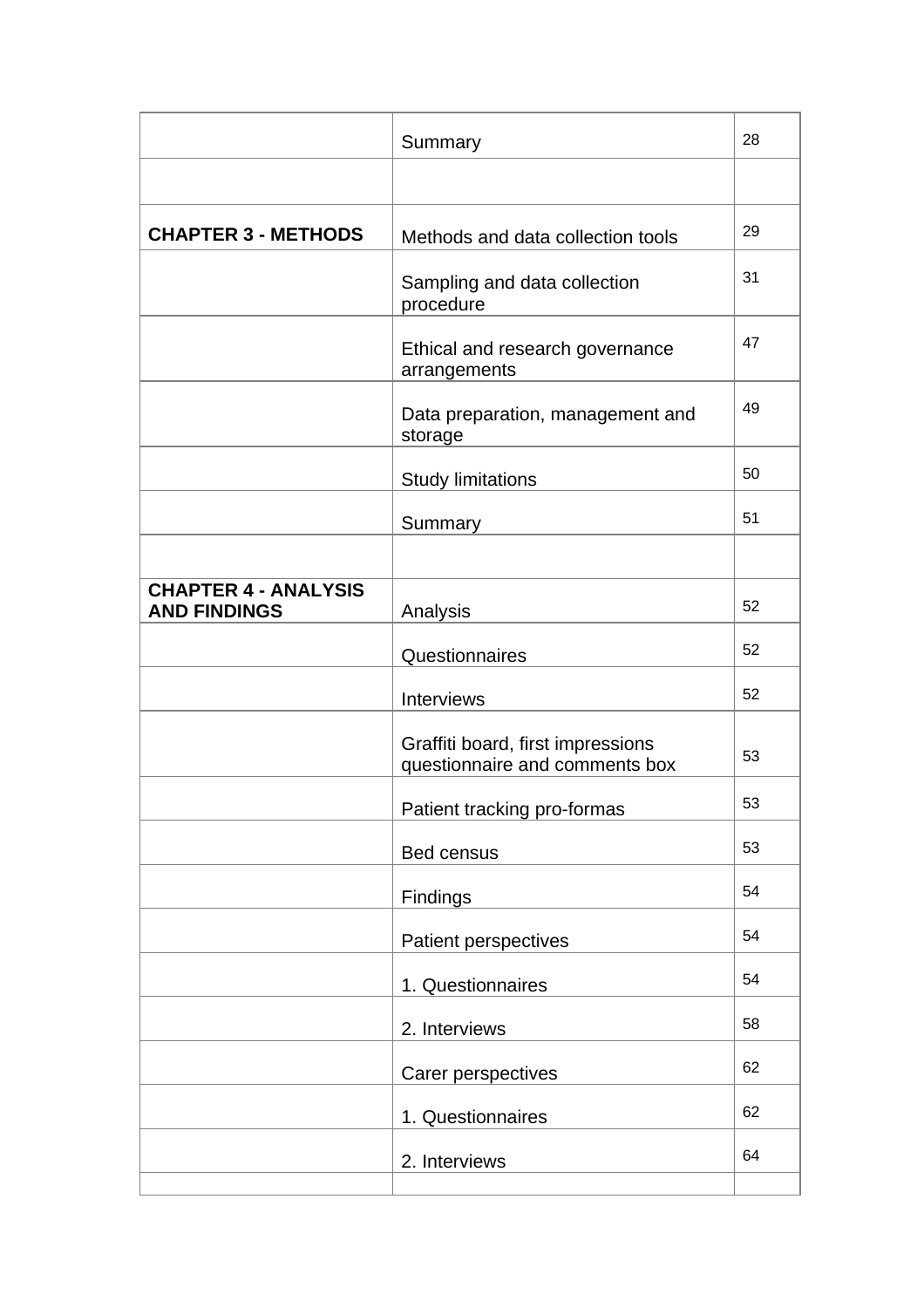| Nurse-led bed staff perspectives                                       |                                                                     | 72  |
|------------------------------------------------------------------------|---------------------------------------------------------------------|-----|
|                                                                        | 1. Questionnaires                                                   | 72  |
|                                                                        | 2. Interviews                                                       | 79  |
|                                                                        | Referring staff perspectives                                        | 88  |
|                                                                        | 1. Questionnaires                                                   | 88  |
|                                                                        | <b>Medical consultant</b><br>questionnaire                          | 93  |
|                                                                        | 2. Interviews                                                       | 94  |
|                                                                        | Audit findings                                                      | 100 |
|                                                                        | Patient tracking pro-forma - inpatient<br>journey                   | 100 |
|                                                                        | Patient tracking pro-forma - non-<br>admitted<br>Patient            | 103 |
|                                                                        | Patient tracking pro-forma -<br>readmitted/failed discharge         | 104 |
|                                                                        | Bed census pro-forma                                                | 105 |
|                                                                        | Graffiti board, first impressions<br>questionnaire and comments box | 108 |
|                                                                        | Summary                                                             | 108 |
| <b>CHAPTER 5 -</b><br><b>REFLECTION</b>                                |                                                                     | 109 |
|                                                                        | Summary                                                             | 116 |
|                                                                        |                                                                     |     |
| <b>CHAPTER 6 -</b><br><b>CONCLUSIONS AND</b><br><b>RECOMMENDATIONS</b> | Conclusions                                                         | 117 |
|                                                                        | Recommendations                                                     | 117 |
|                                                                        | <b>Dissemination</b>                                                | 119 |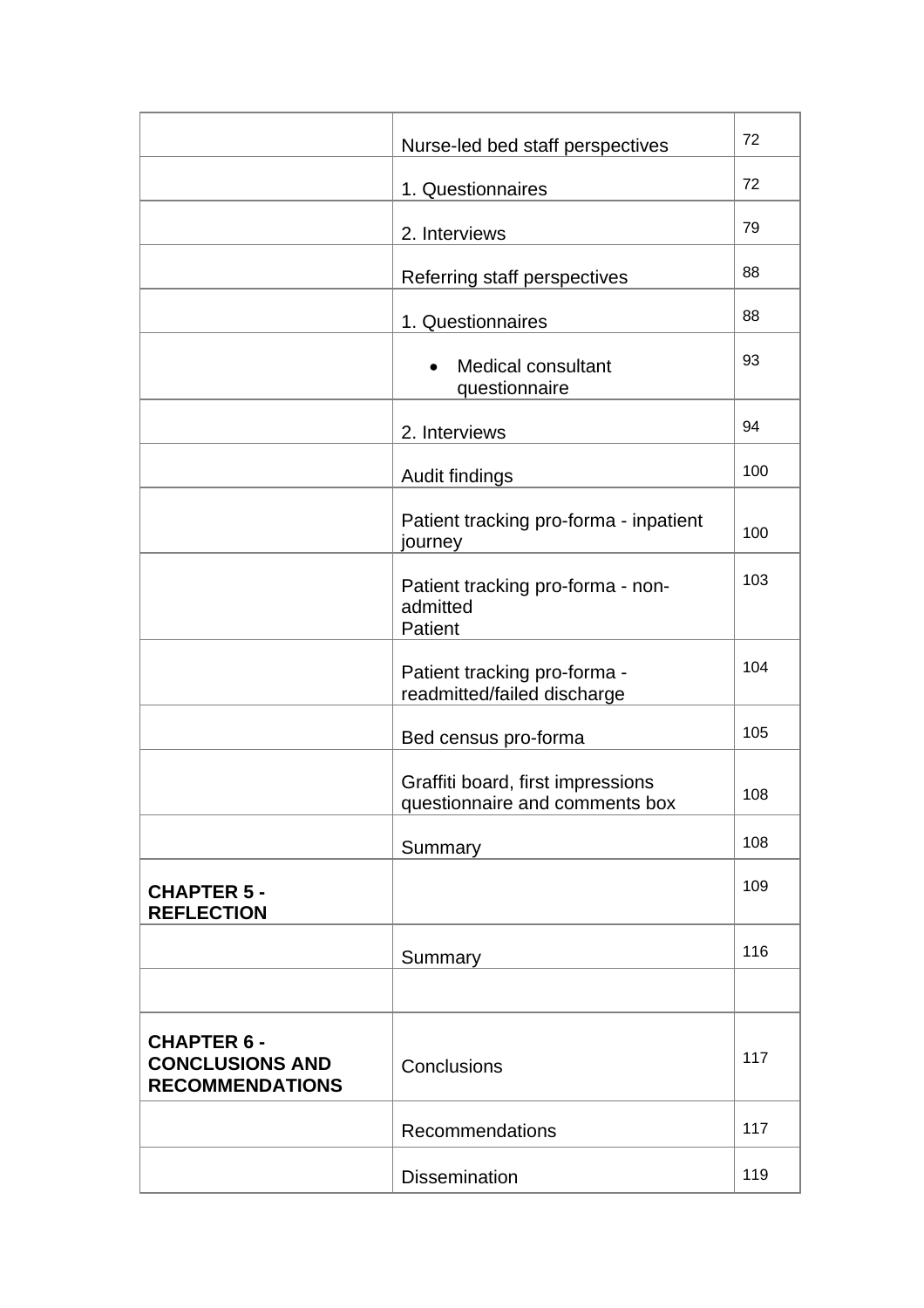| <b>GLOSSARY</b>            |                                                                                        | 122 |
|----------------------------|----------------------------------------------------------------------------------------|-----|
| <b>APPENDIX</b>            | Responses from comments box, graffiti<br>board and first impressions<br>questionnaires | 126 |
| <b>REFERENCES</b>          |                                                                                        | 134 |
| <b>TABLES &amp; CHARTS</b> | <b>Table 1 Evaluation methods</b>                                                      | 23  |
|                            | Table 2 Data collection summary                                                        | 46  |
|                            | Table 3 Appropriate in-patient bed use                                                 | 107 |
|                            | Chart 1 Patient involvement in<br>discharge planning                                   | 55  |
|                            | Chart 2 patient views of staff attitudes<br>to privacy and dignity                     | 56  |
|                            | Chart 3 Carer ratings of verbal<br>information                                         | 63  |
|                            | Chart 4 Nurse-led staff views of<br>admission criteria being met                       | 73  |
|                            | Chart 5 Carers engagement in<br>discharge planning                                     | 74  |
|                            | <b>Chart 6 Timeliness and</b><br>appropriateness of patient discharges                 | 74  |
|                            | Chart 7 Management of patients<br>whose condition deteriorates slowly                  | 75  |
|                            | Chart 8 Where district nurses' patients<br>go when not admitted                        | 90  |
|                            | Chart 9 Where GPs' patients go when<br>not admitted                                    | 90  |
|                            | Chart 10 Where other referrers'<br>patients go when not admitted                       | 91  |
|                            | Chart 11 GPs' view of the<br>appropriateness of nurse-led care                         | 92  |
|                            | Figure 1 Themes from Reflection                                                        | 111 |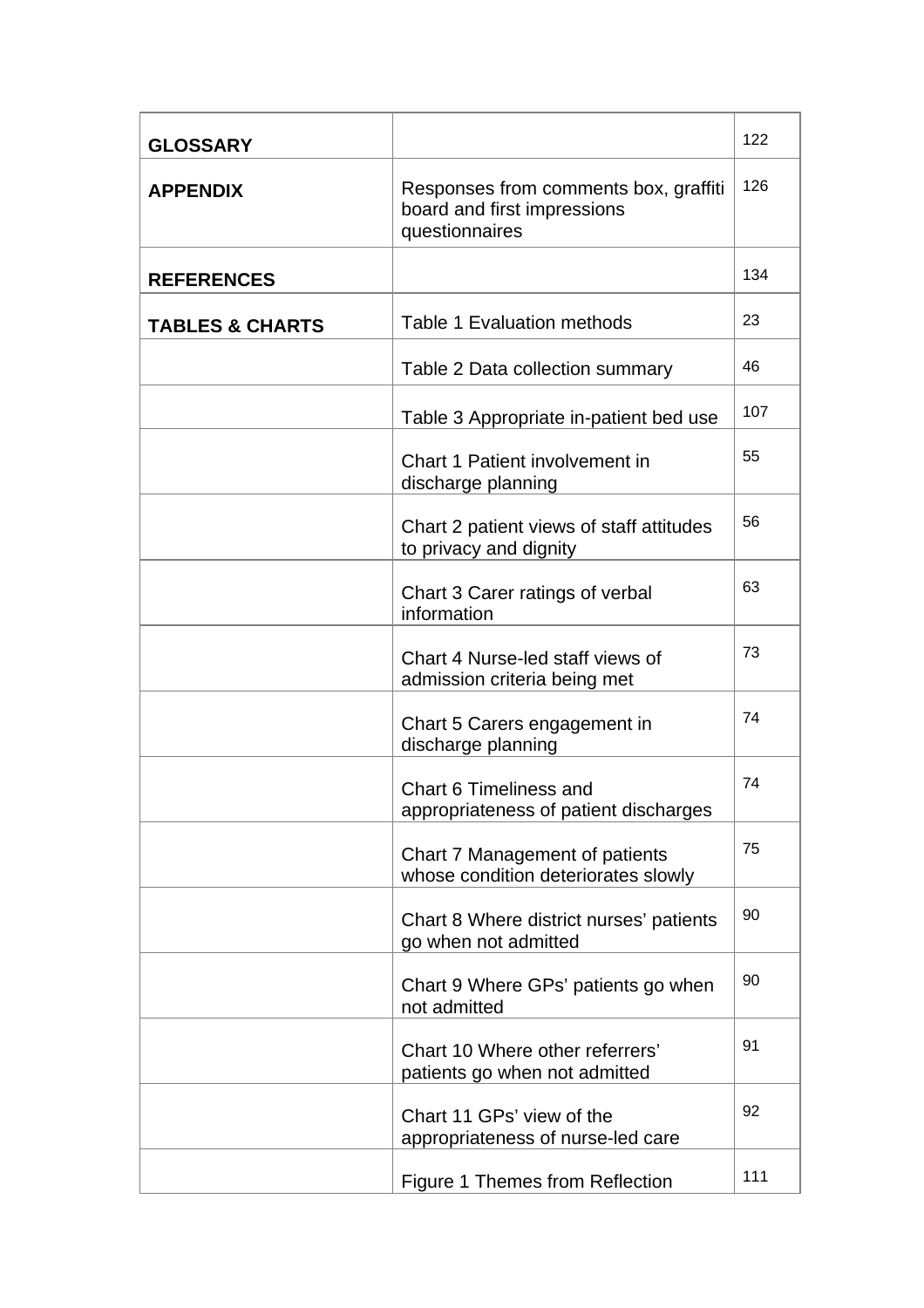#### **FOREWORD**

We are delighted to be sharing the final report of the Evaluation of a Nurse Led Unit study with you. We hope that like us you recognise that the journey we have undergone in doing this study has been as valuable as the findings themselves. Furthermore, we hope you find this report accessible and useful whatever your background or particular interest, perhaps as a health and social care professional, service user or member of the public, academic or participant in the study.

Within our study, we have attempted to promote meaningful engagement of the public and service users as a means of adding to the quality of the work. We believe this has ensured the right research questions have been asked and that the project has been undertaken in the most appropriate way available to us. Involvement of a range of staff as research team members has in our view also added greatly in making the focus of the study relevant to them. We are proud of our achievements as a research team and have put a lot of personal energy and enthusiasm into the process. Much has been learnt along the way, not only in terms of research but about ourselves and each other. We hope the findings are taken forward by those who need to act upon them to reinforce existing good practices and to prompt change in others where improvement is needed.

Few teams within the NHS hold themselves up to the scrutiny that the nurseled bed team has. They are commended for wanting to take a long hard look in the mirror in pursuit of opportunities for improvement, when they could have chosen to merely carry on as before.

#### *Tracey Williamson*

*Research Fellow – Older People/User Involvement, University of Salford*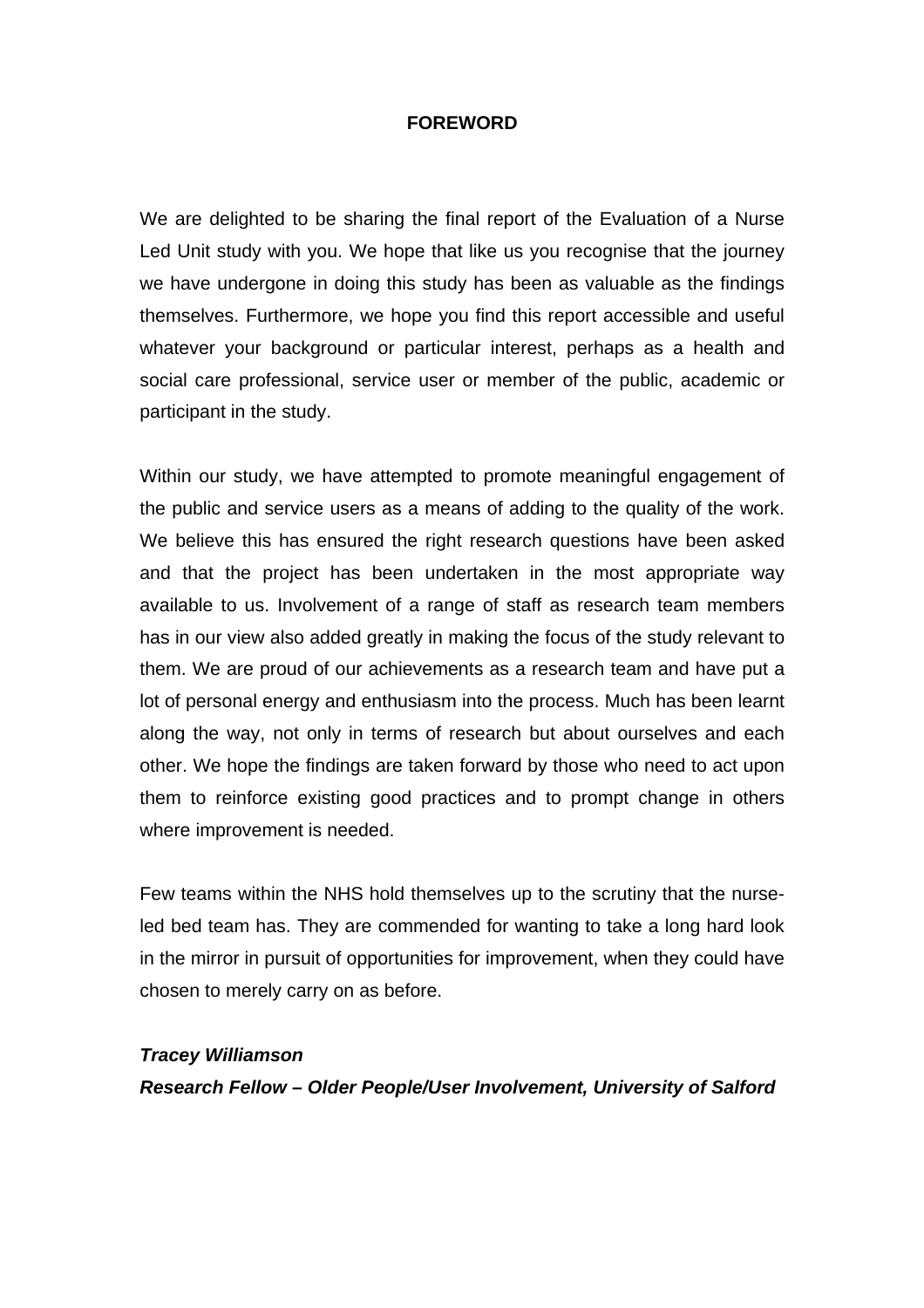#### **ACKNOWLEDGEMENTS**

The funding for this study has kindly been provided by the former Chesterfield Primary Care Trust.

We are grateful to the attendees at the first workshop we held to explore ideas for the study. These people significantly helped to inform our thinking and develop our early ideas.

We would like to acknowledge the support we have received from the Trust Research and Development Department, especially Mick Bond and Roger Simpson.

We would like to thank the Study Advisory Group members for their suggestions and views.

We are grateful to the patients and staff working within the Trust who may have fitted around research team members at times as they attended meetings and collected research data.

Patients, their carers, families and visitors helped us greatly by taking part in the study in a variety of ways for which we offer our sincere thanks.

Dr Nancy Lee at the University of Salford is thanked for facilitating reflection sessions to aid our learning within this study which will in turn help us in future studies.

Statistical support has been gratefully received from Leah Greene at the University of Salford

Special thanks go to Beverley Sewell who has provided excellent administration support throughout and made several useful research suggestions.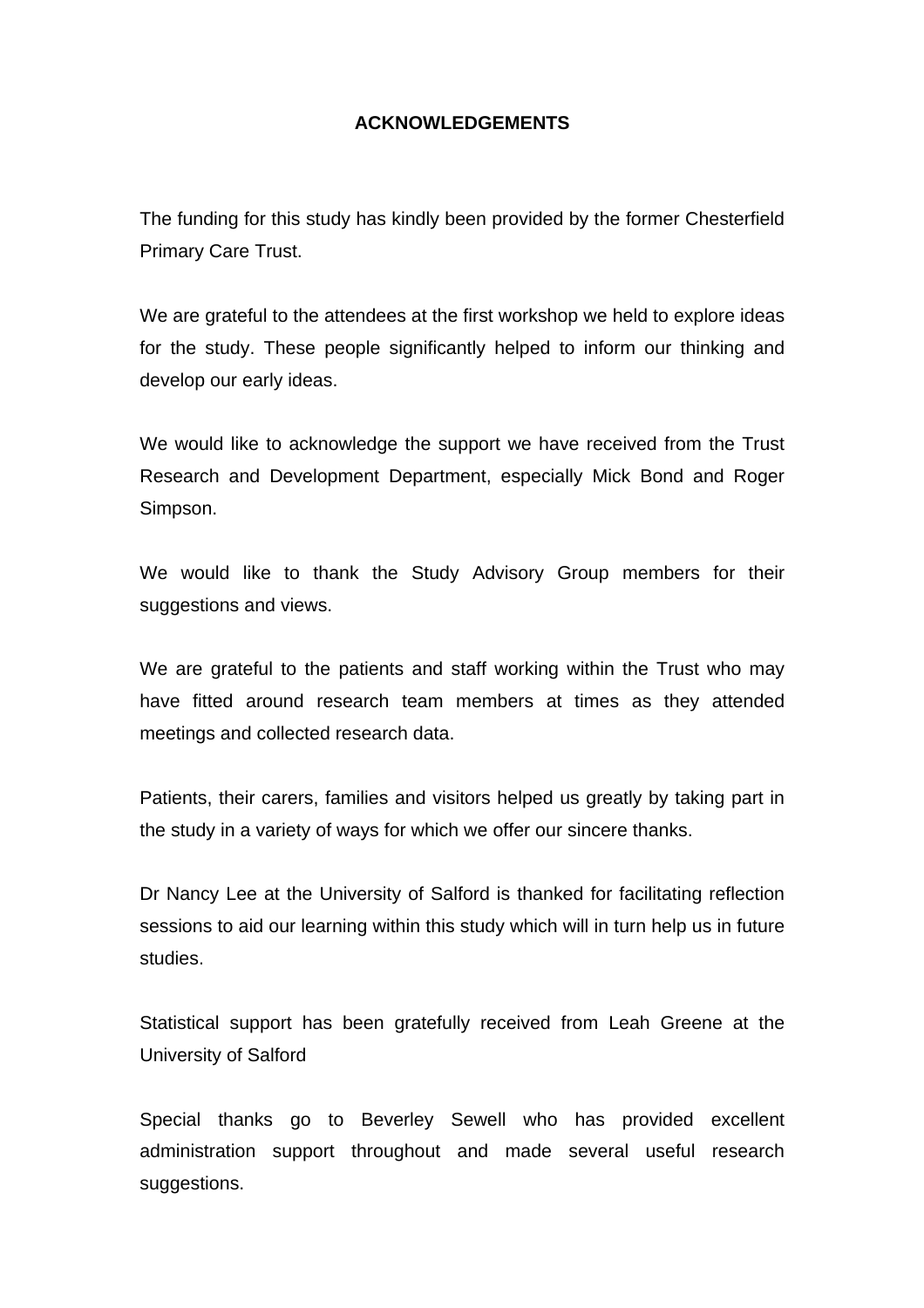Lastly, an acknowledgement to Alison Rawle whose leadership and commitment to improving both staff and patient experiences, made the study possible.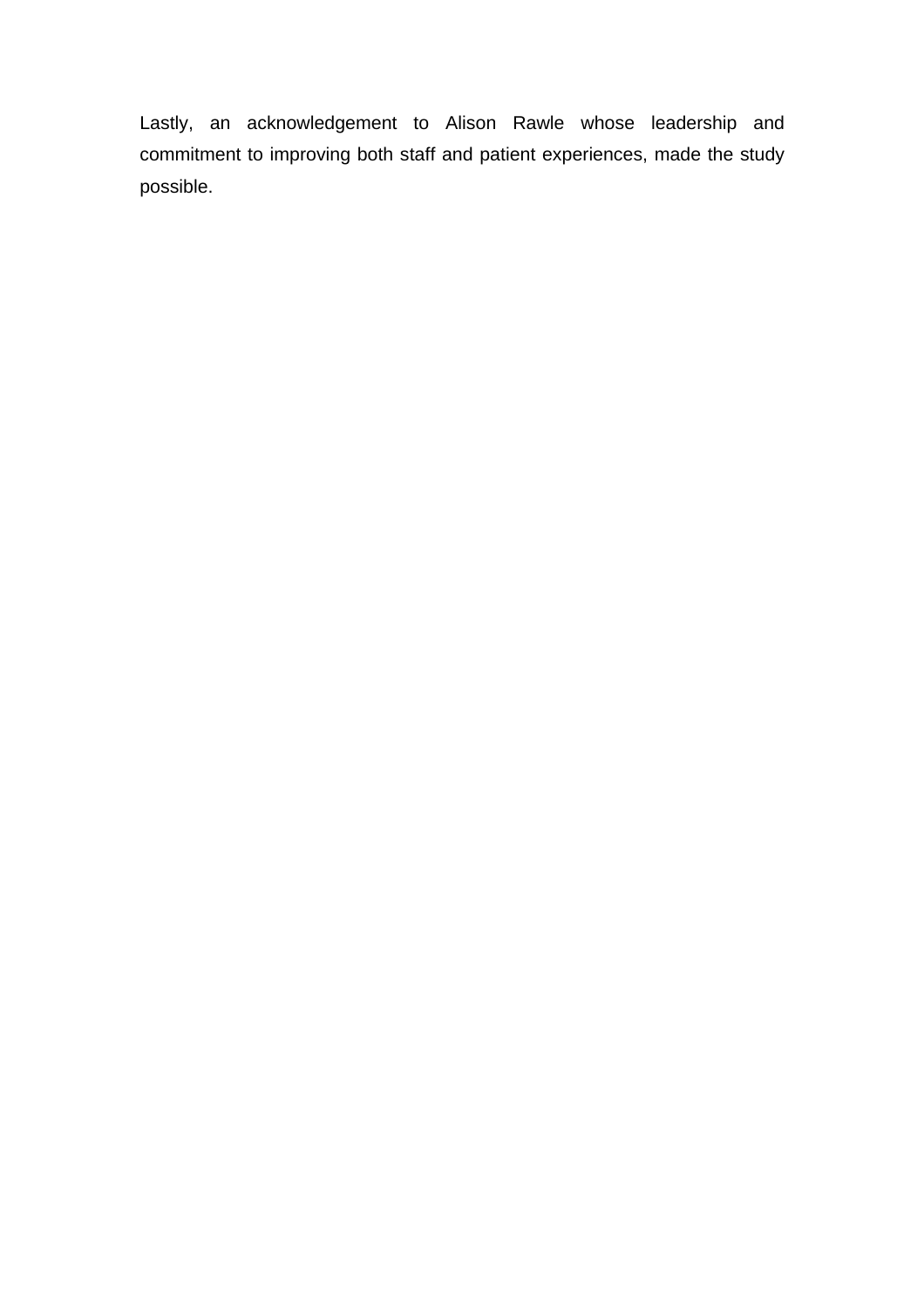#### **PLAIN ENGLISH SUMMARY**

#### **INTRODUCTION**

This evaluation study was commissioned by Alison Rawle, Nurse Consultant Older People, Derbyshire County Primary Care Trust (PCT) (formerly Chesterfield PCT). This study took place within Walton Hospital which is a community hospital comprising 120 rehabilitation beds and 56 beds for older adults with mental illness. One of the wards, Derwent Ward, changed focus in 2003 and became the pilot site for 6 nurse-led beds. Nurse-led care is where nurses, commonly but not always in a nurse consultant or specialist nurse role, take leadership of one or more patient services, wards or departments which would traditionally have been led by a consultant doctor. The numbers of nurse-led beds at Walton Hospital have since grown.

Nurse-led care is still relatively new in the UK and is an area in need of greater exploration to see whether it provides safe and effective care for patients compared with traditional approaches. Other concerns are whether patients and their families view nurse-led care as acceptable and comparable with traditional, doctor-led care. A research team of nurse-led ward staff, an ex-patient and patient representatives was set up in early 2005 to plan and undertake an evaluation study that answered questions of interest to the different participants.

#### **EVALUATION AIMS**

The evaluation aimed to closely examine the structures, processes and outcomes of nurse-led care.

Objectives were: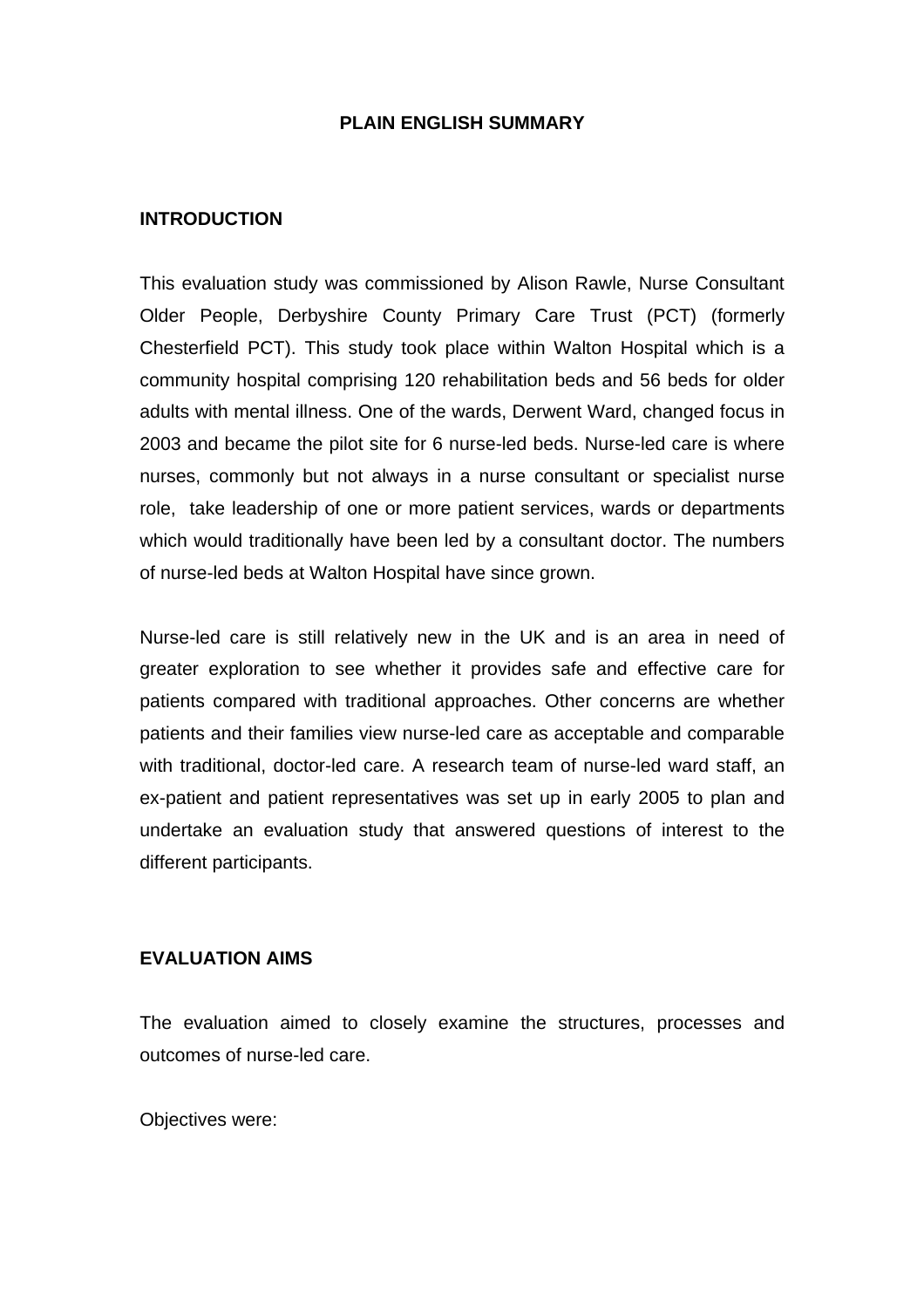- To explore staff, patient and carer understandings of a nurse-led approach to care
- To identify how satisfied patients and carers are with their nurse-led experience
- To identify how satisfied staff are with their experience of utilising the nurse-led bed service
- To examine whether quality of patients'/carers' journeys through nurseled care could be improved
- To utilise a partnership approach to the study with patients and their representatives
- To develop research skills amongst research team members

#### **EVALUATION APPROACH**

The research team adopted a workshop approach in designing the study. Eight workshops and three meetings were held to identify what the focus of the evaluation should be, the research approach and tools to be used, roles of research team members, training needs, training sessions, reflection on the experience of doing research, plans to share study findings and final report content. An action research approach was used as this concerns partnership working with staff and lay people as equally valued members of the research team and has a commitment to using the study findings to improve care where needed. Research team members have been involved in all stages of the research process.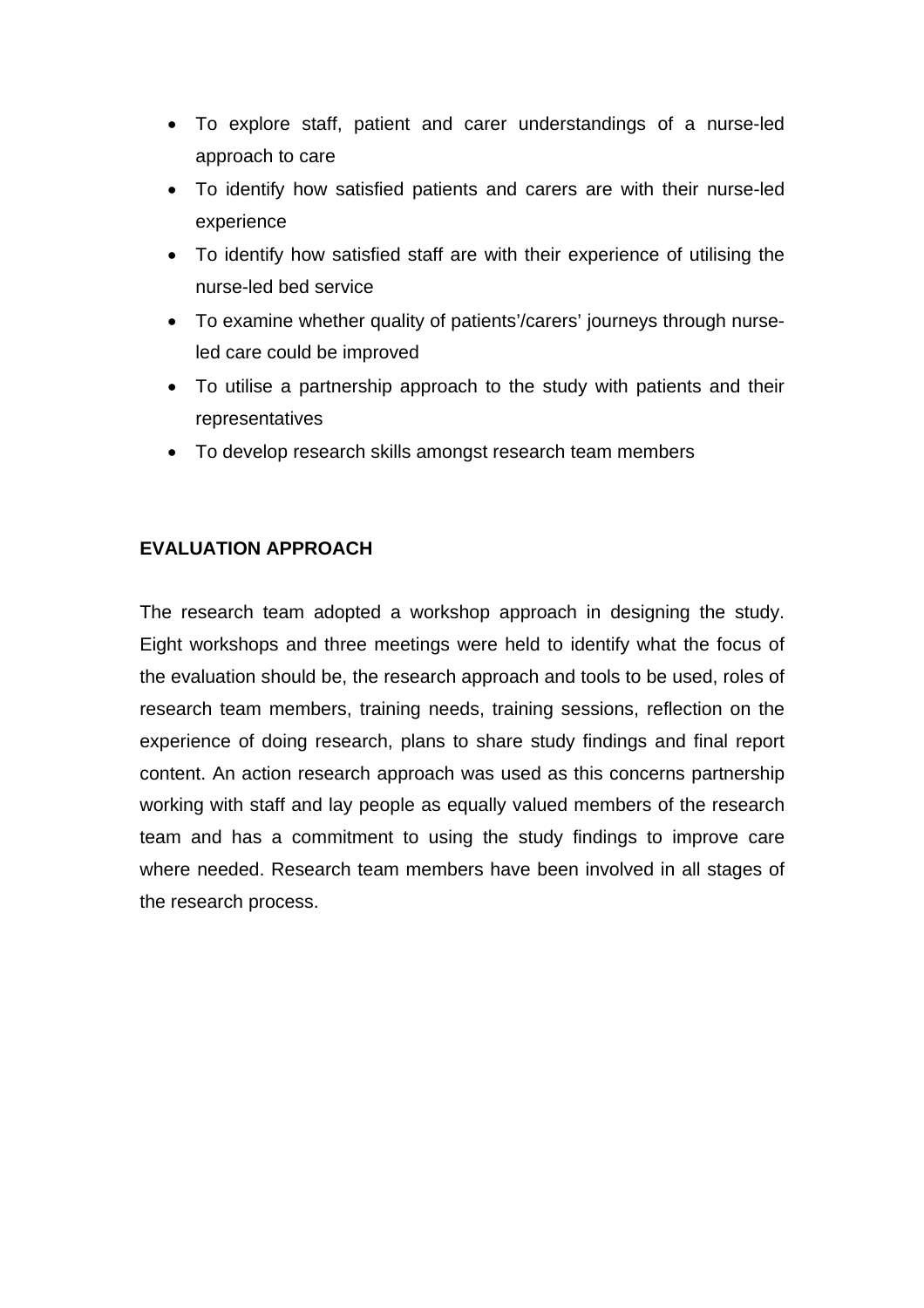#### **METHODS AND DATA COLLECTION**

Data collection concerns the information gathered in order to meet the study objectives. A range of methods was used including:

- 1. Patient questionnaire (research)
- 2. Patient interviews (research)
- 3. Carer questionnaire (research)
- 4. Carer interviews (research)
- 5. Staff questionnaire Derwent Ward staff (research)
- 6. Staff questionnaire referrers (research)
- 7. Staff questionnaire medical consultants (research)
- 8. Staff interviews Derwent Ward staff (research)
- 9. Staff interviews referrers (research)
- 10. Patient tracking inpatient journey pro-forma (audit)
- 11. Patient tracking non-admitted patient pro-forma (audit)
- 12. Patient tracking re-admitted/failed discharge pro-forma (audit)
- 13. Bed census pro-forma (audit)
- 14. Graffiti board (practice development)
- 15. First impressions questionnaire (practice development)
- 16. Comments box (practice development)

To meet research team members' preferences, not all methods were research methods. Some were 'practice development' methods (informal means of exploring patient care and people's views of it) and others were 'audit' (used to gather information available in existing documents such as patient records). Research methods were used to rigorously gather and analyse new information through approaches such as interviews and postal surveys.

Questionnaire surveys were undertaken with patients, carers, staff who admit patients to nurse-led care ('referrers' e.g. GPs and district nurses), medical consultants and nurse-led staff themselves. Individual or group interviews were also held with participants from most of these groups. Data were collected between January 2006 and August 2006.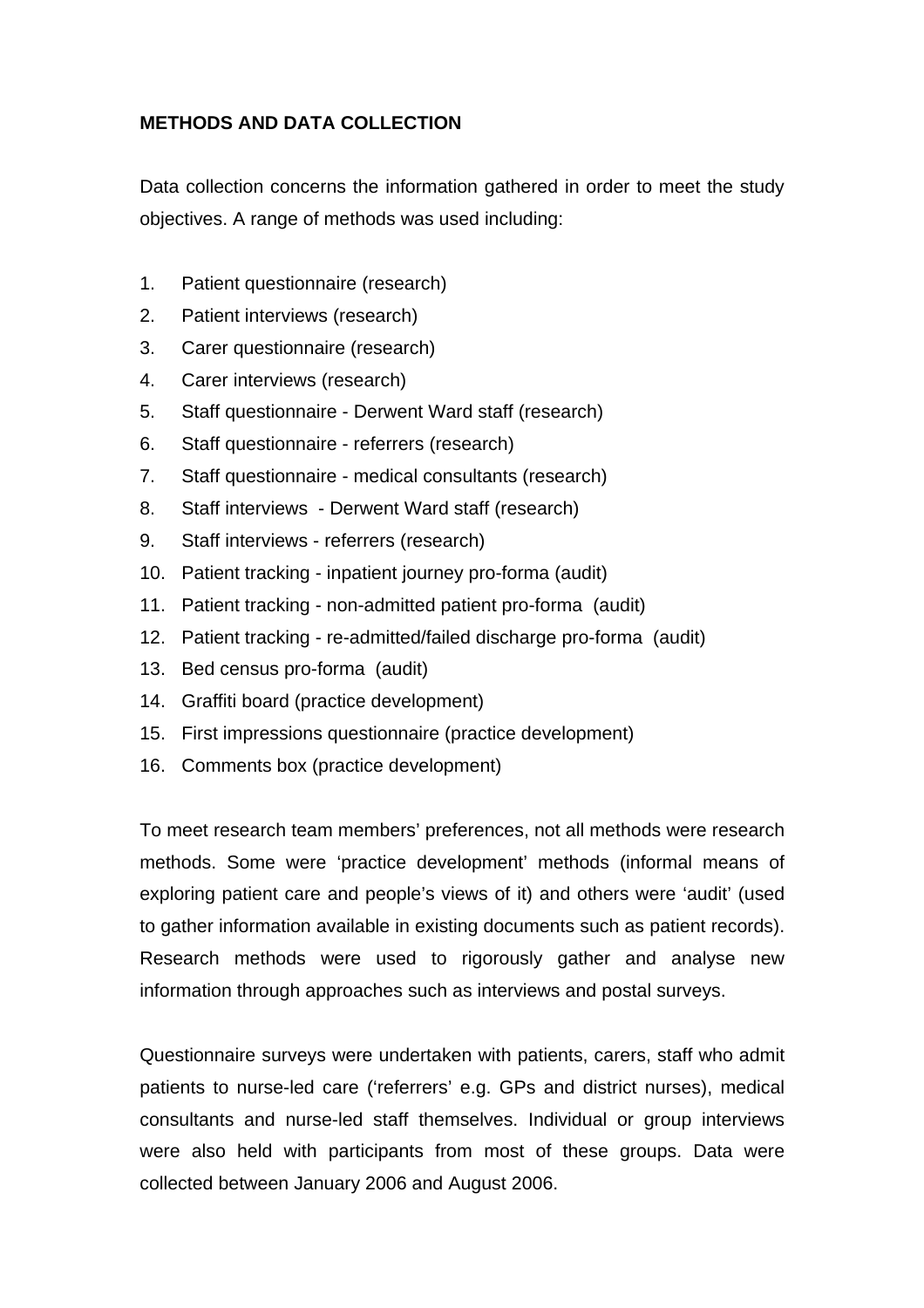#### **ANALYSIS**

Findings from all sixteen methods were analysed for useful, interesting and important information that could help us to gain an accurate picture of what care was like for patients, carers and staff on the nurse-led ward.

#### **FINDINGS**

The over all findings indicate that patients, carers and staff who refer to the nurse-led beds are highly satisfied with the service. It is important to note that whilst participants have indicated a few areas for improvement that we don't focus on these without due regard to the fact that overall they were hugely satisfied. The following summary gives an indication of the balance of participants' views that are detailed fully in the Study Final Report.

#### **Patient Perspectives**

These findings are drawn mostly from 32 completed questionnaires received from patients (67 % response rate) and individual interviews with 5 expatients.

Findings from the survey show overwhelmingly, that patients were very satisfied with their over all experience on the nurse-led ward, with 90% rating it between excellent and satisfactory. General staff communication with patients was viewed as excellent, very good or satisfactory in 90% of patient responses. A staggering 94% rated their level of involvement as excellent, very good or satisfactory. They were also asked to rate the degree of choice they felt they had concerning their care. Again 90% found it to be excellent, very good or satisfactory. In terms of involvement in discharge planning a further 87% were satisfied or above, although 13% found their involvement in this important area to be poor.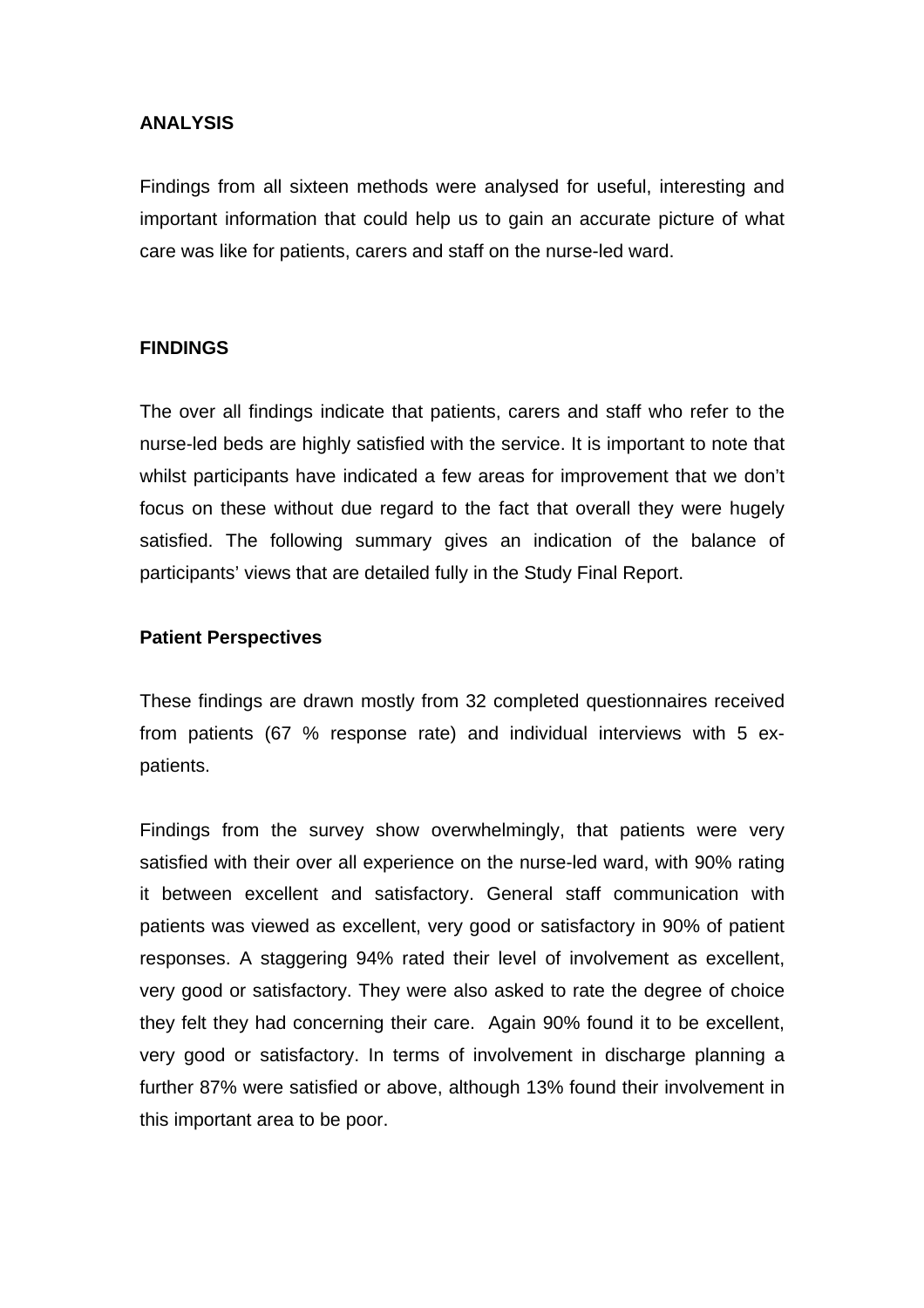Staff attitudes were rated mostly excellent or satisfactory. In relation to staff attitudes to privacy and dignity in particular, patients were even more impressed rating staff as excellent (25 %), very good (59%) and satisfactory (13%). The majority of patients rated ward social activities highly.

At interview, no participants said they were given any written information prior to admission to the nurse-led beds and only one recalled being advised verbally by their doctors that the service was nurse-led and primarily for rehabilitation. All were happy to trust that professionals were admitting them to the best place for them.

Generally speaking communication with staff was viewed as positive although this at times depended on the individual staff member. There was a tendency for participants to feel they had to ask for information rather than being given it routinely. One participant viewed listening skills as very good indeed. Whilst another believed nurse-led staff would get to know patients better than a doctor would. One comment was that all of the nurses showed kindness, consideration and were friendly.

Participants expressed mixed views about their involvement in discharge planning. For some it was unsatisfactory and felt that they had no involvement in the arrangements, merely being 'told' when it was. Others felt a good degree of involvement. Participants' perceptions of involvement in care were mixed. Some did not recall making any choices and did not seem concerned about this.

Promotion of privacy and dignity was generally viewed favourably.

#### **Carer Perspectives**

These findings are primarily drawn from 8 returned questionnaires from carers (24 % response rate) and 4 individual interviews with carers.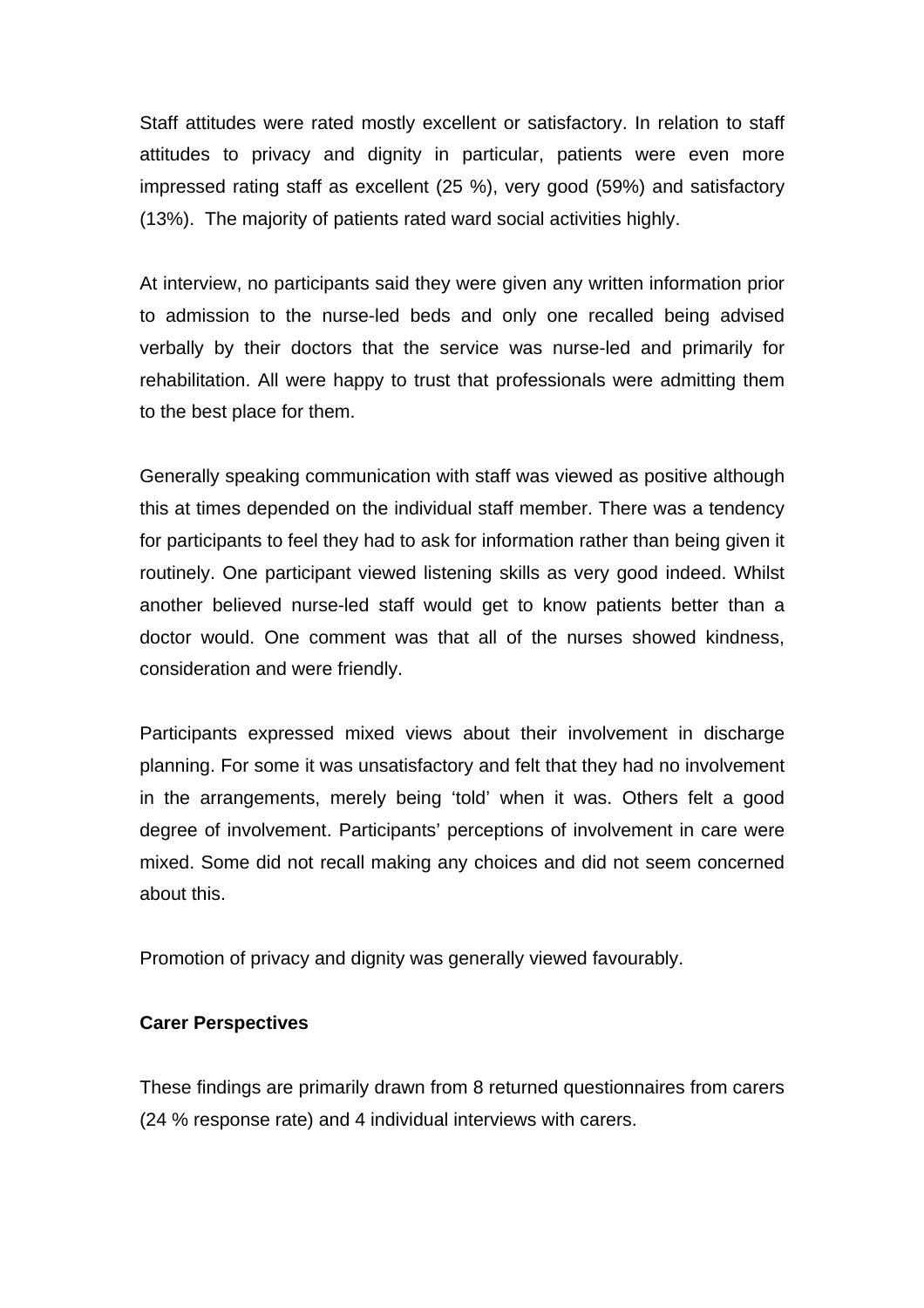Carers were very satisfied with their experience on the nurse-led ward with 100% rating it between very good and satisfactory.

All participants considered verbal information to be very good (63%) or satisfactory (38%). Responses rating written information were also favourable with excellent (17%), very good (67%) and satisfactory (17%). General staff communication with carers was viewed by all seven respondents as very good (57%) or satisfactory (43%). When asked to rate staff response to carers' *own* attempts at communication with *them* (e.g. listening skills), staff were rated highly (very good 86% and satisfactory 14%).

All 100% of respondents (7) rated their involvement in care of their relative as excellent, very good or satisfactory. In terms of involvement in discharge planning all carers were at least satisfied (excellent 25%, very good 63% and satisfactory 13%).

All respondents rated staff attitudes as being between excellent and satisfactory, with 3 of these specifying excellent (43%). In relation to staff attitudes to privacy and dignity in particular, carers rated staff as excellent (14%), very good (71%) and satisfactory (14%), based on seven respondents.

Discharge planning was praised on three occasions. One respondent indicated that communication with and by staff was dependent on the individual, although another comment was that communication was good despite staff being clearly overworked. Staff attitudes were also said to be variable by one respondent who added they saw much caring, humour and compassion.

At interview, participants said that no written information was received by them prior to their relative's admission to the nurse-led beds. Like patients, all were content that the right care was being arranged for them.

Most participants expressed no appreciation as to what 'nurse-led care' was about. The differences between the various staff roles were little understood.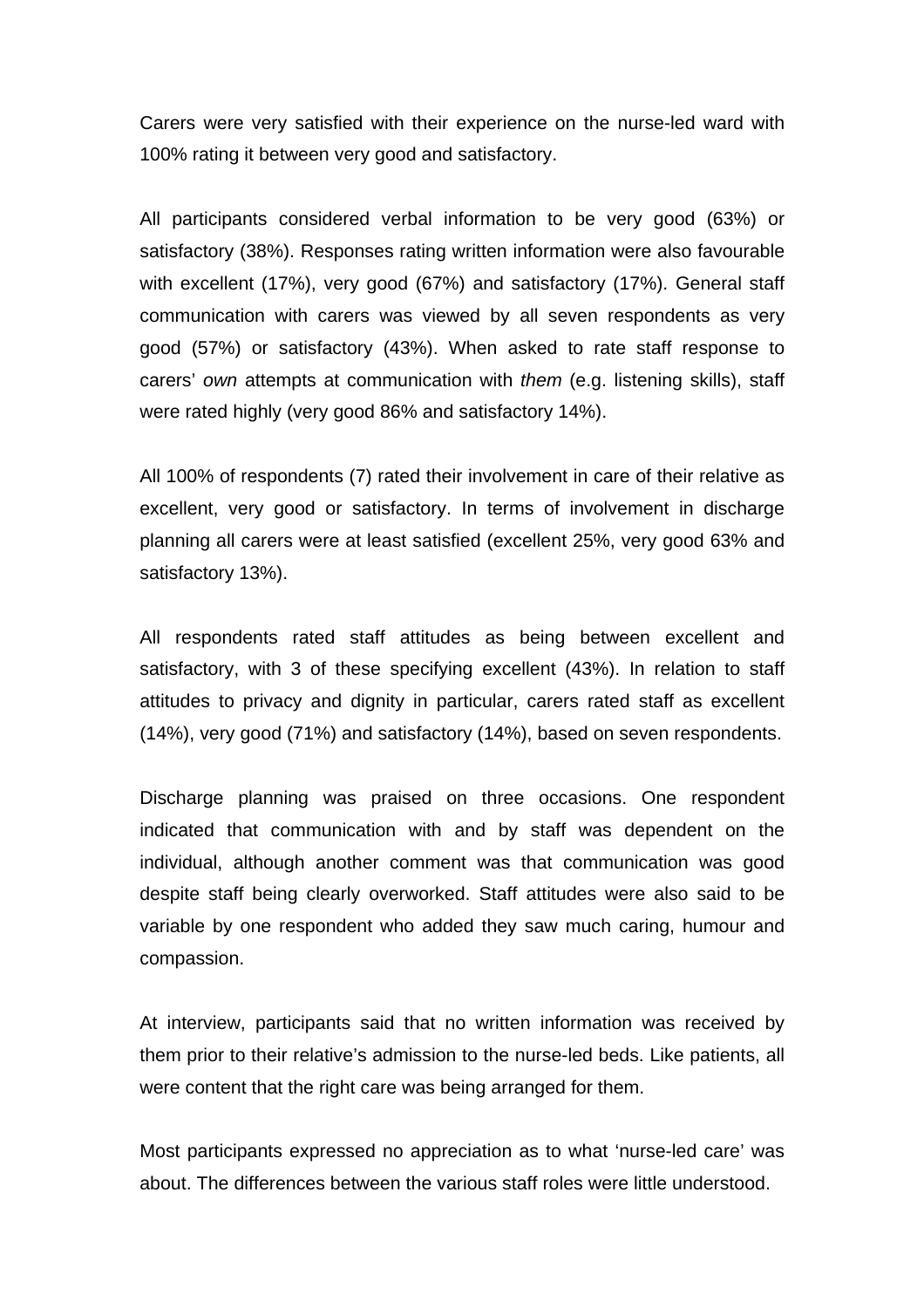Most communication with staff was considered positive although it again depended on the individual staff member. Participants were generally very satisfied with arrangements to maintain privacy and dignity.

Generally equipment provision and other arrangements for relatives' discharge home were satisfactory.

#### **Referring Staff Perspectives**

These findings are drawn from 82 completed questionnaires from referrers to the nurse-led beds (57% response rate). These referrers comprised GPs (41 replies out of 82 sent / 50% response rate), district nurses (25 replies out of 42 sent / 60% response rate) and 'others' e.g. Care Managers, community physiotherapists and practice nurses (16 replies out of 21 sent / 76% response rate). Findings are also from 1 focus group interview with 4 district nurses and 2 individual GP interviews.

Of the district nurses who had referred, 94% found the process of accessing a bed 'easy/quick/responsive', compared with 97% of GPs and 92% of 'others'.

Sometimes no bed was available when a referral was made and referrers were asked where those patients had gone to instead. Of the 9 occasions this happened to district nurses, 3 patients stayed at home, 4 went to the Chesterfield Royal Hospital, 1 went to Red House (a residential rehabilitation facility) and 1 went to 'another' destination. Of the 23 occasions this happened to GPs, 3 patients stayed at home, 11 went to the Chesterfield Royal Hospital, 2 went to Red House and 7 went to 'another' destination. Of the 11 occasions this happened to 'other' referrers, 4 patients stayed at home, 3 went to the Chesterfield Royal Hospital, 3 went to Red House and 1 went to 'another' destination.

When asked if they were aware of the admission criteria for the nurse-led beds, 24% of district nurses (4) said they did not; neither did 32% of GPs (10)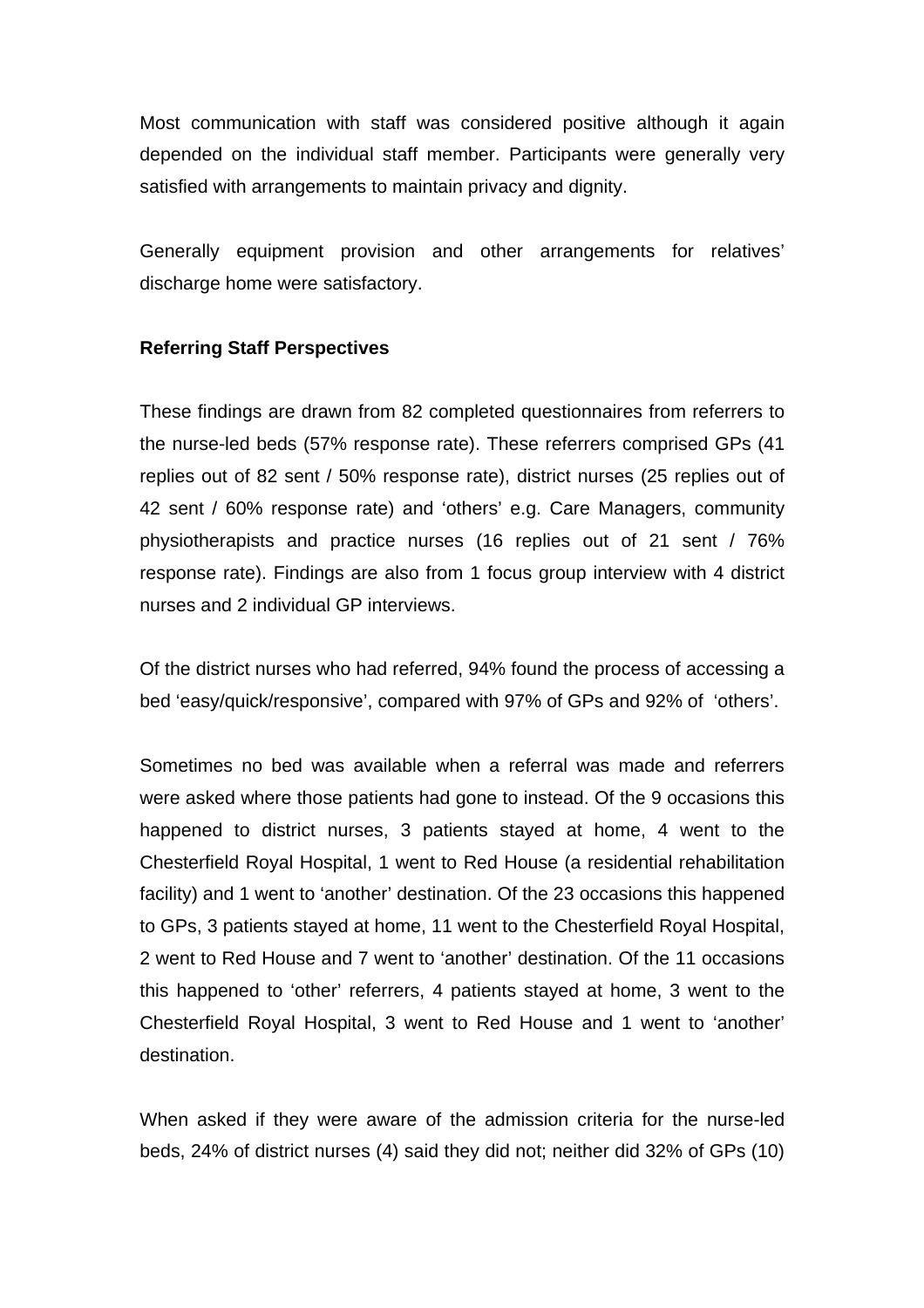and 17% of 'other' referrers (2). A hundred percent of all district nurses, GPs and 'other' referrers agreed that the nurse-led bed criteria were appropriate.

One question asked if respondents believed that patients admitted to the nurse-led beds would receive a comparable service to those who would normally be admitted to medical-led care. Most district nurse respondents agreed - 31% strongly agreed (5) and 56% agreed (9). GP respondents held varied views - 22% strongly agreed (7), 47% agreed (15), 19% neither agreed nor disagreed (6) and 13% disagreed (4). Most 'other' referrers agreed - 36% strongly agreed (4) and 55% agreed (6).

Respondents made numerous comments to reinforce how valuable and effective they felt the service is. District nurses especially made several comments about the complexity of their patients' needs and the need for a holistic approach to their care. Two GPs suggested a single phone number to access services for patients whose needs are non-medical rather than navigating several phone numbers/services.

Only one participant had ever experienced a bed being unavailable within a suitable time-frame and so the nurse-led beds were viewed as very accessible. All participants thought the service was invaluable.

Drawing on personal views and feedback from their own patients, all participants felt the service had a very positive impact on patient experience and outcomes. Low staffing levels were sometimes commented on by participants' patients.

Participants were asked whether the service was really necessary if some patients could be managed at home for a day or two whilst awaiting a bed. In response it was clarified that the nurse-led beds are not an emergency service and some leeway is permissible, usually because family members have stepped up their input temporarily with the knowledge that admission is imminent.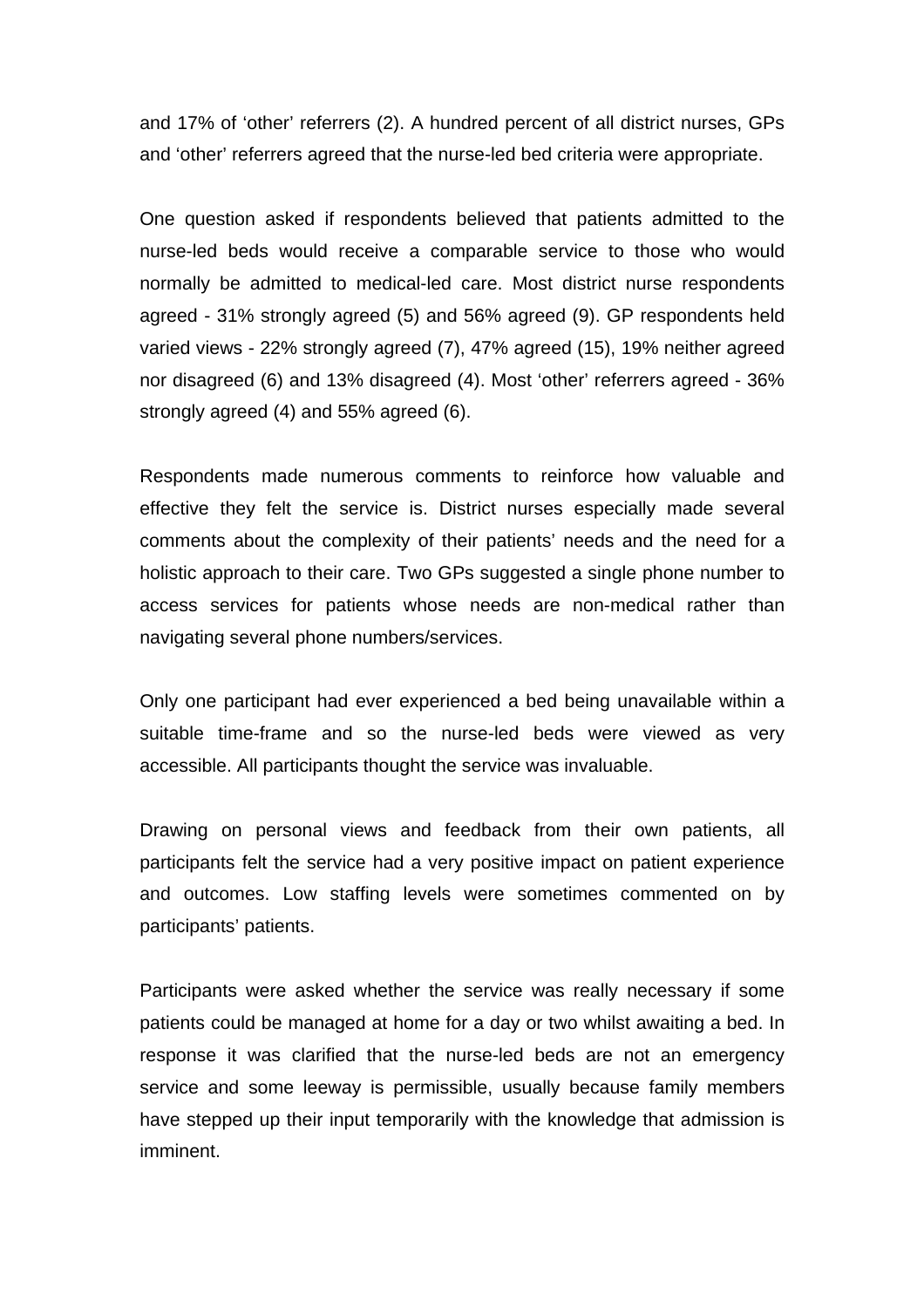#### **Nurse-led Bed Staff Perspectives**

These findings are drawn from 22 completed questionnaires (56% response rate) and 12 individual interviews with nurse-led bed staff (nurses and therapists).

Respondents' satisfaction at working in nurse-led care was variable. When asked if they felt patients who were admitted met the nurse-led bed admission criteria, 14% agreed (3), 24% neither agreed nor disagreed (5), 38% disagreed (8) and 24% strongly disagreed (5).

When asked if patients and relatives are fully engaged in the assessment and planning of care on the nurse-led ward, 14% strongly agreed (3), 36% agreed (8), 32% neither agreed nor disagreed (7) and 18% disagreed (4).

When asked if patients and relatives are fully engaged in the discharge planning process in particular, 9% strongly agreed (2), 36% agreed (8), 32% neither agreed nor disagreed (7), 14% disagreed (3) and 9% strongly disagreed (2).

A further discharge-related question asked whether respondents felt patient discharges from the nurse-led beds were timely and appropriate. Respondents indicated that 25% agreed (4), 25% neither agreed nor disagreed (4), 44% disagreed (7) and 6% strongly disagreed (1). This was because respondents felt that some discharges were hurried due to perceived pressures to admit new patients.

The next question tried to elicit whether respondents felt the nurse-led beds met a previously unmet need. Thirty-eight percent agreed (8), 29% neither agreed nor disagreed (6), 19% disagreed (4) and 14% strongly disagreed (3).

A further question asked whether respondents felt that patients who deteriorate slowly whilst in a nurse-led bed are managed appropriately and promptly by the multi-disciplinary team. Respondents indicated that 5%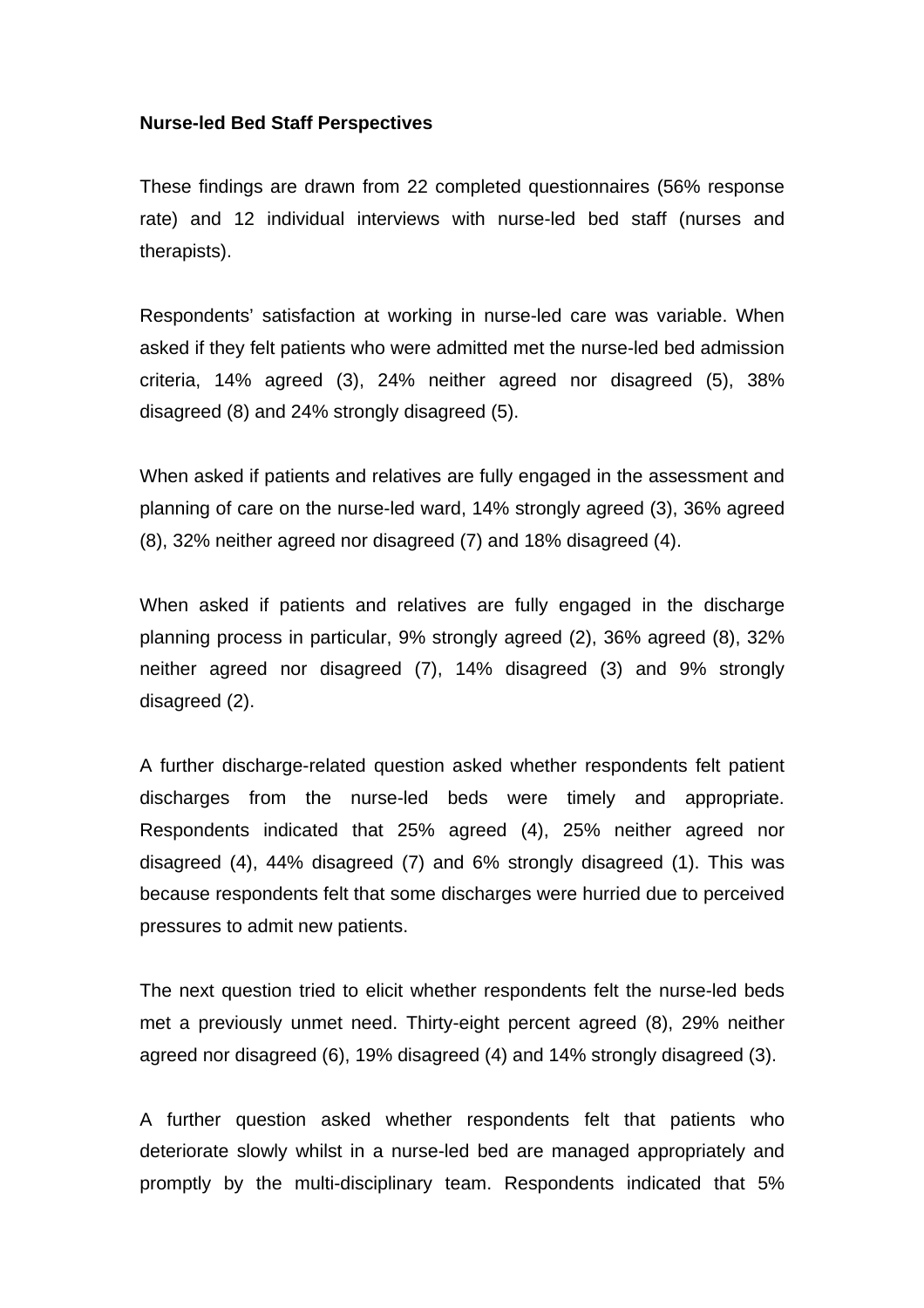strongly agreed (1), 43% agreed (9), 10% neither agreed nor disagreed (2), 38% disagreed (8) and 5% strongly disagreed (1).

Large numbers of comments were made about respondents' views as to the inappropriateness of some admissions to the nurse-led service. The service was generally believed to work well when the right patient-types were admitted.

Past experience of multiple discharges on a single day were viewed as rushed and stressful. High ward activity in the afternoons when staffing levels were reduced was also noted as a particular problem.

Drawbacks of nurse-led care mentioned pertain to the risks of patients with underlying medical needs which may go unmet. This was particularly noted to put pressure on night staff who were viewed as being 'out on a limb', and weekend staff. A need to improve 'do not resuscitate procedures' and how these are discussed with patients and relatives, was expressed by several respondents. A further drawback was that nurse-led care was viewed by some as having to prove itself, which sometimes prompted patient discharges to make way for new admissions. This is because the nurse-led bed service aims to be very accessible and to meet this expectation, some participants felt a degree of pressure to discharge patients when it was known a potential admission was waiting.

Reasons given as to why patients were admitted who were considered inappropriate commonly included pressure by GPs needing to find a bed for somebody and a view that once in the system it would be easier to transfer patients to the acute hospital if required.

It was felt that a large number of patients were repeat admissions to the nurse-led ward, sometimes because of deteriorating condition and sometimes because they had chosen to go home where it may have been difficult to sustain them. Some would then be readmitted to arrange residential or nursing home care.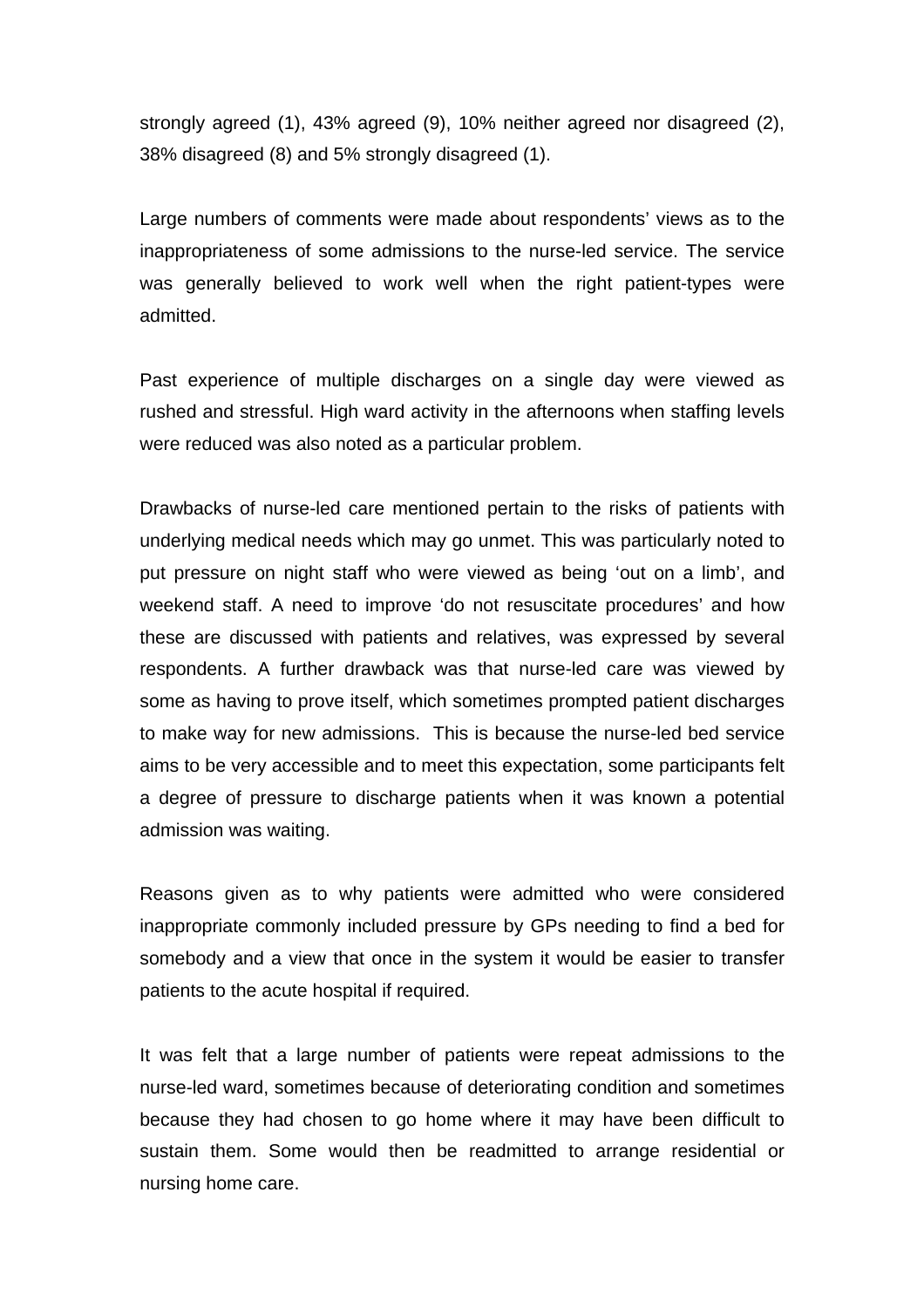A small number of participants expressed not being involved in decisions about who to admit and lacked appreciation of the processes concerned.

Many participants highlighted the pressure of having multiple admissions and discharges as a key concern. Admissions late on a Friday afternoon were considered a risk as on-site medical cover was said to finish at 6pm and there was no nurse consultant to clerk patients in once the weekend started. Getting medical assistance when required out-of-hours, was said to be very difficult by several participants. A lack of notice given of an impending discharge was also highlighted frequently and it was felt a couple of hours notice as had sometimes been the case, was insufficient.

A lack of physiotherapy was suggested as an area that did not impact positively on patient care as some patients had to wait several days for physiotherapy input. Discontinuity of work within teams was highlighted and for some staffing levels were viewed as an unhelpful factor.

Despite its issues, all participants felt the service was working well. It was acknowledged that patients were often in longer than the hoped for 6-8 weeks period and there was a view by some that a number of patients were in too long causing some of their progress to be undone. The balanced approach to meeting both health and social care needs was highly valued.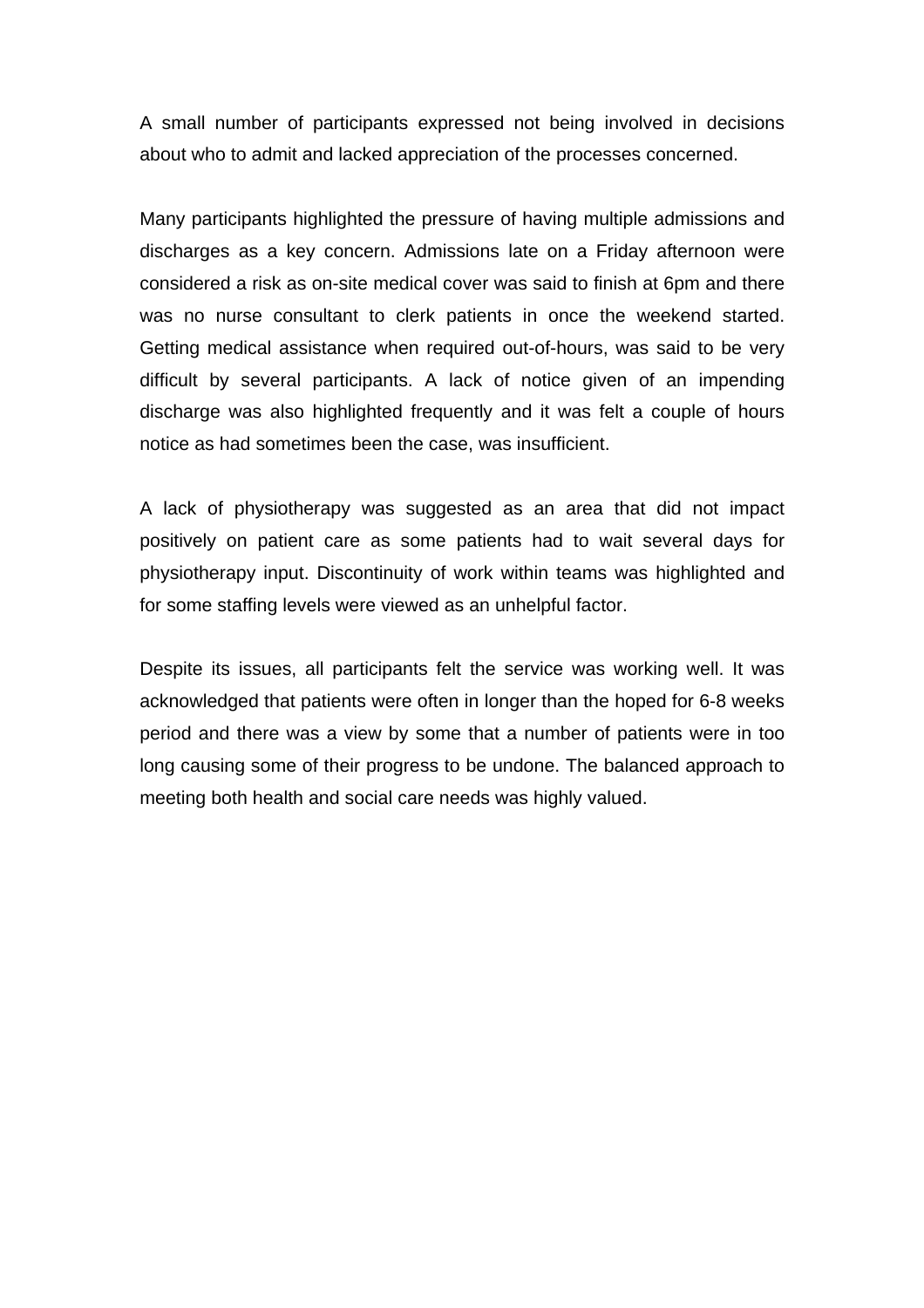#### **RECOMMENDATIONS**

Whilst the views of study participants were overwhelmingly in support of the nurse-led service the point of the study was to reinforce existing good practice and to identify any areas in need of further improvement. The research team identified 43 recommendations for enhancing their practice. The nurse-led ward staff are now taking forward an action plan to prioritise and address all of these issues.

- 1. Feed back study findings and develop an action plan/priorities to address study recommendations
- 2. Explore nurse-led staff preferences in relation to working in a nurse-led setting
- 3. Explore mechanisms for team building and communication e.g. teambuilding days
- 4. Consider involvement of nurse-led staff in pre-admission assessment of referred patients to gain insight into these processes
- 5. Review admission and discharge activity in comparison to the staffing resource and other ward activity
- 6. Review organisation of care in relation to team nursing
- 7. Review discharge processes (including involvement of patients/carers, involvement of therapists, notice given, perception of readiness, provision of services and equipment/medications, ward activity, delays)
- 8. Review management of poorly patients
- 9. Review implementation of resuscitation policy and procedures
- 10. Review out-of-hours medical cover arrangements
- 11. Review management of patients with dementia and mental health needs
- 12. Appraise physiotherapy provision and referral processes for the nurse-led beds including out-of-hours cover
- 13. Develop/refine patient/family information giving (to include who is who, roles, type of ward, uniforms, expectations, purpose of social activities etc)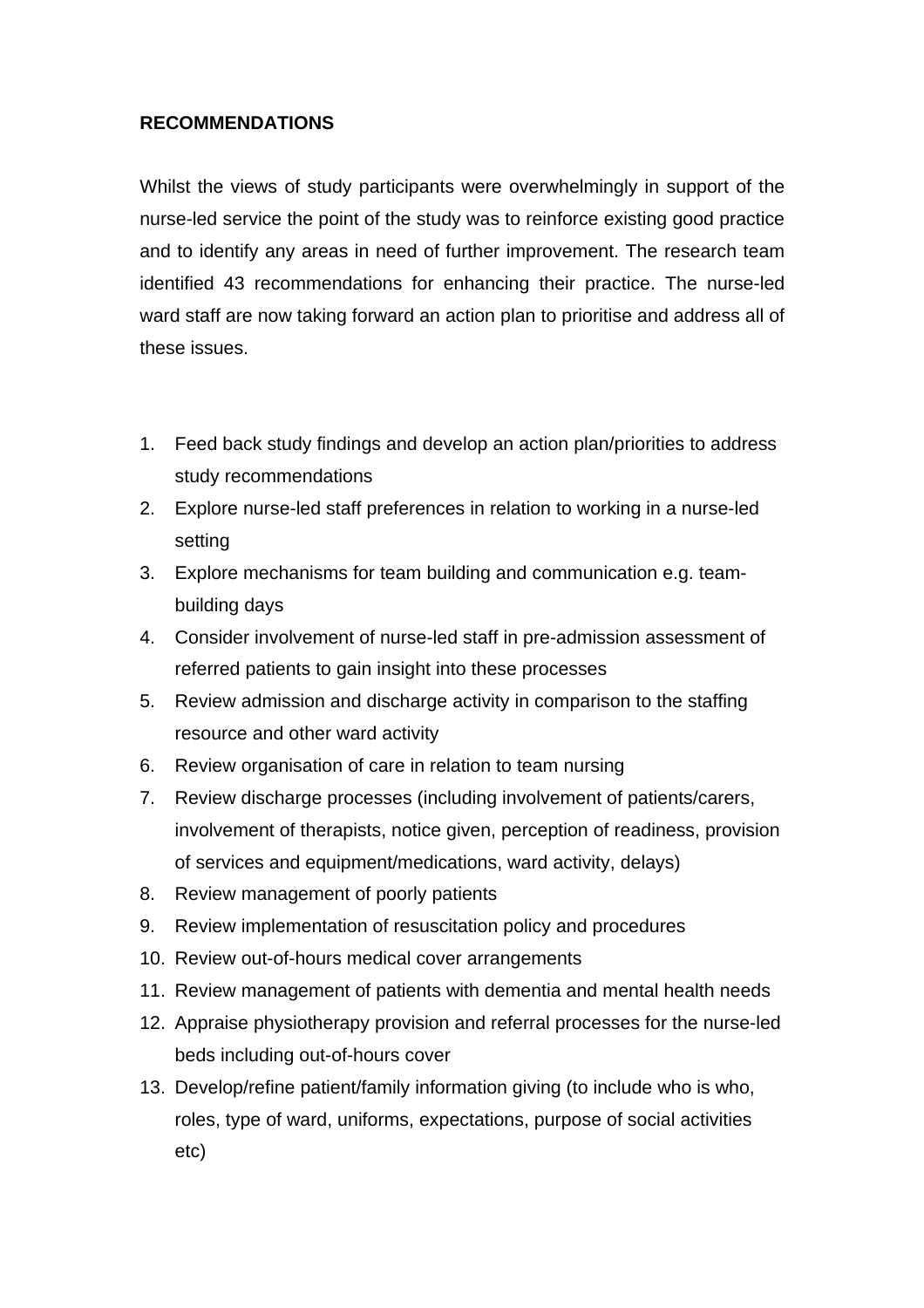- 14. Develop nurse-led bed information material specifically for professionals e.g. referring staff
- 15. Review processes for involving and communicating with patients and relatives e.g. giving updates/test results, explaining purpose of follow-up appointments, multi-disciplinary meetings (timing, processes, who present)
- 16. Review processes for involving patients and carers in their care e.g. discharge planning and goal setting
- 17. Review processes for feeding back to patients/carers who make informal complaints or are dissatisfied
- 18. Review communication processes between professional groups (including use of the taped handover whereby different staff shifts update each other, multi-disciplinary team meetings)
- 19. Implement a staff training needs analysis and action plan
- 20. Explore mechanisms to raise awareness about the service for other professionals e.g. an open day or shadowing/exchange opportunities
- 21. Consider a single point of referral/phone number for intermediate care referrals
- 22. Review opportunities for out-of-hours admissions to the nurse-led beds
- 23. Explore mechanisms to routinely feed back to GPs regarding patient progress/reasons for delays
- 24. Identify opportunities for project participants to apply research skills in other activities
- 25. Identify opportunities/preferences of the lay members of the project group to be involved in future research or activities
- 26. Implement study dissemination plan
- 27. Consider each specific improvement/recommendation suggested by patients, carers, referring staff and nurse-led staff:
	- a. Provision of patient operated bedside lights
	- b. Provision of ward staff cover during handovers
	- c. Provision of hospital hairdressing service
	- d. Provision of a toenail cutting service
	- e. Provision of support for patients who smoke to give up
	- f. Identify means of introducing new/relocated patients to each other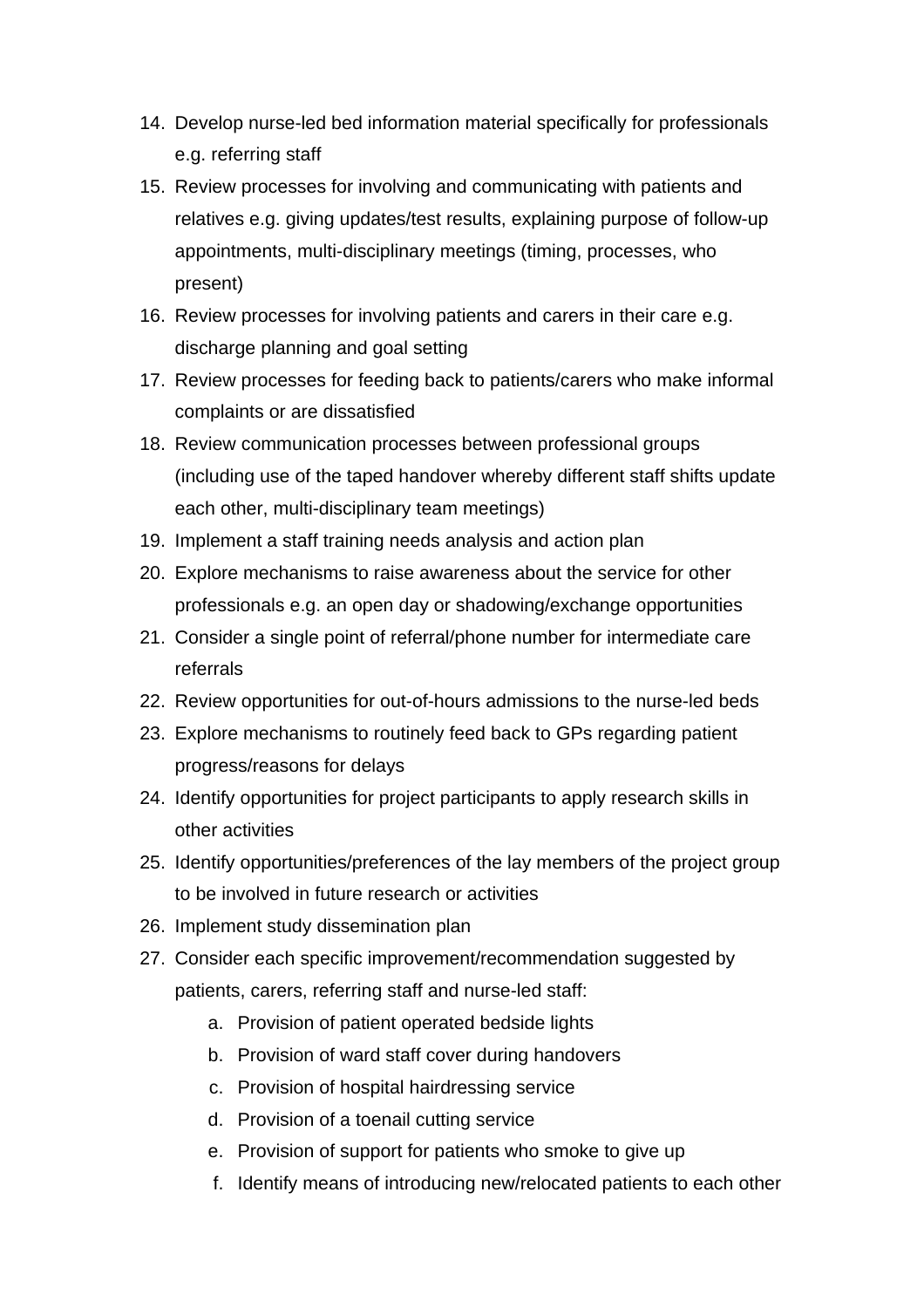- g. Provision of mechanism to check walking stick length
- h. Provision of more entertainment in the afternoons/evenings
- i. Consider a visiting Welfare Rights Officer service
- j. Provision of staff training around communicating with patients when handling them
- k. Consider an afternoon rest period for patients
- l. Consider provision of a drinks vending machine for patients
- m. Explore mechanisms to integrate patients at home better
- n. Appraise need for increased clerical support for staff
- o. Consider need for more nurse-led beds and provision for patients with modest nursing needs
- p. Review provision of interpreters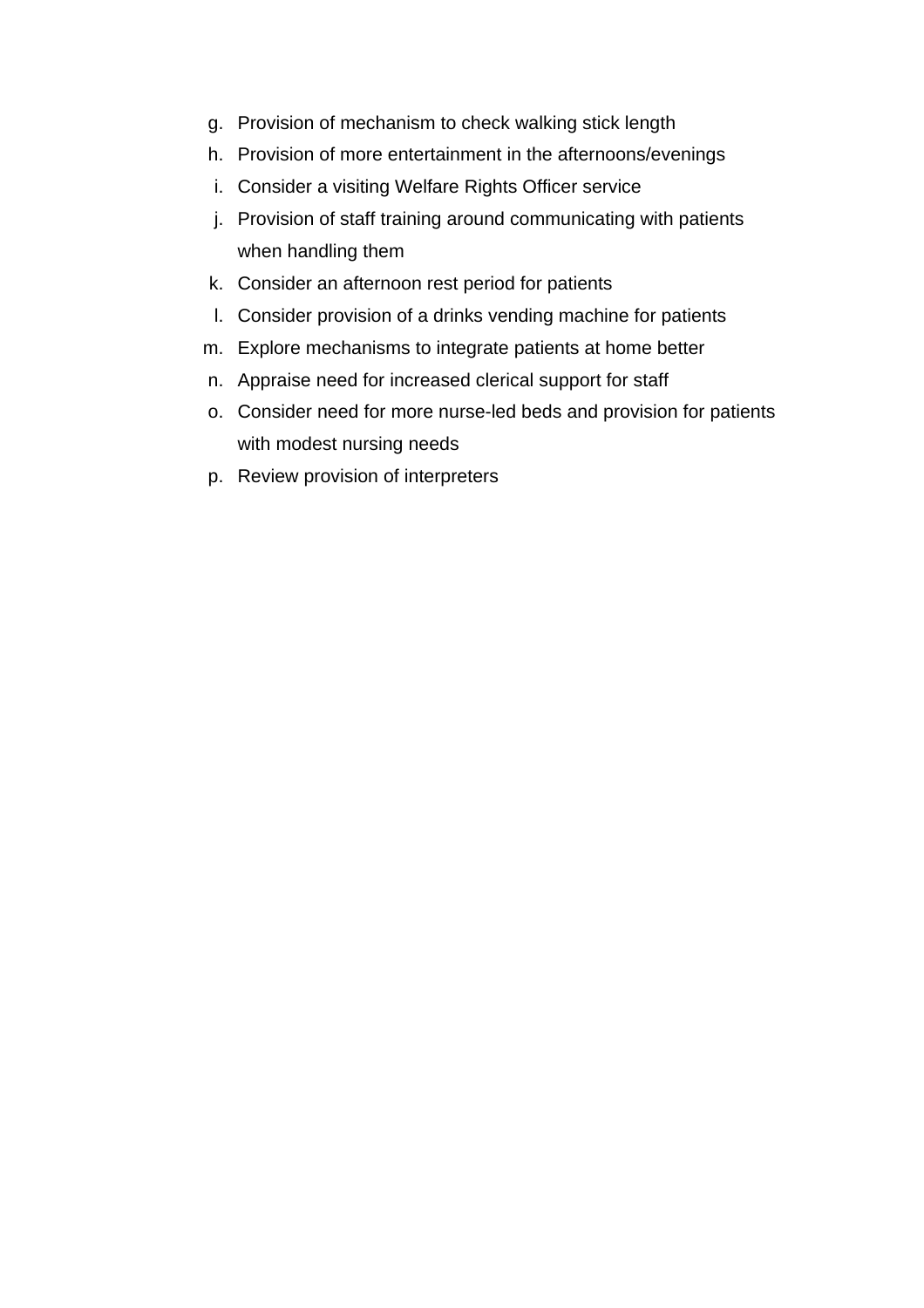#### **CHAPTER ONE**

#### **INTRODUCTION**

In this chapter, a brief background is given to set the study in context. The over all evaluation aims and objectives are given. An overview of the literature concerning nurse-led and intermediate care is provided.

#### **BACKGROUND**

Chesterfield Primary Care Trust is in Derbyshire, in the East Midlands, UK. This study took place within Walton Hospital which is a community hospital comprising 120 rehabilitation beds and 56 beds for older adults with mental illness. One of these wards, Derwent Ward, changed focus in 2003 and became the pilot site for 6 nurse-led beds. Nurse-led care is where nurses, commonly but not always in a nurse consultant or specialist nurse role, take leadership of one or more patient services, wards or departments which would traditionally have had substantive clinical leadership from a consultant doctor. Doctors are still available if required, but the day-to-day management of patients is by nurses. Nurse-led care is still relatively new in the UK and is an area in need of greater exploration to see whether it provides safe and effective care for patients compared with traditional approaches. Other concerns are whether patients and their families view nurse-led care as acceptable and comparable with traditional, doctor-led care.

The Derwent Ward nurse-led beds increased in number in 2004 to 12. Throughout most of this study there were also therapy-led beds on Derwent Ward led by a Consultant Physiotherapist. Patients occupying these beds had *primarily* therapy needs such as mobility, as opposed to nursing or medical needs (although some patients may have a mix of these as well as social needs e.g. for home aids and adaptations). These therapy-led beds have **not** been explored within this current study.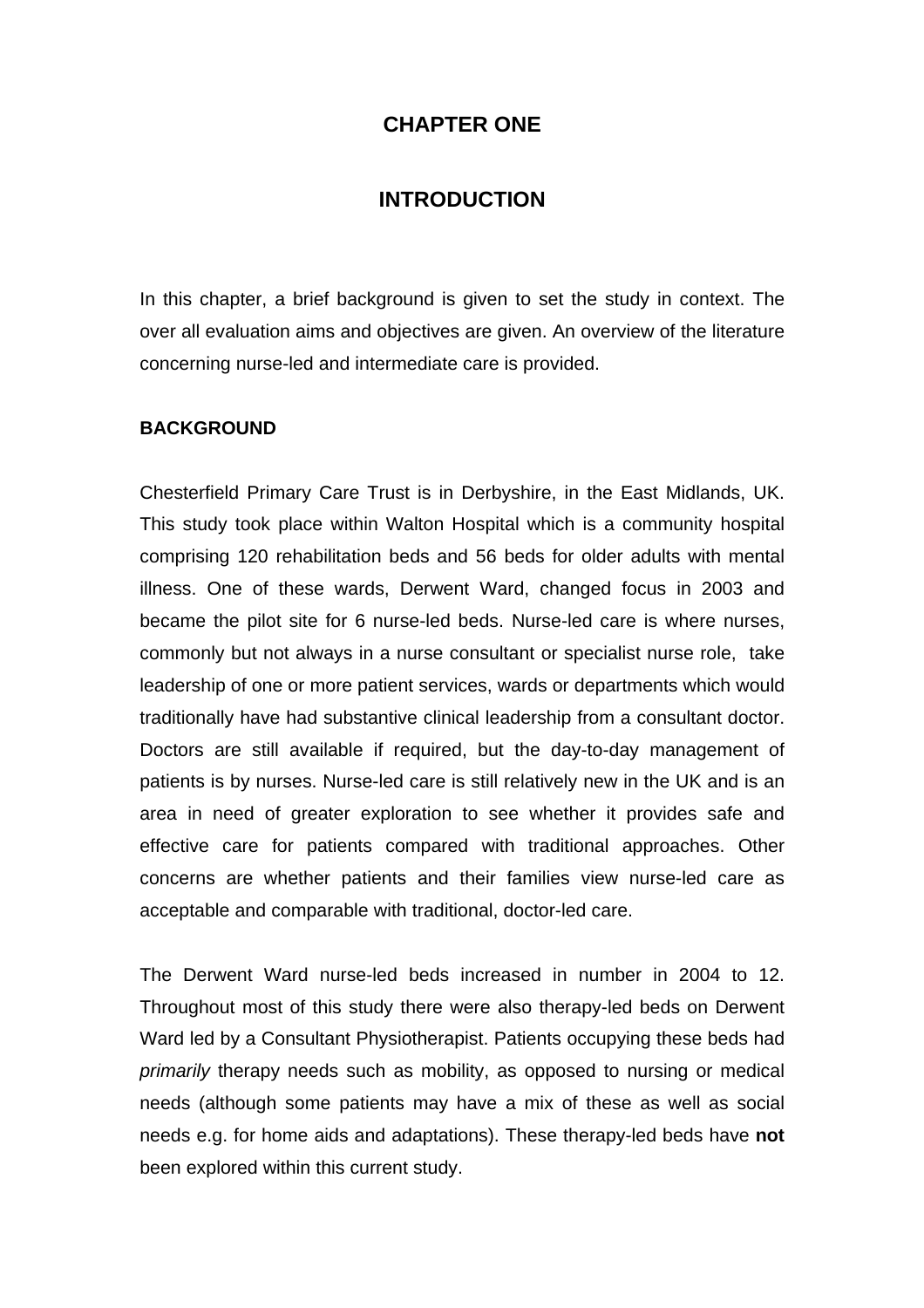The impetus for an evaluation study came from Alison Rawle (Nurse Consultant Older People). An approach was made to Tracey Williamson at the University of Salford to discuss a possible evaluation study. Alison had previously undertaken an evaluation study of her own on Derwent Ward (Rawle 2003) concerning the original six nurse-led beds. This earlier evaluation completed on 31<sup>st</sup> January 2004. Alison's wish was for a second study from which to make comparisons to the previous study and to evaluate any new aspects not previously explored which would be of value.

Alison's preference was for an action research study and Tracey was an action researcher. An initial meeting was held between the two at which possibilities and resources required were discussed. The preference for a participatory approach was explored further at a second meeting and a request for Trust funding was made. Funding was forthcoming and so a first workshop-style event was planned to engage with and invite the views and ideas of a range of people who may have had a concern or interest in nurseled care at the Trust.

This first workshop was held in March 2005 and was facilitated by Tracey. The twenty-two attendees were identified and invited by Alison who made efforts to include a range of people including ex-Derwent Ward patients, a carer organisation, Age Concern, staff from health and social care generally, staff from Derwent Ward specifically, Public and Patient Involvement Forum members and the Trust Research and Development Managers. The programme for the day included:

- Welcome, aims and background
- Demystifying research and evaluation and why action research
- Tentative project ideas to date
- The ethical and other approval processes to be followed
- What, where and how to evaluate
- Expectations and how to be involved
- How we would communicate and share learning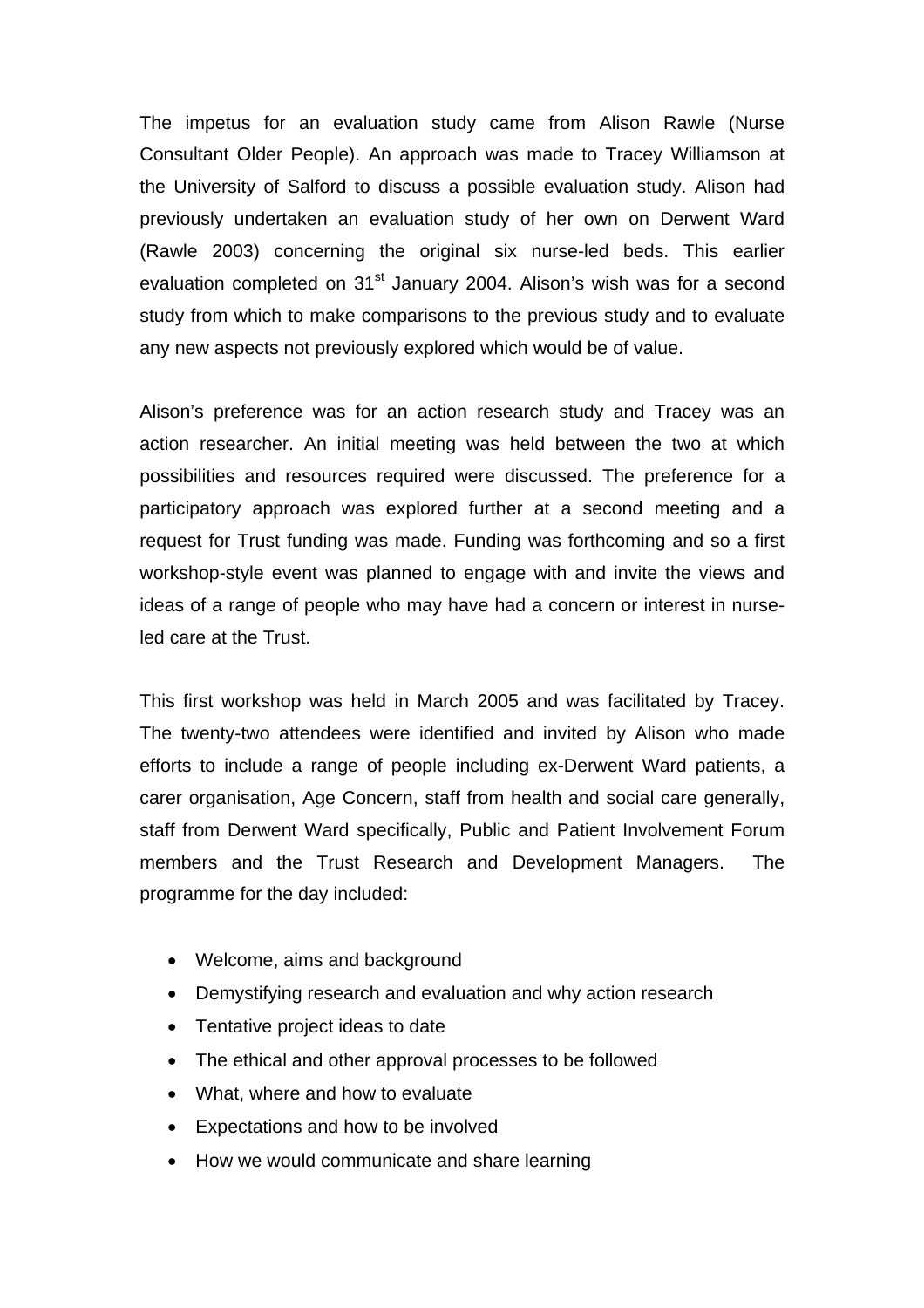- Initial support and development needs
- Who else needed involving
- Agreeing an action plan, initial thoughts about roles and responsibilities
- Timeframes
- Event feedback

The event evaluated well and from that day, 16 attendees agreed to attend a further meeting with a view to becoming members of the research team. All these volunteers went on to choose to be co-researchers as opposed to being involved in other ways e.g. Study Advisory Group member. A research team was formed with Tracey and Alison appointed as joint Co-leads for the project with Tracey as Lead Researcher. During the lifetime of the study, (March 2005 to September 2006), three research team members left due to personal reasons/work commitments and three other people joined the team.

#### **EVALUATION AIMS**

The evaluation aimed to provide insight into the structures, processes and outcomes of nurse-led care focussing on aspects of importance to core stakeholders – staff, patients and their carers.

Objectives were:

- To explore staff, patient and carer understandings of a nurse-led approach to care
- To identify how satisfied patients and carers are with their nurse-led experience
- To identify how satisfied staff are with their experience of utilising the nurse-led bed service
- To examine whether quality of patients'/carers' journeys through nurseled care could be improved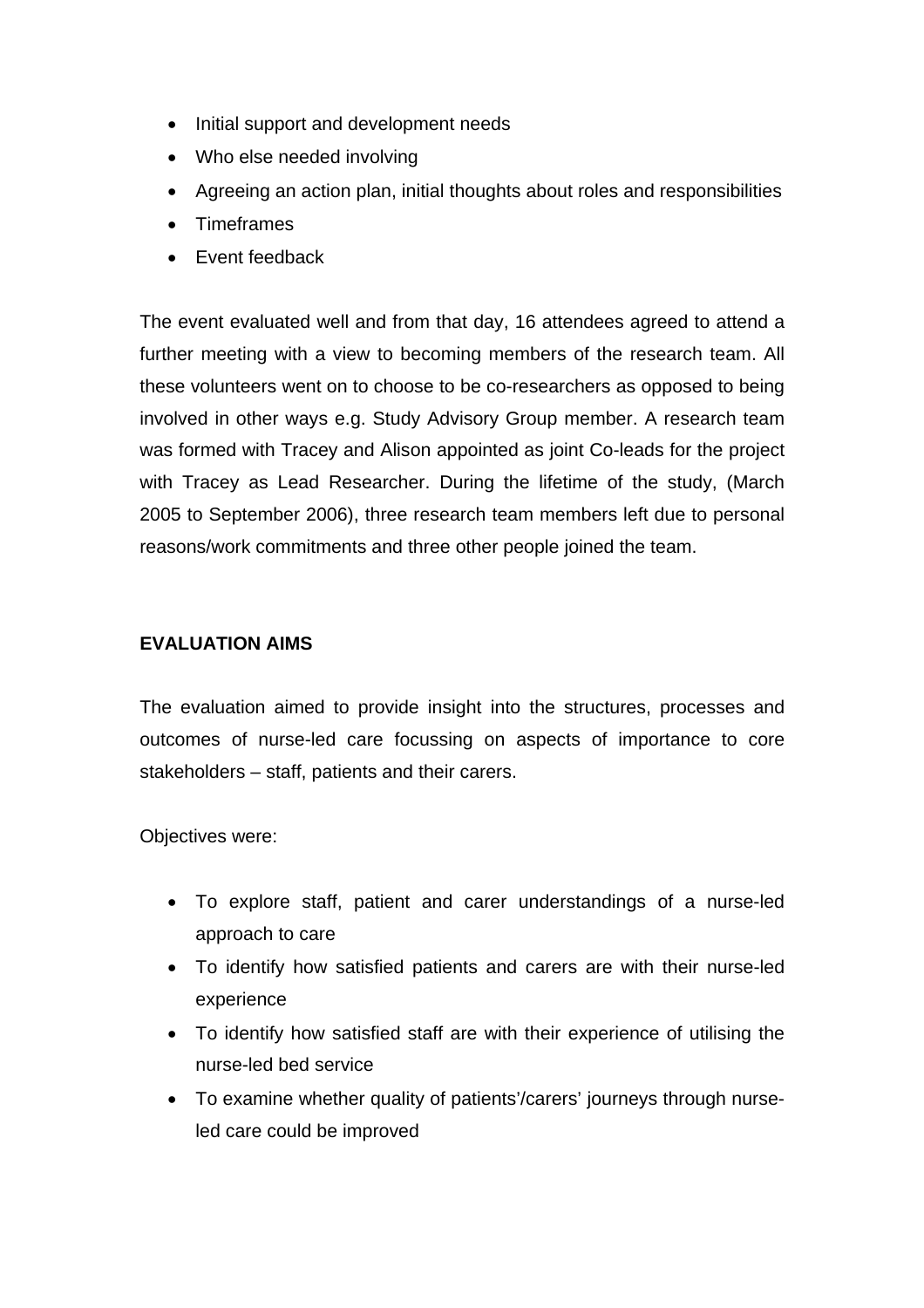- To utilise a partnership approach to the study with patients and their representatives
- To develop research capability amongst research team members

The remainder of this chapter provides an overview of the relevant literature including nurse-led care and intermediate care written by Alison Rawle.

Chapter 2 outlines the design of the study including ways of working and the journey from ideas to final tool design.

Chapter 3 sets out the study methods and data collection procedures and concludes with an overview of data preparation, management and storage. It also addresses ethics and research governance approval processes and study limitations.

Chapter 4 outlines the analysis procedures used and study findings. This evaluation evolved to become a tapestry of methods including those of research, audit and practice development. Findings from each method are reported on.

Firstly findings are presented from the patient and carers' perspective, then from the nurse-led bed staff's perspective and lastly from non-nurse-led bed staff's perspective. Findings from audits undertaken to complement the research elements of the study are then presented.

Chapter 5 provides an overview of the reflective elements of the study and considers the extent that the research capacity building goal of the study was achieved.

Chapter 6 brings the report to a close with conclusions, key recommendations and dissemination plans.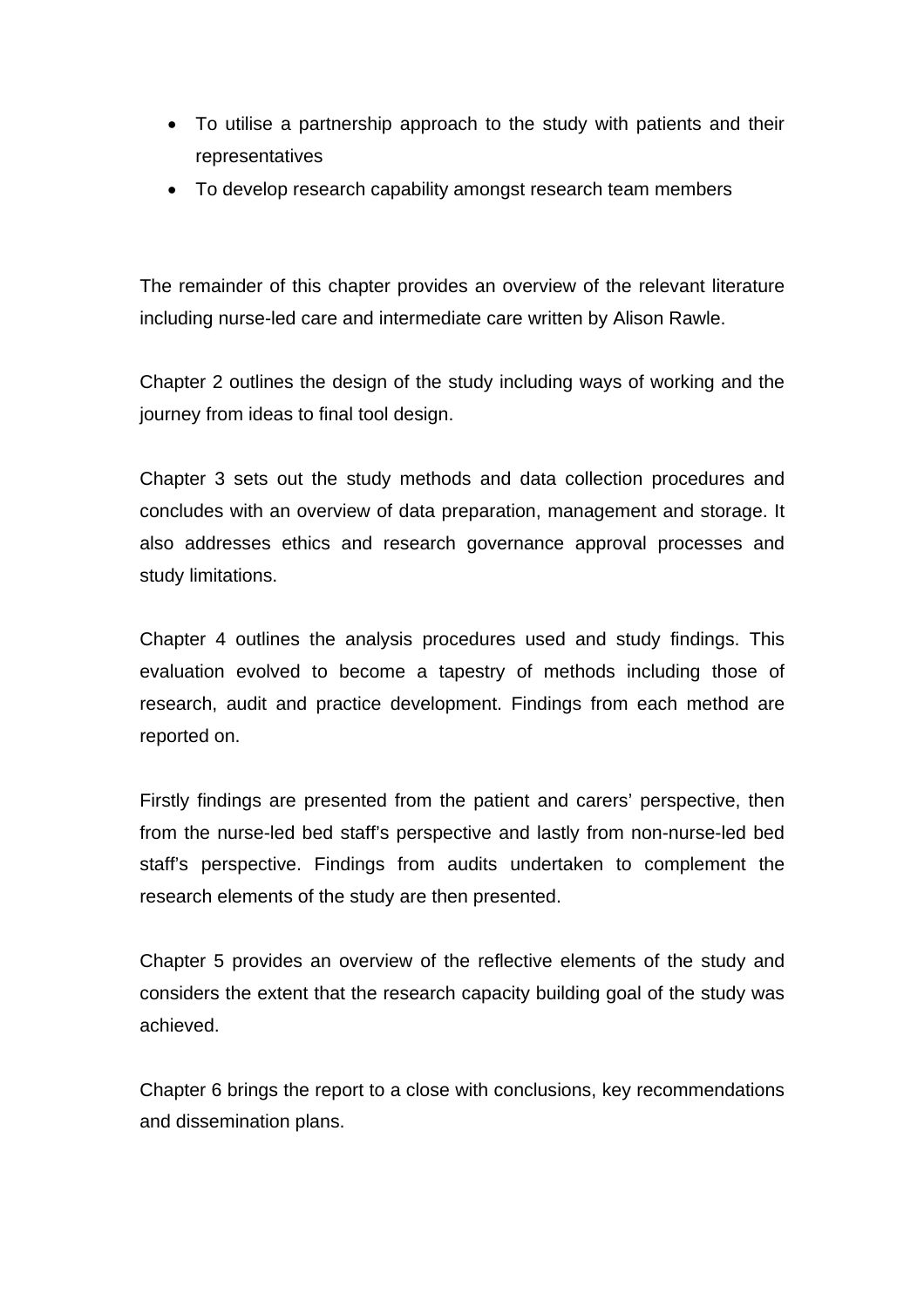A glossary of terms, references and appendix can be found at the back of the report.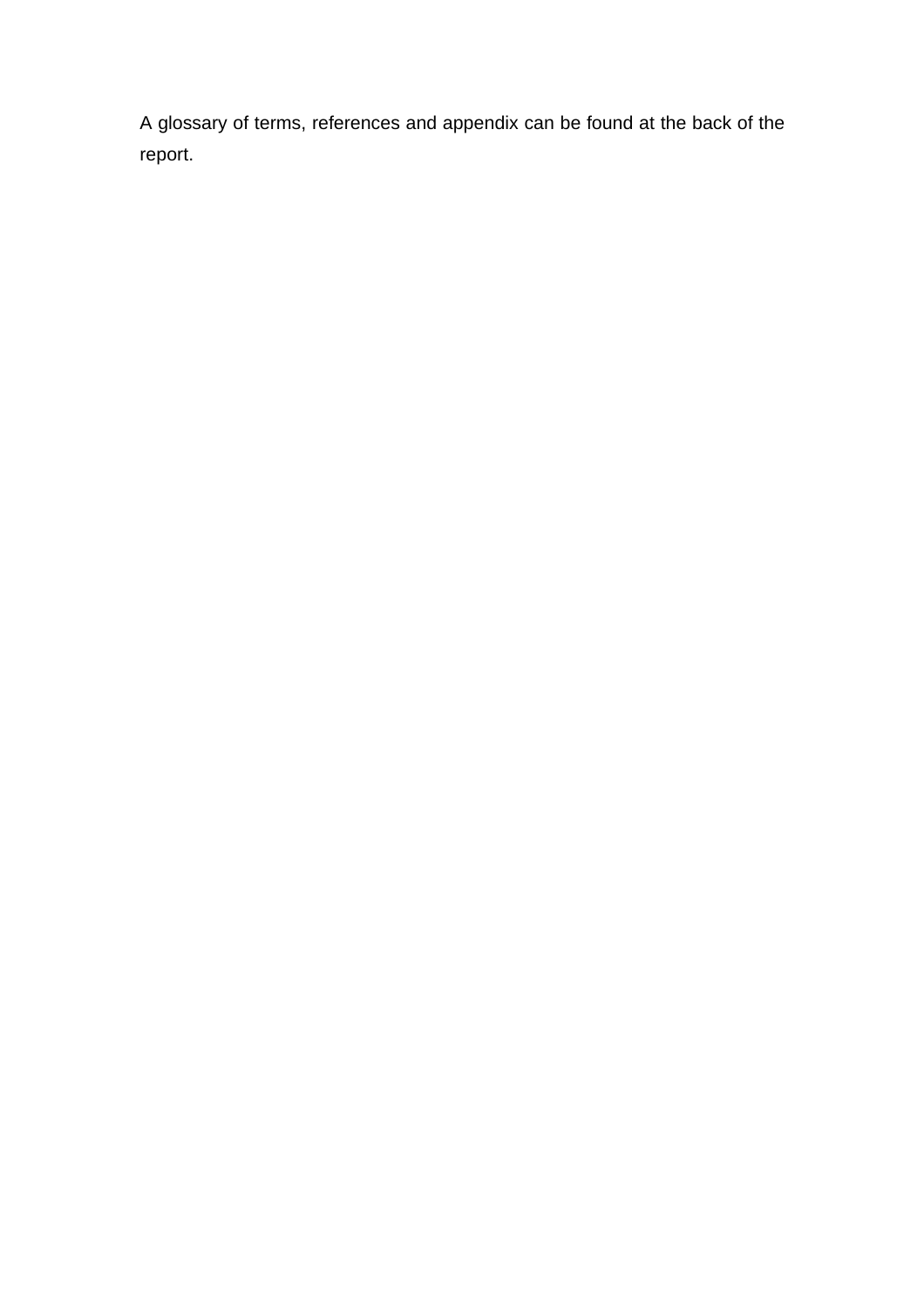#### **LITERATURE OVERVIEW**

This section provides an overview of the literature concerning intermediate and nurse-led care.

#### **Intermediate Care in Community Hospitals**

According to Young and Donaldson (2001) '*community hospitals are experiencing a revival of interest within the overall policy framework of a primary care-led NHS'*. This is evident by the publication of the health white paper (Meade 2001) which sets out the government's vision of more effective health and social services outside hospitals. To deliver this one clear area for change includes investment in community hospitals and shifting care safely away from acute hospitals. The central message of the recent health white paper '*Our health, our care, our say: a new direction for community services*' (Department of Health 2006), reflects a far greater proportion of care and treatment being provided outside hospital and in primary care or community settings. Young *et al* (2003) believe that community hospitals have adapted well to the contemporary NHS and offer a more generic style of intermediate care than for example similar services provided in residential or nursing homes which are likely to require more highly selected patients. Community hospitals are well placed to provide intermediate care particularly in rural areas and can be expected to have a significant role in alleviating the pressures on larger specialist hospitals (Seamark *et al* 2001). However, caution is urged as there is a need to evaluate the effectiveness of any alternative provision in order to determine that it does indeed meet patient need to at least the level currently offered by acute services (Griffiths *et al* 2004). What is questioned is whether community hospitals can provide the level of care traditionally provided within the acute sector to chronically ill, frail elderly. What is of particular interest is whether an equitable level of care can be provided within a *nurse-led* intermediate care unit.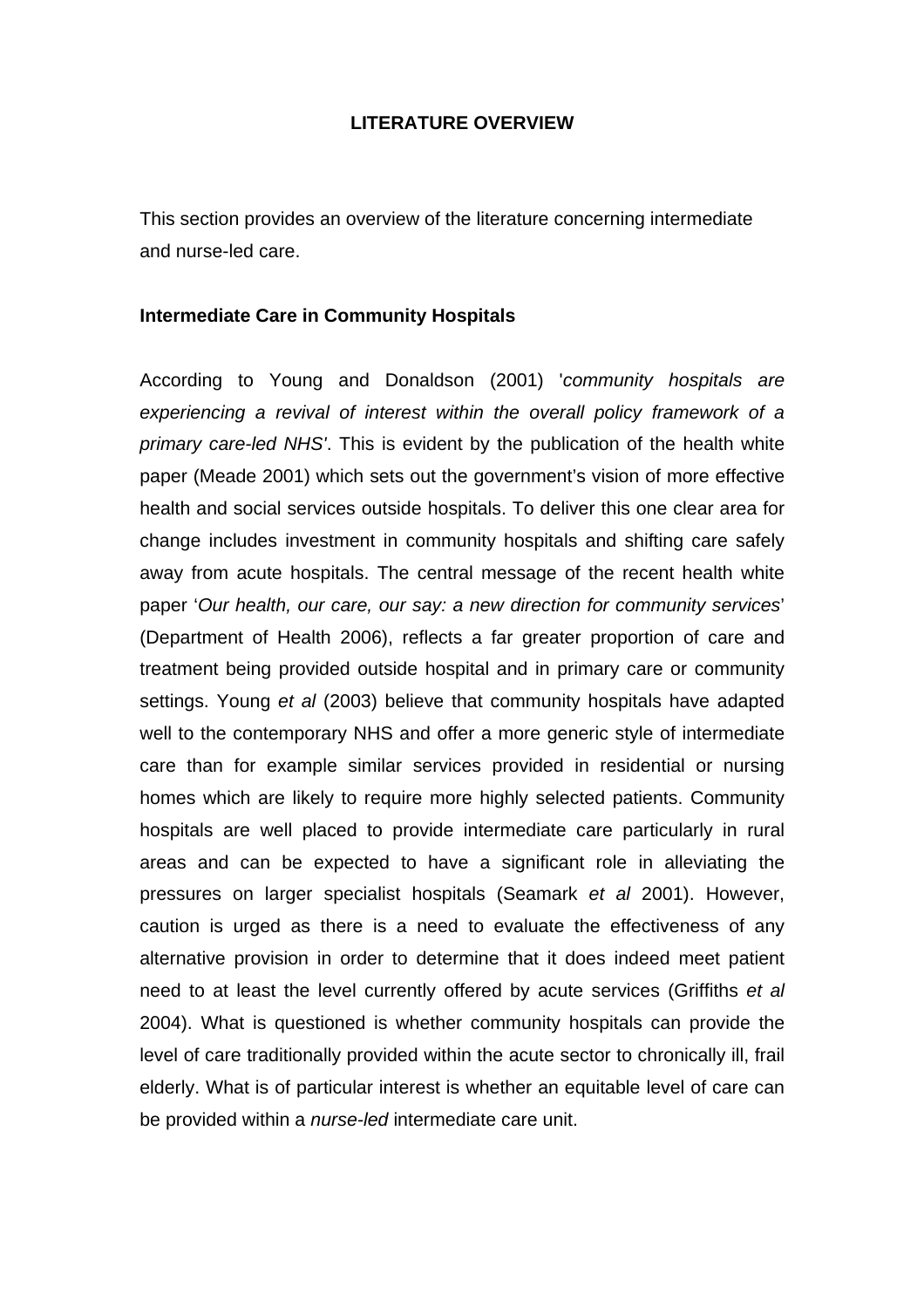In exploring the concerns raised in relation to intermediate care generally it is perhaps not surprising that concerns are predominantly expressed by medical staff:

> *"Illness in older people typically presents with non specific symptoms and careful assessment is required if treatment opportunities are not to be delayed or overlooked.'' (Young and Sharan 2003)*

Similar concerns are shared by Young and Donaldson (2001):

*"The presentation of acute illness in older people is non specific, diagnosis more complex and unnecessary delays incur increased complications and worse outcomes. Therefore as a group acutely ill older people are not natural candidates to bypass the DGH* (District General Hospital)*."* 

Two of the most vociferous critics of intermediate care developments are the highly respected John Grimley Evans and Raymond Tallis (2001) who state:

> *"Those geriatricians who have contrived to defend specialist rehabilitation units against the cutbacks of the past 20 years may now have to fight to prevent their being downgraded to intermediate care. Worse yet is the implication for which the text acknowledges there is no justifying evidence that older patients could be sent directly to intermediate care bypassing the skilled diagnostic evaluation that the complexities of disease and disability in old age require."*

Evans and Tallis (2001) are supported in their assertion that there is no justifying evidence to support developments in intermediate care, by a point reinforced in a systematic review (Parker *et al* 2000):

> *"A national survey of provision for older patients, acute, sub acute, and rehabilitation care accompanied this review and demonstrated considerable recent service development in Britain in just those areas where this systematic review has shown evidence is weakest... If there is a need for evidence-based medicine then there is also a need for evidence-based services."*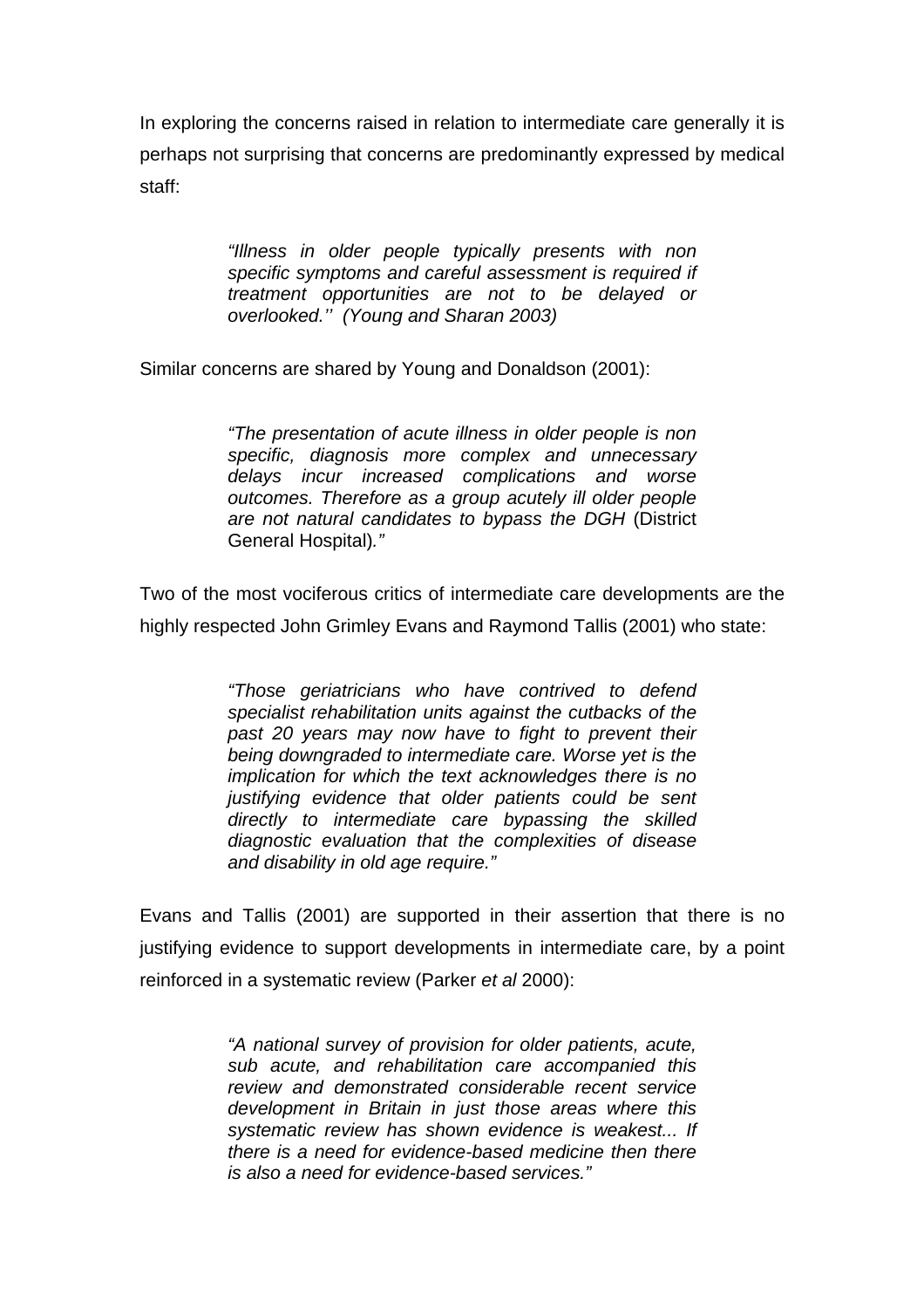It is clear then that the major concerns revolve around the central issue of medical assessment and management of frail elderly by skilled physicians housed within the diagnostic facilities of a district general hospital (which is where traditionally frail elderly with a precipitating illness have been admitted). Geriatricians are clearly alarmed at the prospect of frail elderly being admitted to community hospital facilities where it is felt there are neither the medical expertise nor the diagnostic facilities available. However, the argument almost comes full circle as ultimately the question is whether all frail elderly presenting at the district general hospital need the benefit of a geriatrician and extensive diagnostic facilities? It is suggested that there is an issue of 'appropriateness' in terms of where is it most appropriate to manage frail elderly patients in need of in-patient care? Donald *et al* (2001) stress this point:

> *"Any resources within the NHS should be used wisely - it would be inefficient to care for patients in a community hospital who could be safely managed at home and unwise to care for patients who would have been better if more appropriately managed in the DGH."*

Whilst Round *et al* (2004) add:

*"The GP who can admit to either a community hospital or district general hospital has to decide which facility is better for that patient."* 

In accepting the concerns of geriatricians that frail elderly will be disadvantaged by intermediate care developments it is felt useful to examine some of the work that has been done around comparing outcomes between acute and intermediate care. One such study (Round *et al* 2004) compared patient-based outcomes at six months following emergency admission to a district general hospital or community hospital. The quality of life and mortality in the community hospital cohort was similar to those in the district general hospital cohort and it was concluded that community hospital care can be used as an alternative to district general hospital care for a wide range of conditions requiring emergency admission. The patients in this study mirror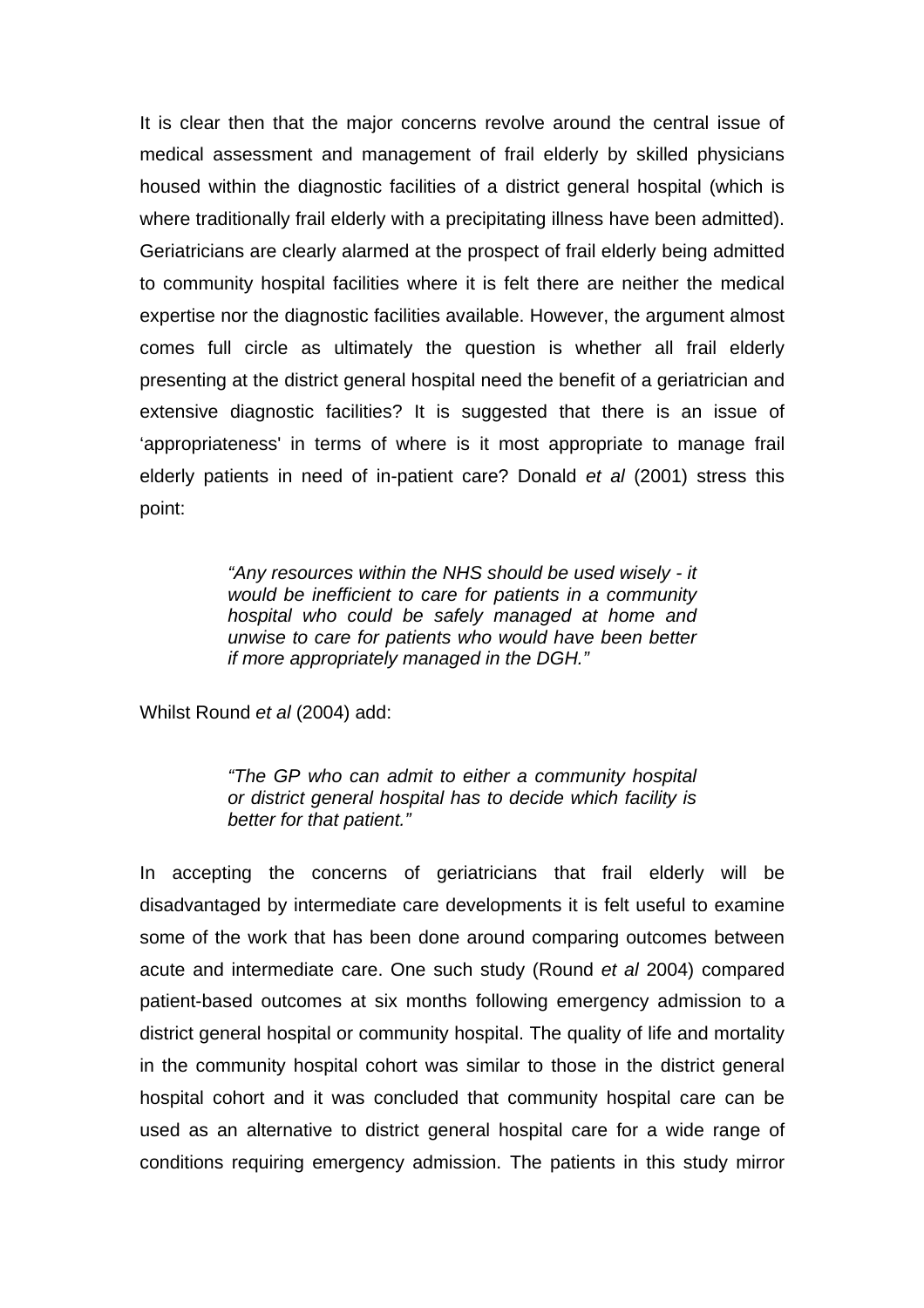the sort of management problem seen regularly in primary care. They were patients with poor underlying health who developed an additional problem such as an infection, making hospital admission necessary. A further study (Martin *et al* 2004) concluded that acute illness combined with a chronic illness represents a significant proportion of patients admitted to acute general hospital. The findings were felt to support the development of better models of managing chronic disease such as admission avoidance schemes. However, in contrast to this a further study (Bowcutt *et al* 2000) demonstrated that unplanned readmission is generally not preventable and often reflects a highly dependent and medically frail group of patients in whom early intervention with readmission is appropriate. These authors suggest:

> "*Of the readmissions considered to be preventable the most common deficiency in the previous admission was lack of adequate rehabilitation of patients discharged from hospital departments other than the GMU* (General Medical Unit).*"*

Looking again at the study which compared six month outcomes after emergency admission of elderly patients to a community or district general hospital (Round *et al* 2004) it is notable that data suggested that medical staff contact and use of drugs and investigations were major sources of cost differences between the cohorts. It is further concluded that exploration of the benefits and disadvantages of multiple investigations and drug treatments in a frail elderly cohort would also be worthwhile. Furthermore, there is an argument that an increasing number of older patients do not require intensive, diagnostic or invasive procedures; and would be better treated in sub-acute units offering an interdisciplinary approach to treatment. In this model, team members synthesize their efforts to encourage and support an independent and satisfying lifestyle for their older patients (Steiner 2001). This raises yet another question which asks is it appropriate that all older patients receive intensive medical management and investigation, or could their needs be better served within a community hospital where the focus is on interdisciplinary working rather than medical management? Once again we have to return to the issue of appropriateness, and for some frail elderly, in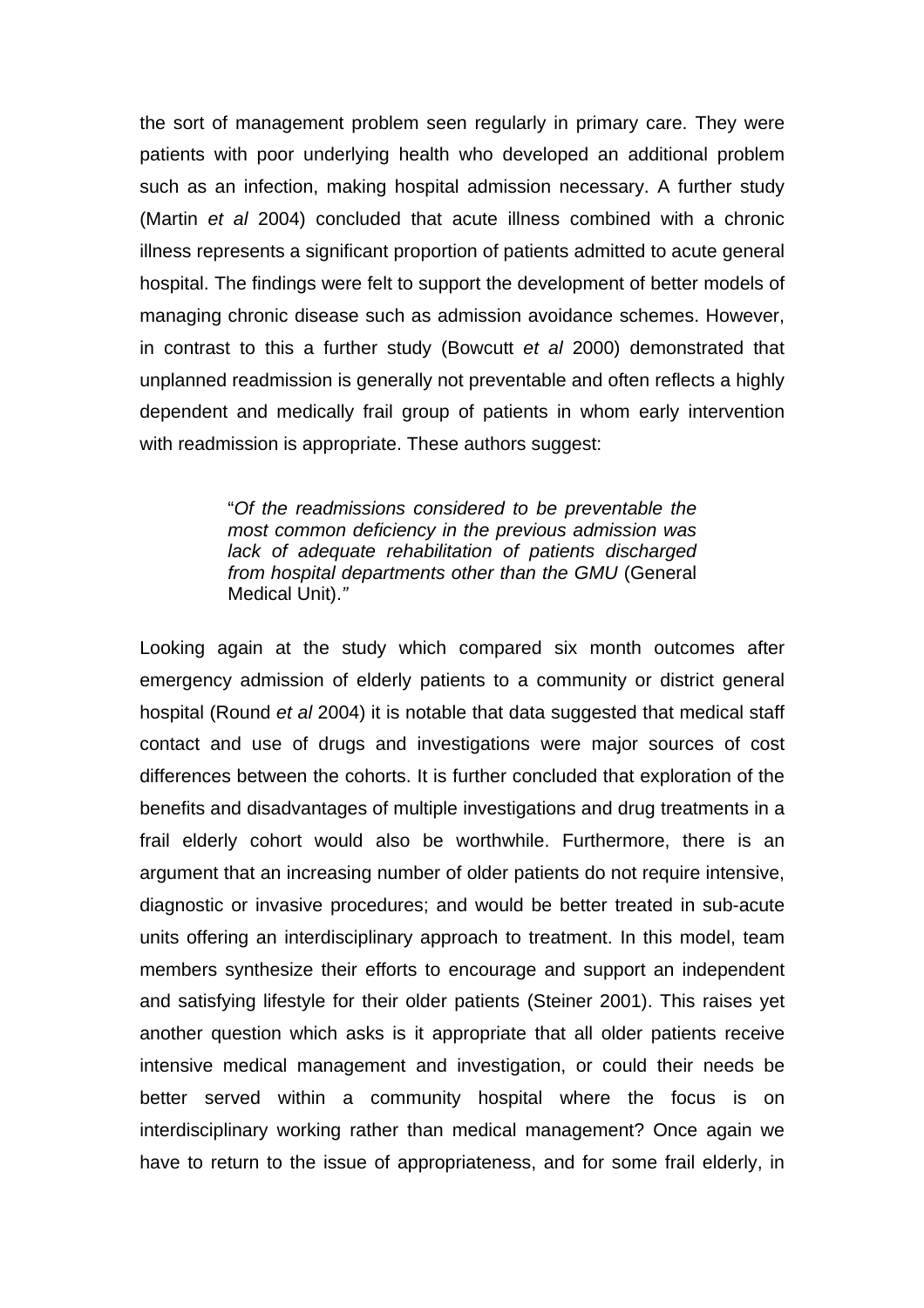some circumstances, admission for medical management and investigation may be appropriate and clearly in other cases a community hospital with a specialist rehabilitation team which specialises in older people's rehabilitation services will be appropriate.

There is general agreement within the literature that intermediate care services are supportive rather than directive (Wilson-Barnett *et al* 2003). This model of care is seen to be fitting to nursing rather more than medicine in that patients are viewed holistically and 'care' rather than 'cure' dominates. In practice there seems to be a general recognition that the patients most likely to be referred to intermediate care services are elderly and frail with a mixture of medical and social needs and with highly variable rehabilitative potential (Wilson-Barnett *et al* 2003). Nurse-led intermediate beds therefore are a logical development.

#### **Nurse-led Intermediate Care**

Nurse-led beds are not a new development and have been the focus of several previous studies. Ideally significantly shorter stays, better rehabilitation and fewer costs would be associated with nurse-led in-patient care. However, this has not been shown consistently (Wiles *et al* 2003). The distinctive feature of nurse-led intermediate care however is that care is led by nurses. Intermediate care provided in nurse-led beds is based on the premise that although medical diagnosis and treatment is needed at the stage of acute biological crisis, in the post acute phase the need is for education, rehabilitation and supportive interventions which can be appropriately provided and led by nurses (Griffiths *et al* 2000).

The argument for the viability and effectiveness of nurse-led intermediate care is based upon several propositions (Petch 2003):

> *"There is a therapeutic component for nursing which operates independently of other disciplines and there is a period in recovery where it is nursing not medicine which is the main determinant of recovery."*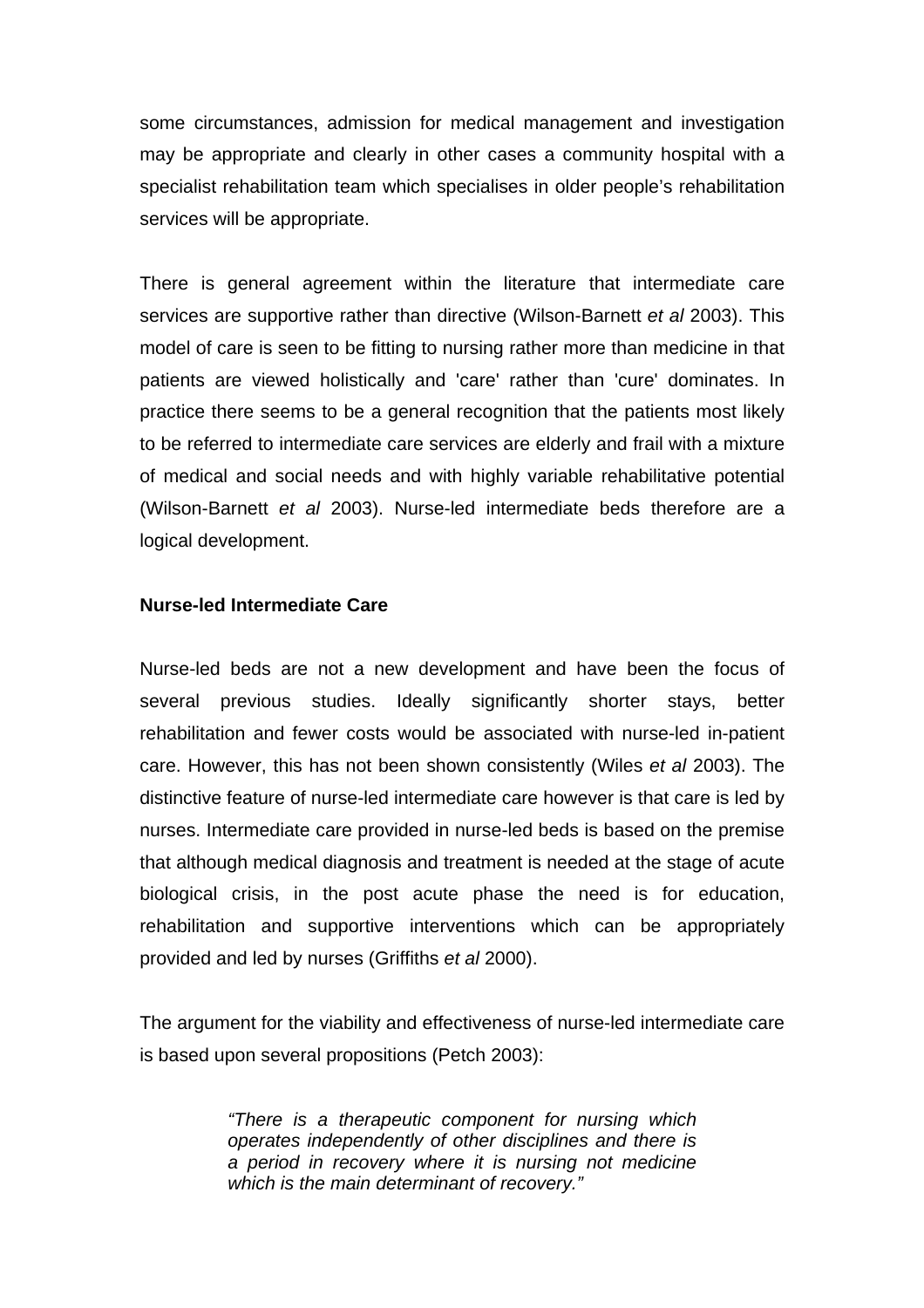At present, the evaluative work which has been done with nurse-led intermediate care has demonstrated significantly longer hospital stays compared to usual care (Petch 2003). Unfortunately, nurse-led intermediate care may be as successful at preparing patients for discharge as usual care but the extended stay is liable to incur considerable additional costs (Petch 2003). It is concluded that future research into intermediate care should consider the nurse-led intermediate care model further. However, no negative outcomes are associated with nurse-led intermediate care (Petch 2003). In their systematic review Parker *et al* (2000) found the quality of trials on nurseled beds not to be high and all were relatively small in size. There were no firm conclusions in relation to mortality but return home did seem to be more likely for those who had been cared for in this service setting. Clearly more rigorously evaluative studies of nurse-led care are required with a particular emphasis on patients' views as research exploring patients' views of nurseled in-patient care is viewed as being limited (Griffiths *et al* 2000).

#### **SUMMARY**

This chapter has set the scene for the evaluation study and the current knowledge-base concerning nurse-led care has been examined. Its design will now be described fully in Chapter Two.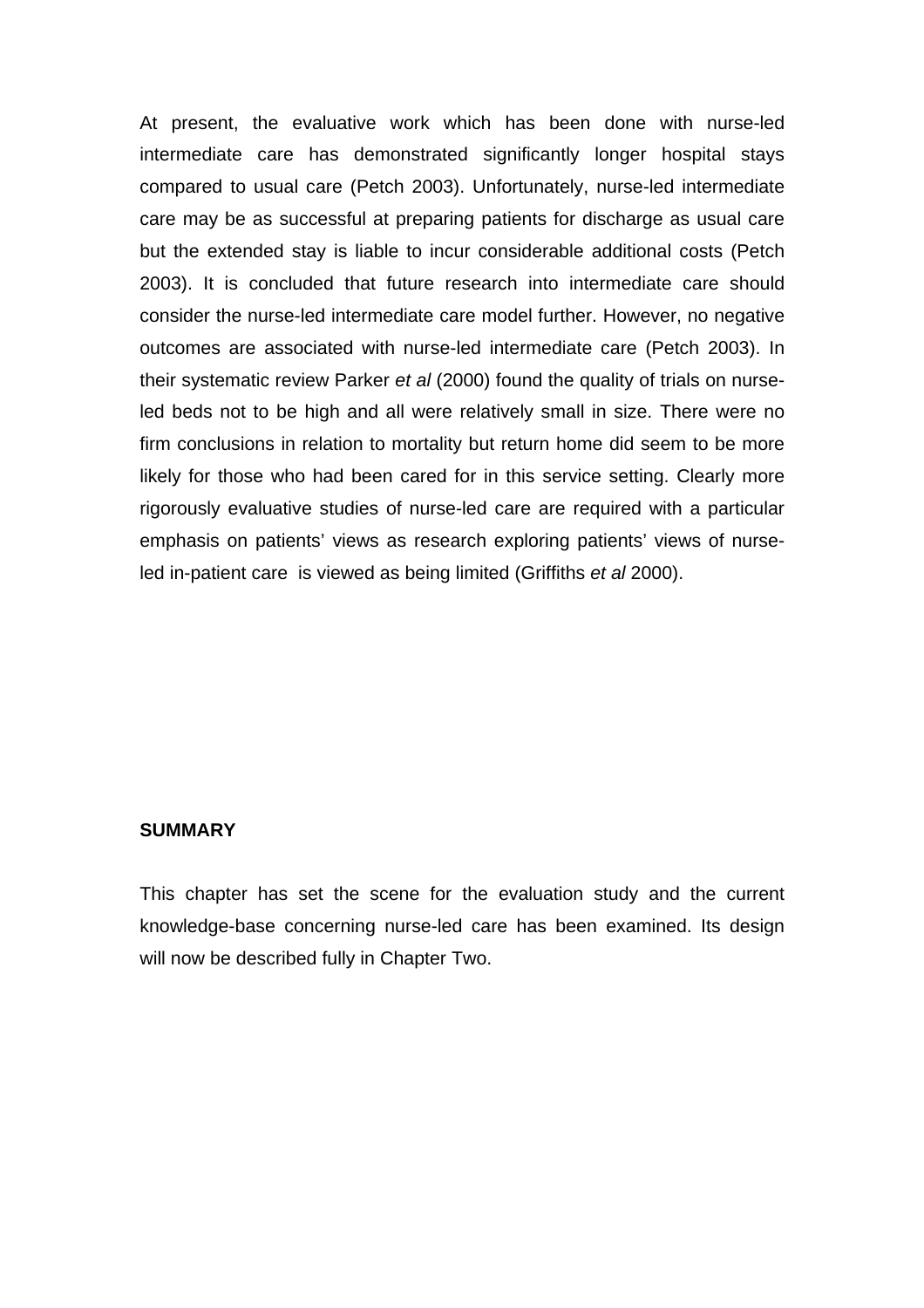# **CHAPTER TWO**

# **STUDY DESIGN**

This chapter sets out the overall approach adopted for the evaluation study which was participatory action research with extensive involvement and partnership working. The way that the study was organised and delivered is also set out to illuminate the process for the reader. The approach followed to arrive at a series of evaluation topics is described. How these topics were prioritised and translated into research questions to be answered within the study is further described.

### **EVALUATION APPROACH – Action Research**

As is common in evaluation projects involving organisations, a wide range of potential elements to focus on was evident in this study. Whilst interesting, attention to all may have presented an unwieldy and costly evaluation project and so it has been essential to be clear about what information was needed and how that information would be used once gained, for example, to inform future funding decisions or to make improvements.

An action research approach was requested by the study commissioners and this approach matched well with the preferences of other research team members. Action research was an appropriate umbrella under which to carry out an evaluation for a number of reasons. Action research:

- Is educative
- Deals with individuals as members of social groups
- Is problem-focused, context-specific and future-orientated
- Involves a change intervention
- Aims at improvement and involvement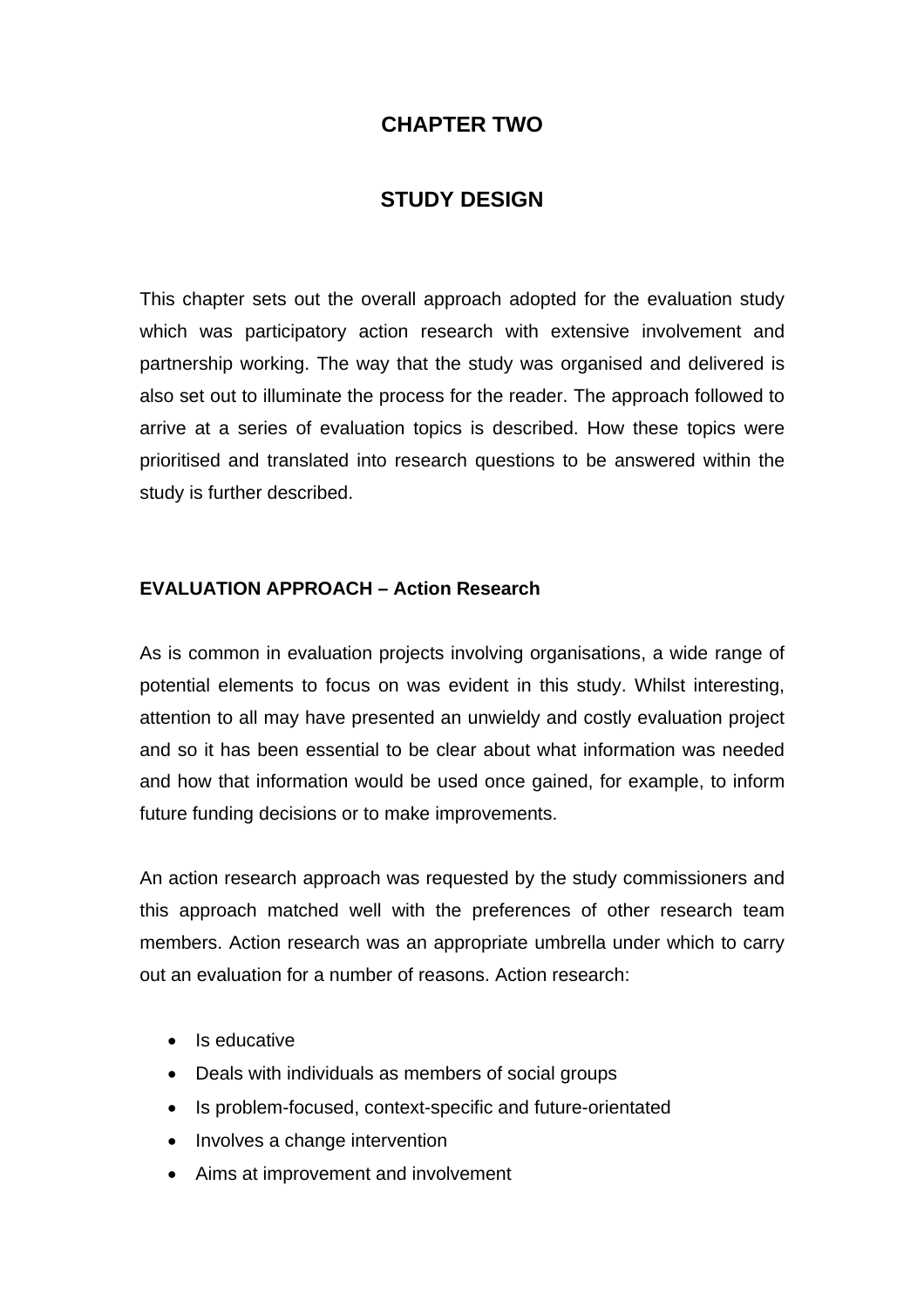- Involves a cyclic process in which research, action and evaluation are inter-linked
- Is founded on a research relationship in which those involved are participants in the change process

(Hart and Bond 1995)

Action research is popular in health care as it offers flexibility to respond to the changing local situation e.g. staff moves, local reconfigurations of services and movement of stakeholders.

Within an action research framework, a clearly defined study could not be described from the outset. What to evaluate, by whom and when, was to be the responsibility of a number of research team members to determine. Accordingly, action research designs tend to be loose and fluid to accommodate the evolving nature of action research whereby new avenues of enquiry unfold as the project progresses. This emergent design also allows for meaningful participation in the design of the study especially by nonprofessionals such as ex-patients and members of the public. This ensures that all co-researcher voices are heard and promotes a sense of ownership of the study, which is important as people are spending valuable time and effort in taking part.

### **INVOLVEMENT AND PARTNERSHIP WORKING**

A crucial component to this study has been the meaningful involvement of expatients, patient representatives and staff working with patients who use the nurse-led beds being evaluated. Involvement of users of services in all stages of research is a Government priority (Calnan & Gabe 2001). Users of intermediate care services are predominately over 65 years of age. Despite being the largest consumers of health and social care services, older people do not participate in or have little influence over the shaping or delivery of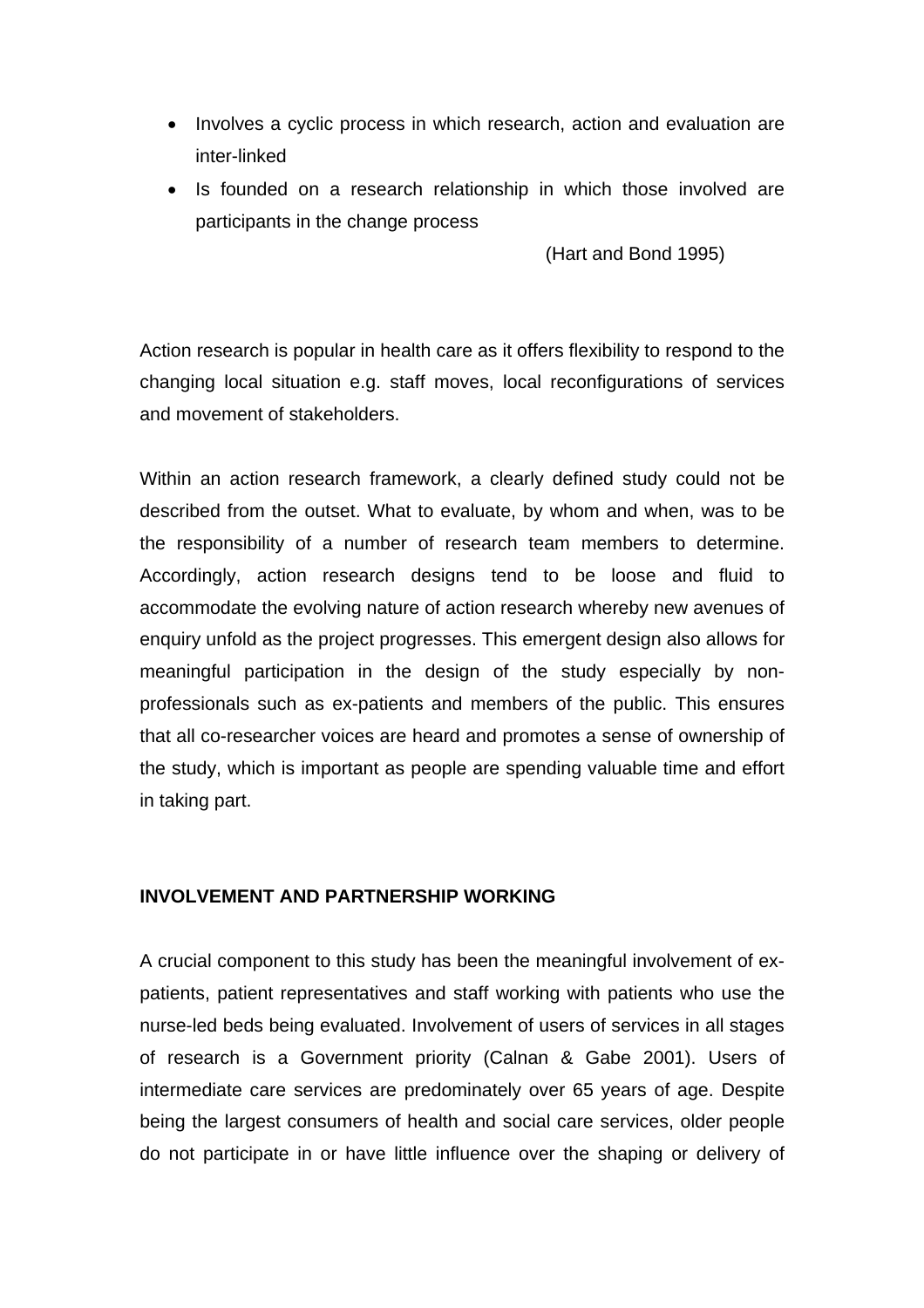those services (Biggs & Powell 2000; Phillipson et al 2000). Findings from the National Listening Exercise (National Co-ordinating Centre for NHS Service Delivery and Organisation - NCCSDO 2000), indicate the importance users place upon involvement in such service planning, as all too often assumptions are made by professionals as to the needs and wants of the public, which are often inaccurate.

The partnership working of staff and the public in this study is consistent with policy drivers for involvement. We intended the study to be an exemplar of how to engage these parties and to ensure they were as fully involved as they wished. Involvement can take many forms and be at any level and the research team members have been encouraged to decide how much or little they wish to participate, recognising that this may fluctuate over time. From the outset it has been continually reinforced that the research team members could take part in any aspect of the research process from design, data collection and analysis to dissemination. It was further reiterated that training and support would be provided by the lead researcher or through external agencies as appropriate. Although less intense involvement was offered, for example to read any drafts as a critical reader or to be consulted for a view on proposals, all research team members wanted to adopt the full partnership approach of being a co-researcher.

The study design was guided by evidence of best practice in involving older people in research (Peace 1999) that offers creative and innovative examples of participatory research with older people. In any partnership working there has to be a process whereby a final decision is made where a consensus decision cannot be made. It was agreed at the study outset that final decision making concerning the conduct of the study rested with the lead researcher although in practice, consensus decision-making was achieved throughout.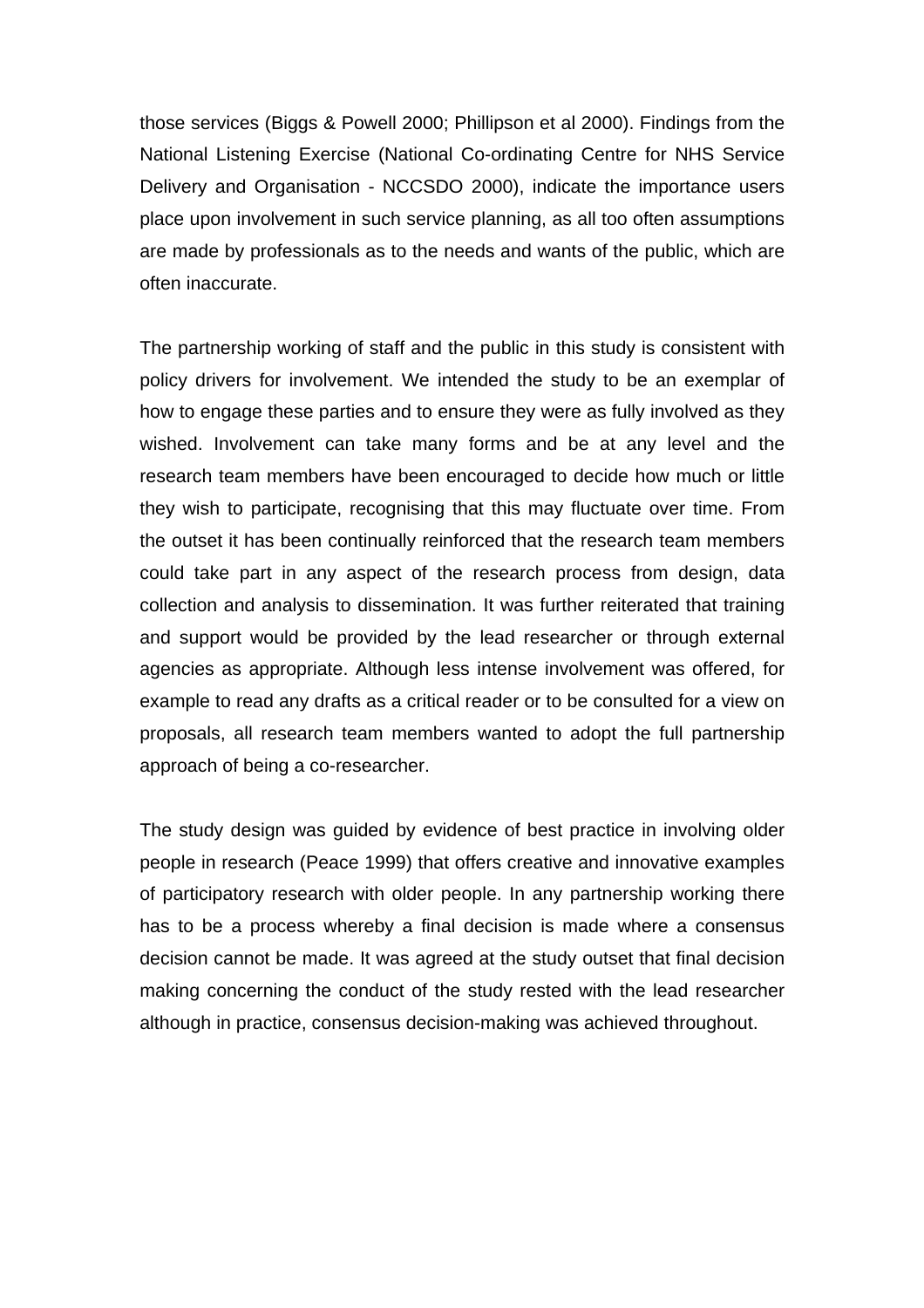#### **PREPARATION AND TRAINING**

In this study, all research team members took part in some if not all of the training made available to them. Training needs analysis was undertaken early on and helped to identify people's skills and abilities to some extent, yet training was open to all, regardless of previous experience. Only one of the final four non-staff research team members did not undertake interviewing training and only one of these undertook the analysis training. Several research team members (staff and non-staff) exercised their right to take part in an aspect of training without going on to take part in the activity they were being trained for. For example, some research team members wanted to appreciate interviewing processes but did not want to lead interviews themselves, preferring to observe only. Others were appraised by the lead researcher as competent and went on to lead interviews sometimes after having observed one being undertaken by the lead researcher.

Where training took place this was within a relaxed and conducive workshop environment. The aims of the training and intended learning outcomes were always stated and any other personal expectations identified. The sequencing of workshops meant that previous learning could be seen to be applied in subsequent workshops and earlier learning reinforced or revisited.

Topics included: **Evaluation** Action research Developing research questions Questionnaire and audit tool design Interview guide development Information leaflet writing **Interviewing** Analysis Conference abstract development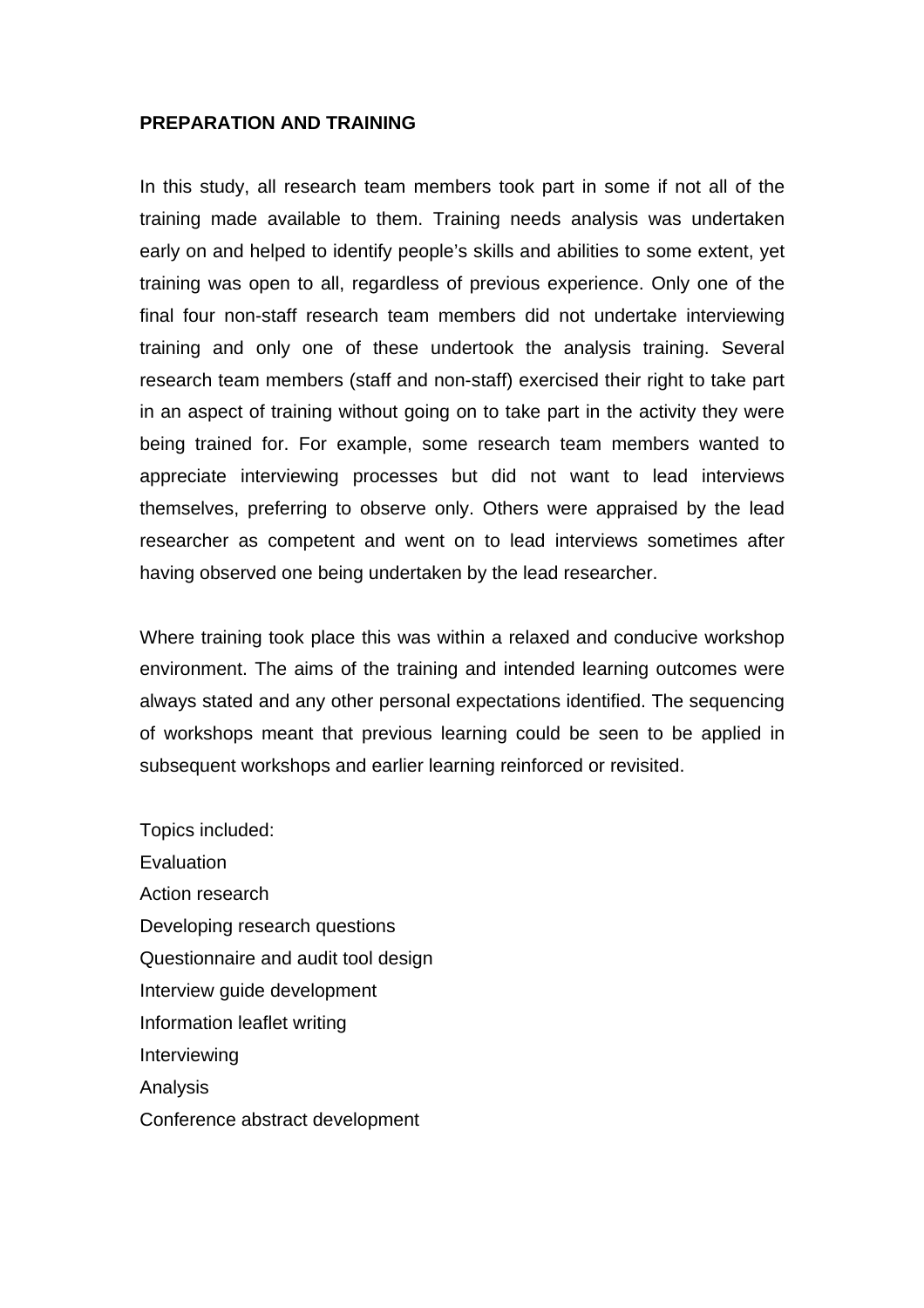Several staff research team members undertook training provided by Trent Focus Research and Development Unit, which was invaluable in strengthening their accumulation and application of research skills. Topics included survey design and qualitative research. Research ethics and governance was introduced at the first exploratory meeting about the study by the Trust Research and Development Manager, and reinforced in later workshops.

#### **STUDY ORGANISATION**

The overall organisation of the project was not pre-determined but evolved as the study went along. It quickly became clear that a series of regular meetings would be needed and during the lifetime of the study (March 2005 to September 2006), the research team as a whole met eight times. At one stage in the study, the team split into two sub-groups to work on particular issues and so these sub-groups were met with separately on two occasions, totalling twelve meetings altogether. The first seven of these were workshops of approximately 5 hours in length, addressing study design issues and associated training e.g. questionnaire design, interviewing skills. The latter five meetings were business meetings of approximately 3 hours in length, to monitor progress, revise action plans and refine the study's final report. These workshops and business meetings were supplemented by ad-hoc visits to the Trust to meet with individuals or small groupings of the research team members for updates or bespoke training, to liaise with the study's administration support person, to collect data and plan dissemination. Several more meetings were planned for after completion of the study to undertake local dissemination, promote the uptake of findings and to hold a team debriefing meeting and celebratory lunch.

In order to deliver this programme of meetings and activities, the lead researcher adopted a number of roles and responsibilities. It was agreed that her skills as the external researcher would be best be employed as co-lead and facilitator of the study and all of the meetings and workshops. This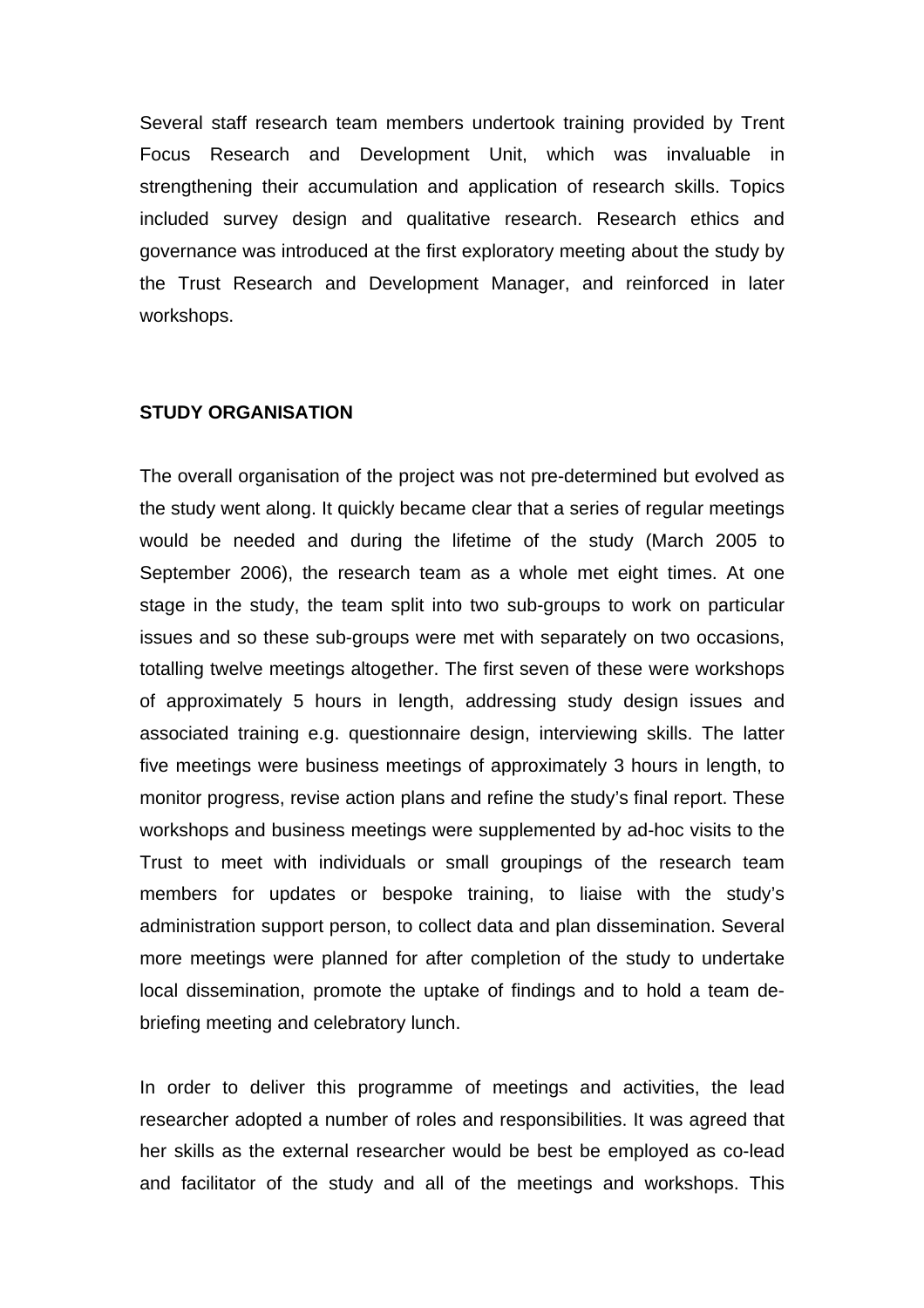involved training and support for the research team members and facilitation of the different stages in the study whilst taking a greater or lesser role depending on the wishes and abilities of the research team members. As a commissioned study, the lead researcher was responsible for ensuring the study was carried out to a high standard, to time and funding, whilst safeguarding the wellbeing of herself, the research team members and participants and upholding the best interests of the Trust. As local lead researcher, Alison acted as a 'gatekeeper' to the study and participants, helped navigate local policies and procedures, undertook the role of professional development lead for the staff research team members and was the accountable person within the Trust. Joint responsibilities for both coleads included the setting up of a Study Advisory Group, ensuring all the necessary ethical and research governance approvals were received and making sure a variety of dissemination activities were undertaken during the project and planned for after its completion.

The next section will follow a meeting-by-meeting account to best describe how the study design evolved and what the activities of the team members were at each stage.

#### **Identifying Evaluation Topics**

#### **Workshop 1**

Workshop 1 was aimed at a broad audience to gain a variety of perspectives on the proposal for an evaluation of nurse-led beds. It also provided an opportunity to successfully recruit sixteen people to join the research team.

The programme aimed to give participants sufficient insight into evaluation and research to be able to identify what concerns or issues they felt should be investigated. By the end of the workshop the following suggestions had been made: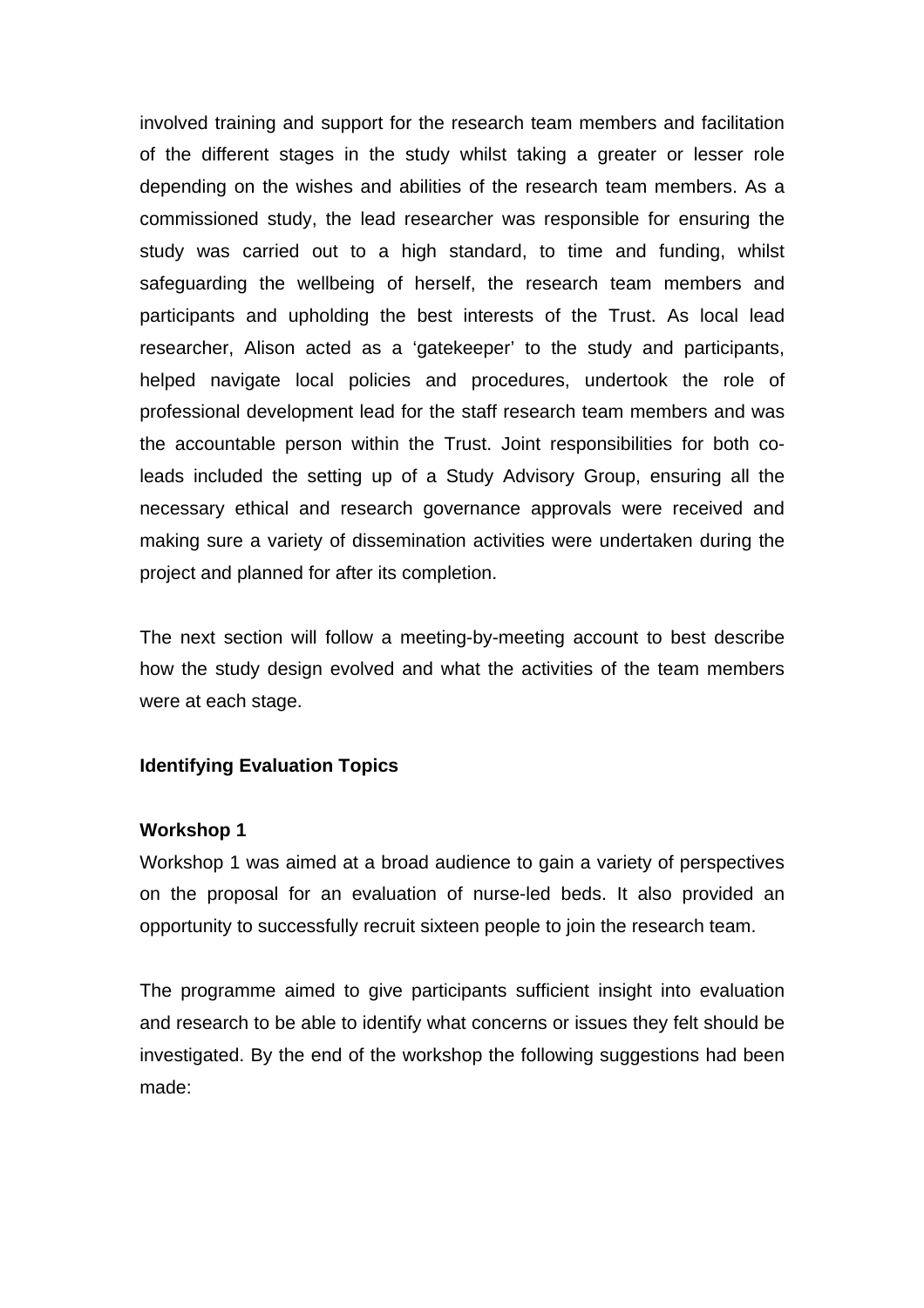- 1. Patient concerns (patients have expressed a wish for information as to why they are in a nurse-led bed, what is wrong with them and what next?)
- 2. Staff concerns
- 3. Carers & families concerns (e.g. don't perceive discharge as being well planned - picked up via independent telephone service)
- 4. Engagement of relatives in discharge planning
- 5. Existing information (secondary data e.g. from telephone service)
- 6. Nurse-led *versus* medical led
- 7. Staff being seen as approachable
- 8. Team members' roles and team role
- 9. Transition from hospital to home (suggestions regarding follow up calls, audit of discharges)
- 10. Patient views at 6 week follow up appointments
- 11. Do the nurse-led beds meet a previously unmet need, e.g. using beds simply because they are there?
- 12. Are patient referrals appropriate?
- 13. Are beds accessible? More than elsewhere (because available)?
- 14. What are the routes of patients turned away?
- 15. What is the Chesterfield Royal Hospital's view of the service e.g. bed managers?
- 16. Nurse-led bed admission criteria review these and length of stay + staff perception of these
- 17. Referrals from the nurse-led beds patient destination when they leave
- 18. Discharge efficiency what holds things up?
- 19. Patient information/use
- 20. Preparation for moves to other wards etc
- 21. Patient satisfaction from patients' perspectives
- 22. Documentation
- 23. Evaluate goal of nurse-led beds admission avoidance or facilitating safe discharge
- 24. Understanding of each other's roles
- 25. Activities for patients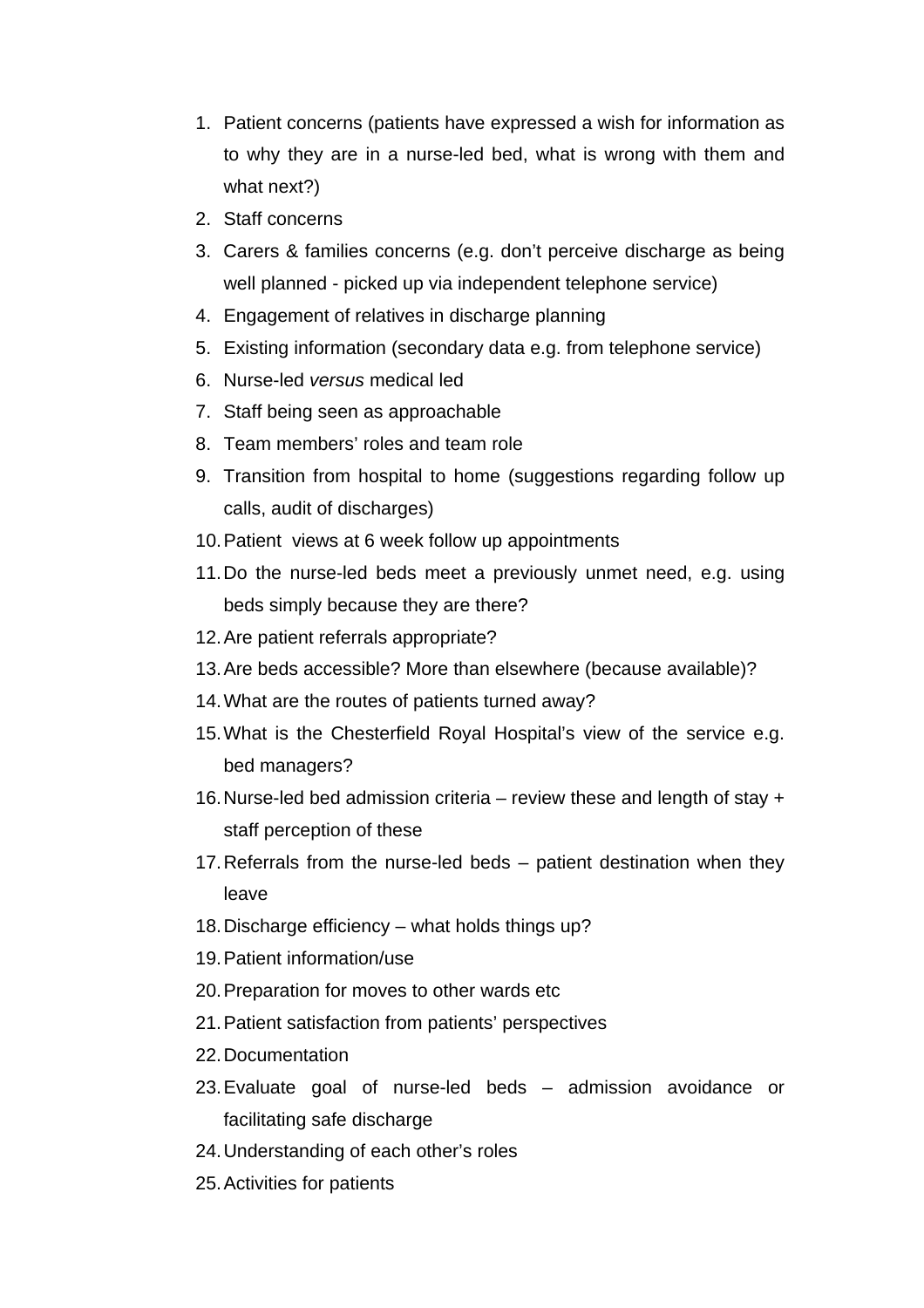- 26. Ward environment e.g. Day Room, wardrobes
- 27. Staffing and skill mix (numbers and types of staff)
- 28. Staff skills
- 29. Psychological issues regarding admission e.g. willingness and motivation to participate

Participants' hopes and fears were also uncovered and revisited by the lead researcher at several points as part of her reflective research practice. Fears included concerns over time, workload, effect on clinical work, own research abilities, meeting group members' expectations and the vagueness of an emergent design. Hopes included improving care, improving the patient experience, desire to learn from patient feedback, personal development, more knowledge of NHS working and transferable knowledge.

The outcomes of the workshop included invites for future involvement being sent to all attendees, identification and invite of other potential research team members, identification of potential Study Advisory Group members and transforming of all the suggested evaluation topics into a user-friendly format for discussion at the following workshop.

### **Prioritising Evaluation Topics**

### **Workshop 2**

When notes of the previous workshop were sent to all attendees, a task was included for them to choose the three 'must dos' and other most important aspects for the evaluation in their view. Replies were collated so that these choices could inform discussions at Workshop 2 and lead to agreement on what topics to include in the study within the limitations of time and funding available. These were narrowed down to five key themes:

- Medical care *versus* nursing care
- Patient satisfaction/issues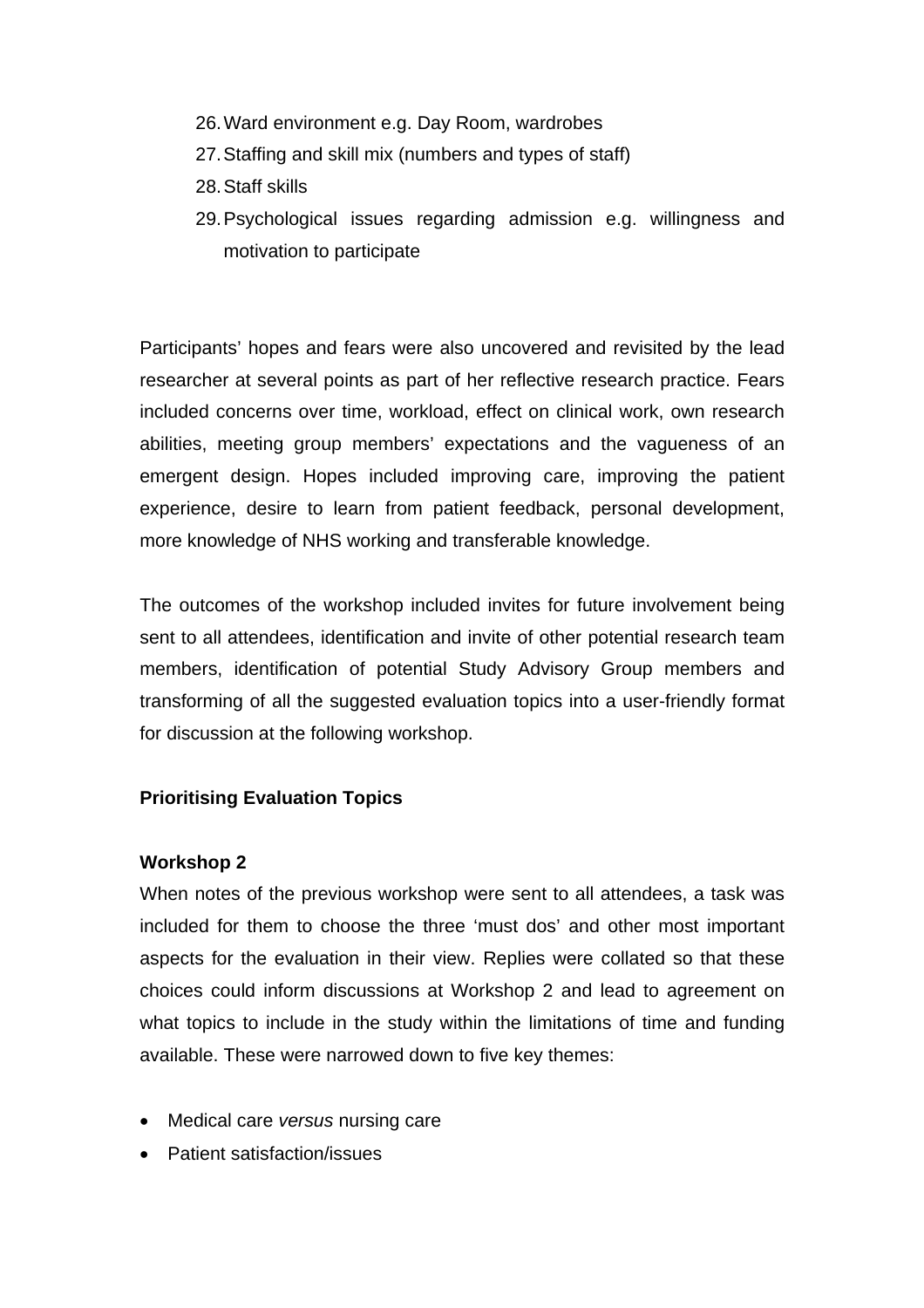- Patient motivation
- Admission
- Discharge

Some discussion was had about things to consider when deciding what should be included in an evaluation. The research team members recognised that a balance was needed between what was *desirable* and what was *possible*. Factors included:

- Time
- Skills
- Clarity & focus
- Impact difference each part will make
- Interesting
- Relevant
- Passion
- Money
- Are we the best people to do it (each aspect)?

### **Evaluation Questions**

Following group work based on the five topic areas, ideas for the evaluation questions were developed. Following this exercise it was intended that more specific research questions be drawn from the list at the following workshop.

The initial list of general evaluation questions was:

- What factors affect the quality and effectiveness of discharges?
- What is the incidence of failed discharges/re-admissions?
- Is best use made of other teams e.g. Community Rehabilitation Team, Intermediate Care Team including those in neighbouring areas?
- How do we engage relatives and carers in the discharge process?
- What are the discharge destinations of our patients?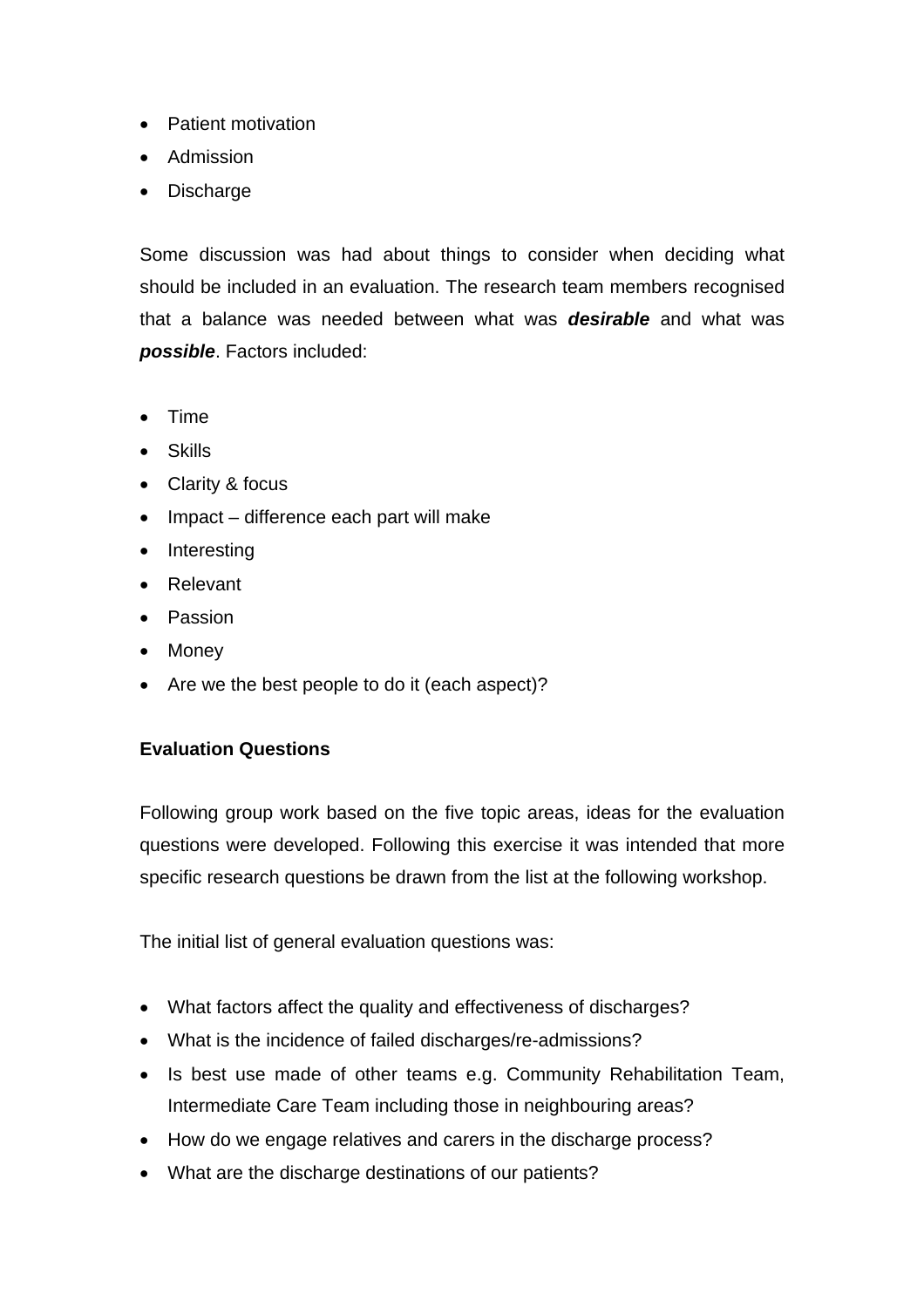- How well do our customers (patients, carers, other staff) understand the service we provide?
- How appropriate are the nurse-led bed criteria?
- How appropriately are the nurse-led beds utilised?
- Are the admission criteria understood AND followed by referrers and nurse-led bed staff?
- Through what processes are patients referred and admitted to the nurseled beds?
- What happens to patients who are not admitted to the nurse-led beds?
- What are patients' expectations and are these met?
- What are staff expectations of patients and are these understood and met?
- What factors affect patients' participation in their treatment programme?
- What are patients' expectations post-discharge and are these met?
- Are patients satisfied with the process and outcome of their care?
- What are carers' views of the service?
- Do patients receive information appropriate to their needs?
- Are patients satisfied with their degree of choice and involvement concerning their care?
- Are patients satisfied with the activities available during their stay?
- How do patients perceive the communication skills and attitudes of nurseled staff?
- How well do patients understand staff roles?
- How do the nurse-led beds function in comparison to general rehabilitation beds e.g. discharge processes, client group?
- Is the nurse-led care equivalent to that given on medical wards?
- Are episodes of patient worsening/deterioration being recognised adequately in the nurse-led beds?
- What are patient/carers views of being managed in the nurse-led beds when their condition worsens or deteriorates?
- Do the nurse-led beds meet a previously unmet need?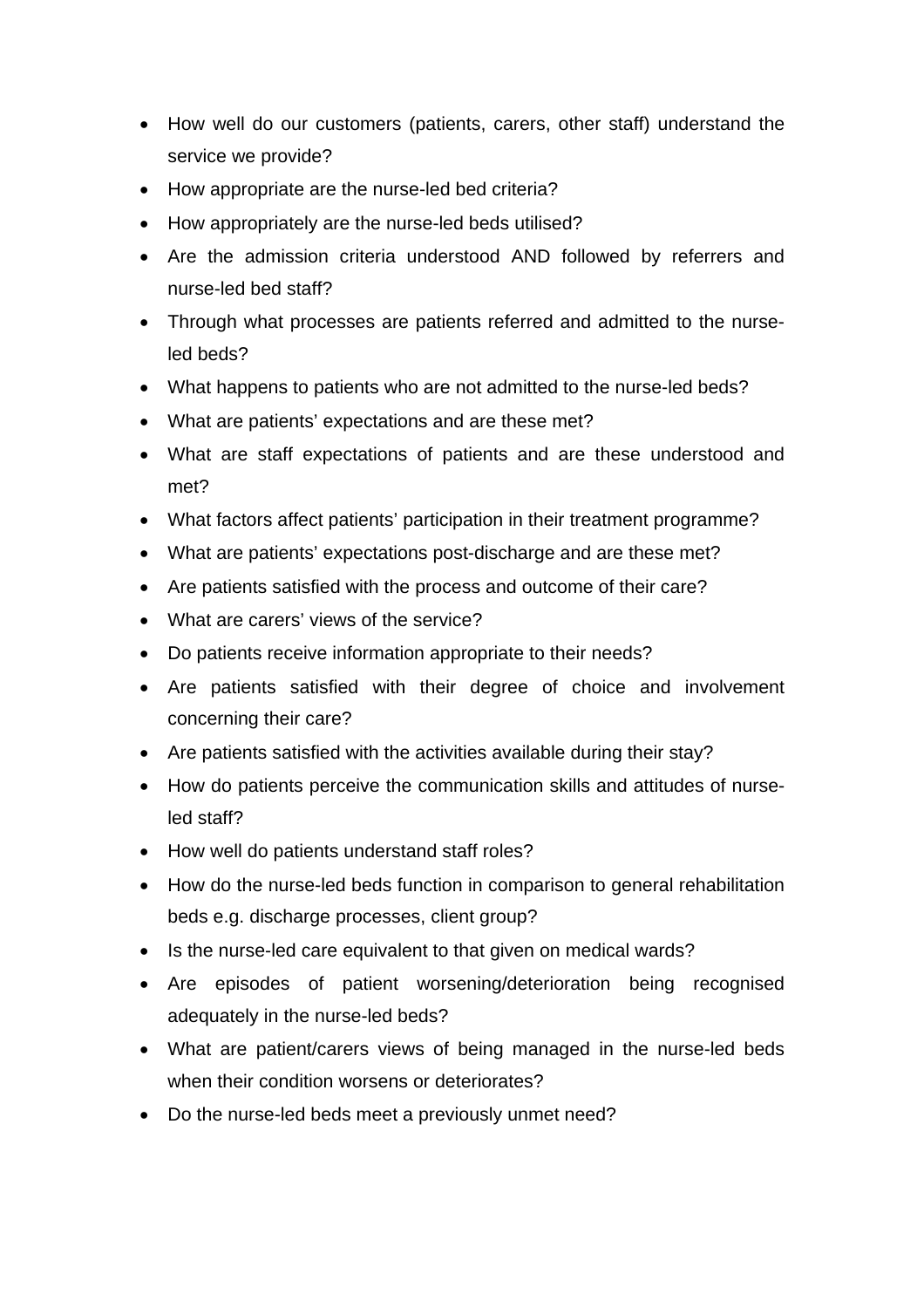Early discussion of dissemination was also held at this second workshop as this is often left to the end of a study and becomes rushed. Lists of dissemination audiences and types of media to use e.g. newsletters, journal articles, were identified to return to later in the study.

#### **Developing Evaluation Research Questions, Methods and Tools**

#### **Workshop 3**

This workshop focused on organising the previously agreed evaluation questions into themes and then matching them with the research methods considered most appropriate to answer them.

There were 27 questions in all and each one was printed onto a single piece of paper. These were spread out on a large table and grouped together by participants into themes.

After a while, the groups/themes that arose were discharge, nurse-led and medical-led care, admissions, patient motivation/participation and patient/carers' perceptions. Grouping them in this way meant that research team members could choose which themes they preferred to work with during the next exercise. The next step was to use sticky post-it notes with a single method written on them and to place these with the evaluation questions that it was thought they would best be used with. More than one method could be used. For example the question "Do patients receive information appropriate to their needs?" had the methods 'questionnaire, comments box, informal feedback' attached to it. Overall, this helped the research team to see which were going to be the main methods, which were going to be the lesser yet still valuable methods, and which methods were not going to be used after all. The purpose of this task was to illustrate to the research team members issues around matching research questions and methods and that different methods can be used to ask the same question. Research team members were encouraged to see if there were any cross-cutting methods that could be used. For example, whether a single questionnaire could be used aimed at answering questions about admission, expectations, discharge planning,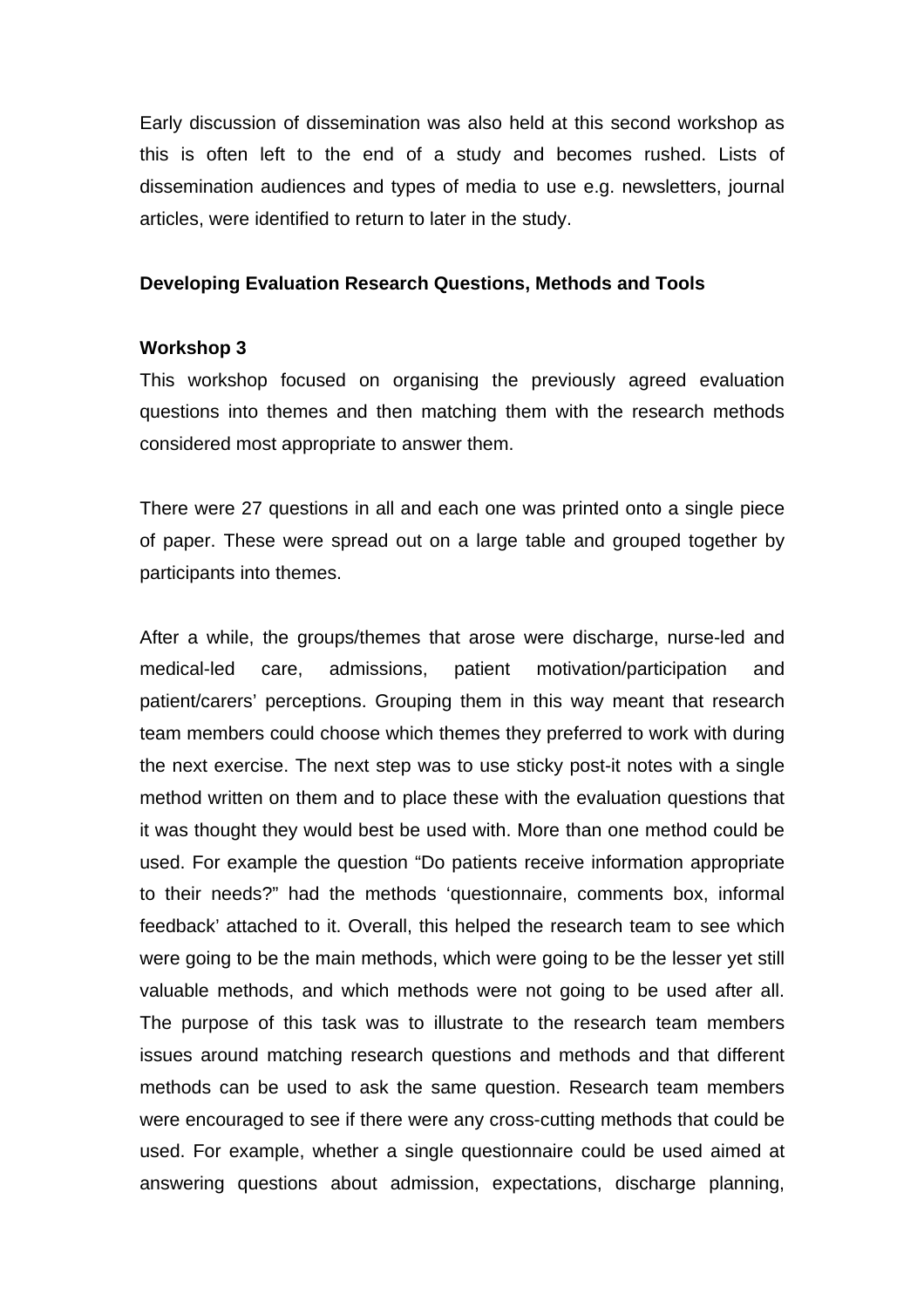general satisfaction, and so on, rather than have a separate questionnaire for each theme. This turned out to be the case and so evaluation questions were re-grouped according to the method to be used to answer them instead of the topic theme they belonged to. The results of this next stage in the workshop are shown below in Table 1.

Table 1. Evaluation methods

| <b>METHODS TO BE USED</b>                                                                                                     | <b>EVALUATION QUESTION</b>                                                                                                   |  |  |  |  |
|-------------------------------------------------------------------------------------------------------------------------------|------------------------------------------------------------------------------------------------------------------------------|--|--|--|--|
| <b>Methods that use questions</b>                                                                                             |                                                                                                                              |  |  |  |  |
| Patient questionnaire, individual                                                                                             | Are patients satisfied with the                                                                                              |  |  |  |  |
| patient interviews                                                                                                            | process and outcome of their care?                                                                                           |  |  |  |  |
| Patient/carer questionnaire,                                                                                                  | Do patients and carers receive                                                                                               |  |  |  |  |
| individual patient/carer interviews,                                                                                          | information appropriate to their                                                                                             |  |  |  |  |
| comments box, informal feedback                                                                                               | needs?                                                                                                                       |  |  |  |  |
| Individual & group patient/carer                                                                                              | Are patients and carers satisfied with                                                                                       |  |  |  |  |
| interviews, patient/carer                                                                                                     | their degree of choice and                                                                                                   |  |  |  |  |
| questionnaire                                                                                                                 | involvement concerning their care?                                                                                           |  |  |  |  |
| Individual & group patient interviews,<br>patient questionnaire, graffiti board,<br>comments box                              | Are patients satisfied with the<br>activities available during their stay?                                                   |  |  |  |  |
| Individual & group staff interviews,                                                                                          | Is patient worsening/                                                                                                        |  |  |  |  |
| staff questionnaire, patient tracking,                                                                                        | deterioration being recognised                                                                                               |  |  |  |  |
| staff skills & training needs analysis                                                                                        | adequately in the nurse-led beds?                                                                                            |  |  |  |  |
| Patient/carer questionnaire,<br>individual & group patient/carer<br>interviews                                                | What are patient/carers' views of<br>being managed in the nurse-led beds<br>when their condition worsens or<br>deteriorates? |  |  |  |  |
| Patient/carer questionnaire,<br>individual & group patient, carer and<br>staff interviews, comments box,<br>informal feedback | How do we engage relatives and<br>carers in the discharge process?                                                           |  |  |  |  |
| Individual & group patient, carer and                                                                                         | How well do our customers (patients,                                                                                         |  |  |  |  |
| staff interviews; patient, carer and                                                                                          | carers, other staff) understand the                                                                                          |  |  |  |  |
| staff questionnaires                                                                                                          | service we provide?                                                                                                          |  |  |  |  |
| Individual & group patient interviews,                                                                                        | What factors affect patients'                                                                                                |  |  |  |  |
| patient questionnaire                                                                                                         | participation in their treatment?                                                                                            |  |  |  |  |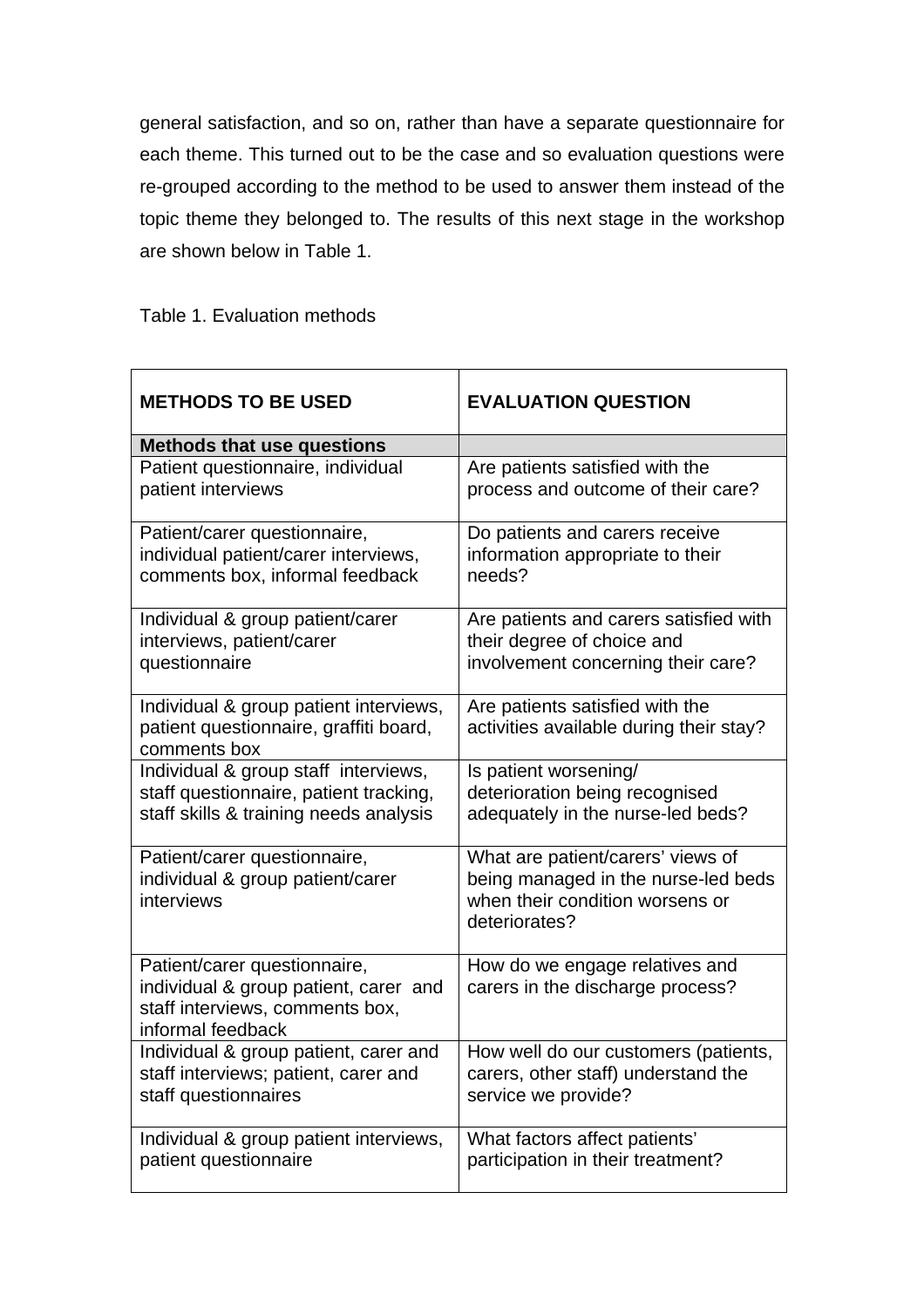| Patient/carer questionnaire,<br>individual & group interviews,<br>informal feedback                          | What are patient and carers'<br>expectations post-discharge and are<br>these met?                                                        |
|--------------------------------------------------------------------------------------------------------------|------------------------------------------------------------------------------------------------------------------------------------------|
| First impressions patient/carer<br>questionnaire, individual & group<br>patient/carer interviews             | Do patients and carers understand<br>staff expectations of them?                                                                         |
| First impressions patient/carer<br>questionnaire, individual & group<br>patient/carer interviews             | How well do patients and carers<br>understand staff roles?                                                                               |
| Individual patient/carer interviews,<br>comments box                                                         | How do patients and carers perceive<br>the communication skills and<br>attitudes of nurse-led staff?                                     |
| Individual patient/carer interviews,<br>comments box                                                         | What are patients and carers'<br>expectations and are these met?                                                                         |
| Individual carer interviews, comments<br>box, graffiti board, informal feedback                              | What are carers' views of the<br>service?                                                                                                |
| Individual patient/carer interviews,<br>patient/carer group interviews                                       | How do patients and carers feel<br>about nurse-led care?                                                                                 |
| Individual & group staff interviews,<br>staff questionnaire, secondary data<br>(existing documents)          | Are the admission criteria understood<br>AND followed by referrers and nurse-<br>led bed staff?                                          |
| Individual & group staff interviews,<br>patient and staff questionnaires,<br>comments box, informal feedback | What perceptions do people have of<br>the nurse-led bed criteria?                                                                        |
| Individual & group staff interviews                                                                          | Do the nurse-led beds meet a<br>previously unmet need?                                                                                   |
| Methods that use facts & figures                                                                             |                                                                                                                                          |
| Prospective (future) data collection,<br>secondary data collection (existing<br>documents)                   | What is the incidence of failed<br>discharges/re-admissions?                                                                             |
| Patient tracking                                                                                             | What factors affect the quality and<br>effectiveness of discharges?                                                                      |
| Patient tracking, prospective (future)<br>data collection, secondary data<br>collection (existing documents) | What are the discharge destinations<br>of our patients?                                                                                  |
| Patient tracking, secondary data<br>collection (existing documents), skills<br>& training needs analysis     | Is best use made of other teams eg<br>Community Rehabilitation Team,<br>Intermediate Care Team including<br>those in neighbouring areas? |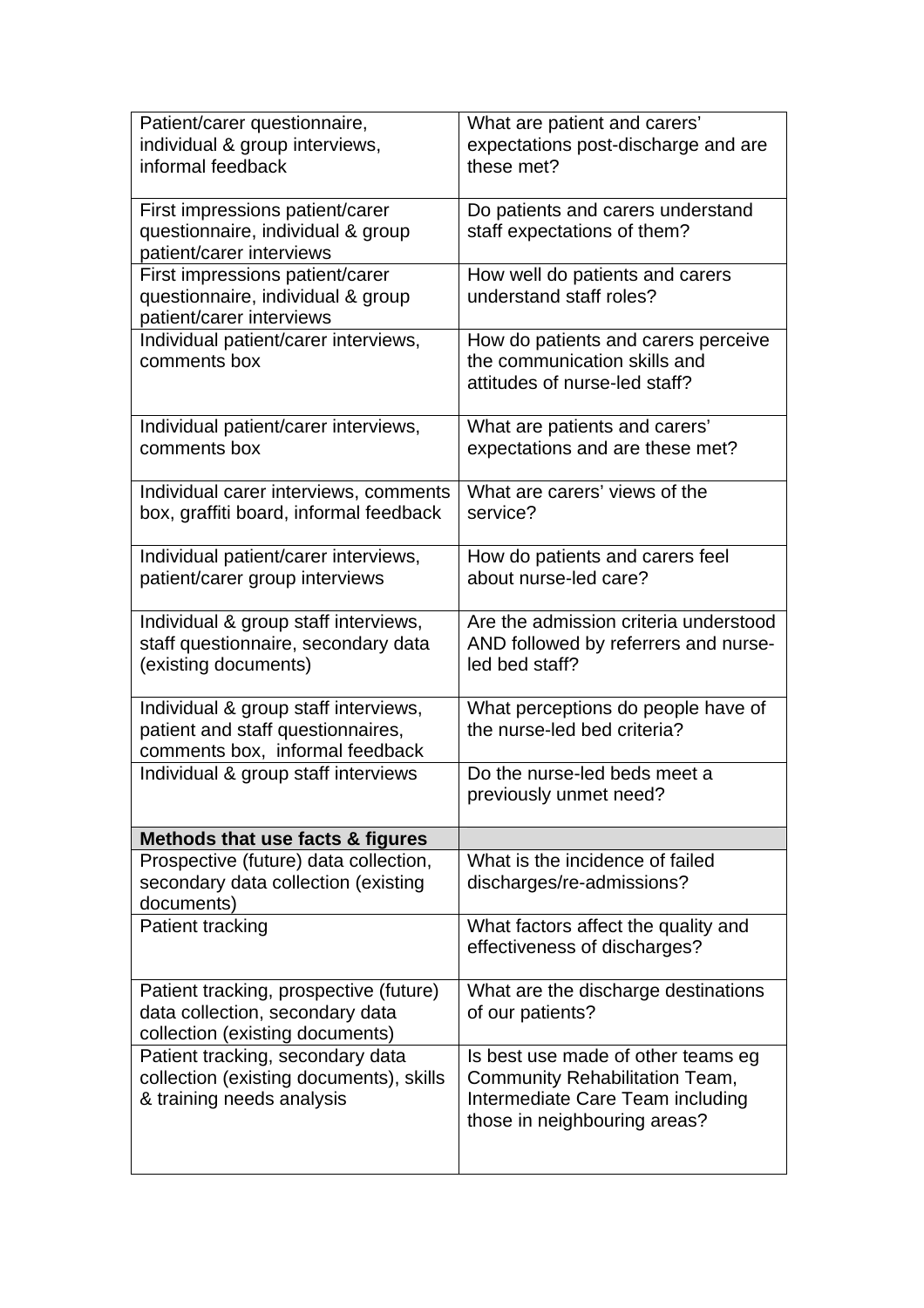| Patient tracking             | What happens to patients who are<br>not admitted to the nurse-led beds? |
|------------------------------|-------------------------------------------------------------------------|
| Patient tracking, bed census | How appropriately are the nurse-led<br>beds utilised?                   |

Once research questions were agreed and the most appropriate method/s for answering them had been decided upon, the next stage involved extensive research tool development. These were devised mostly at workshops, developed away from meetings by team members on occasions, and always revised in the light of further feedback from team members. This way, everybody who wanted to be involved in tool development was indeed involved.

An overview of sampling techniques was given so that research team members could start thinking about who to involve as research participants, their numbers and how to reach them.

The scale of the proposed evaluation study was significant. It was made clear to the research team members that to achieve answers to their questions using these methods would be a huge undertaking within the resources available. It was confirmed that this broad focus was desirable and that team members would put in the time and effort required to achieve it. It was also decided to split the research team into two sub-groups. These were the 'Questions Group' (led by a non-staff co-researcher) and the 'Facts and Figures Group' led by a staff co-researcher). This was so that research team members could work more with the kind of research tools they preferred. What followed were two Questions Group workshops and two Facts and Figures Group workshops. The leads of each sub-group provided a single point of contact for the lead researcher as the study grew in complexity. Importantly, all research team members received the notes from both groups' workshop meetings to keep a sense of the whole study.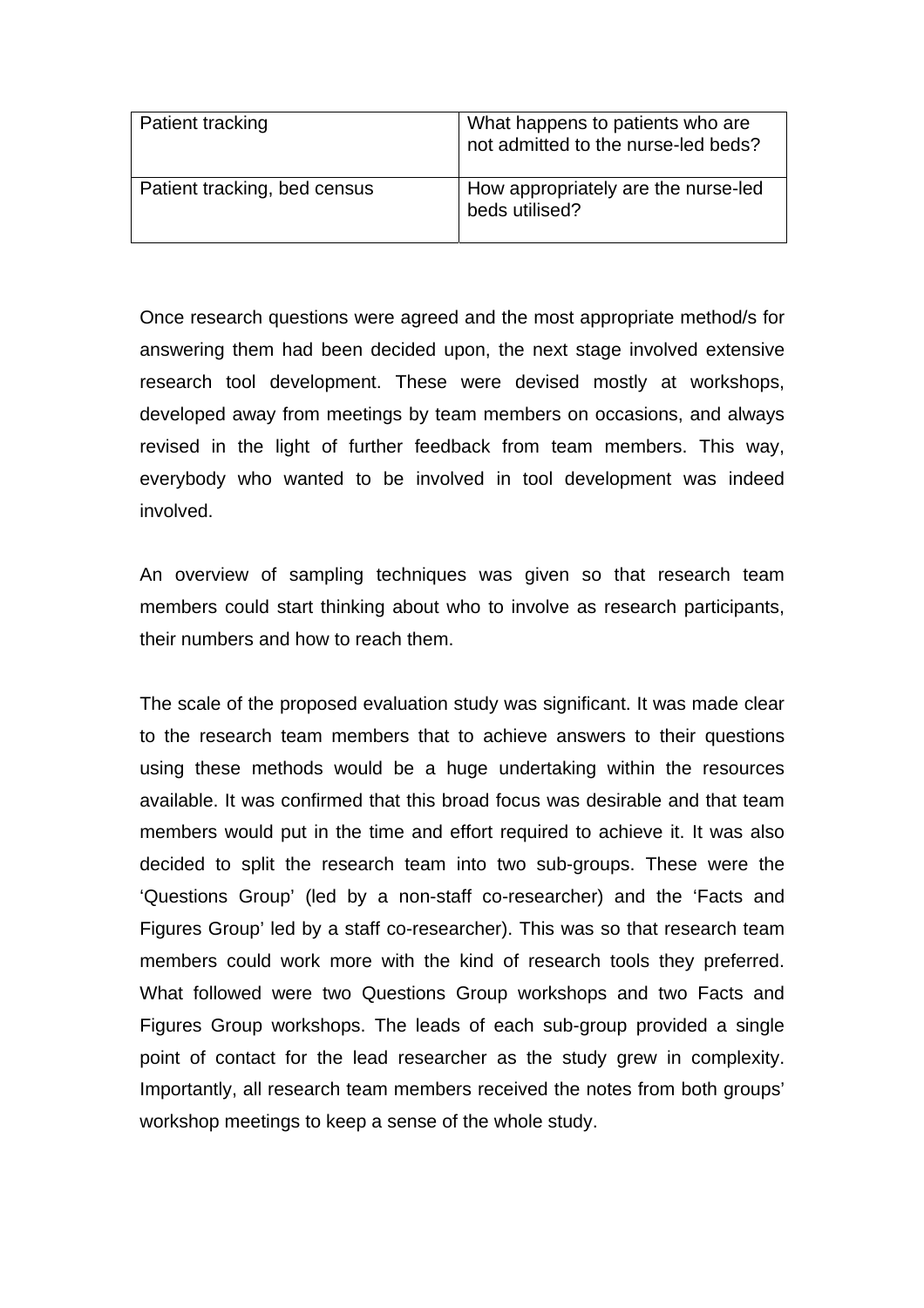#### **Workshop 4a (Questions Group)**

The primary purpose of this workshop was to agree sampling techniques and draft data collection tools for the 'questions' part of the study. Ethical and research and development procedures and reasons for these were also elements of the day. Time was spent drafting a variety of interview guides, questionnaires, information sheets and consent forms following training on principles for their development. Separate documents were devised for patients, carers, staff who refer to the nurse-led beds e.g. GPs, medical consultants and staff-grade doctors, and Derwent Ward (nurse-led bed) staff.

A non-staff co-researcher took the lead on developing a publicity poster to raise awareness about the study on Derwent Ward. Leads to take forward development of a graffiti board, comments box and first impressions questionnaire were also agreed. All drafted documents were later sent to all research team members for comment, suggestions, amendments and additions.

### **Workshop 4b (Facts and Figures Group)**

The activities in this workshop centred on agreeing sampling approaches and drafting data collection tools for the 'facts and figures' part of the study. A range of tools were drafted and later sent to all research team members for comment followed by further refinement. Tools included a pro-forma for tracking patients' journeys through their hospital stay, a nurse-led bed census, a readmitted patient/failed discharge pro-forma, a non-admitted patient proforma. This group was also charged with collating secondary data e.g. previous survey reports in the Trust. Ethical and research and development procedures and reasons for these were also elements of this sub-group's workshop.

### **Workshop 5a (Questions Group)**

This workshop caught up on the many action points from the last one which required research team members to refine data collection tools and sampling approaches. The publicity poster was finalised. Training focused around data preparation, management and storage as well as interviewing. Piloting of tools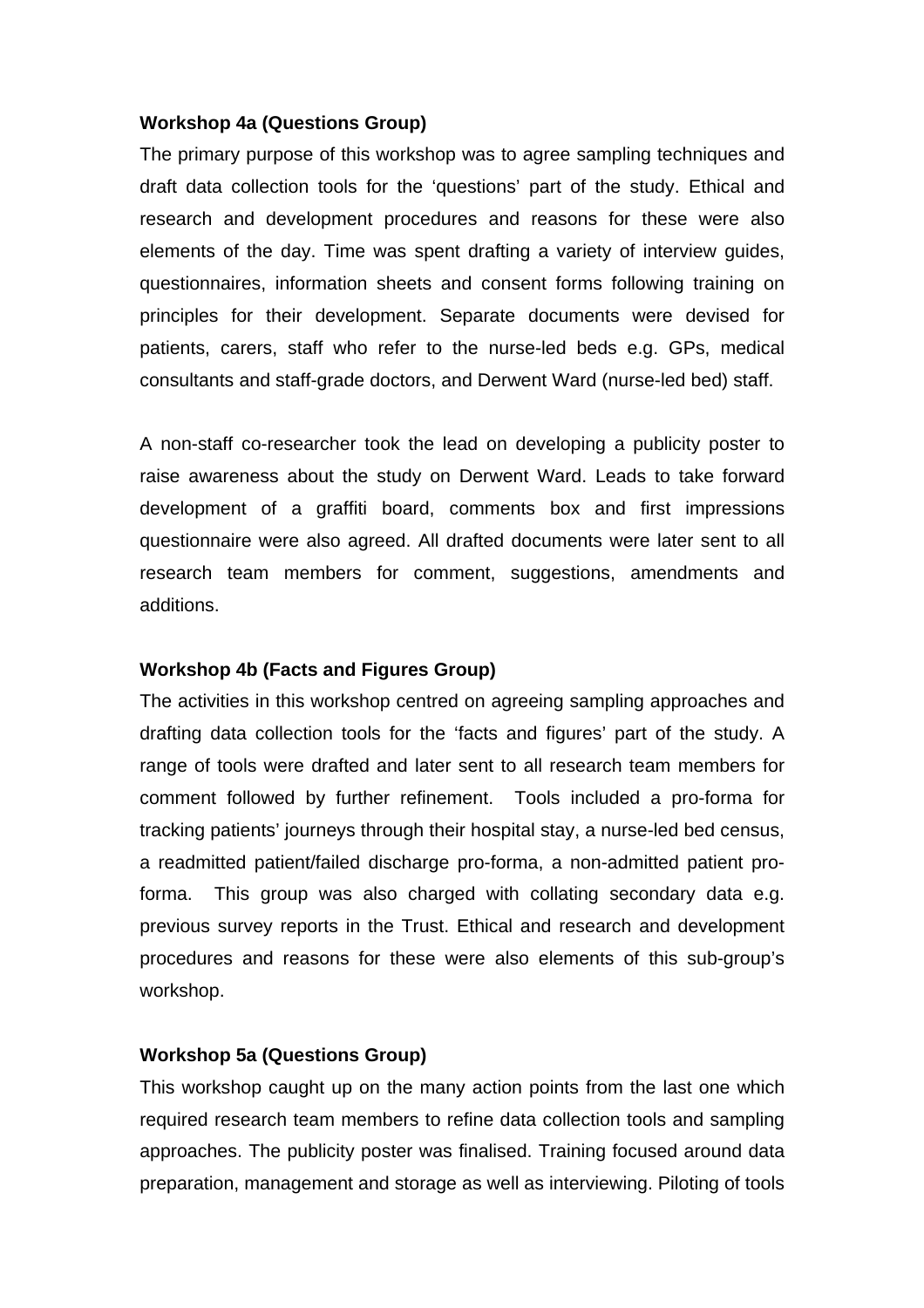was planned for when the required ethical and research governance approvals had been gained.

#### **Workshop 5b (Facts and Figures Group)**

This workshop also appraised progress against the action points from the previous one at which research team members had agreed to refine data collection tools and sampling approaches. Training was again focused around data preparation, management and storage. Piloting of tools for this group was similarly planned for when the required ethical and research governance approvals had been gained, despite the activities being classed as audit not research.

#### **Workshop 6**

At this workshop, both groups came back together as a whole and the topics covered included conference abstract development in preparation for conferences being applied for by research team members. Anonymous abstracts from other conferences were appraised against the abstract assessment criteria prior to brainstorming the content of an abstract for a local conference by the research team members. Roles and responsibilities for the range of data collection procedures were agreed and the exact detail of those procedures clarified. This workshop included the first reflective session undertaken by an external facilitator to identify the research team members' perceptions of the impact of involvement on the study on them personally (See Chapter 5 Reflection). As Christmas was approaching, it was agreed to start data collection in January 2006.

### **Meeting 7**

Meetings from hereon took on more of a business meeting approach, focusing on updating on progress e.g. ethics approvals and fine tuning of study tools/documentation, as training and design activities had mostly been completed. Any outstanding training was done on an ad-hoc basis outside of these main meetings for those concerned. For example, additional interview training was held for Facts and Figures Group members and a new co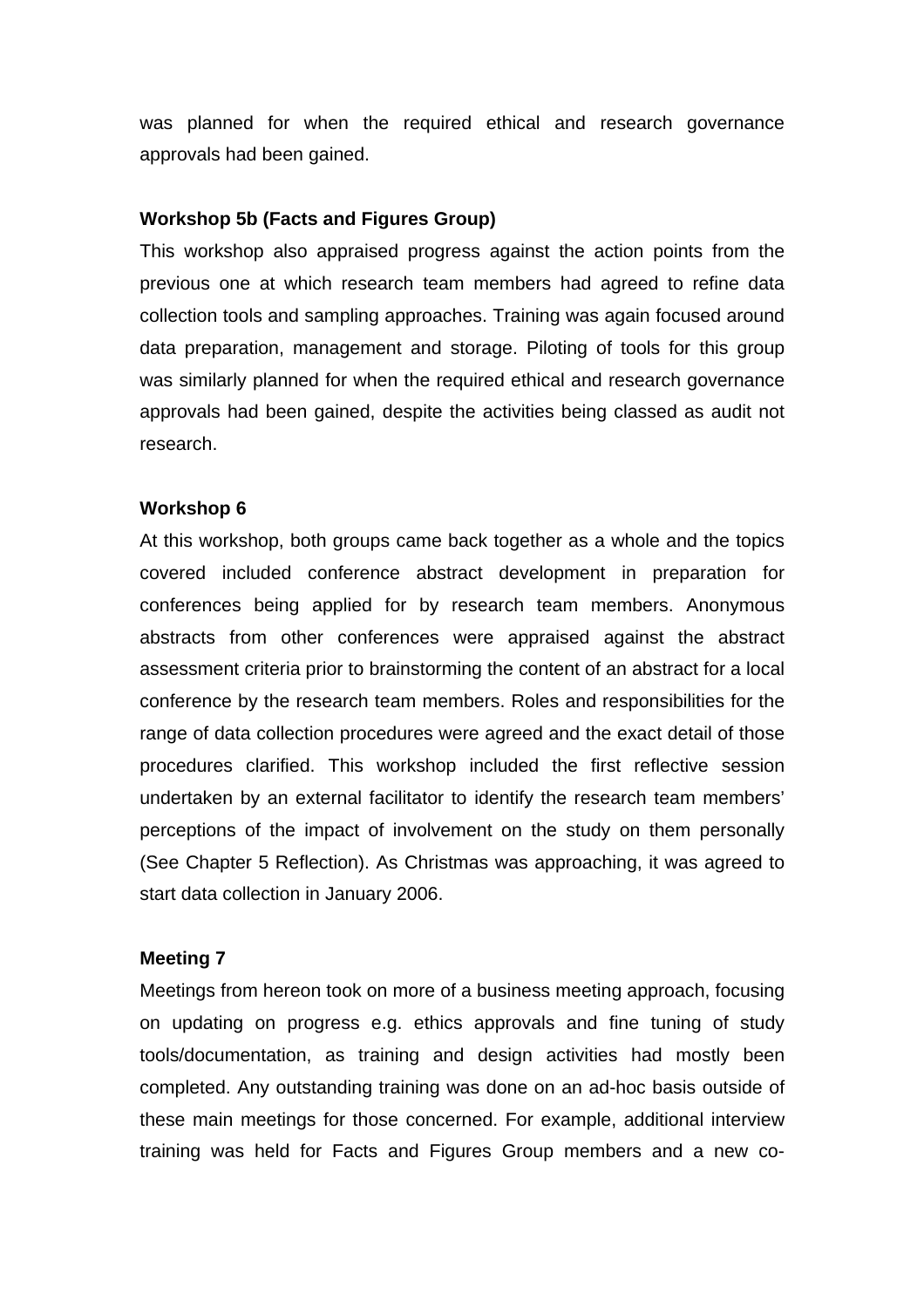researcher who had not attended the original training provided, as this had been for Questions Group members.

#### **Implementing Methods and Tools**

#### **Meetings 8 – 11**

These meetings were primarily progress meetings to monitor data collection processes and to re-think challenges presented during this period such as difficulties experienced around recruiting participants.

#### **Meeting 12**

This was the final research team meeting at which the final changes to the final report were agreed. A final reflection session was undertaken by the external facilitator and agreement reached to include a summary of reflective processes in the final report. Dissemination plans were further discussed and planned. Arrangements for a study de-briefing meeting in December were made to allow time to reflect back on the study, appraise how initial dissemination within the Trust had been received and to discuss any action/non-action as a result of the findings.

#### **SUMMARY**

This chapter has described the detailed process of designing the evaluation in full partnership with the research team members. Insight has been given into the working relationships and often complex processes followed to end up with the final design. Training and support given to research team members has been described. In the next chapter, the application of those methods and evaluation tools is presented.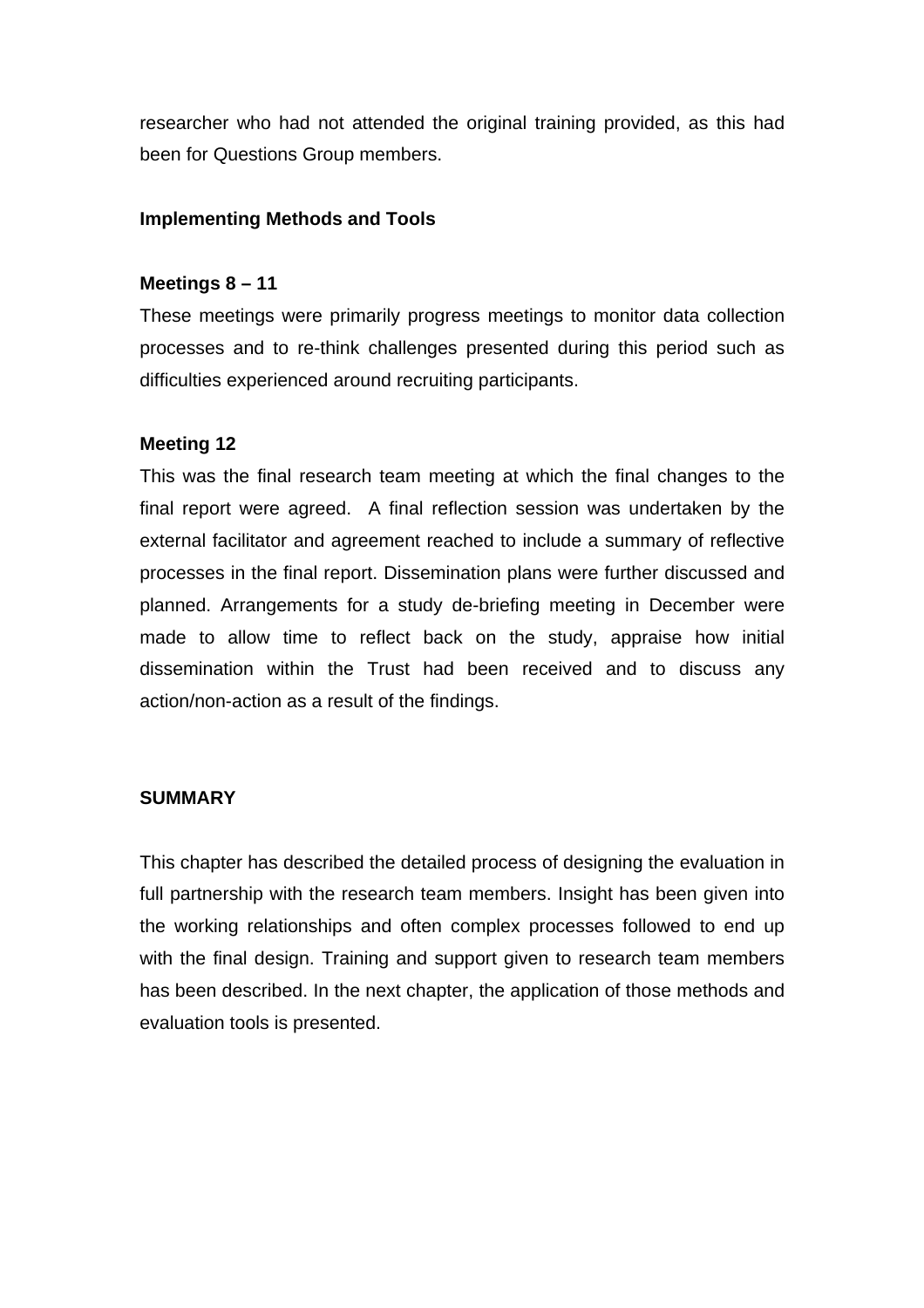# **CHAPTER THREE**

# **METHODS AND DATA COLLECTION**

This chapter describes the methods identified as most appropriate to reach answers to the study questions. Details are given of the many data collection tools devised by the research team to gather sufficient breadth and depth of information to meet their requirements. Sampling strategies and data collection procedures are also set out. The main ethical and research governance issues are outlined.

### **METHODS AND DATA COLLECTION TOOLS**

Several methods have been utilised in this study which have been described here as *research*, *audit and practice development*. Within these, sixteen data collection tools were employed. (NB: Due to the large quantity of data collection tools - 58 pages - it has not been possible to incorporate these into this report yet copies are available from T.Willliamson@salford.ac.uk). These tools comprised:

- 17. Patient questionnaire (research)
- 18. Patient interviews (research)
- 19. Carer questionnaire (research)
- 20. Carer interviews (research)
- 21. Staff questionnaire Derwent Ward staff (research)
- 22. Staff questionnaire referrers (research)
- 23. Staff questionnaire medical consultants (research)
- 24. Staff interviews Derwent Ward staff (research)
- 25. Staff interviews referrers (research)
- 26. Patient tracking inpatient journey pro-forma (audit)
- 27. Patient tracking non-admitted patient pro-forma (audit)
- 28. Patient tracking re-admitted/failed discharge pro-forma (audit)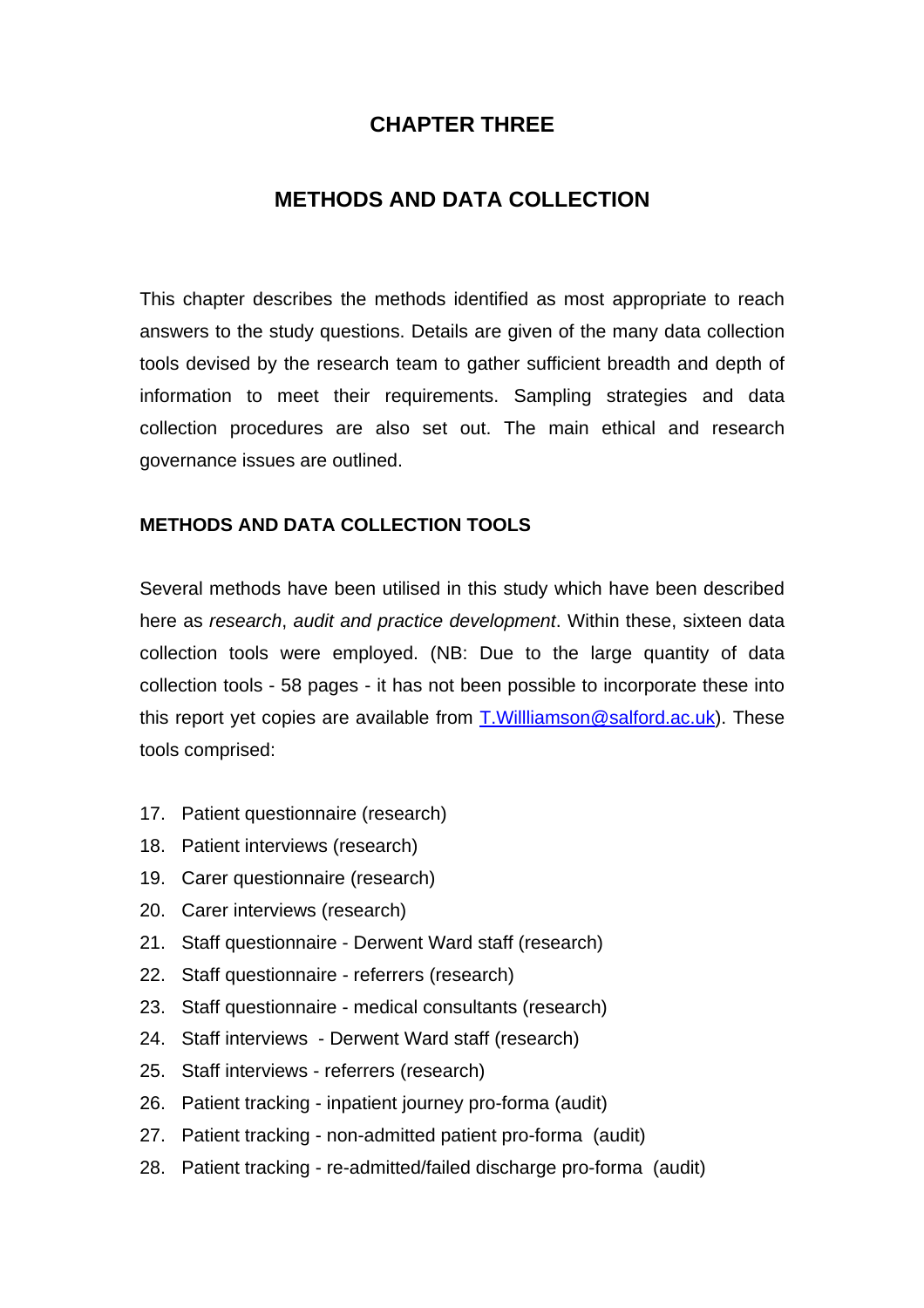- 29. Bed census pro-forma (audit)
- 30. Graffiti board (practice development)
- 31. First impressions questionnaire (practice development)
- 32. Comments box (practice development)

The research team members appraised the merits of each method and associated tools in order to make final decisions about which were to be used.

These discussions are summarised below:

- Questionnaires need carefully structured design, good for specific questions, questions remain the same, quick, cheap, need a clear sample, may need administering, potential help with analysis from audit/research departments, care with length, can be very short e.g. first impressions questionnaire, can reach a large sample group, useful to gain superficial insight into the views of participants yet restricted by the questions asked, no room for prompting and probing
- Interviews need careful design, scope for adding/changing questions, good for open questions (how, why), need skills to undertake them, need a clear sample, time-consuming, group interviews may reach more people, need rigorous analysis, can be individual or group interviews to meet participants' preferences, useful to gain deep insights into participants' views and experiences, room for prompting and probing
- Patient tracking need access to databases/patient records, need to develop a framework to follow, need a clear sample, results need inputting, impersonal data collection as data retrieved primarily from documentation, need approvals/confidentiality and anonymity, useful to see what happens to patients on their different journey trajectories pre-admission, during their stay and post-discharge
- Bed census ward focused, need to decide timeframe can be spot checks or monitor over time (audit e.g. length of stay), prospective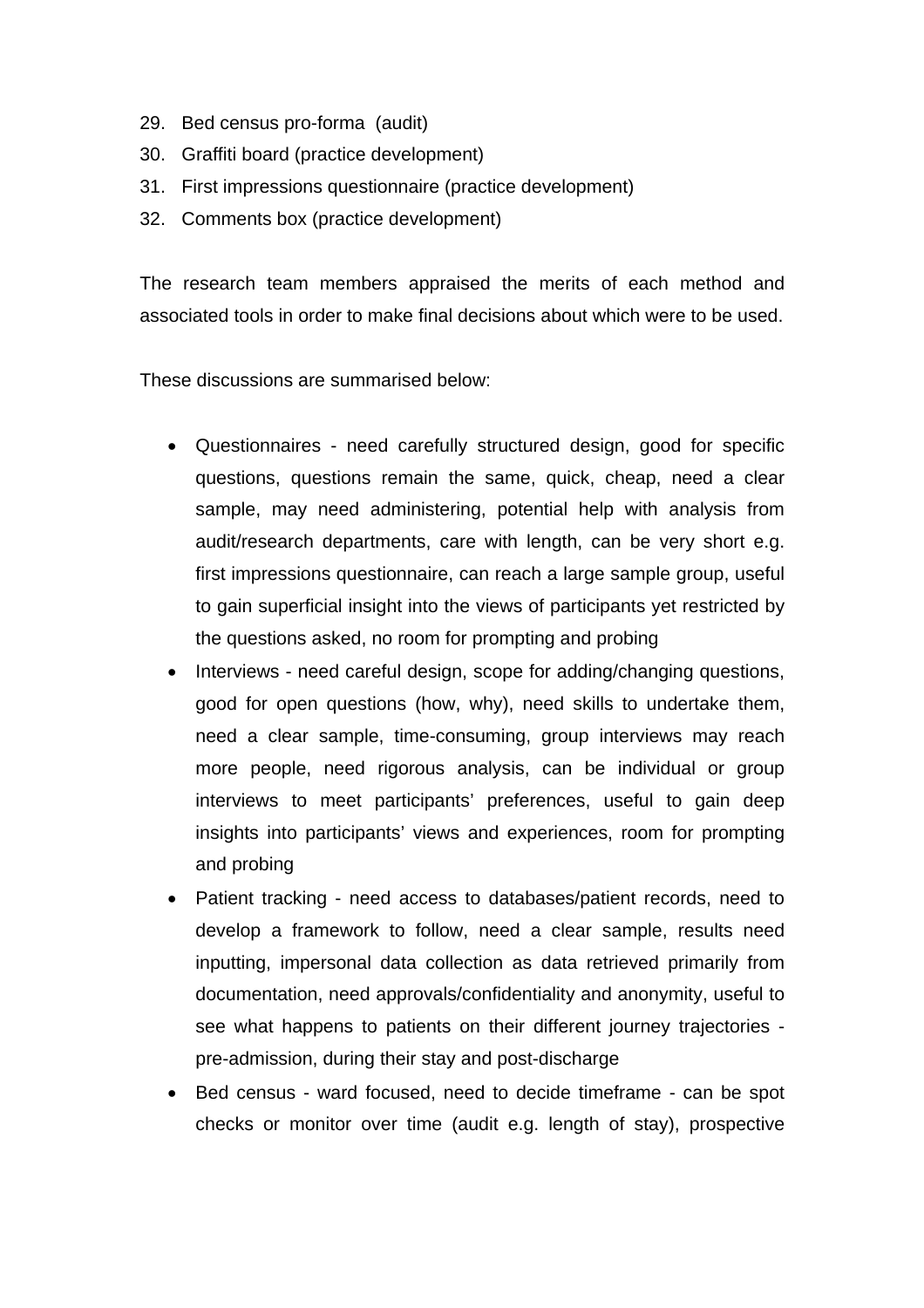(future-oriented), document focussed, needs careful analysing, allows judgements to be made about nurse-led bed utilisation

- Graffiti board need a big board/wall space, sticky post-it notes, can add prompt questions, need someone to manage it, needs to be visually appealing, can complement responses gained from interviews and surveys, need clear timescales e.g. when to change questions/collect post-its, accessible and informal approach that may appeal to participants, in itself show an interest in quality improvement and patient/visitors' views
- Comments box will identify suggestions and complaints, easy to make a box of good quality, needs to be lockable and accessed infrequently, clear instructions, tools to write comments, need someone to manage it, accessible place needed to locate it, shows interest in gaining feedback to act upon
- Secondary (existing documents/information) data collection relies on quality of records, may depend on electronic patient information systems operated locally, risk of inaccuracy unaware of a patient's readmission, little existing Trust information regarding nurse-led beds previous evaluation and a Trust-wide patient satisfaction survey, can help contextualise a study and provide data for comparison

Use of mixed methods in this way ensured the preferences of all the research team members were included. The combination of methods is recognised as a valuable strategy, as data generated from one method can serve to illuminate the other (Hammersley & Atkinson 1995). It was possible to verify findings from other methods within interviews.

# **SAMPLING AND DATA COLLECTION PROCEDURE**

Following design and tool development during 2005, the six-month data collection period ran from January  $1<sup>st</sup>$  2006 to June 30<sup>th</sup> 2006. Whilst potential participants were identified from within this time period, arrangements to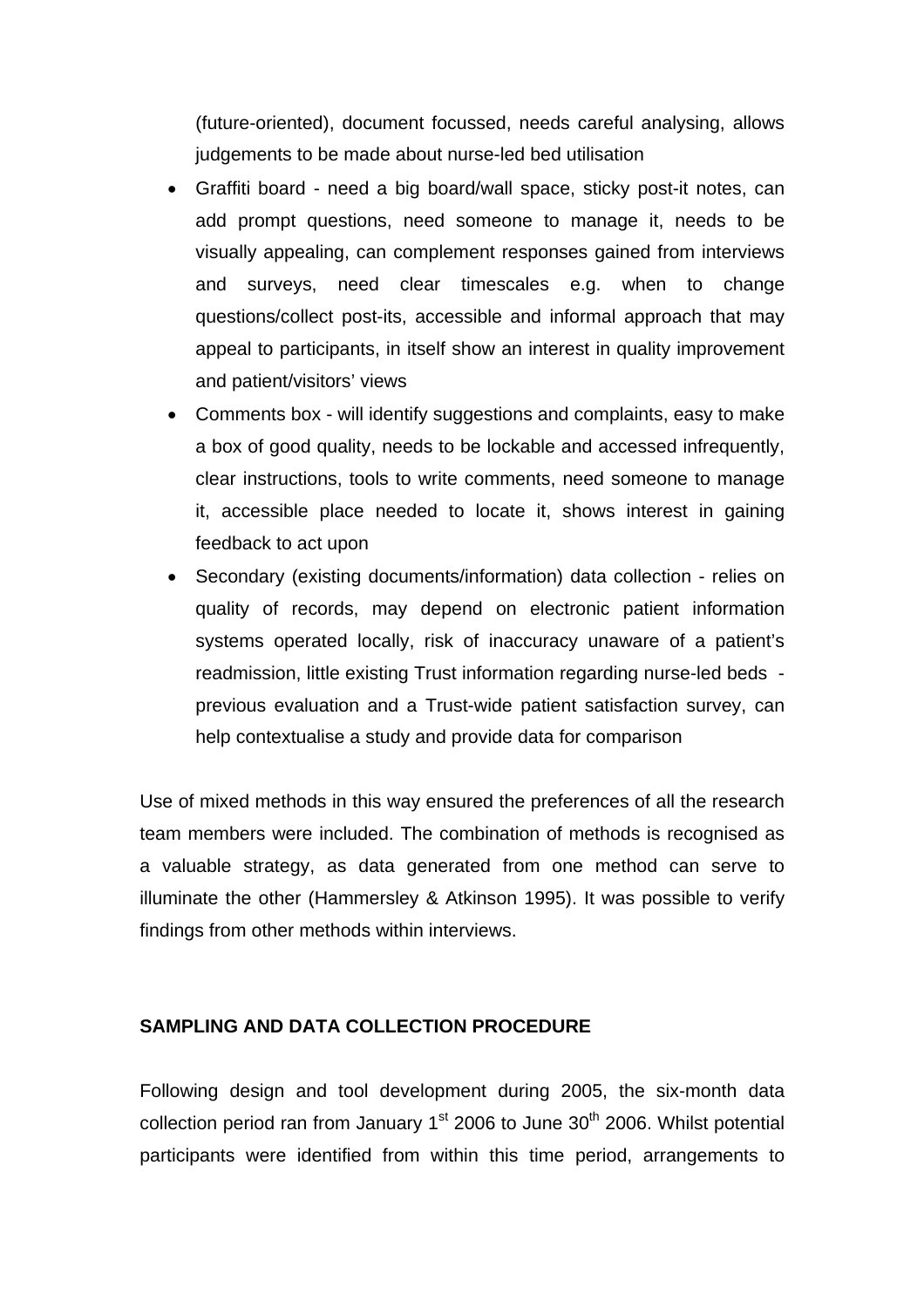undertake data collection were at times outside of this period. For example patients discharged in late June were given time to settle in at home before approaching for interview (See Table 2 for a summary of data collection timeframes). Some data collection needed to be after the  $30<sup>th</sup>$  June because of the nature of the tool. For example, tools to investigate people classed as 'failed discharges' due to being re-admitted within twenty-one days of discharge, could not all be collated until several weeks after the data collection period had officially ended. This was so that patients discharged around the end of data collection period could have their records searched to see if any of them had been readmitted.

In practice, it was between January  $1<sup>st</sup>$  2006 and August  $13<sup>th</sup>$  2006 that data was collected, although all the samples were drawn from within the stated sixmonth period.

The procedure used with each data collection tool is described here.

# *For ease of presentation an overview of each tool, its associated sampling strategy and data collection procedure are grouped together.*

#### **1. Patient questionnaire**

#### *Tool*

This tool (questionnaire) comprised twelve questions aimed at gaining patients' experiences of their hospital stay whilst in a nurse-led bed. Topics covered included communication, privacy, involvement and social activities.

#### *Sampling*

All patients discharged from Derwent Ward between January and June 2006, were eligible. Forty-eight ex-patients were identified to send a questionnaire to.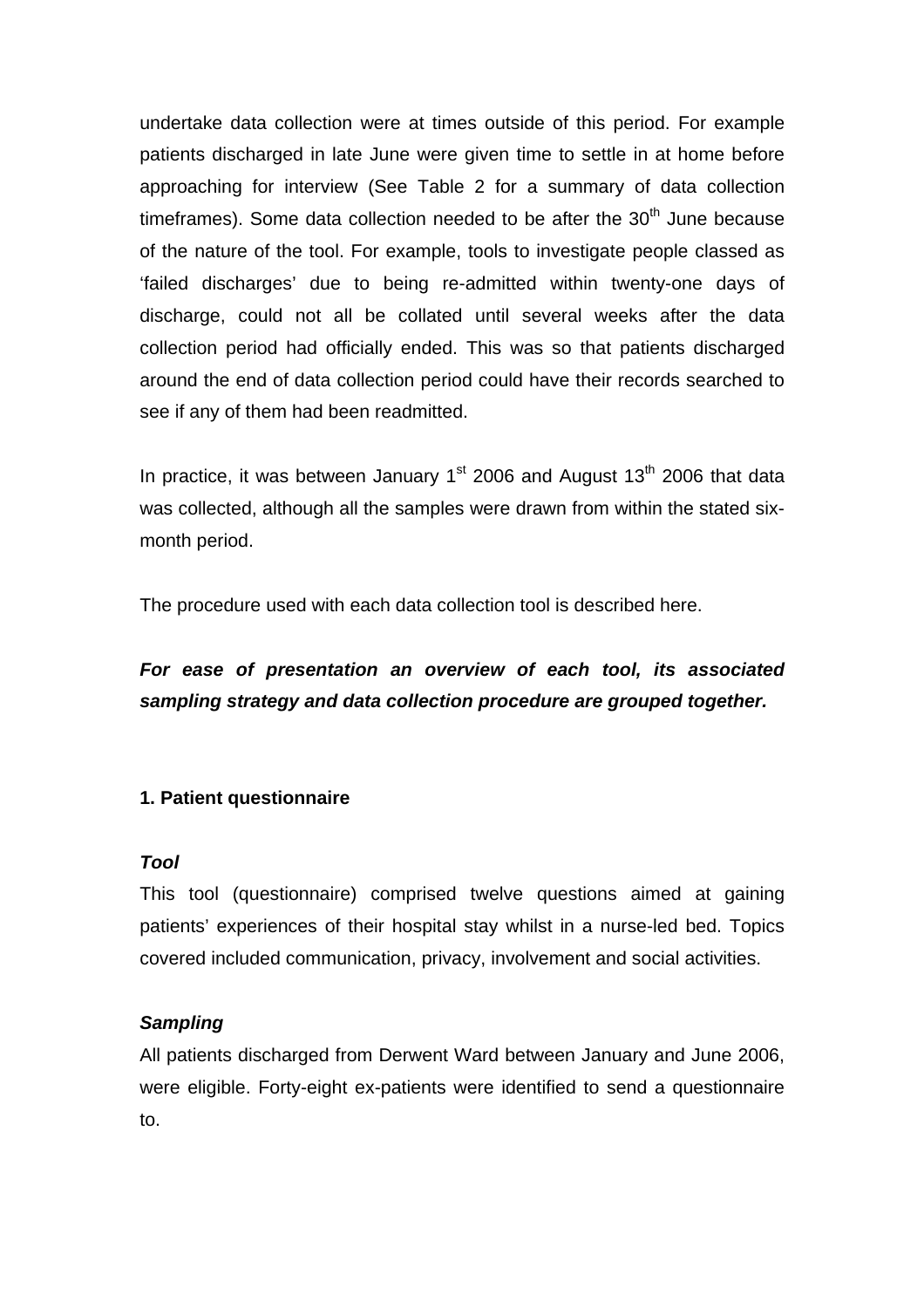The first ten postal questionnaires sent acted as a pilot and no major refinements to the tool were required. At first a small batch of questionnaires were sent and from thereon future ones were sent two weeks after each patient's discharge. Reminder letters approved by the non-staff research team members and repeat questionnaires were sent to all participants 3-4 weeks after the first one was sent. Stamped addressed reply envelopes were included. Return envelopes were addressed to the study administrator as this was considered to be most acceptable to respondents.

#### **2. Patient interviews**

#### *Tool*

This tool (interview guide) comprised sixteen questions aimed at gaining expatients' experiences of their hospital stay whilst in a nurse-led bed. Topics covered included information needs, choices concerning care and discharge plans, involvement in goal setting, and views about the care being nurse-led.

#### *Sampling*

A theoretically-guided sample of twenty-three ex-patients was invited for interview in the hope of gaining ten acceptances. This approach to sampling means that participants were chosen who would best be able to give a range of views about the nurse-led service. Participants were chosen to represent the age ranges, males and females, a variety of type and severity of clinical conditions, those who were capable of taking part and those that had sufficient exposure to the nurse-led beds to be able to comment on them.

#### *Data collection procedure*

All patients discharged during the data collection period who were eligible for invite had their details checked through computerised patient information systems to ensure they had not been readmitted or passed away. Written study information sheets were sent with invite letters at least two weeks after discharge. Potential participants were advised they could be interviewed at a venue to suit them and that they had choices about who was present from the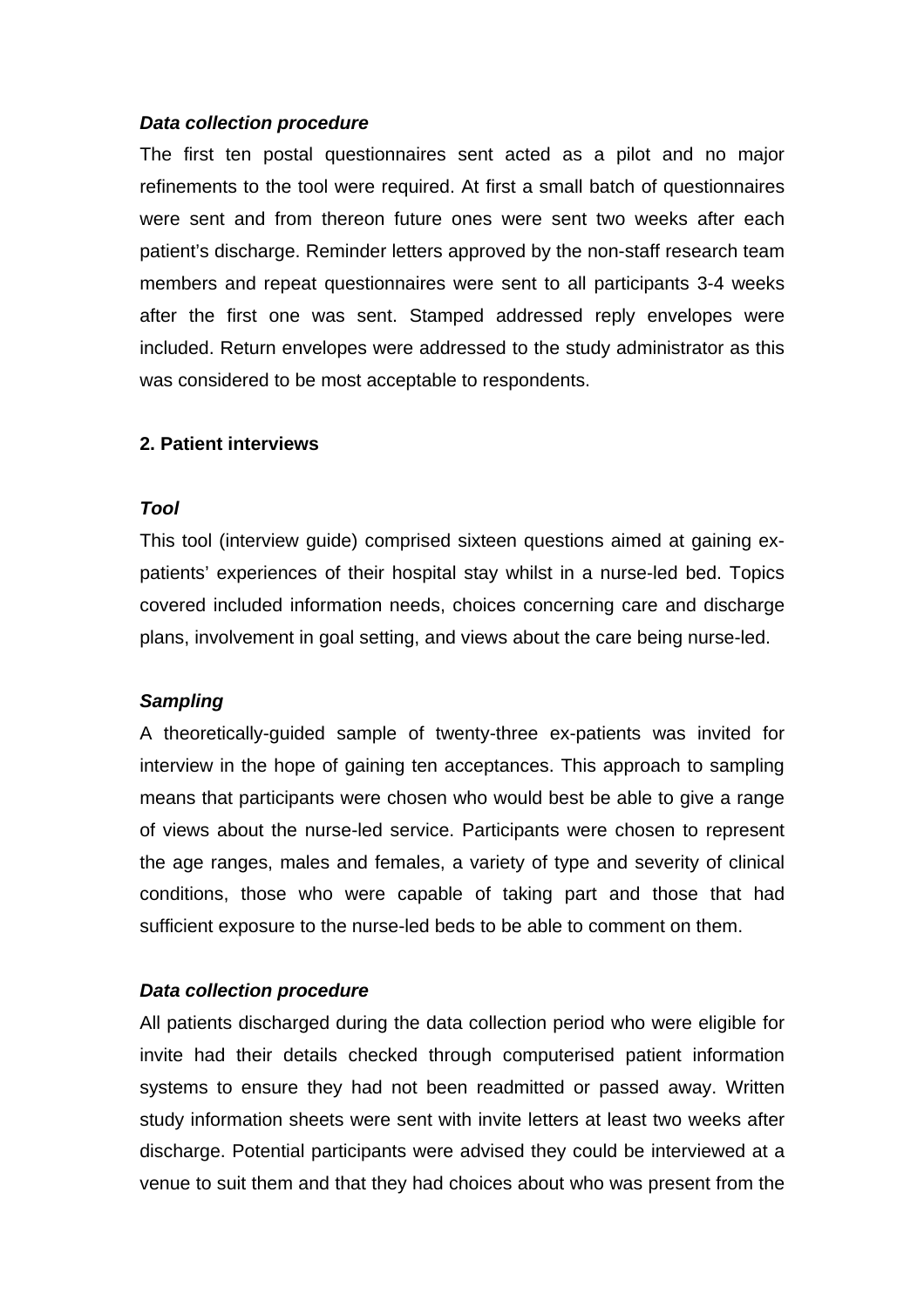research team. Ex-patients completed a reply slip if they wanted to take part. On receipt of these, a research team member contacted them to arrange an interview. On the day of interview, study information was re-iterated, informed, written consent gained and a tape-recorded interview undertaken.

# **3. Carer questionnaire**

### *Tool*

This tool (questionnaire) comprised twelve questions aimed at gaining carer/spouse/family members' experiences of their involvement with the nurse-led beds as a result of their partner/spouse/family member's admission. Topics covered included written and verbal communication, dignity, involvement in discharge planning and overall experience.

### *Sampling*

All carers of patients who were in a nurse-led bed between January and June 2006 were eligible for a questionnaire. Thirty-four carers were identified to whom to send a questionnaire.

### *Data collection procedure*

The first ten postal questionnaires sent acted as a pilot and no major refinements to the tool were required. Although intended to adopt the same approach as patient questionnaires, a procedural error meant that all carer questionnaires were sent out late in the data collection period. Reminder letters approved by the non-staff research team members and repeat questionnaires were sent to all participants 3-4 weeks after the first one was sent. Stamped addressed reply envelopes were included. Return envelopes were addressed to the study administrator as this was considered to be most acceptable to respondents.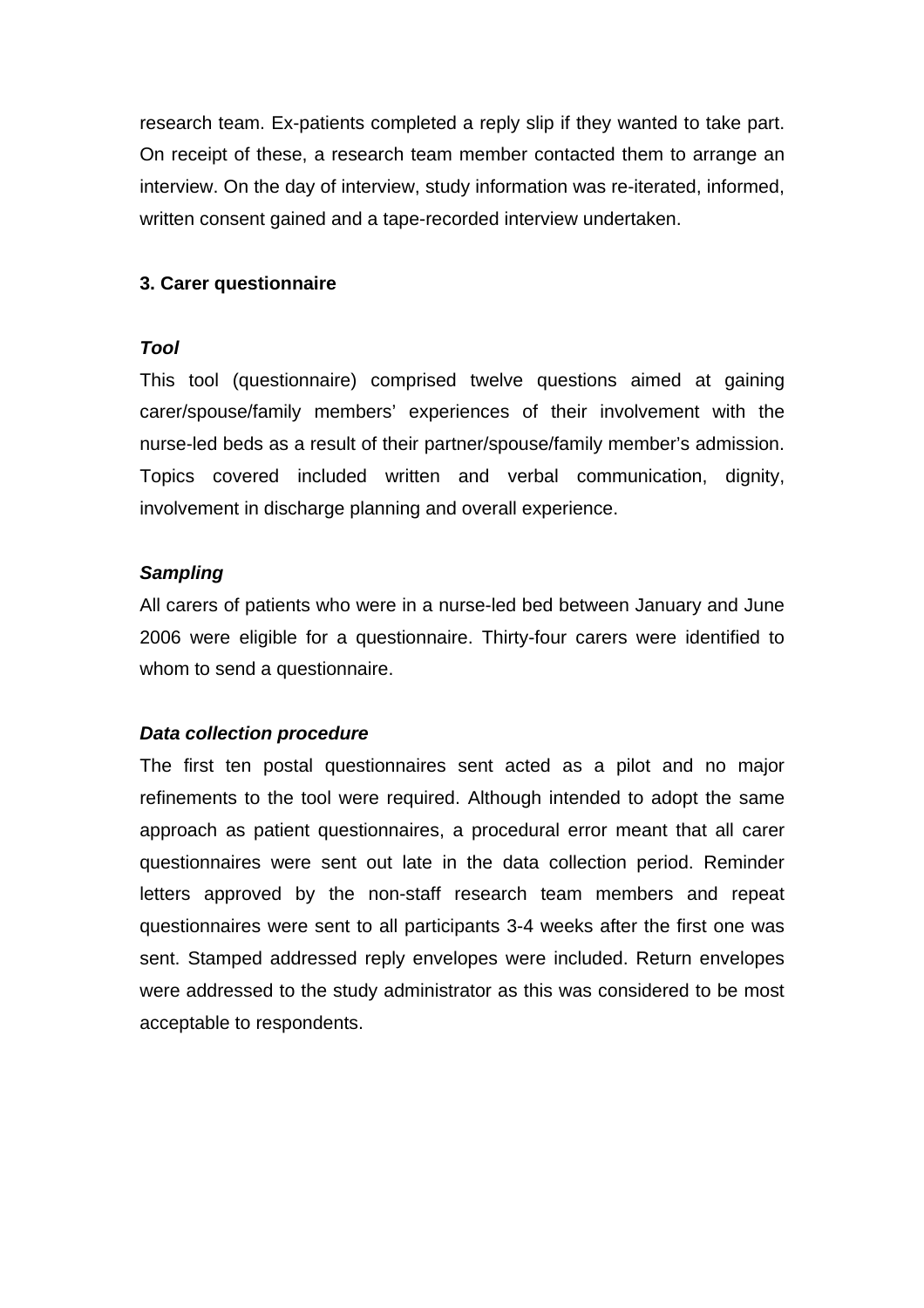# **4. Carer interviews**

#### *Tool*

This tool (interview guide) comprised fifteen questions aimed at gaining carer/spouse/family members' experiences of their involvement with the nurse-led beds as a result of their partner/spouse/family member's admission. Topics covered included their views of the clinical care (had their relative become unwell during their stay), expectations, understanding of staff roles and improvements that could be made to the service.

### *Sampling*

A theoretically-guided sample of fifteen carers were invited for interview in the hope of gaining ten acceptances. Participants were chosen to represent a section of experiences e.g they were carers of short and long stay patients, with variable reasons for admission and contrasting stays and discharge circumstances. Participants were those who had sufficient exposure to the nurse-led beds to be able to comment on them.

#### *Data collection procedure*

All selected carers were sent written study information sheets and invite letters. Potential participants were advised they could be interviewed at a venue to suit them and that they had choices about who was present from the research team. Carers completed a reply slip if they wanted to take part. On receipt of these, a research team member contacted them to arrange an interview. On the day of interview, study information was re-iterated, informed, written consent gained and a tape-recorded interview undertaken.

#### **5. Staff questionnaire - Derwent Ward staff**

#### *Tool*

This tool (questionnaire) comprised nineteen questions aimed at uncovering Derwent Ward staff members' experiences and perceptions of the nurse-led bed service. Topics covered included whether patients fitted ward admission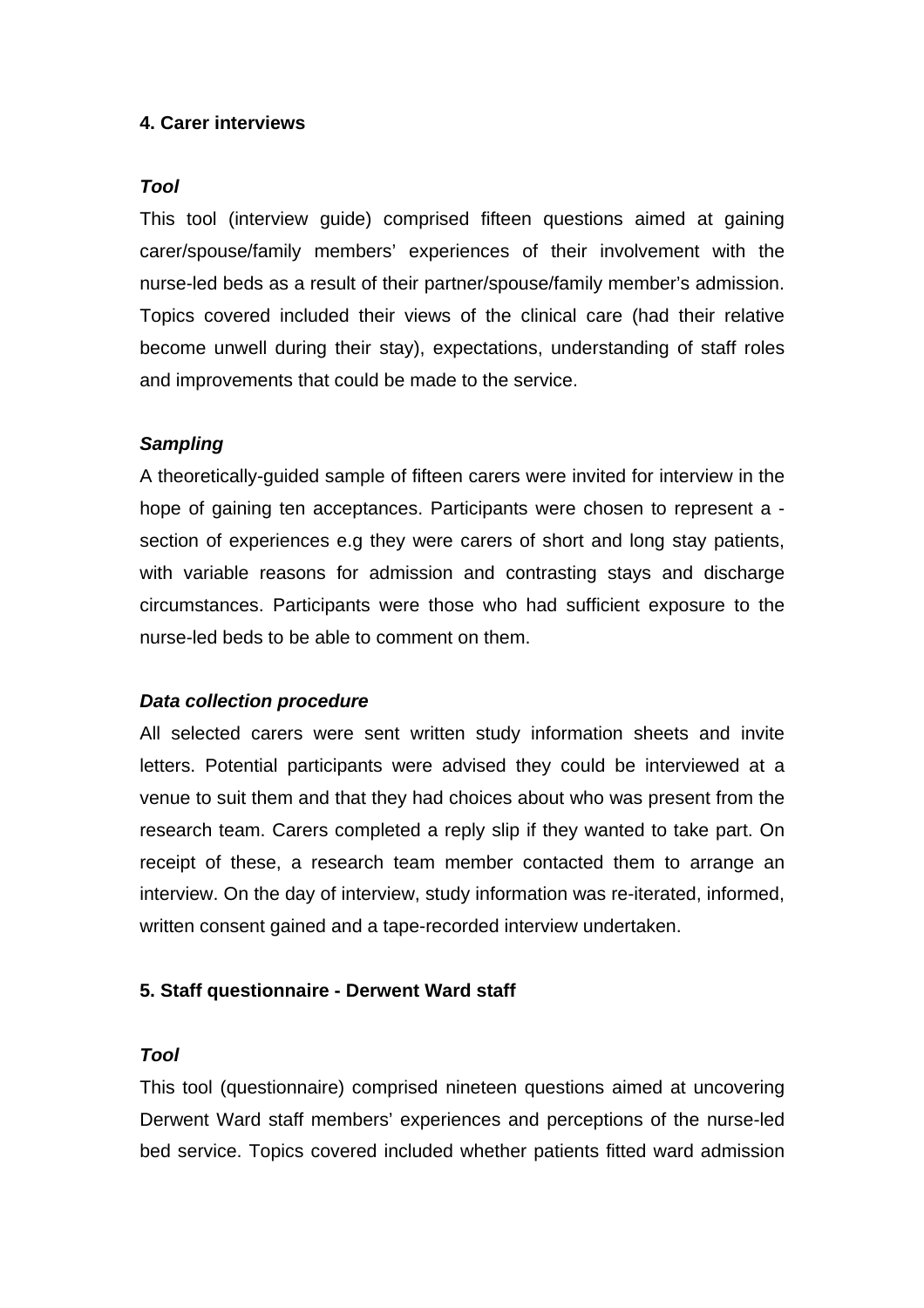criteria, patient/family involvement in care and discharge planning, benefits and drawbacks of nurse-led care and timeliness of discharges.

### *Sampling*

All thirty-nine Derwent Ward staff (including research team members) were sent a questionnaire. The research team members decided that they should also be included as they had important views to uncover and formed a large percentage of the ward staff.

# *Data collection procedure*

The first ten postal questionnaires sent acted as a pilot and no refinements to the tool were required. Reminder letters and repeat questionnaires were sent to all participants four weeks after the first one was sent. Internal mail, preaddressed reply envelopes were included. Return envelopes were addressed to the study administrator as this was considered to be most acceptable to respondents. To protect anonymity, these completed questionnaires were only accessible to the lead researcher who collected them from the study administrator.

# **6. Staff questionnaire – Referrers**

### *Tool*

This tool (questionnaire) comprised eleven questions aimed at uncovering referring staff members' experiences and perceptions of the nurse-led bed service. Referring staff are those who are eligible to refer a patient for admission to a nurse-led bed. Topics covered included appropriateness of admission criteria, their usage of the nurse-led beds, the process of admission and accessibility of the nurse-led beds.

# *Sampling*

A range of 145 staff, eligible for inclusion as they are permitted to refer to the nurse-led beds, was identified. Questionnaires were sent to all eligible district nurses (n=42), GPs (n=82), and Others – physiotherapy, community nursing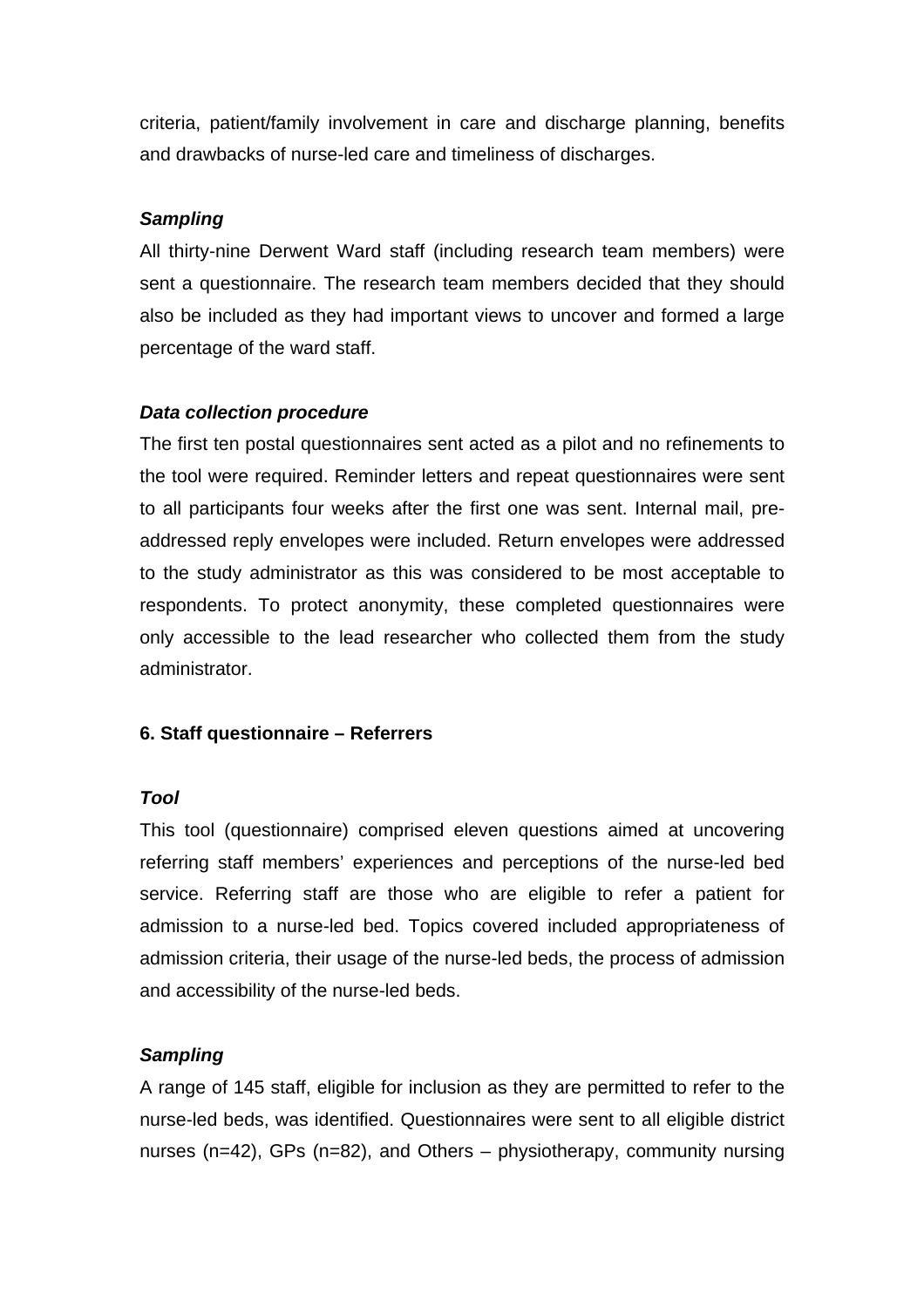posts and Care Managers (n=21), from the two local Primary Care Trusts - North East Derbyshire and Chesterfield.

### *Data collection procedure*

The first ten postal questionnaires sent acted as a pilot and no refinements to the tool were required. Reminder letters and repeat questionnaires were sent to all participants 3-4 weeks after the first one was sent. Stamped addressed reply envelopes were included. Return envelopes were addressed to the study administrator as this was considered to be most acceptable to respondents.

### **7. Staff questionnaire - Medical consultants**

#### *Tool*

This tool (questionnaire) comprised three questions aimed at uncovering senior doctors' views of the nurse-led bed service. The tool was kept purposefully short to maximise a response rate. Topics covered were appropriateness of patients admitted to the nurse-led beds, the comparability of nurse-led and medical care and their views on being called to give medical opinions to nurse-led bed patients.

#### *Sampling*

These hospital-based staff are also eligible to refer but not included in the Referrers sample group as almost all referrals originate in the community. A convenience sample of five consultant doctors, known to have utilised the nurse-led bed service, were identified to whom to send a questionnaire.

#### *Data collection procedure*

Due to small numbers, no pilot was undertaken. No reminder letters were sent due to a satisfactory response rate (80%). Internal mail, pre-addressed reply envelopes were included. Return envelopes were addressed to the study administrator as this was considered to be most acceptable to respondents.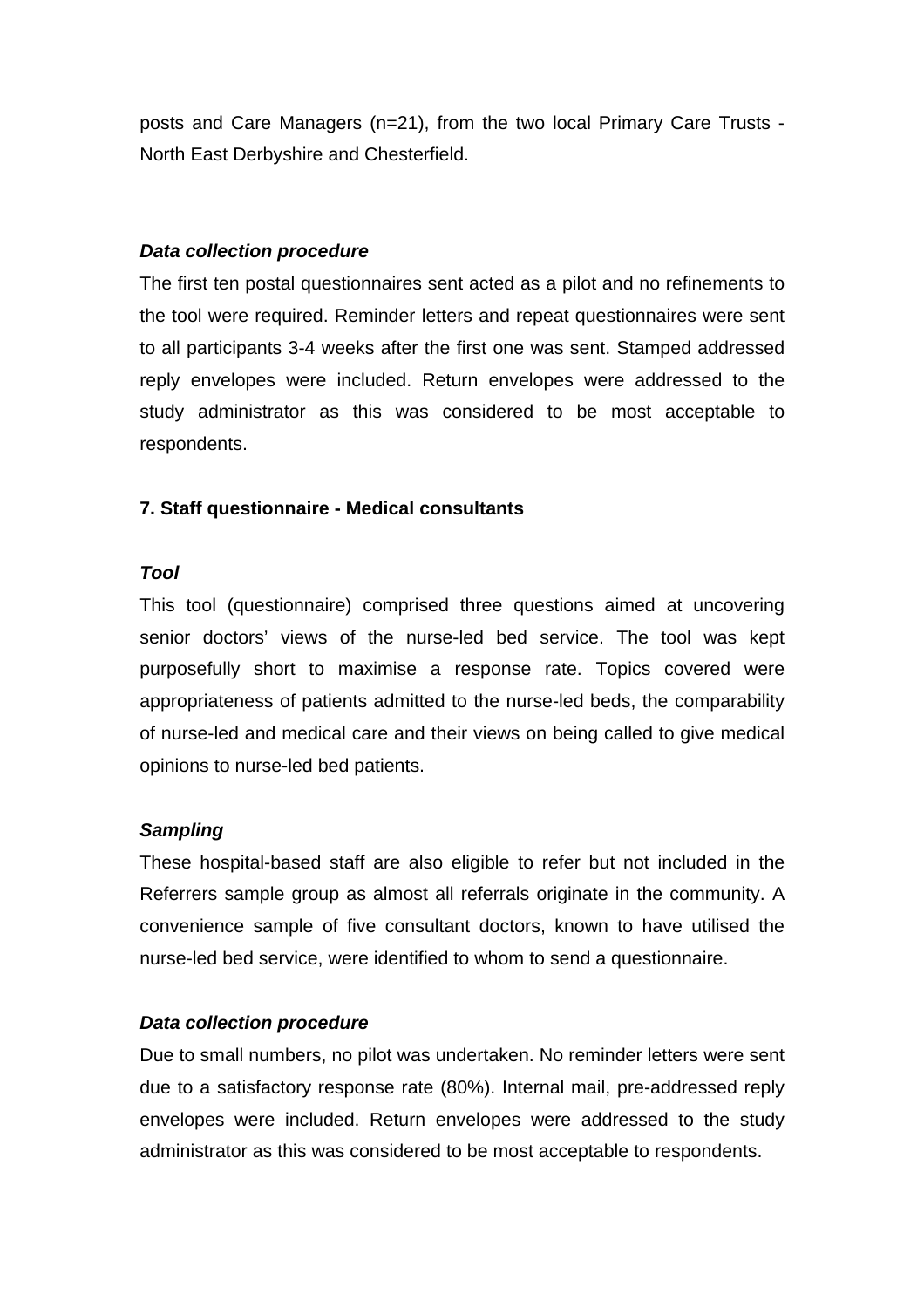#### **8. Staff interviews - Derwent Ward staff**

#### *Tool*

This tool (interview guide) comprised seventeen questions aimed at uncovering Derwent Ward staff members' experiences and perceptions of the nurse-led bed service. Topics covered included views of the kinds of patients admitted, improvements needed, general views of the service and effect of nurse-led care on patient outcomes.

### *Sampling*

A theoretically-guided sample of twelve Derwent Ward Staff were approached for interview. The sample embraced the range of professions working with the nurse-led beds and included junior and senior staff, but no research team staff.

#### *Data collection procedure*

All twelve interviews were undertaken by the lead researcher. All selected staff were sent written study information sheets and invite letters. Staff could choose a time slot from three full-day visits to the ward by the lead researcher. On the day of interview, study information was re-iterated, informed, written consent gained and a tape-recorded interview undertaken. The venue was a private office in the hospital.

#### **9. Staff interviews - Referrers**

#### *Tool*

This tool (interview guide) comprised seventeen questions aimed at uncovering referring staff members' experiences and perceptions of the nurse-led bed service. Topics covered included views of the nurse-led bed admission criteria, the benefits and drawbacks of nurse-led care and their understanding of nurse-led care.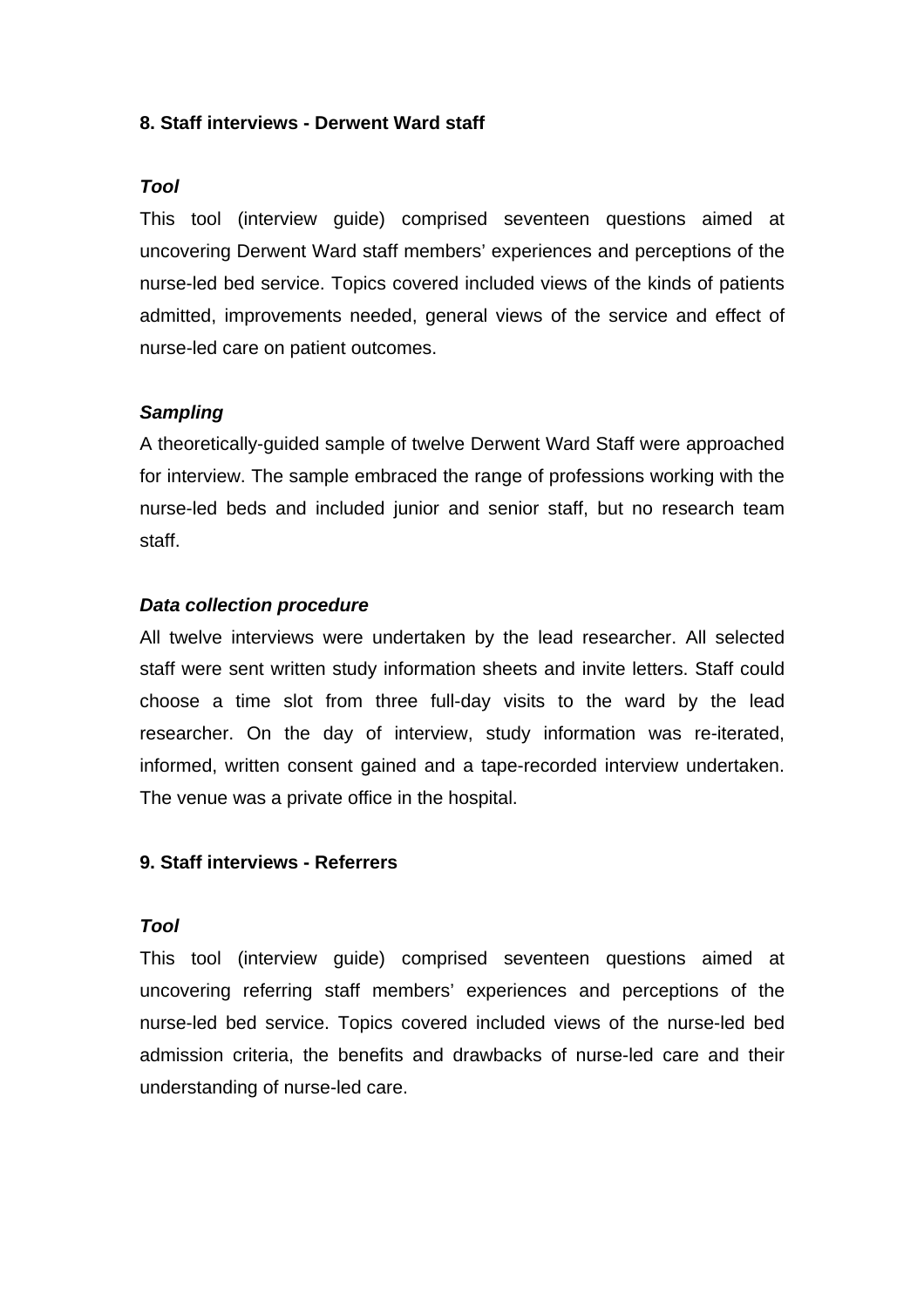### *Sampling*

A theoretically-guided sample of twenty staff who are eligible to refer into the nurse-led beds were invited for interview. The sample comprised district nurses (10) and GPs (10). Participants were selected on the basis of having had sufficient exposure as a referrer to the nurse-led beds to be able to comment on them and were drawn from a cross-section of practices.

### *Data collection procedure*

Various research team members undertook the interviews as agreed with participants. All selected staff were sent written study information sheets and invite letters. On the day of interview, study information was re-iterated, informed, written consent gained and a tape-recorded interview undertaken. Staff specified a preferred venue which was accommodated (GP surgery or hospital meeting room).

### **10. Patient tracking – Inpatient journey pro-forma**

### *Tool*

This tool (audit pro-forma) comprised questions aimed at examining the different stages of a patient's journey during their stay in a nurse-led bed. Questions sought to uncover any factors contributing to the progress or nonprogress of patients through their hospital stay. Topics covered included referral reason/source, whether discharge was delayed, discharge destination and support required/in place, and evidence of involvement in discharge planning.

### *Sampling*

Twelve patients were selected for inclusion. These formed a maximum diversity sample. A sampling frame was created listing the most common conditions that nurse-led patients presented with. Patients whose care needs resulted from having one or more of these conditions were selected. This tool aimed to examine the journeys of nurse-led patients with 'typical' presenting conditions. The patient conditions/primary need sampled included: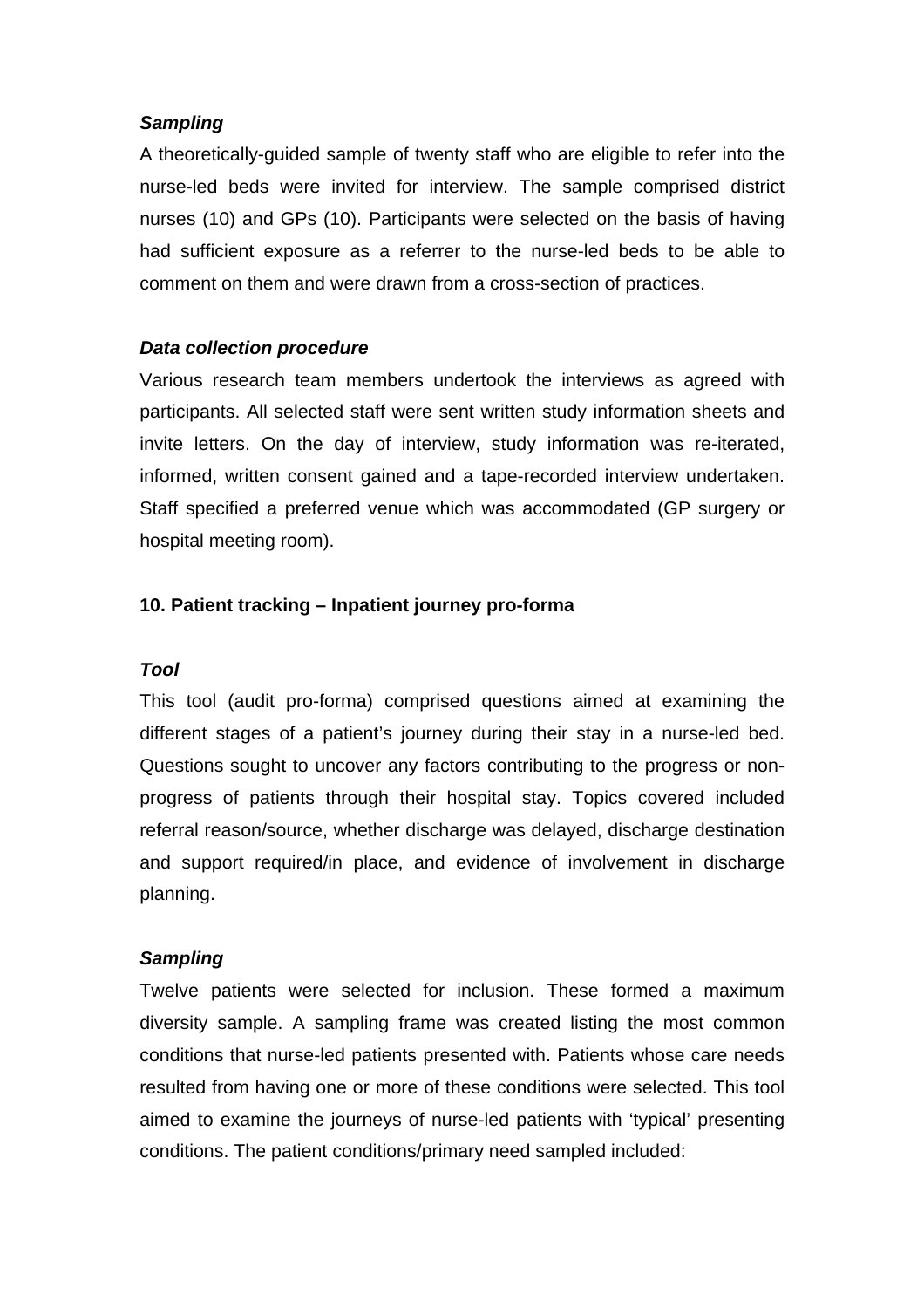- Continuation of rehabilitation
- Assessment and rehabilitation
- Falls
- Respiratory care
- Wound care
- Palliative care
- Pain control
- Reduced mobility and coping
- Social reasons
- Confusion
- Parkinson's Disease/neurological needs
- **Stroke**
- Orthopaedic care
- Medication review/management
- Continence/ostomy management

A tool was completed for each patient by a registered member of the research team. This mostly required examination of patient documentation although patients could be approached for supplementary information. The tool also required a professional judgement to be made about the appropriateness/impact of elements of the patient's journey. The first tool administered acted as a pilot and no alterations to the tool were required. Proformas were anonymised following completion and collated by the lead researcher.

# **11. Patient tracking - Non-admitted patient pro-forma**

# *Tool*

This tool (audit pro-forma) comprised questions aimed at exploring what happened to patients for whom there was not a nurse-led bed available when first referred. Questions included reasons why admission was requested,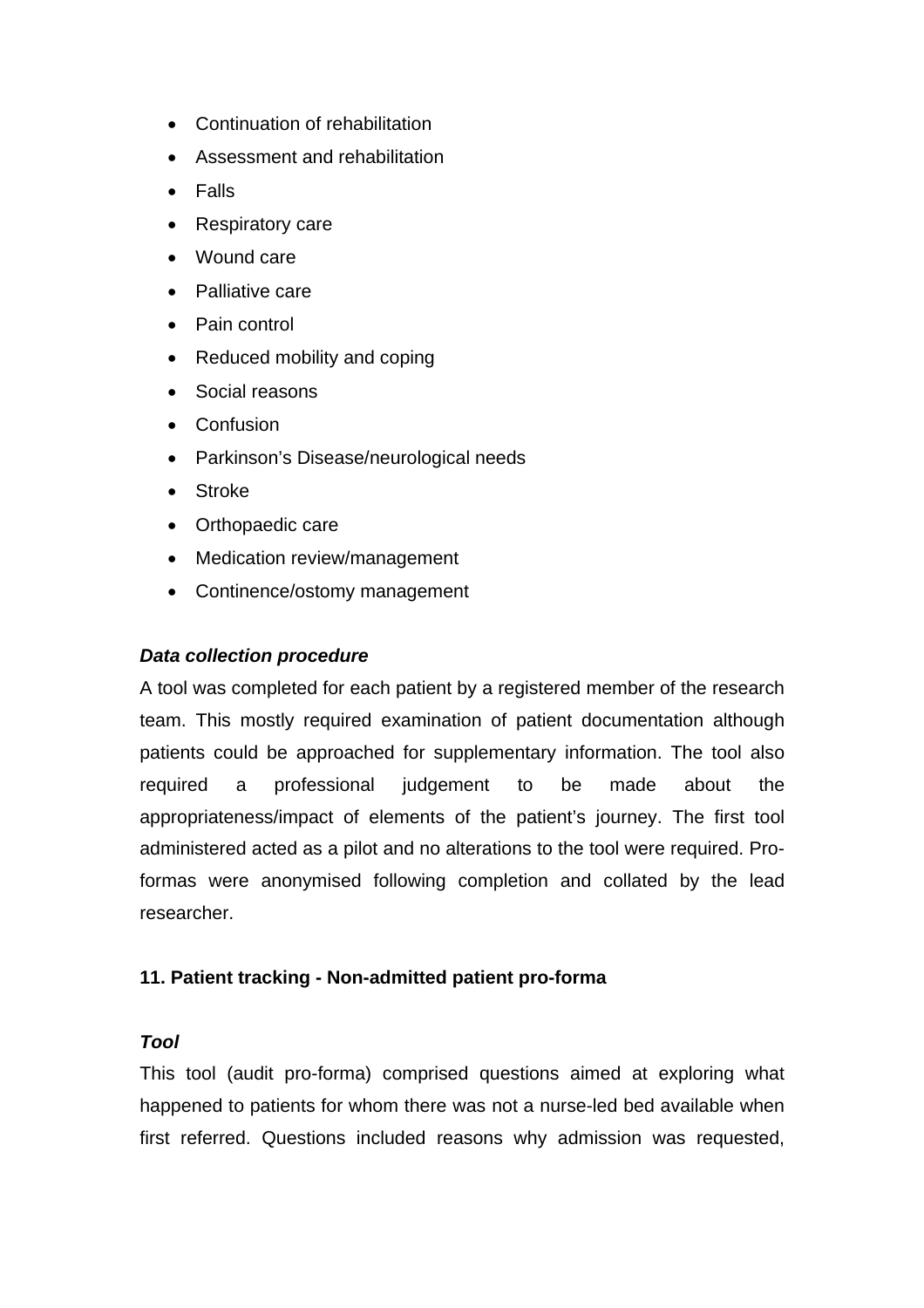whether it was a planned or crisis admission, reason for non-admission, patient destination and outcome at six weeks.

# *Sampling*

All non-admitted patients who had been referred to the nurse-led beds during the data collection period were eligible for inclusion. An opportunistic sample of 10 patients was achieved.

# *Data collection procedure*

A tool was completed for each non-admitted patient by a registered nurse member of the research team. This required some investigation work by telephone as not all required information was available through ward or patient information systems/records. The tool also required a professional judgement to be made about the appropriateness/impact of elements of the patient's journey. The first tool administered acted as a pilot and no alterations to the tool were required. Pro-formas were anonymised following completion and collated by the lead researcher.

# **12. Patient tracking - Readmitted/failed discharge pro-forma**

# *Tool*

This tool (audit pro-forma) comprised questions for examining patient and ward records in the event of patients being readmitted after twenty-one days of discharge from Derwent Ward (classed as a 'failed discharge'). The tool aimed to identify whether any readmissions were preventable, attributable to poor discharge planning or due to factors beyond the ward's control e.g. a patient taking their own discharge when unfit for discharge.

# *Sampling*

All discharged Derwent Ward patients readmitted after twenty-one days to the Trust were eligible for inclusion. Sampling could only include those patients identifiable through Trust computer systems and could not identify any patients readmitted to other hospitals. An opportunistic sample of 8 patients was achieved.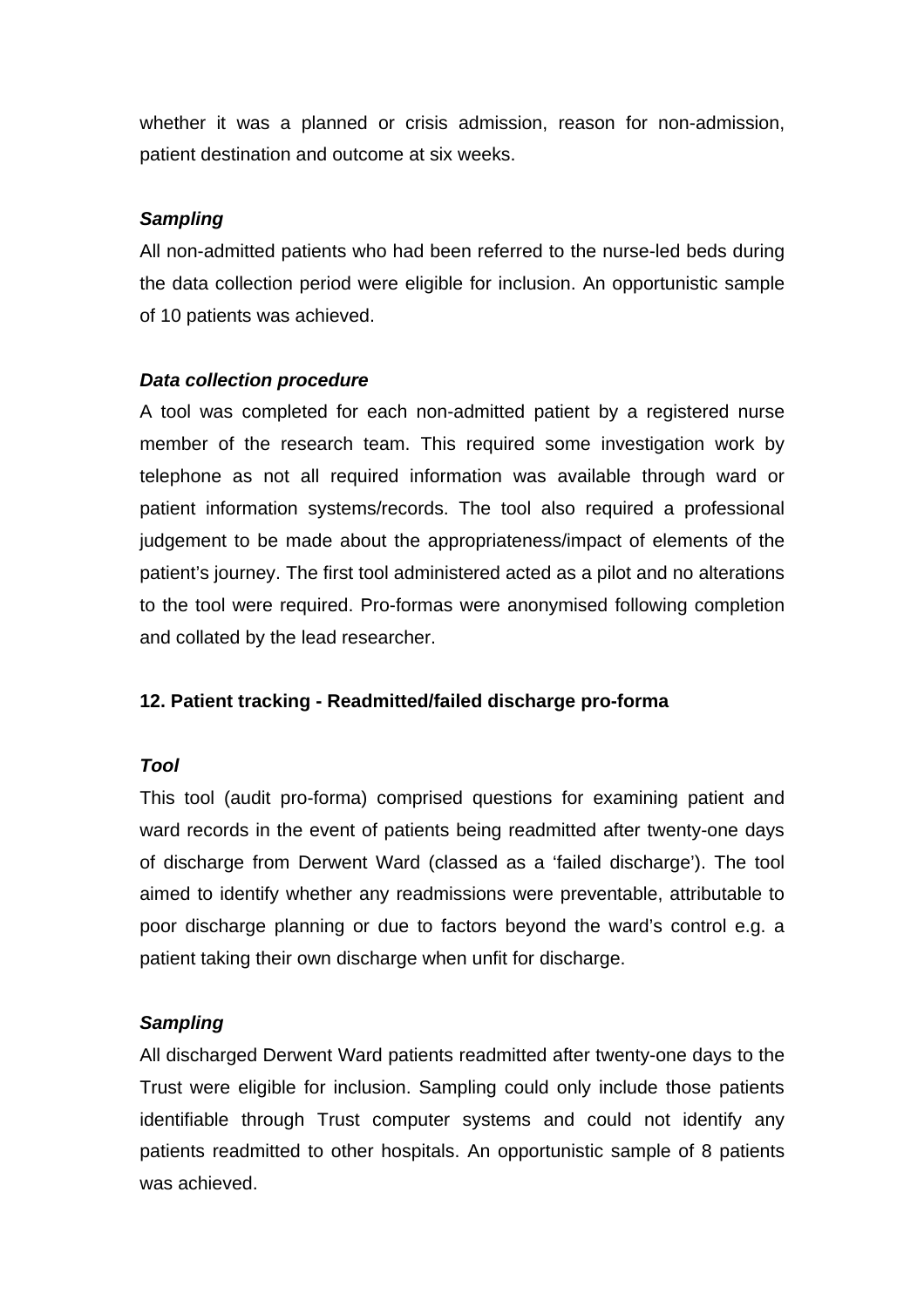All discharged Derwent Ward patients readmitted after twenty-one days were identified through Trust computerised patient information systems. A tool was completed for each patient by a registered nurse member of the research team. The tool also required a professional judgement to be made about the appropriateness/impact of elements of the patient's journey. The first tool administered acted as a pilot and no alterations to the tool were required. Proformas were anonymised following completion and collated by the lead researcher.

# **13. Bed census pro-forma**

### *Tool*

This tool (audit pro-forma) comprised a series of questions aimed at auditing the nature of patients who were occupying the nurse-led beds. Topics covered included reason for admission, current reason for being an in-patient, whether receiving active treatment or not and a judgement as to whether they were in the most appropriate setting for their needs.

# *Sampling*

The tool was used once-weekly for six weeks. All nurse-led beds were included and the tool was used at differing times and on different days. This sought to reflect fluctuations in ward activity e.g. busy days, rushes of activity following weekly Multi-Disciplinary Meetings (when several discharges may occur). Weekends were not included as any changes in bed occupation were known to almost always take place on weekdays and any changes at a weekend would be picked up at the Monday morning census. Target times/days were:

- 9 00am on a Monday
- 10 00am on a Wednesday
- 12 00pm on a Tuesday
- 14 00pm on a Thursday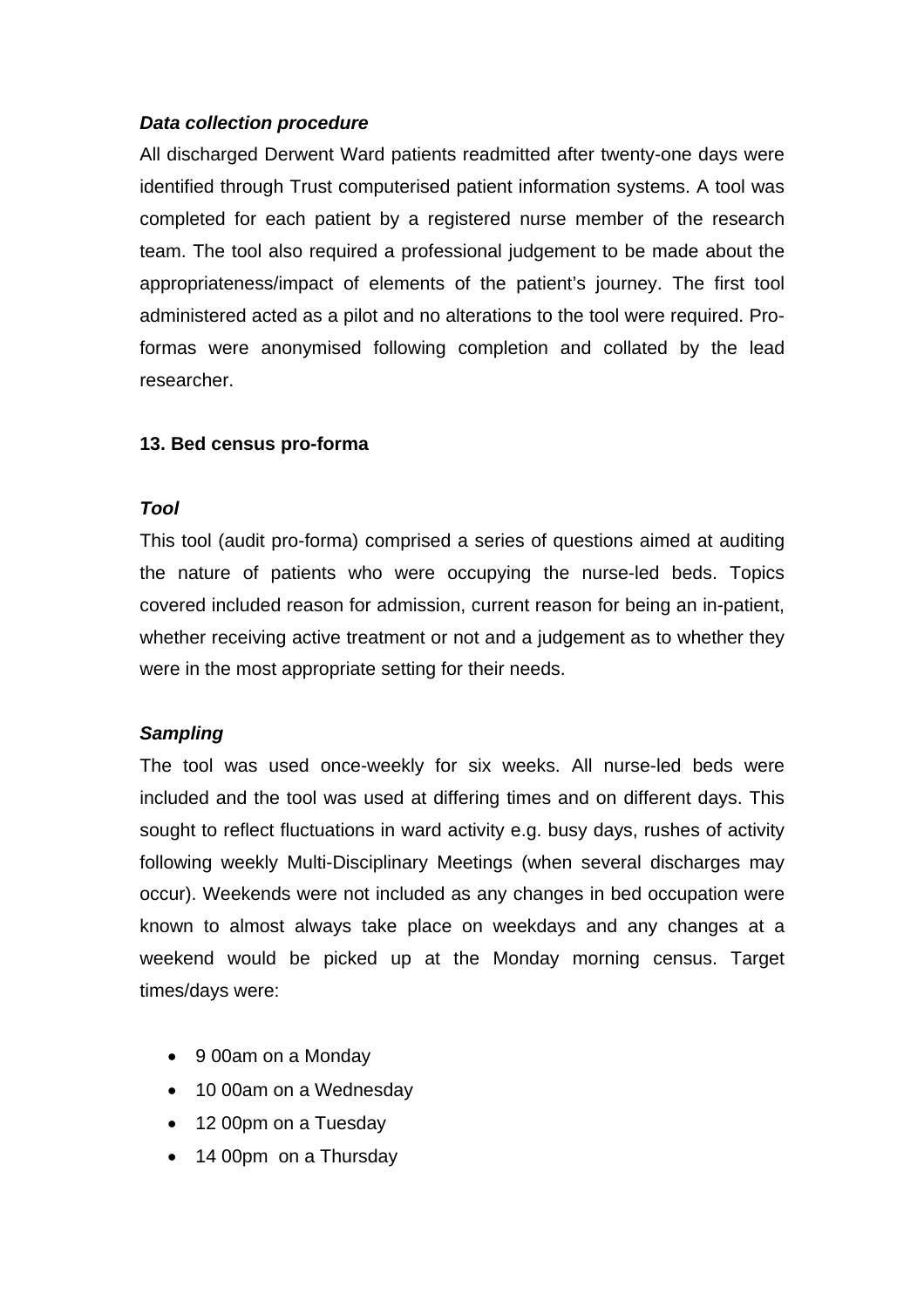- 16 00pm on a random day
- 18 00pm on a Friday

The tool was administered jointly by two research team members - the Derwent Ward ward clerk (for patient details, GP name etc) and a registered staff member (to make clinical judgements about the patient's suitability for a nurse-led bed etc).The first tool administered acted as a pilot and no alterations to the tool were required. Information for their completion was available in patient records and routine ward documentation e.g. admissions book. Pro-formas were anonymised following completion and collated by the lead researcher.

### **14. Graffiti board**

#### *Tool*

This tool (practice development) comprised a notice board identified for use as a graffiti board positioned behind the Day Room door on Derwent Ward. A notice encouraged participants to place any ideas or suggestions they had on the board, which could be viewed publicly. Maintenance of the graffiti board was managed by research team members based on Derwent Ward. This tool was aimed at gaining feedback in such a way as to be available to all patients and visitors in the hope it may spur ideas from others. Part way through data collection, the board was moved to a more visible and accessible location in the Day Room to encourage greater use.

#### *Sampling*

The graffiti board was available to anyone – staff, patients and visitors although mostly aimed at patients and their families. Participants could selfselect whether they wanted to take part or not. A self-selecting sample of 7 participants was achieved.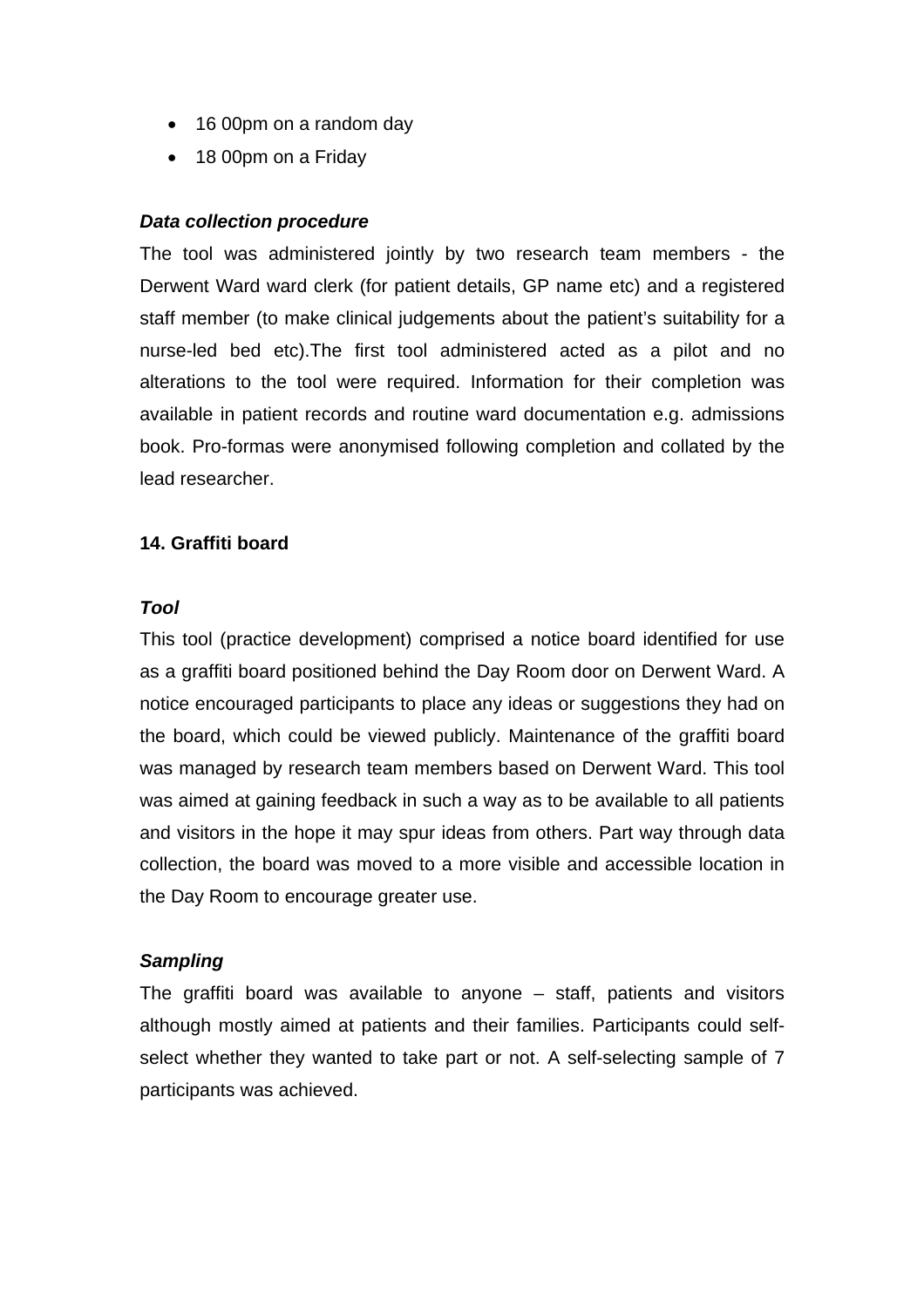Sticky post-it notes and a pen were placed with the graffiti board. On occasion, patients and visitors were verbally encouraged to place completed post-it notes or staff wrote on behalf of patients when asked. The board contents were removed at the end of the data collection period by the lead researcher.

# **15. First impressions questionnaire**

# *Tool*

This tool (practice development) comprised a three-question prompt sheet for use by staff with participants. This aimed to uncover initial reactions to the ward. The questions were:

- What things struck you during your first thirty minutes on the ward?
- What first impressions did you get of the ward?
- How could we make the experience of newcomers to the ward more positive?

# *Sampling*

All new patients and their visitors were potential targets during the data collection period. Recruitment of participants depended on the staff workload on the ward at the time. Forty-six participants took up the opportunity to take part.

# *Data collection procedure*

These informal feedback questionnaires were administered within the first few hours of arrival onto the ward. It was aimed to administer them within an hour. Both patients and visitors were eligible. As a non-research method, both research team members and other ward staff administered them after preparation by the research team members**.**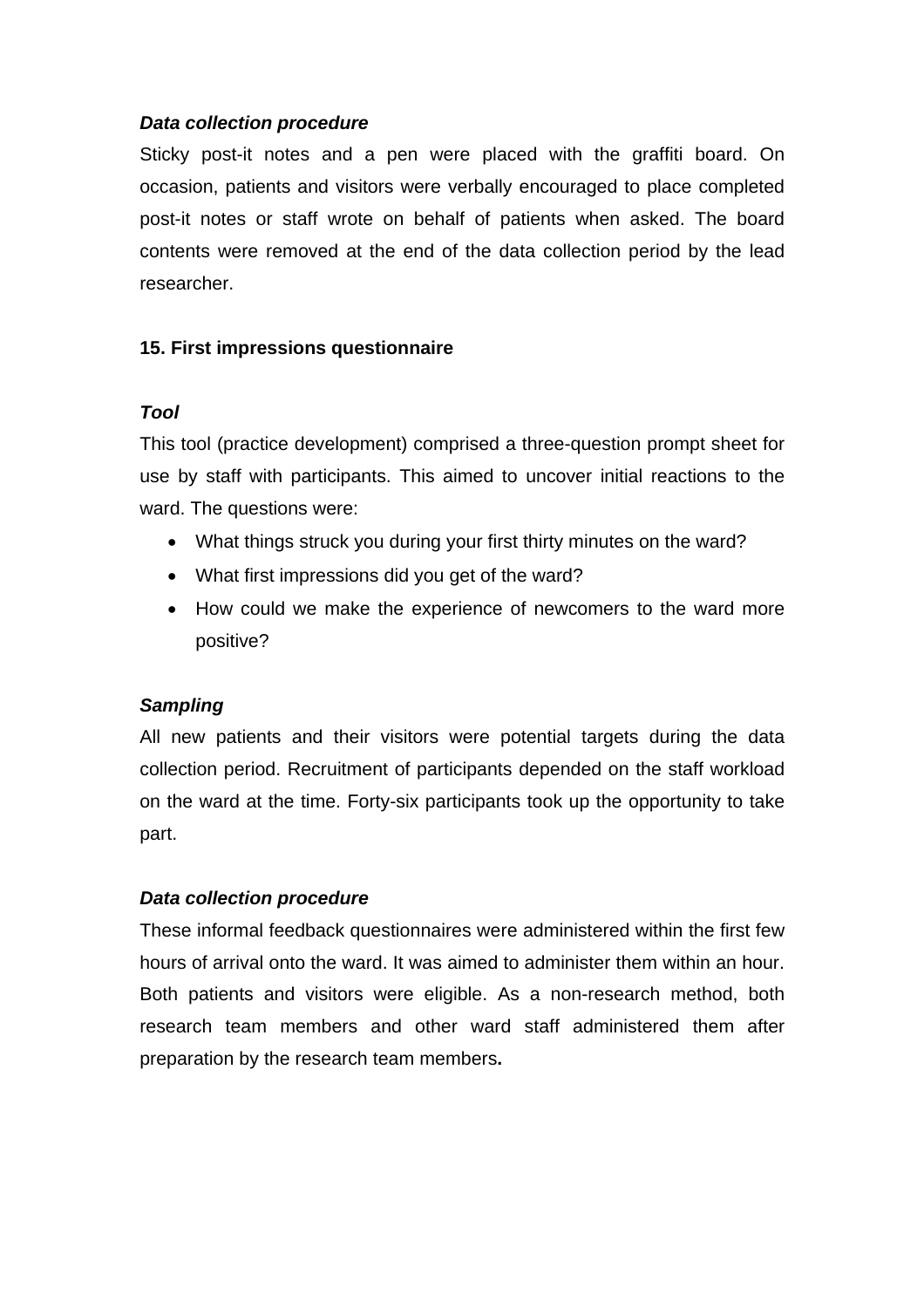# **16. Comments box**

### *Tool*

This tool (practice development) comprised a secure ballot box placed in a prominent position in Derwent Ward Day Room. Alongside it was the study publicity poster asking for views to be placed inside anonymously. This tool aimed at being a confidential means of eliciting informal feedback.

# *Sampling*

The box was available to anyone – staff, patients and visitors although mostly aimed at patients and their families. Participants could self-select whether they wanted to take part or not. Twenty participants took up the opportunity to take part.

# *Data collection procedure*

Pen and paper were placed permanently next to the box. On occasion, patients and visitors were verbally encouraged to comment or staff wrote comments down for patients who asked them to on their behalf. The box was emptied by the lead researcher every few weeks and the padlock replaced.

A summary of data collection timeframes is shown in Table 2 overleaf.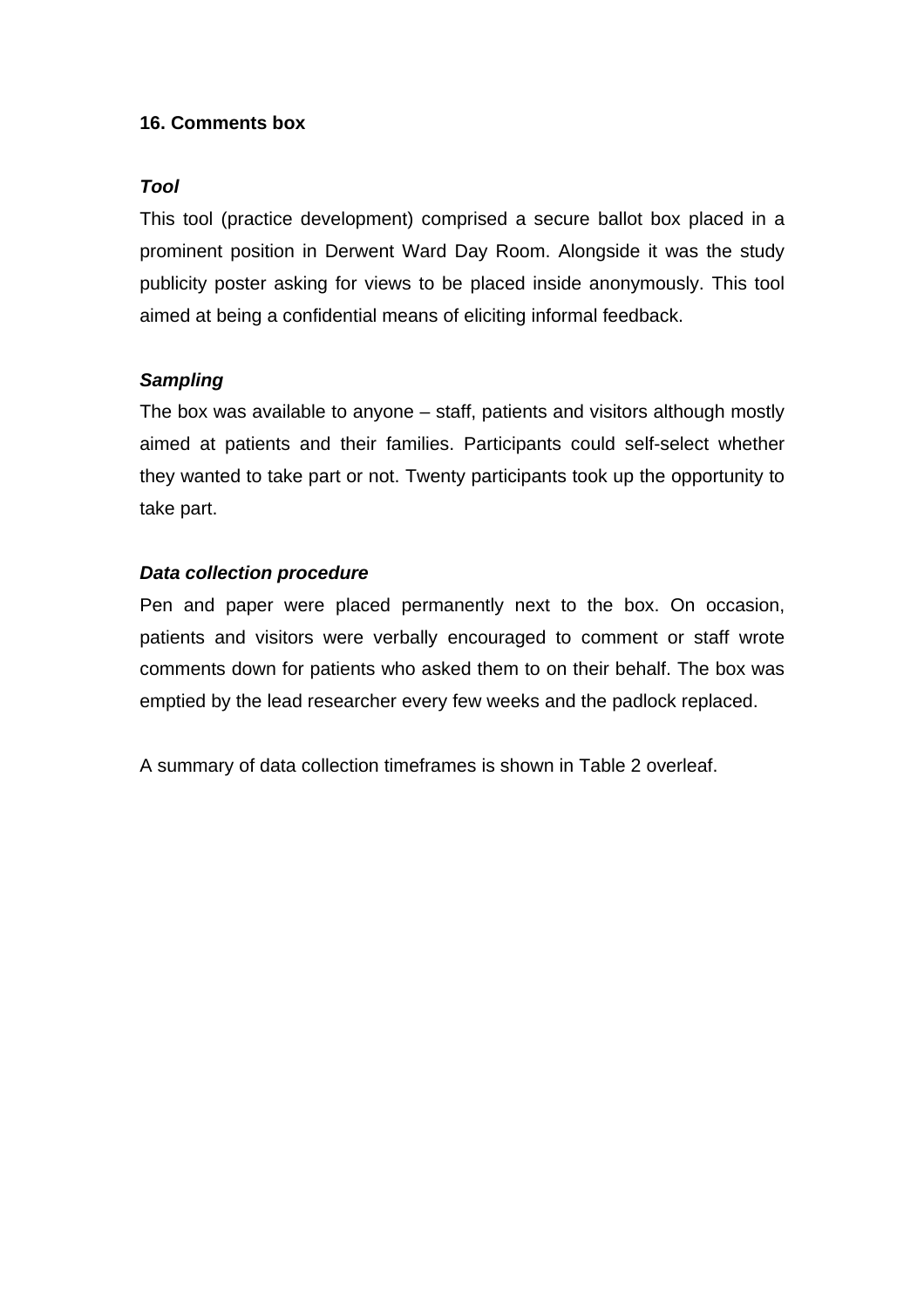# Table 2. Data collection summary

| <b>Data</b><br><b>Collection</b>                                      | Jan | Feb | <b>Mar</b> | Apr | <b>May</b> | Jun | Jul | Aug |  |
|-----------------------------------------------------------------------|-----|-----|------------|-----|------------|-----|-----|-----|--|
| Patient<br>Interviews                                                 |     |     |            |     |            |     |     |     |  |
| Carer<br>Questionnaires                                               |     |     |            |     |            |     |     |     |  |
| Patient<br>Questionnaires                                             |     |     |            |     |            |     |     |     |  |
| Carer<br>Interviews                                                   |     |     |            |     |            |     |     |     |  |
| <b>Staff</b><br>Interviews                                            |     |     |            |     |            |     |     |     |  |
| Staff<br>Questionnaires                                               |     |     |            |     |            |     |     |     |  |
| Patient<br>Tracking -<br>Inpatient<br>Journey                         |     |     |            |     |            |     |     |     |  |
| Patient<br>Tracking - Non-<br>admitted<br><b>Patients</b>             |     |     |            |     |            |     |     |     |  |
| Patient<br>Tracking - Re-<br>admitted<br>Patients/Failed<br>Discharge |     |     |            |     |            |     |     |     |  |
| <b>Bed</b><br>Census                                                  |     |     |            |     |            |     |     |     |  |
| Graffiti<br><b>Board</b>                                              |     |     |            |     |            |     |     |     |  |
| First<br>Impressions<br>Questionnaires                                |     |     |            |     |            |     |     |     |  |
| Comments<br>Box                                                       |     |     |            |     |            |     |     |     |  |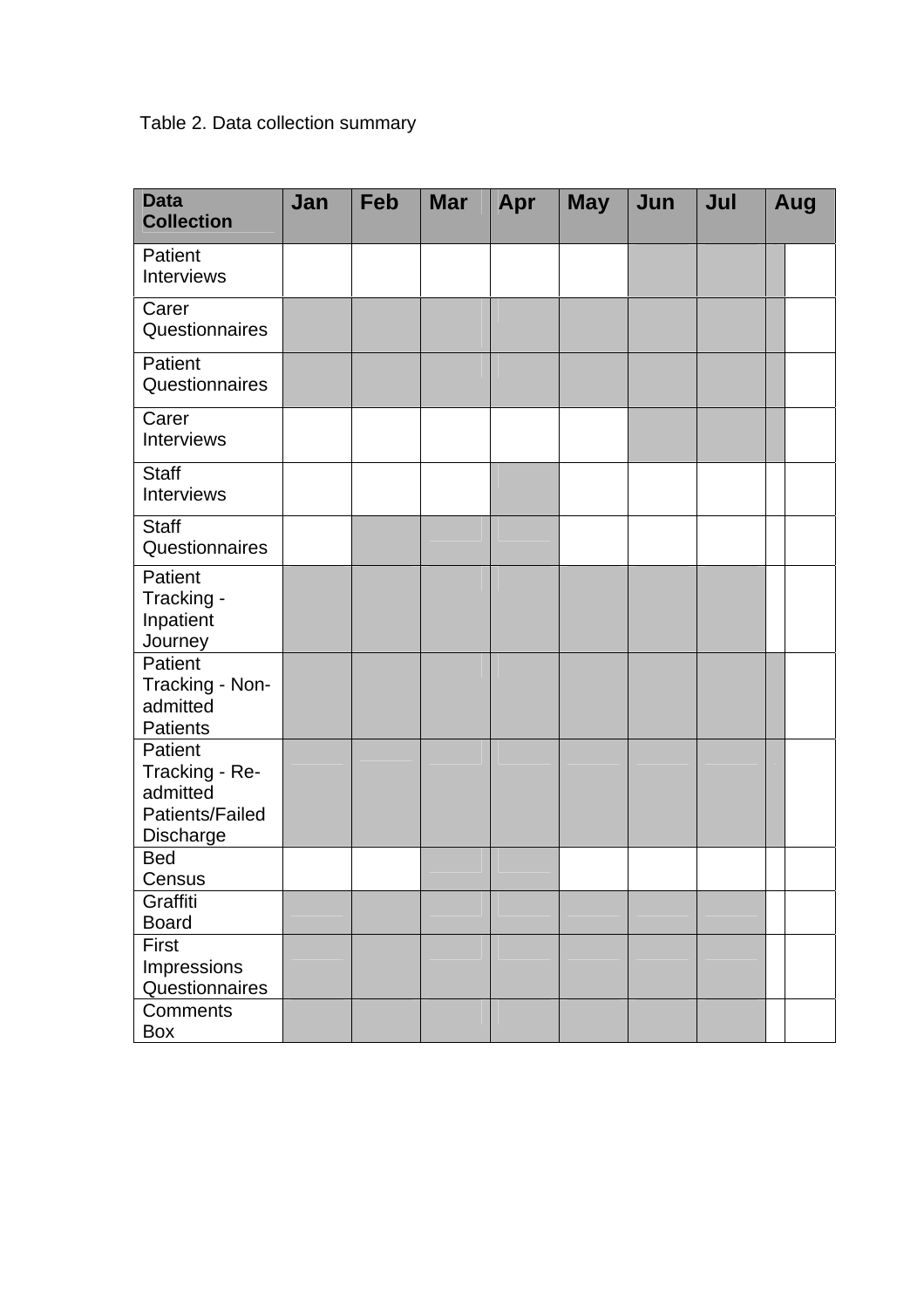#### **ETHICAL AND RESEARCH GOVERNANCE ARRANGEMENTS**

The ethical issues to manage within this type of study pertain to the need to avoid tokenism and involve participants in a meaningful way. Involvement of lay people in research design can be especially difficult to manage but can and should be done, as is advocated by Government policy. What is important is that people have different preferences for research approaches, often based on their beliefs about what is evidence or knowledge and their unique view of the world. No approach is wrong or right. It would be unethical to not give participants a meaningful say in the design of a study or to do research *on* them rather than *with* them when partnership working is a true possibility and appropriate. To merely consult users is insufficient when there is a real opportunity to research topics of importance to them as opposed to those instigated by professionals which sometimes fail to address the concerns of those people we provide a service for.

In action research, as with any research, ethics and other approvals to undertake the research must be gained. Action research and other participatory approaches cannot pre-state exact study design at the outset as these evolve during partnership working. There is a grey area between where preparatory discussions and development end and the research itself commences. Ethical approval could not be given until all data collection tools, information sheets and cover letters and consent forms had been reviewed by the committees. Therefore such approval was gained many months into the study, which is a tension for action researchers wanting to have approvals as early as possible so that ALL stages of the research process have had ethical review. Yet in reality, ethical interest appears to focus mostly on the point from tools and data collection onwards. In our case we sought early research management approval to be undertaking the early stages of the project to design the study, followed by formal research management approval to undertake the main part of the study. The formal application for research management approval coincided with the application for ethical approval as is common practice. In this way we were satisfied that the early design work had the full knowledge and support of the Trust Research and Development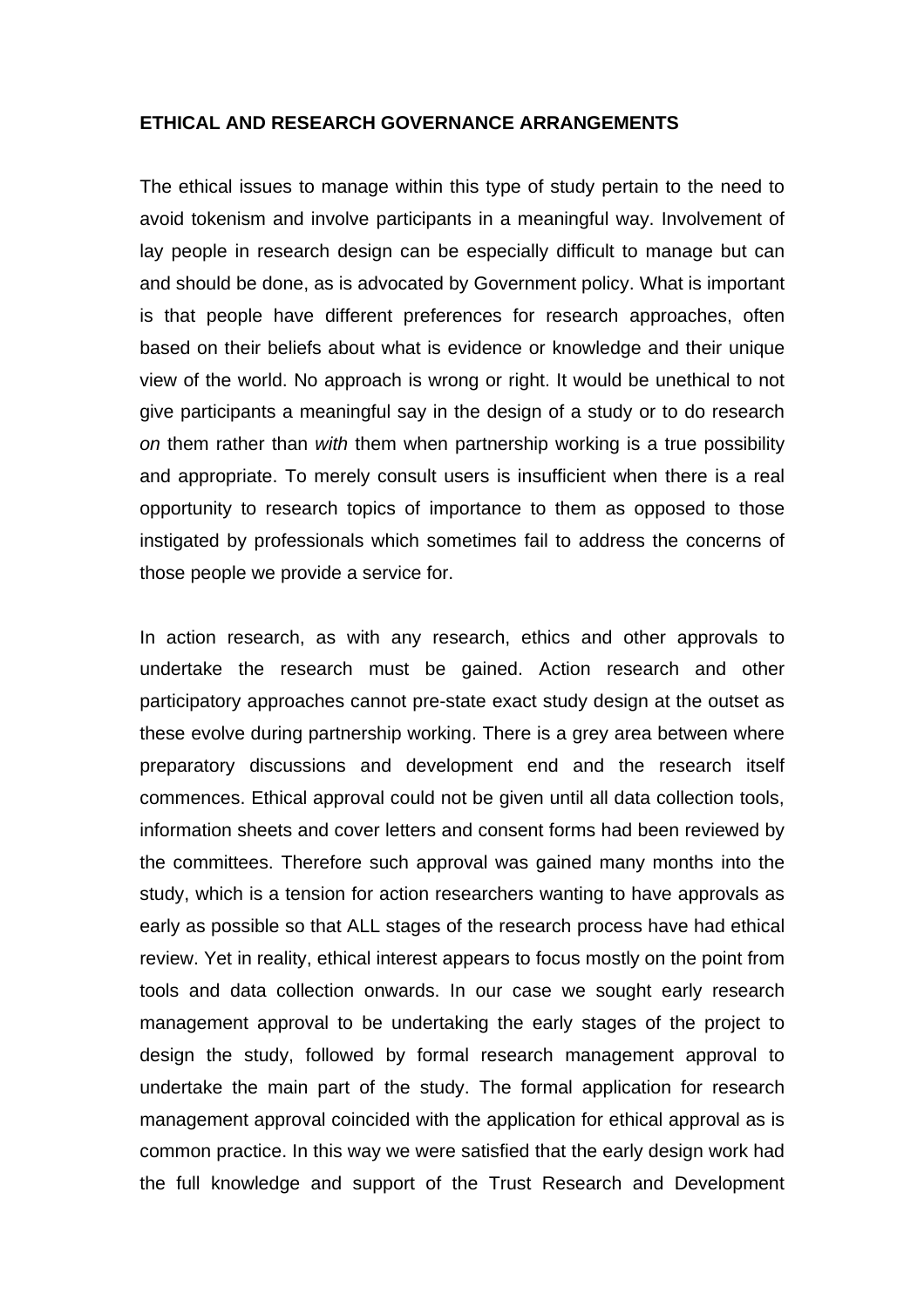Manager. The lead researcher took responsibility to ensure that any work undertaken prior to ethical approval was done in an ethically sound way.

At the required points in time, approvals were gained from Chesterfield Primary Care Trust Research and Development Department, Nottingham 2 Local Research Ethics Committee and the University of Salford Research Governance and Ethics Committee. A peer review process of the study proposal was undertaken in the Trust and approval gained following a response to queries. A formal honorary contract from the Trust was not received although a research management approval letter and supplementary emails detailing arrangements e.g. copyright, were accepted instead. Work is underway nationally through the NHS Research and Development Forum to standardise an approach to the issuing of honorary research contracts which is known to be a problematic area for researchers and NHS organisations alike. Approval from the Criminal Record Bureau was also gained for the lead researcher prior to interviewing any ex-patients or carers.

Questionnaires and interview transcripts from Derwent Ward staff were only accessible to the lead researcher to protect anonymity and confidentiality. To satisfy ethics committee requirements, no identifiable raw data was available to the lay research team members.

A signed agreement for photographs to be taken of research team members for dissemination purposes was also made with each member. All team members were asked if they were happy to be identified as coauthors/research team members within the report.

A multi-disciplinary Study Advisory Group was set up to give advice and problem-solve, although due to poor attendance only one of the three arranged meetings went ahead.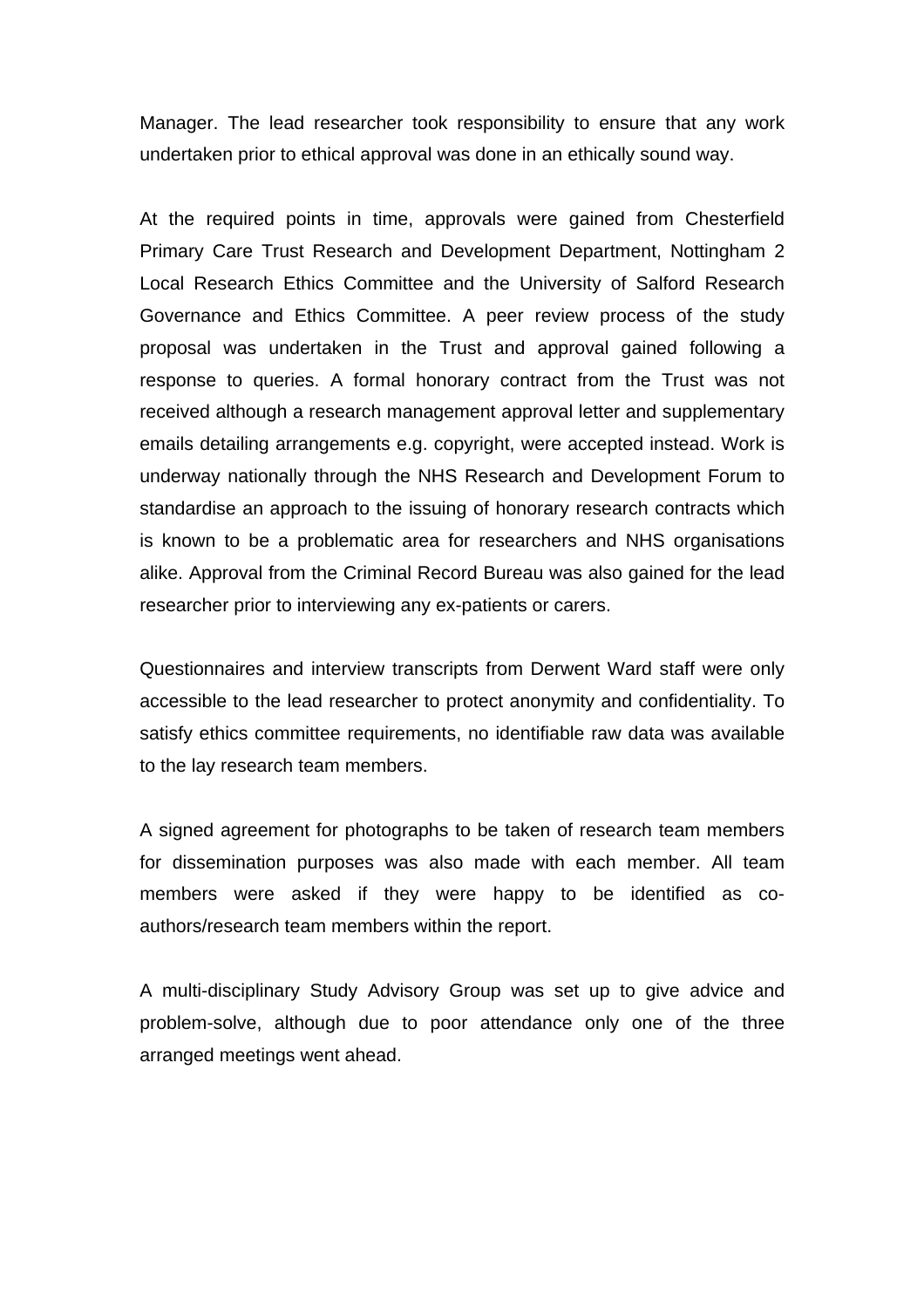# **DATA PREPARATION, MANAGEMENT AND STORAGE**

Prior to analysis (described in Chapter Four), a number of considerations and decisions were made around the management of data that had been collected.

Interview data was prepared to facilitate easier retrieval ready for the next stage in their processing. Each individual and focus group interview tape was given an identifying label and kept separately from the corresponding list of interviewees' names and consent forms. Tapes were transcribed by authorised secretarial support and stored in a locked filing cabinet in a locked office when not in use. Once finished with, each tape was given to the lead researcher who stored them in the same secure way. Each transcript was given its identifying label, large margins and line numbers prior to printing.

Questionnaire data was already anonymous as there was no requirement for respondents to give their name or other identifying details. Completed questionnaires were returned to the study secretary who kept these in a folder in a locked office. Completed Derwent Staff questionnaires, whilst completed anonymously, could be identifiable by handwriting. Therefore these questionnaires were locked in a filing cabinet in a locked office and only available to the study secretary and lead researcher. The responses to each question were entered into the statistical computer package SPSS and the analyses from this were then organised in Excel sheets ready for production of bar charts and pie charts.

All other numerical data from the audit tools were transcribed and transferred into tables from which descriptive statistics were calculated. Audit tools had their patient identifying information removed. Remaining free text responses, such as from the First Impressions Questionnaires, were transcribed and listed under each question heading.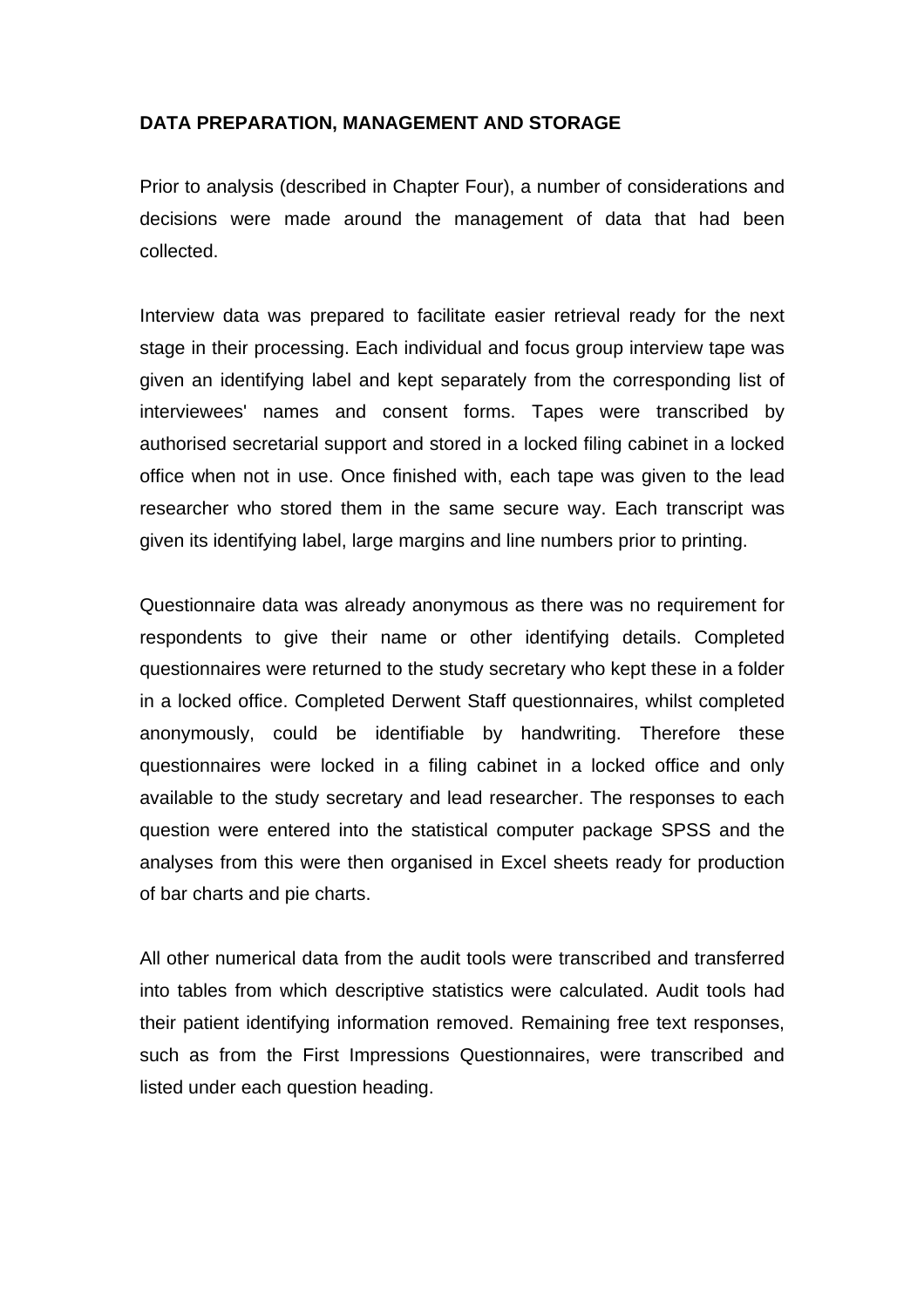#### **STUDY LIMITATIONS**

Response rates for the various data collection tools varied. Many were excellent, especially some of the questionnaire surveys. Responses from carers however were low. Wording of the carer questionnaire was very similar to the patient one and these were distributed after most patients had received and replied to theirs (if they wished). We noted that many carers had assisted patients to complete their questionnaires (as we asked for this information) and so their views may have been introduced during this process. It is recognised that many carers may then have found their own questionnaire repetitive, leading to a decision not to reply, despite reminder letters.

We also had a lower participation rate for interviews with patients and carers than had been expected. This was despite carefully worded reminder letters which lay research team members felt were not off-putting in any way. We also thought the offer of a lay research team member or family member being present at the interviews would make them more appealing, which seemed to be the case for some and these were done as paired patient/carer interviews. There is always a risk that people may be reluctant to give their views on a service that they may come back to at a later date, which is often the case with intermediate care. Patient and carer views were supplemented by the findings from the First Impressions Questionnaire and patient survey, which had good response rates.

A further limitation was the unpredictable workload of research team members as both the NHS and Trust underwent a number of changes during the study period leading to changes in team membership and variable input. This will always be the case in health services research. Use of an action research approach meant that the processes we followed could be responsive to any challenges faced along the way. Learning from what works and does not work is an important part of action research. Apart from the lead researcher, time given to the project by research team members was voluntary and not protected. At times data collection procedures were affected by conflicting work pressures and unclear communication, so that these procedures did not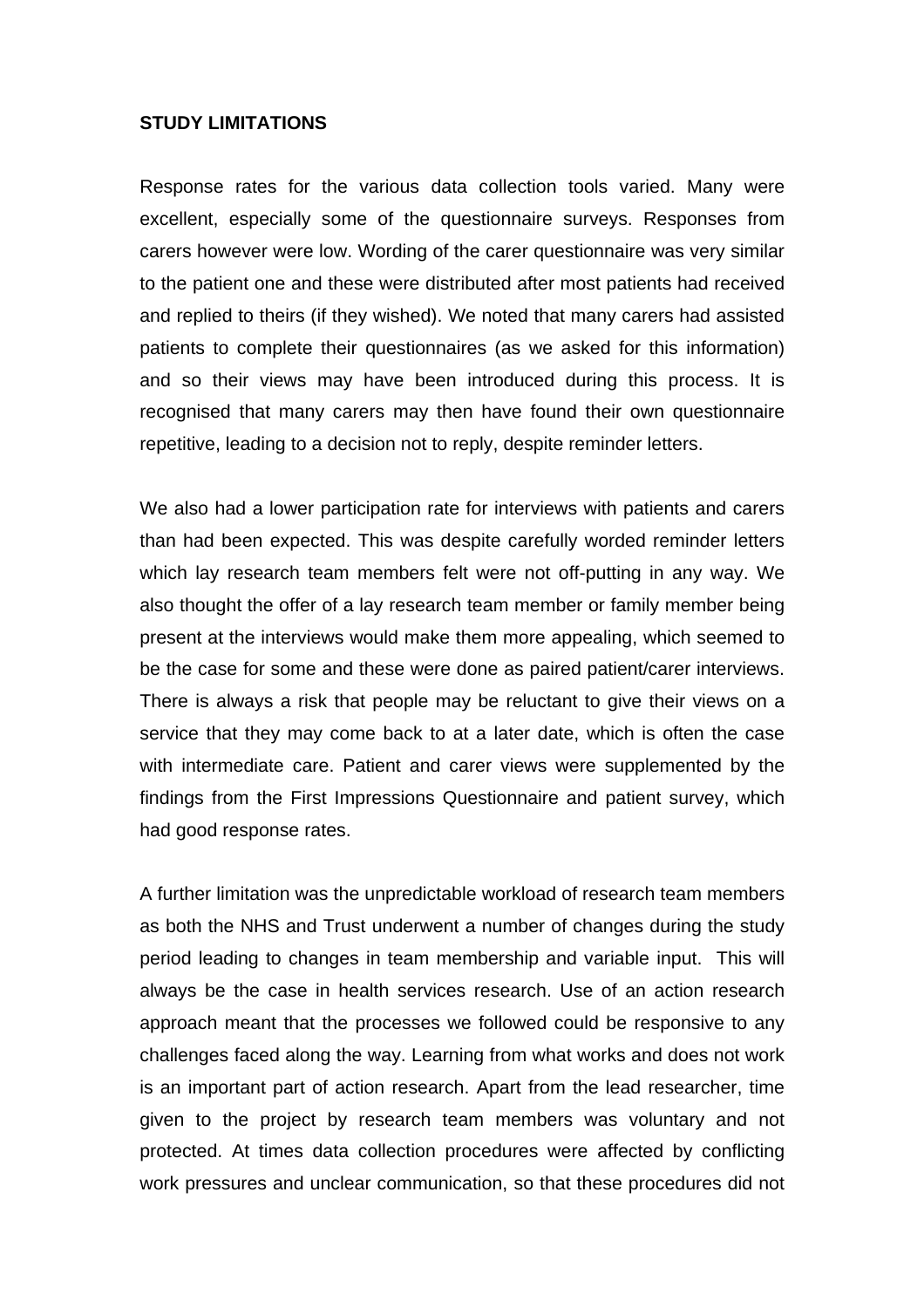always follow the original plan. Co-ordination of the study from afar by the lead researcher did contribute to this and a stronger physical presence in the Trust, although not possible here, would have reduced the margin for deviation from what was planned. In hindsight, the project administrator should have been invited to earlier data collection planning meetings to be briefed first hand.

Despite a commitment to engage members of the public as co-researchers, it is recognised that even greater efforts were needed to increase the numbers of these, not least to allow for lay members leaving the group as happened twice. Only one of the research team had previously been a patient in the nurse-led beds. Whilst this was very useful, a further one or two ex-patients bringing that perspective would have been more helpful to the project and supportive to that individual. Fortunately, by all accounts, the five lay coresearchers gelled well as team members and felt adequately supported. On only one occasion did a lay research team member express dissatisfaction (at missing a training opportunity) and a repeat training session was offered.

#### **SUMMARY**

This chapter has described the process by which participants were selected for use with the data collection tools and the application of these tools during fieldwork. Insight into the ethical and research management issues considered and addressed as part of the study were outlined. In the next chapter, means of analysing the data collected and the findings are presented.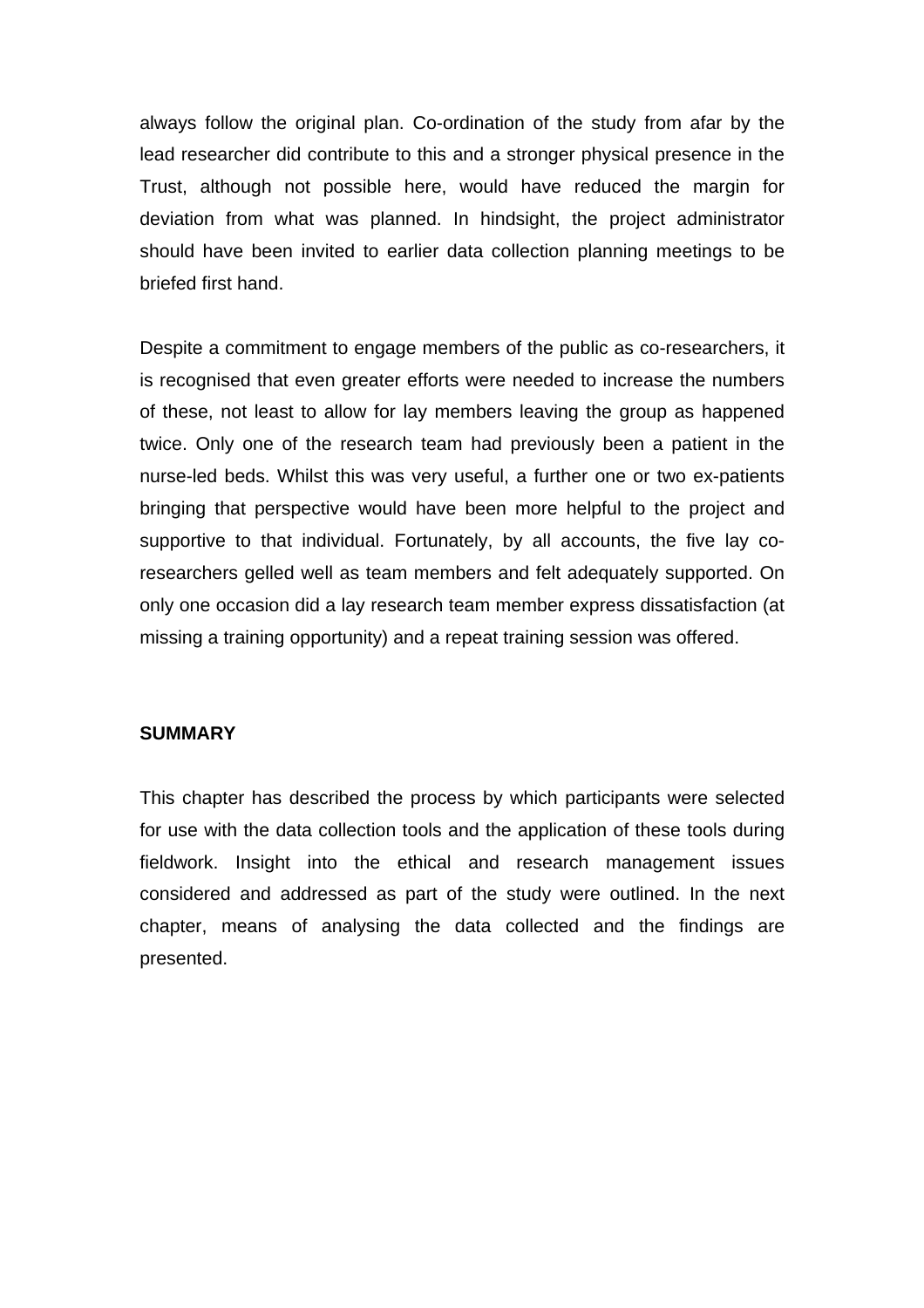# **CHAPTER FOUR**

# **ANALYSIS AND FINDINGS**

This chapter presents the approach to analysis taken with data from each data collection tool. Findings from all data collection are also presented.

#### **ANALYSIS**

#### **Questionnaires**

All questionnaires were analysed following input into Excel spreadsheets. Descriptive statistics (ordinal, non-parametric) were mostly used and findings stated as percentages. Comparisons could only be made to identify any statistically significant relationship between a few questions e.g. patients views of the degree of their involvement in care planning and staff views of the degree that patients were involved in their care planning. This is because the questions asked of each group tended to be pertinent to them and were mostly not repeated to the different participant groups, so cross-comparison was not possible. Where such comparison was made it was done using a Mann Whitney U test.

#### **Interviews**

The approach to analysis was informed by Lofland and Lofland (1995). Each tape was listened to in its entirety. Interview transcripts were read in full and then examined line by line. Key chunks of text deemed important or significant were selected and given a label so that they could be traced back to their original place in the transcript. Due to the small numbers of transcripts this process was done manually using colour coding. Each labelled segment of text was grouped under emerging headings or themes. As analysis progressed, these themes were merged or broken down into smaller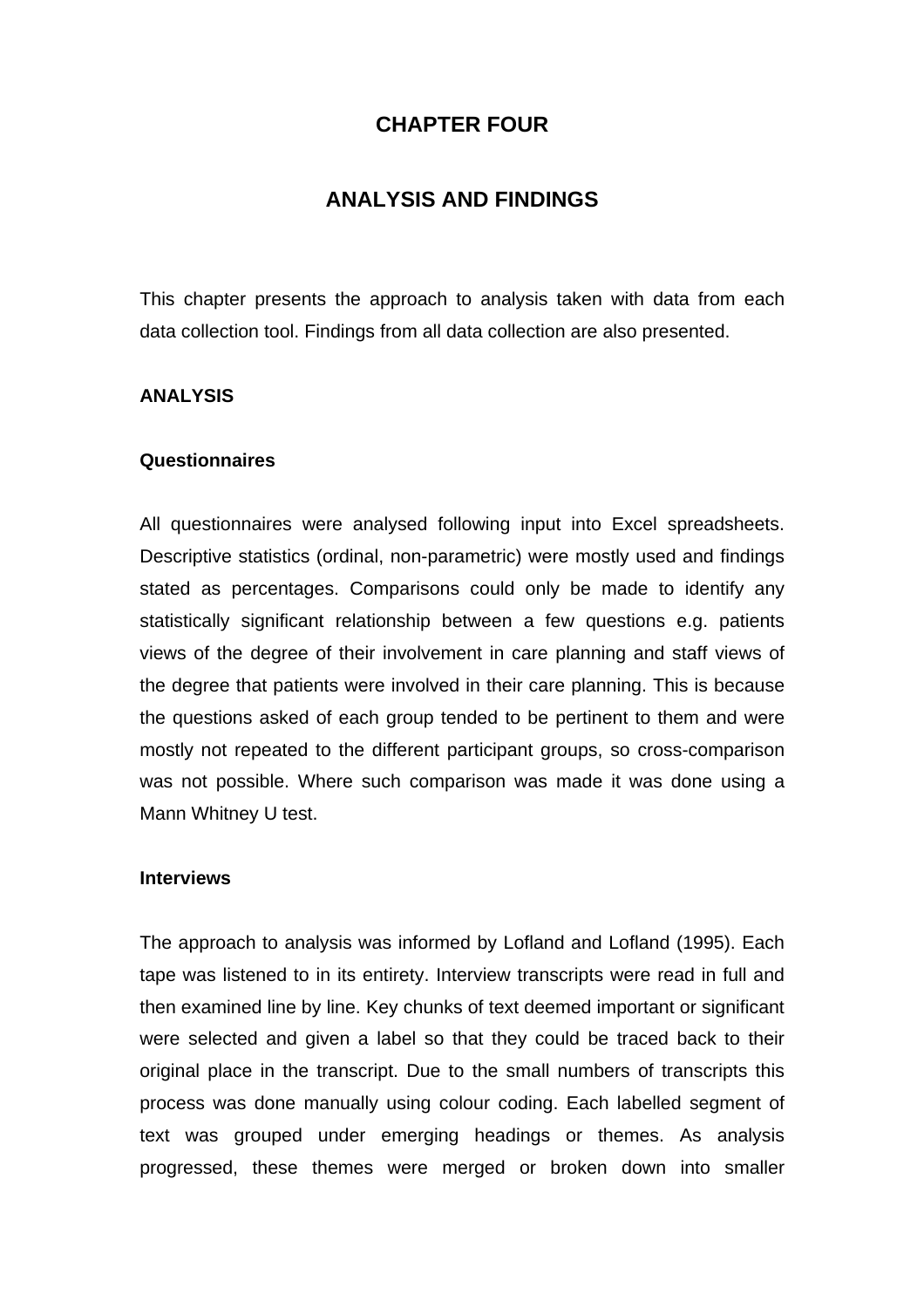categories to reach a best fit. Continued examination, reflection and sorting enabled more fine-tuned analysis of this condensed data, leading to an end product of major themes, sub-categories and labels.

# **Graffiti Board, First Impressions Questionnaire and Comments Box**

Free text responses to these data collection tools were transcribed verbatim and loosely grouped into themes. The brevity of these responses limit deep analysis but permit cross-comparison to be made with other findings. All of the responses to these tools can be found in the Appendix.

# **Patient Tracking Pro-formas – In-patient Journey, Non-admitted Patient, Readmitted/failed Discharge**

These were all read in their entirety twice and examined question by question. Analysis sought to identify any patterns or themes that suggested any areas in need of improvement or where untoward events could have been prevented. Patterns between tools have also been sought through a process of cross-comparison. Professional judgement has been a core part of the analytical processes with these tools.

# **Bed Census Pro-forma**

Analysis of these has included a combination of descriptive statistics and use of professional judgement. An overview of nurse-led bed use has been possible with a parallel, critical review of the appropriateness of bed usage during the census period. Analysis sought to identify any patterns or themes that suggested any areas in need of improvement to bed utilization.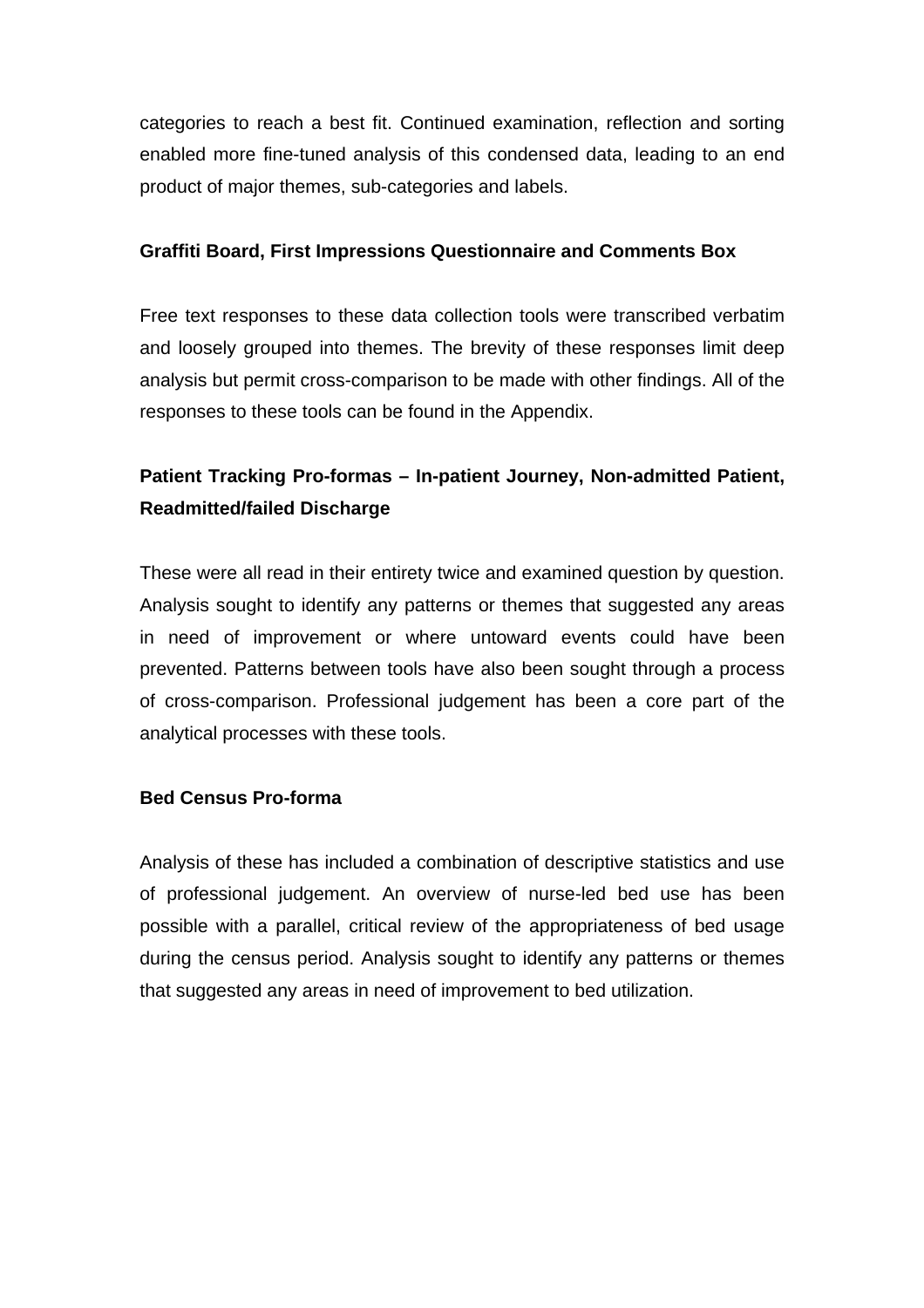# **FINDINGS**

Due to the large number of data sets (information gained from each of the tools), findings have been broken down into *research and practice development findings* and *audit findings*. The first set of findings are organised under the umbrellas of Patient Perspectives, Carer Perspectives, Nurse-led Bed Staff Perspectives and Referring Staff Perspectives. Each section will present findings from each tool separately.

#### *Research and Practice Development Findings*

#### **Patient Perspectives**

These findings are drawn primarily from 32 completed questionnaires received from patients (67% response rate) and individual interviews with 5 patients. Two thirds of questionnaire respondents were female and the majority of all respondents were over 80 years of age.

Both the patient and carer interview guides and questionnaires asked closely related questions. Asking similar questions in this way was useful at gaining each group's unique perspective of the nurse-led beds. In our findings, views of both groups were in fact very similar. On eighteen occasions questionnaires were completed by carers/family members (15 family members, a home help and two carers) on behalf of patients and so a degree of influence can perhaps be assumed.

#### *1. Questionnaires*

Percentages are rounded up to the nearest whole number. Findings from the 32 returned questionnaires show overwhelmingly, that patients were very satisfied with their over all experience on the nurse-led ward, with 90% rating it between excellent and satisfactory.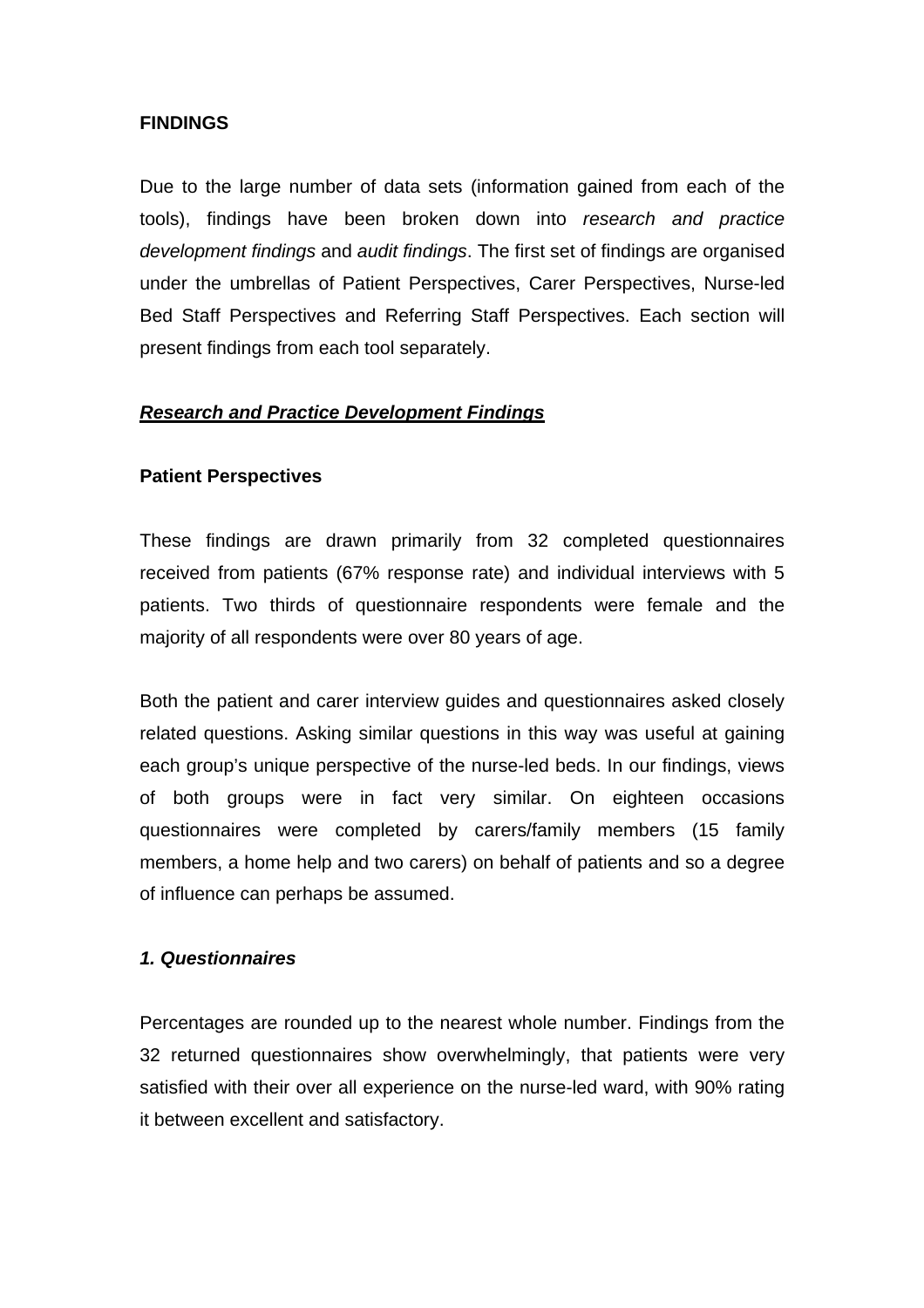# **Information**

Patients commented highly on the standard of communication on the ward. The majority of patients considered verbal information to be excellent or very good (69%) and matching responses were given about written information (69%). General staff communication with patients was viewed as excellent, very good or satisfactory in 90% of patient responses. When asked to rate staff members' response to patients' *own* attempts at communication with *them* (e.g. listening skills), staff were rated very highly (excellent 24%, very good 45% and satisfactory 21%).

# **Involvement**

Patients were asked how involved they felt in their care. A staggering 94% rated their involvement as excellent, very good or satisfactory. They were also asked to rate the degree of choice they felt they had concerning their care. Again 90% found it to be excellent, very good or satisfactory. In terms of involvement in discharge planning a further 87% were satisfied or above, although 13% found their involvement in this important area to be poor (Chart 1).

Chart 1.

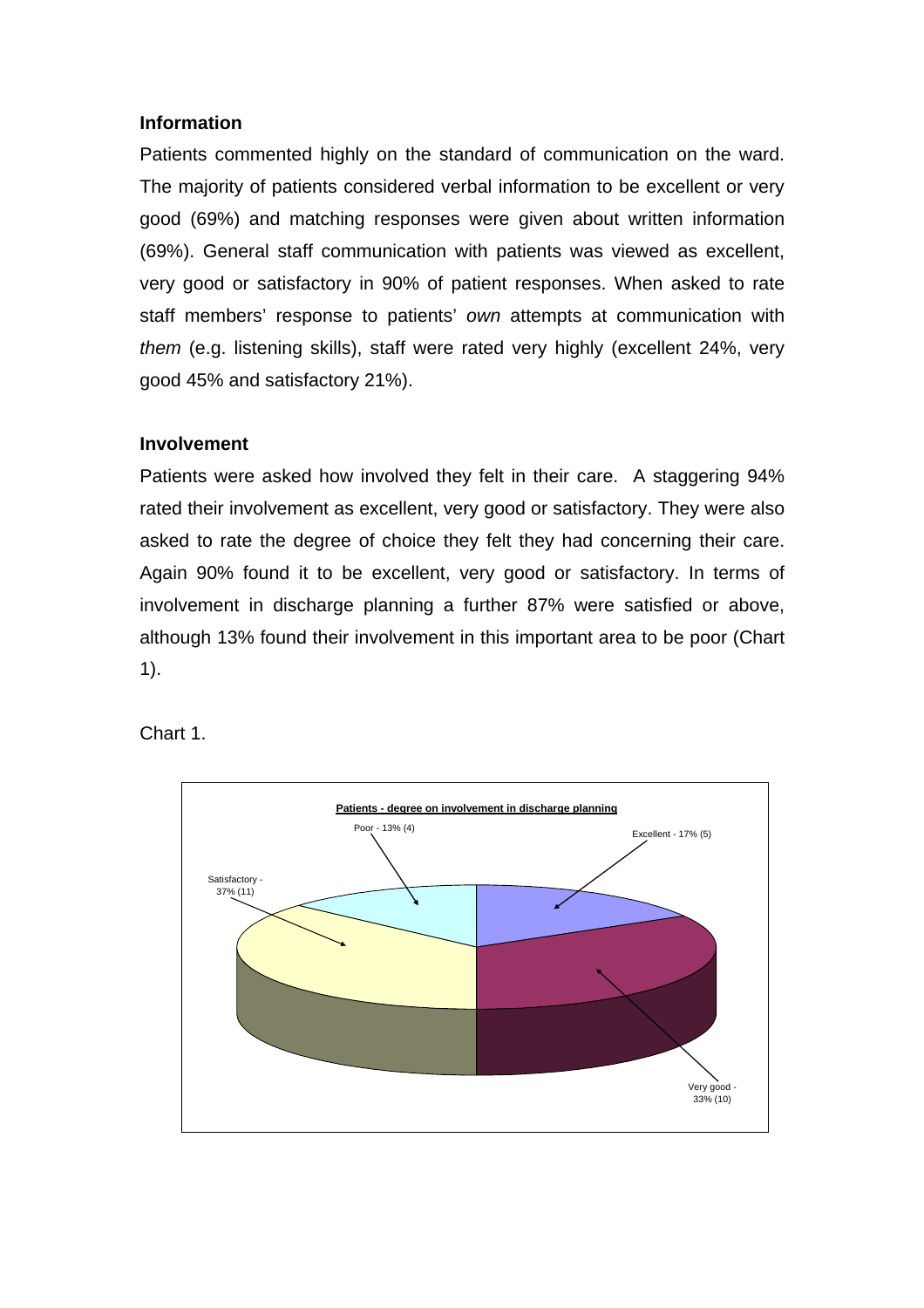# **Attitudes**

In terms of patients' rating of staff members' general attitudes, all but one respondent (97%) rated them between excellent and satisfactory, with 5 of these specifying excellent (16%). In relation to staff attitudes to privacy and dignity in particular, patients were even more impressed rating staff as excellent (25 %), very good (59%) and satisfactory (13%) (Chart 2).

Chart 2.



# **Social Activities**

The majority of patients rated ward social activities highly with views of excellent (17%), very good (65%) and satisfactory (4%), being expressed. A small number of patients (3) did not look favourably on the activities they did and rated them as poor (9%) and very poor (4%).

Some of the secondary data collected concerned the social activities run by Derwent Ward's Activity Co-ordinator on a daily basis. A wide range of activities were available during the data collection period including card games, chair-based exercises, word games, quizzes and movement to music. From January to June 2006, a total of 111 different nurse-led patients took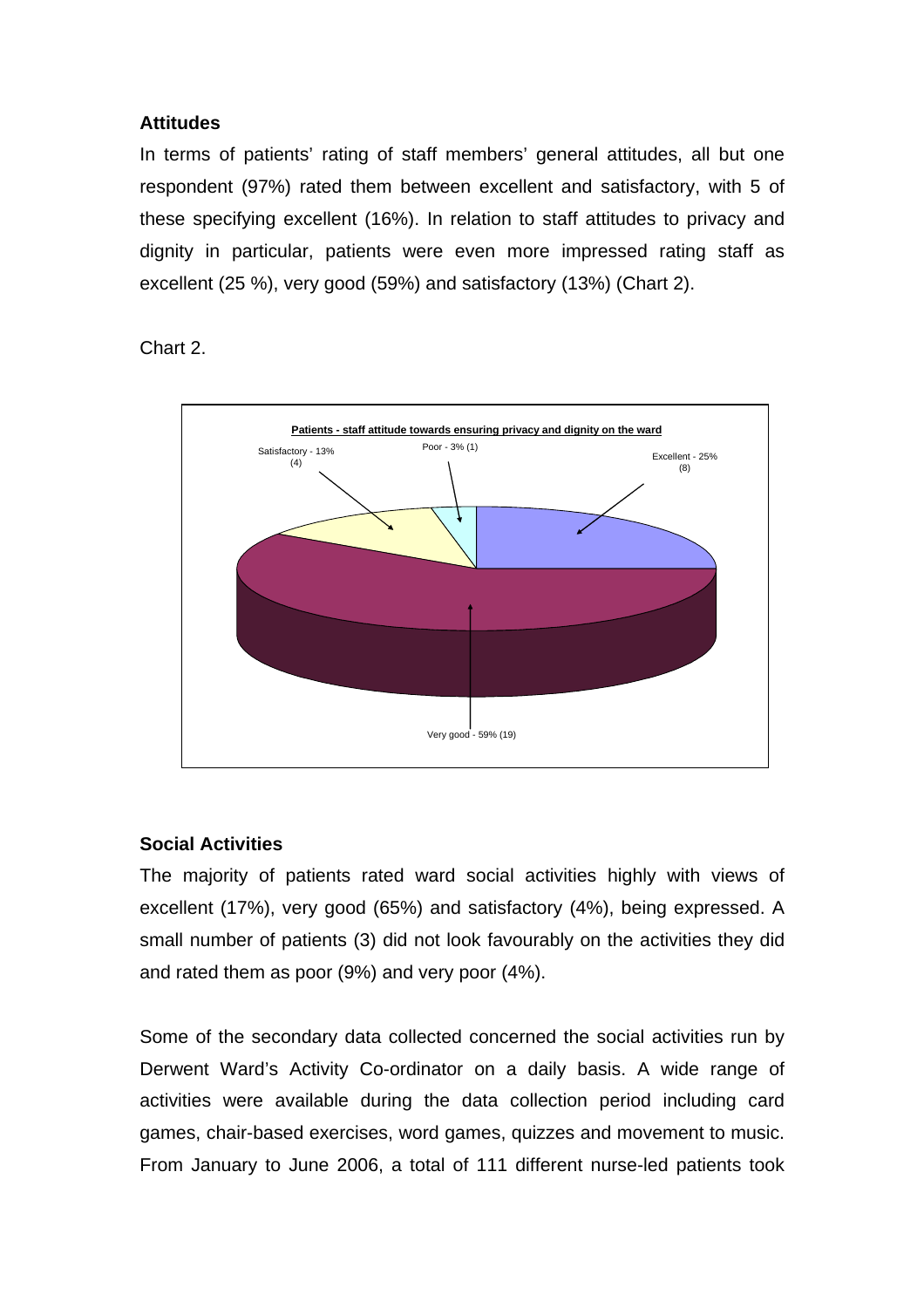part in these activities totalling 934 activity episodes. Of the episodes, most were delivered on a group basis (93%) whilst 7% were on an individual patient basis.

#### **General comments**

Parts of the questionnaire encouraged comments and asked open questions to invite written responses. In summary, it was expressed by several respondents that discharge planning could be a lot better. A small number of respondents indicated that they felt they had little choice in discharge planning with one expressing that the occupational therapist's ideas were pushed onto them. Another said they were simply told when they would be discharged. One respondent would have liked information on location of facilities on arrival e.g. Day Room, wash rooms, whereas another respondent highlighted that they received such information and found it very valuable. One respondent said they had received too little information on their progress and condition. A strong theme was how staff were perceived as busy. One respondent said staff were all so busy with little time to spend with the patients. Others felt staff were overworked with too much paperwork. Another respondent said that whilst everything was done the nursing staff were rushed with no extra time and felt quite sorry for the staff at times. Another view was how staff seemed too busy to be sociable and whilst they worked very hard some did not appear cheery. Conversely several other respondents highlighted how sociable staff were, that staff attitudes were very good and could not be faulted and another said how Derwent Ward staff are an asset to the local Health Authority. The high degree of caring and respect was noted by several respondents. A few respondents said how enjoyable the social activities had been on the ward.

#### **Suggestions for improvement**

Suggested improvements included less rushing and more time planning jobs, more nurses who could give more time to patients and less paperwork. Others thought the care could not be improved. More physiotherapy was requested by one respondent. Another respondent felt Parkinson's Disease was little understood by the staff. One respondent indicated their discharge had been arranged within the hour with no planning. Whilst questionnaires were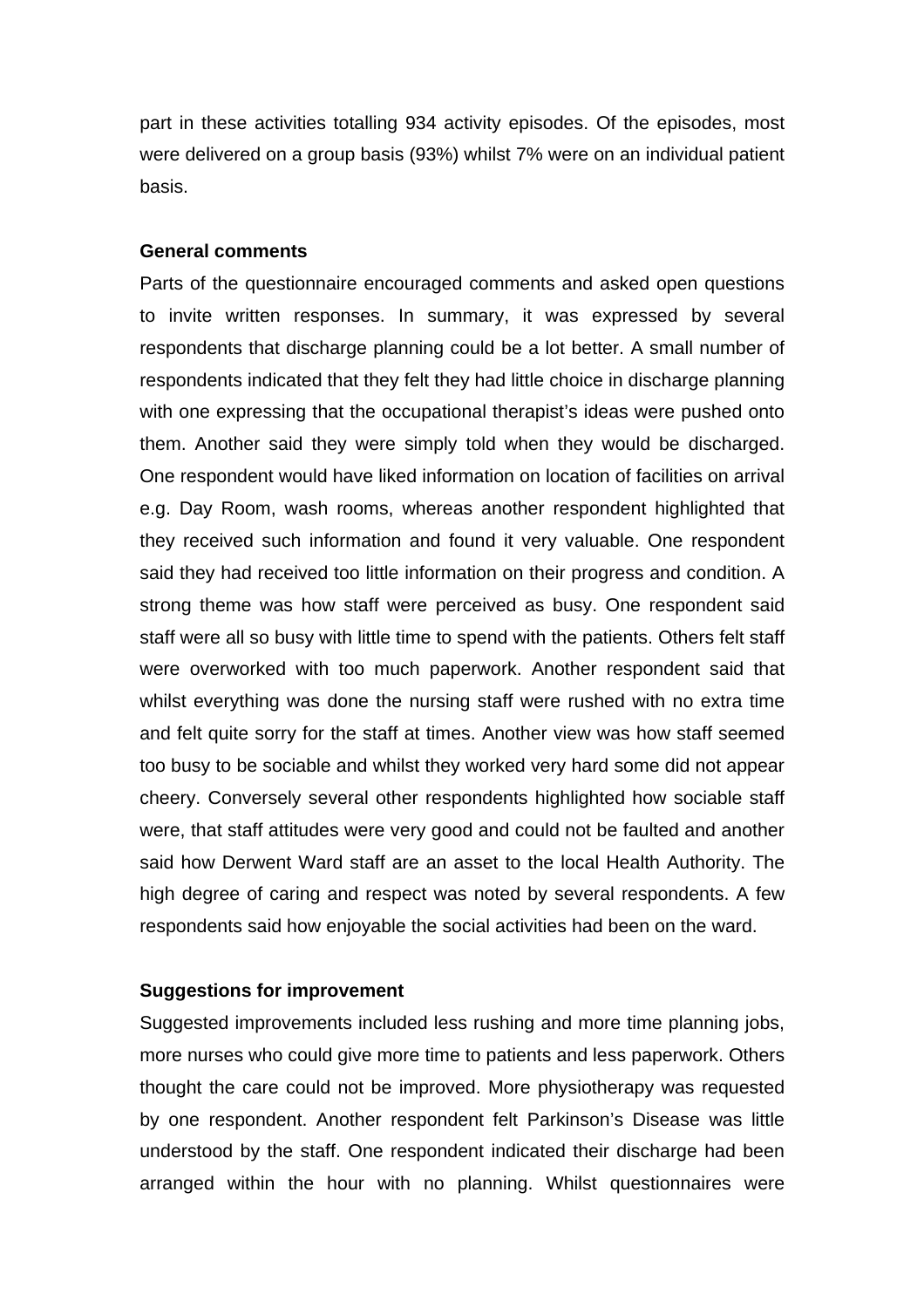anonymous, several respondents chose to put their names to endorse the comments they had made and to indicate their appreciation of the care they received.

# *2. Interviews*

Findings from interviews have been divided into themes which are presented under sub-headings. Where illustrative quotes are used, an identifying code e.g. P1 for Participant One, is given.

#### **Understanding of the nurse-led bed service**

No participants were given any written information prior to admission to the nurse-led beds and only one recalled being advised verbally by their doctors that the service was nurse-led and primarily for rehabilitation. All were happy to trust that professionals were admitting them to the best place for them. One participant recalled getting extensive verbal information about the purpose of the nurse-led service on admission.

#### **Communication with staff**

Generally speaking communication with staff was viewed as positive although this at times depended on the individual staff member. There was a tendency for participants to feel they had to ask for information rather than being given it routinely. One participant viewed listening skills as very good indeed, whilst another believed nurse-led staff would get to know patients better than a doctor would. One comment was that all of the nurses showed kindness, consideration and were friendly.

#### **Discharge planning**

Participants expressed mixed views about their involvement in discharge planning. For some it was unsatisfactory and felt that they had no involvement in the arrangements, merely being 'told' when it was. Participant 1 said that the response he received when he asked about discharge plans was *"we are working towards it, we hope to get you home as soon as possible"*.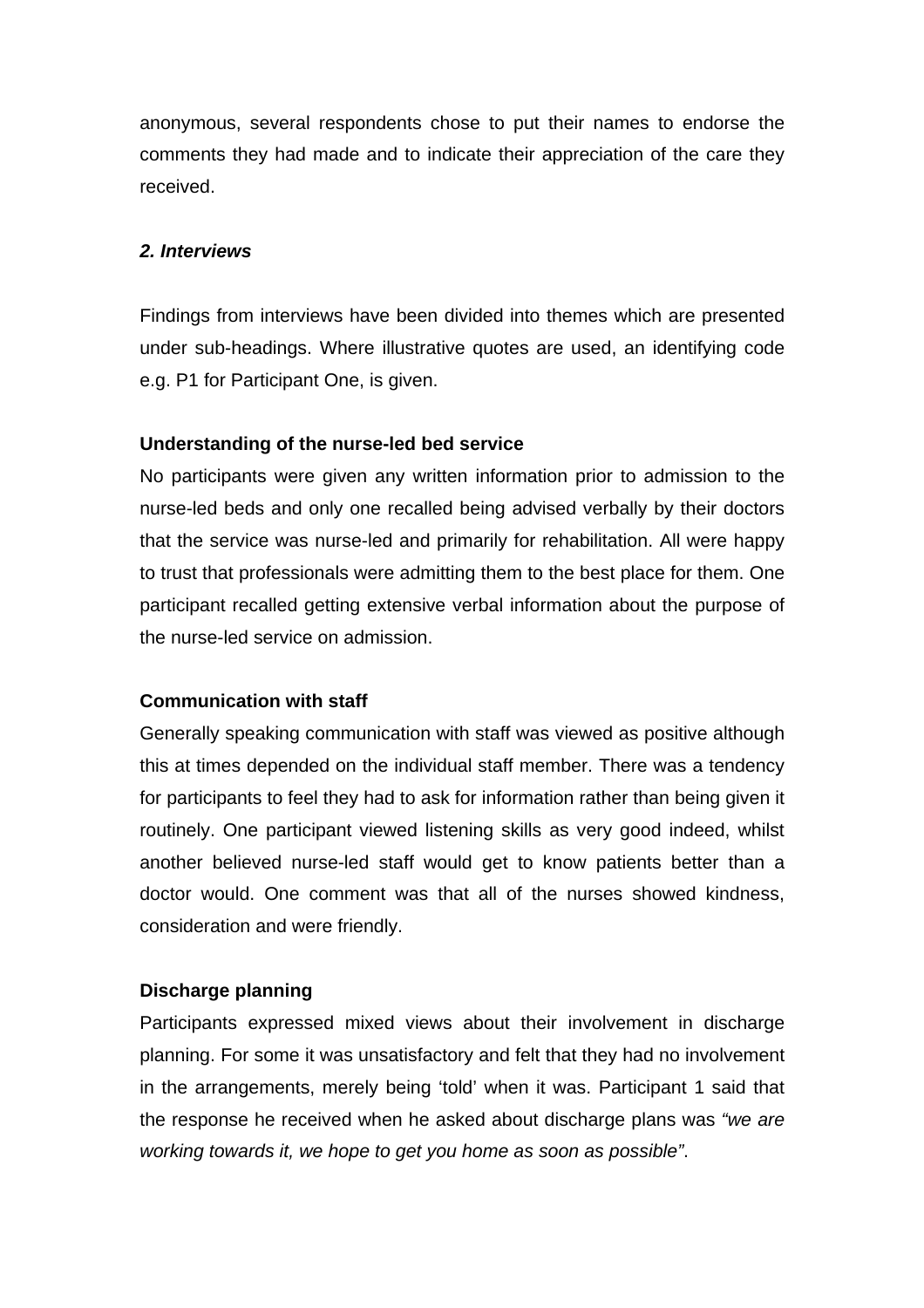Others felt a good degree of involvement. In some cases involvement was extensive e.g. by involvement in more than one multi-disciplinary team meeting and home visits and this was greatly valued. Some participants were not interested in involvement or information about discharge and when asked, did not recall receiving any (P3):

> *"No I don't think so. All I was interested in was getting better and going home, which is in every patient's mind".*

One participant was dissatisfied that three months after discharge, they had received no follow up on their progress and their condition had deteriorated.

# **Involvement in care**

Participants' perceptions of involvement in care were mixed. Some did not recall making any choices and did not seem concerned about this.

*"I tried to co-operate with everything they did."* (P3)

One participant clearly did agree goals (P1):

*"Well the physios used to come and ask me what are my goals. One of my goals was obviously being able to walk properly, have more confidence on the stairs … and my second goal was to be able to use a knife and fork properly, because I can't use it, I can't use my left hand at all."* 

# **Privacy and dignity**

Promotion of these was generally viewed favourably. One participant suffered incontinence and said that every staff member was faultless in the way they dealt with each incident.

#### **Social activities**

Some participants enjoyed the social activities but not all took part. Most highly regarded the activities co-ordinator, although one participant found her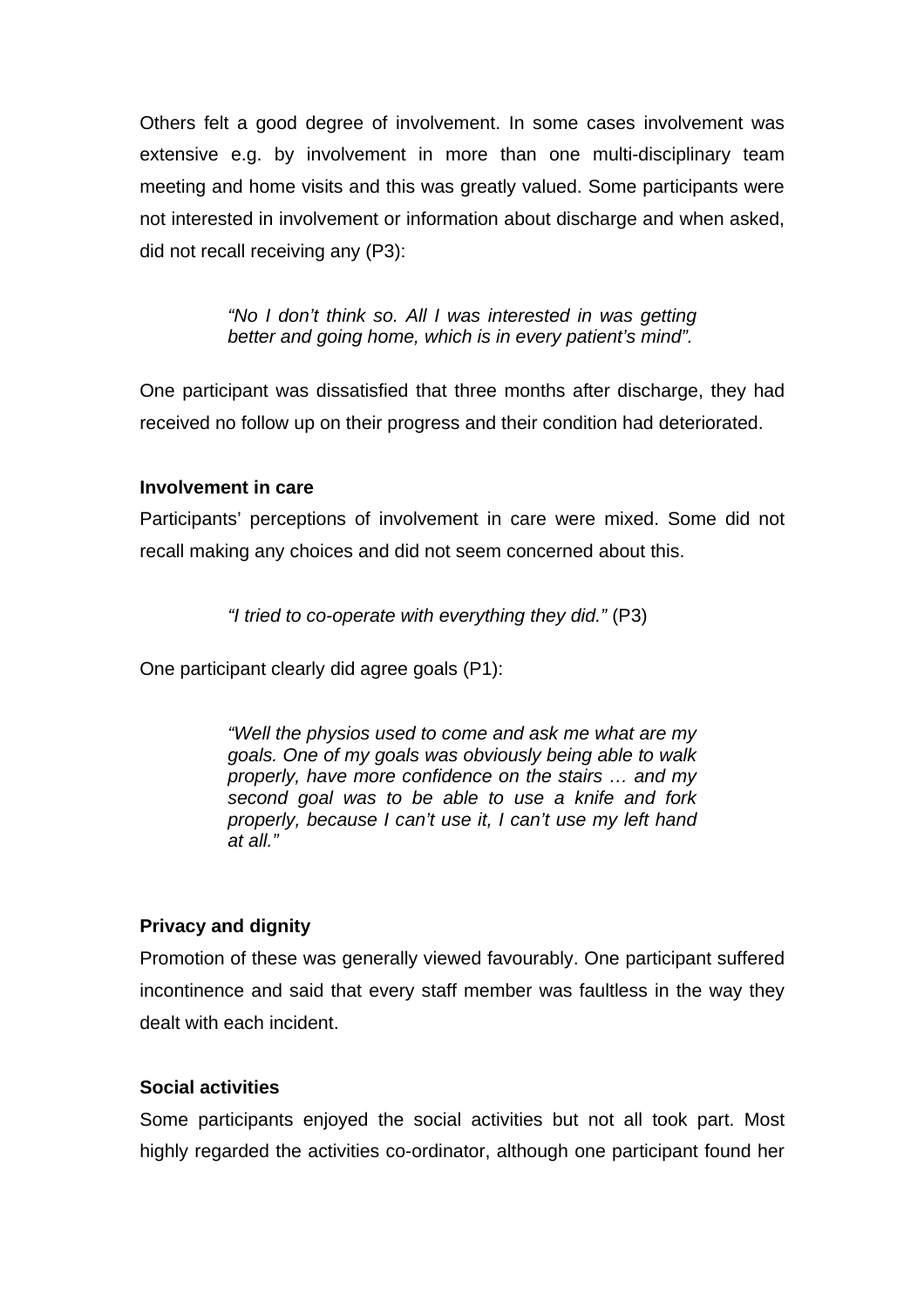encouragement to take part too strong and they felt pressurised. One participant (P1) felt age differences made them feel out of place:

> *"I didn't enjoy it at all. I was the youngest there, I know I'm in my 60s but all the other old sods were in their 80s, I felt out of place."*

Another misunderstood the rehabilitative aspects of the activities (P2):

*"I don't see what it had to do with them being in hospital to be honest. I know they have to have different things to pass people's time but the ones that, to me they were games that kiddies would play at a party, that sort of thing. I was a little bit.., I said to them I didn't particularly like to do them so I'm not going to do them but if they wanted me to fill in I would, which I did."* 

#### **Organisation of care**

One participant did not find the nurse-led bed system of blue and green teams helpful (P4):

> *"What I couldn't understand with colour coding is if it was a matter of somebody was infectious or some people were infectious - cross infection - yes. But say on a 6 bedded unit and only 5 of them beds were occupied and say for instance it was a Red Team looking after 2 and a Green Team looking after 3 but the 2 people didn't need very much looking after but the 3 did, why they can't help each other, but they can't do it because they're not in that team that day, it just seems silly to me."*

All participants were happy to be cared for on a nurse-led ward. Only one participant could recollect clearly who the nurse consultant was, whilst another commented how she was 'unobtrusive' and 'in the background' yet 'very available'. Once reminded of her, all spoke very highly of the nurse consultant. One comment was that without wearing a uniform it was hard to distinguish who she was and a white coat was suggested. Nursing uniforms in general were commented on as being too similar by one participant and others concurred they did not really know what roles people had.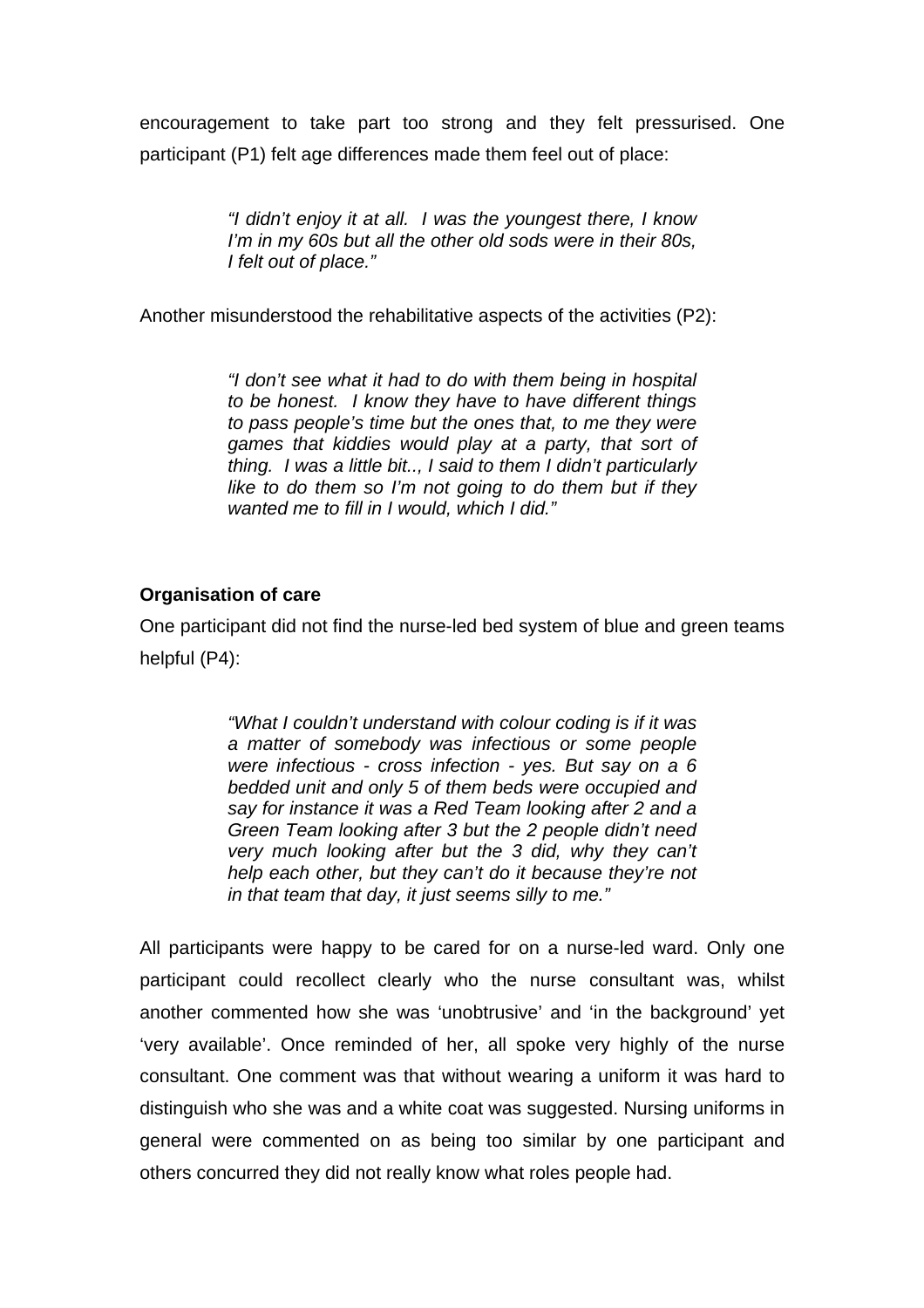# **Suggestions for improvement**

These included bed-side lights that patients could operate themselves in the night (P4). This participant also expressed concern over the lack of staff at staff changeover time:

> *"When there's a changeover of staff I think there should be a couple of floaters, you know that, I know they have to be informed and everything, but at the same time what if somebody desperately needs the nurses? You ring the bell and they can't come, because they perhaps think oh it's a toilet call, I think there should be 2 floaters.*"

Closure or reduction in hours of the hospital hairdresser was highlighted by two participants as important for nurse-led patients who be may older and/or in hospital for a long time and for whom this service provided a morale boost.

A toe nail cutting service was also needed according to Participant 4:

*"I also think there should be some facility where people can have their toenails cut, I don't mean for free, because my nails were killing me, I could hardly walk because they hadn't been cut since April, and somebody who shall be nameless did them for me, because I know they're not supposed to do it, but I couldn't walk it was hurting me and I couldn't get down to do it.."*

A smoking area for patients was requested by one participant when asked about the impact of his wish to smoke on other patients (P1):

> *"Well, that's their decision not to smoke, my decision is that I want to smoke, I like a cigarette and that's my choice."*

# **Carer Perspectives**

These findings are primarily drawn from 8 returned questionnaires from carers

(24 % response rate) and 4 individual interviews with carers.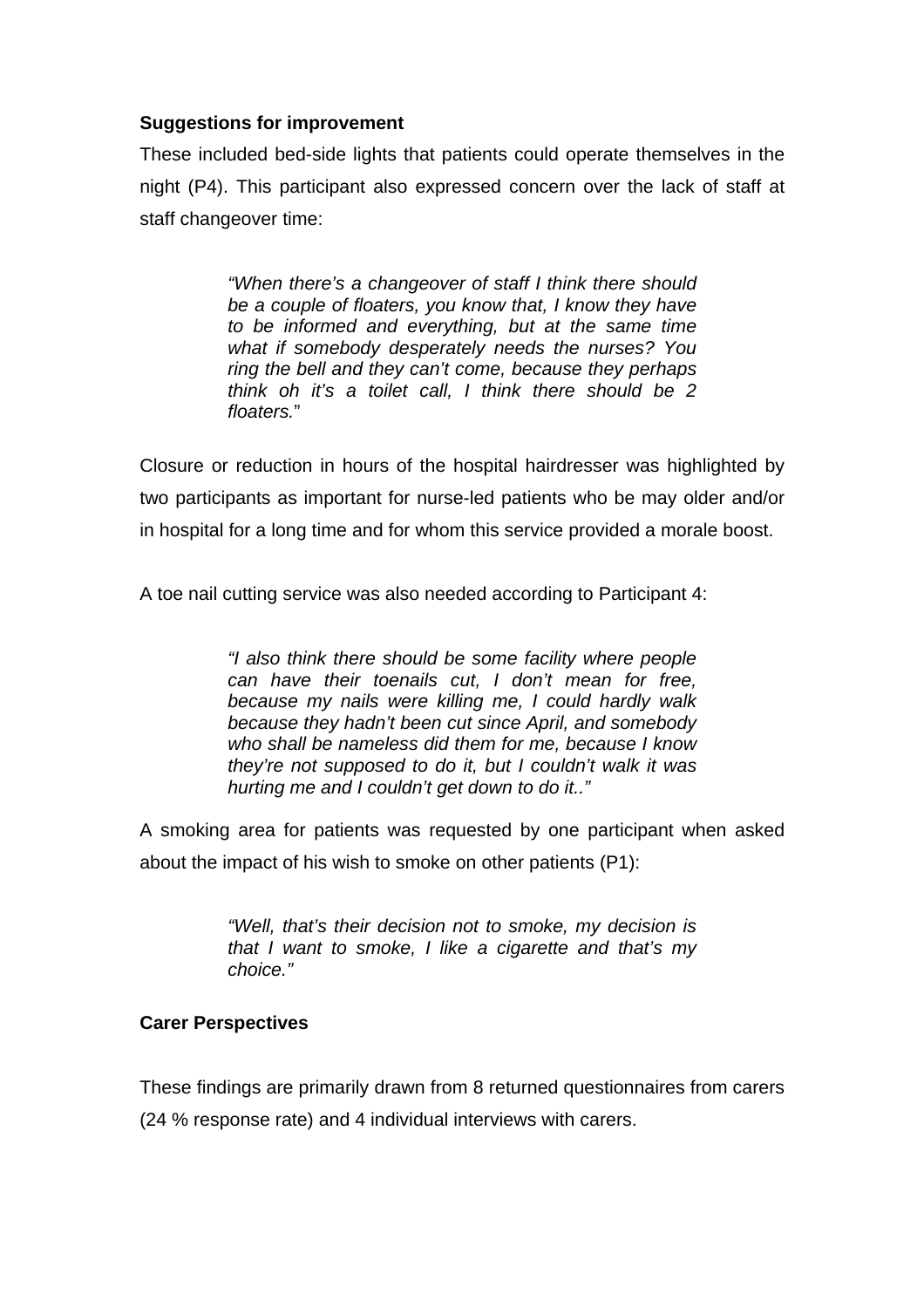### *1. Questionnaires*

When viewing the percentages, please note that this is a very small response rate. In addition, not all respondents answered every question. Percentages are calculated from the varying number of respondents that answered each specific question not from the number of respondents answering the survey. Percentages are rounded up to the nearest whole number.

Carers were very satisfied with their experience on the nurse-led ward with 100% rating it between very good and satisfactory.

#### **Information**

Carers commented highly on the standard of communication on the ward. All eight carers considered verbal information to be very good (63%) or satisfactory (38%) (Chart 3 overleaf). Responses rating written information were also favourable with excellent (17%), very good (67%) and satisfactory (17%) being given by the six respondents. General staff communication with carers was viewed by all seven respondents as very good (57%) or satisfactory (43%). When asked to rate staff response to carers' *own* attempts at communication with *them* (e.g. listening skills), staff were rated highly (very good 86% and satisfactory 14%) by the seven respondents.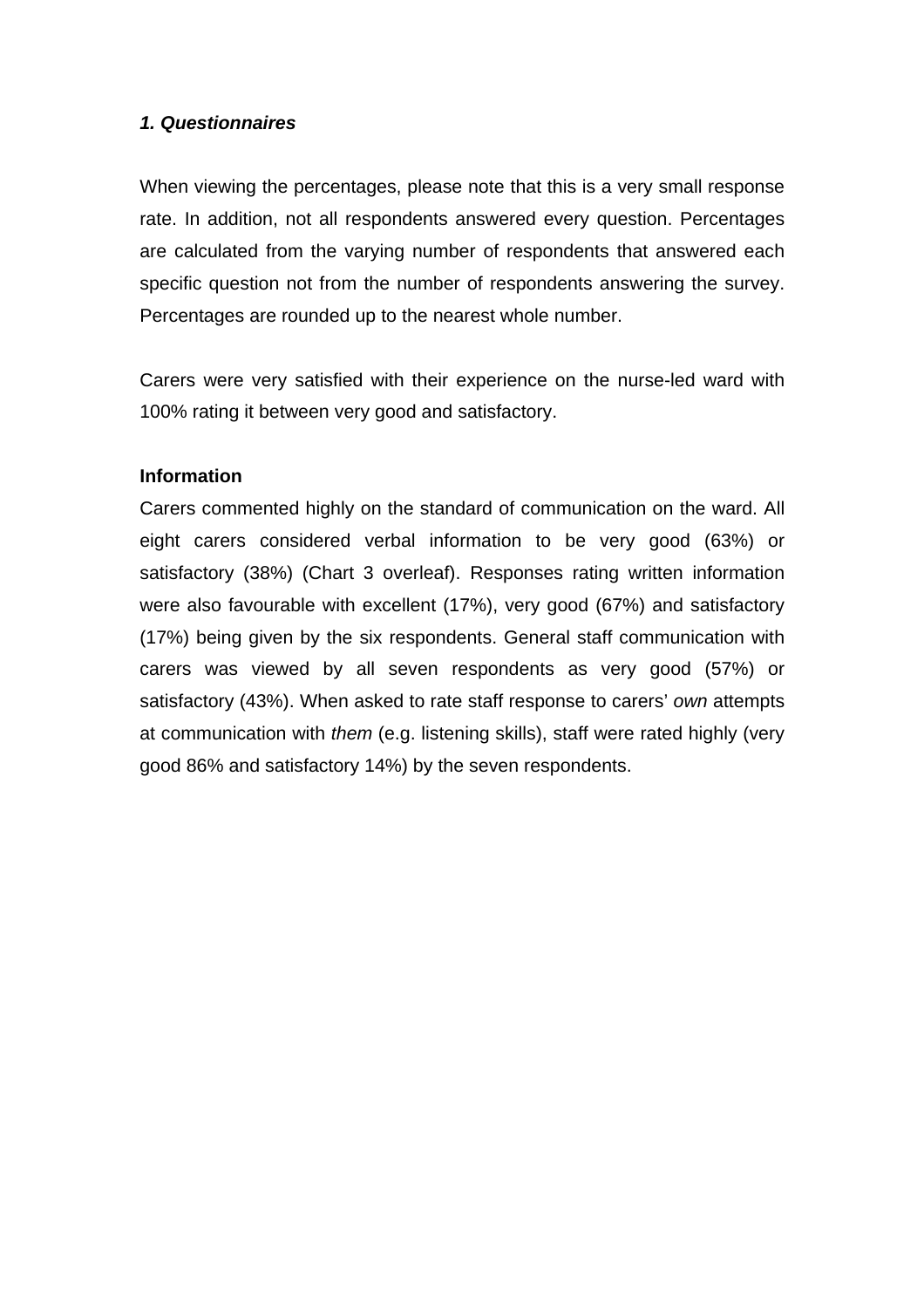



# **Involvement**

Carers were asked how involved they felt in their relative's care. All 100% of respondents (7) rated their involvement as excellent, very good or satisfactory. They were also asked to rate the degree of choice they felt they had concerning their relative's care. Again 100% of respondents (7) found it to be between very good and satisfactory. In terms of involvement in discharge planning all eight carers (100%) were at least satisfied (excellent 25%, very good 63% and satisfactory 13%).

#### **Attitudes**

In terms of carers' rating of staff members' general attitudes, all respondents rated them between excellent and satisfactory, with 3 of these specifying excellent (43%). In relation to staff attitudes to privacy and dignity in particular, carers rated staff as excellent (14%), very good (71%) and satisfactory (14%), based on seven respondents.

#### **Social Activities**

Only a small number of respondents commented on social activities (3) as the other five had no exposure to these. All three considered the ward social activities to be excellent (33%) or very good (67%).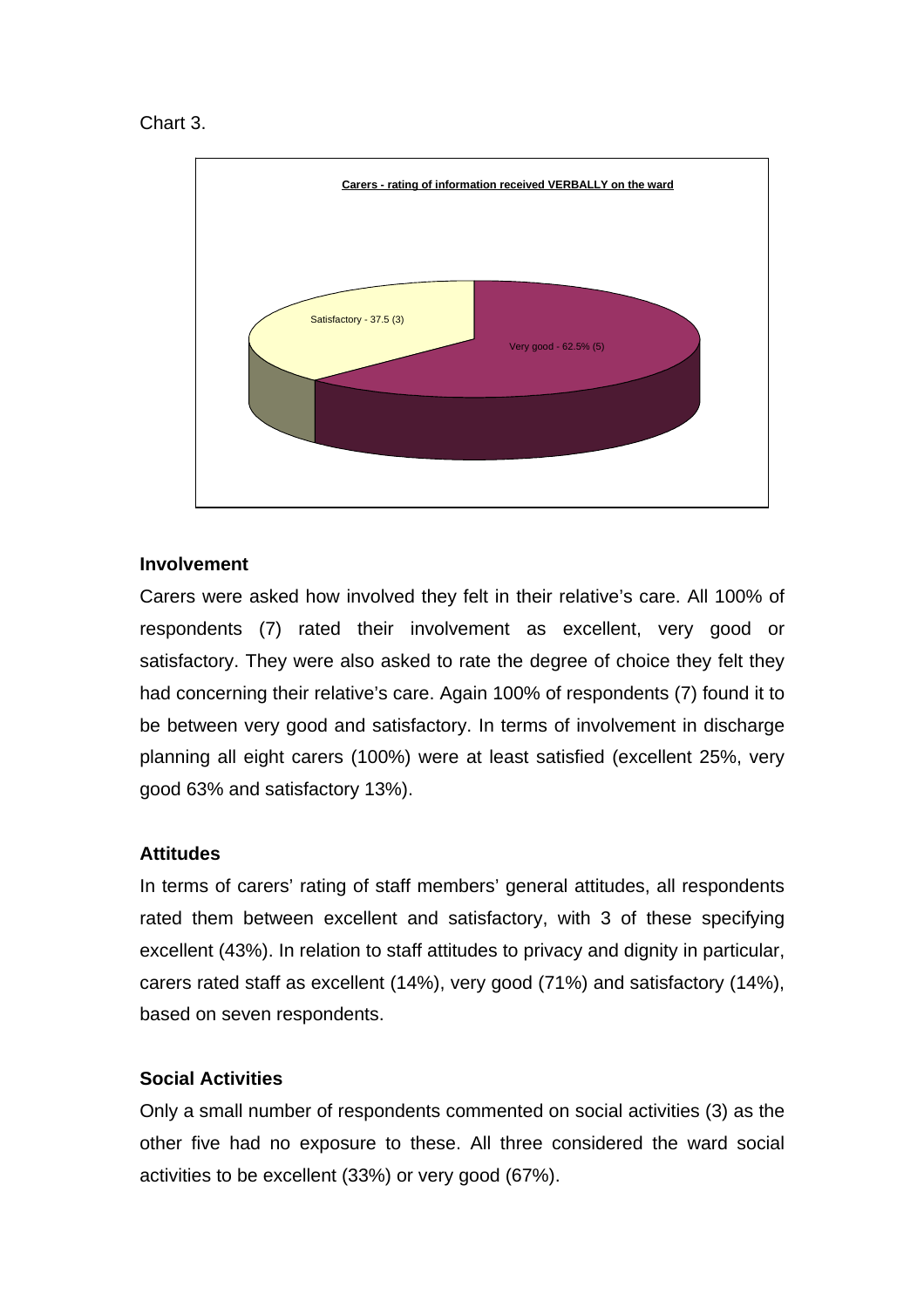Parts of the questionnaire encouraged comments and asked open questions to invite written responses. Discharge planning was praised on three occasions. One carer felt very well informed and involved, although there was a several-hour wait over discharge drugs which they were kept fully informed about. One respondent indicated that communication with and by staff was dependent on the individual although another comment was that communication was good despite staff being clearly overworked. Staff attitudes were also said to be variable by one respondent who added they saw much caring, humour and compassion.

The only suggestion for improvement pertained to introducing new patients to each other as when moving out of a side ward or in the dining room as some patients may be shy but lonely.

# *2. Interviews*

Findings from interviews have been divided into themes which are presented under sub-headings. Where illustrative quotes are used, an identifying code e.g. P1 for Participant One, is given.

# **Understanding of the nurse-led bed service**

No written information was received by carers prior to their relative's admission to the nurse-led beds. Like patients, all were content that the right care was being arranged for them. One participant understood from the GP that the nurse-led beds were rehabilitative and that their relative would receive a lot of physiotherapy, which turned out to be the case.

Most participants expressed no appreciation as to what the concept of nurseled care was about. When asked about their understanding of nurse-led care, one participant's response was (P1):

> *"There's no doctors. Well, there was a doctor on. I wouldn't have picked out especially that it was nurse led, I just saw them as staff there."*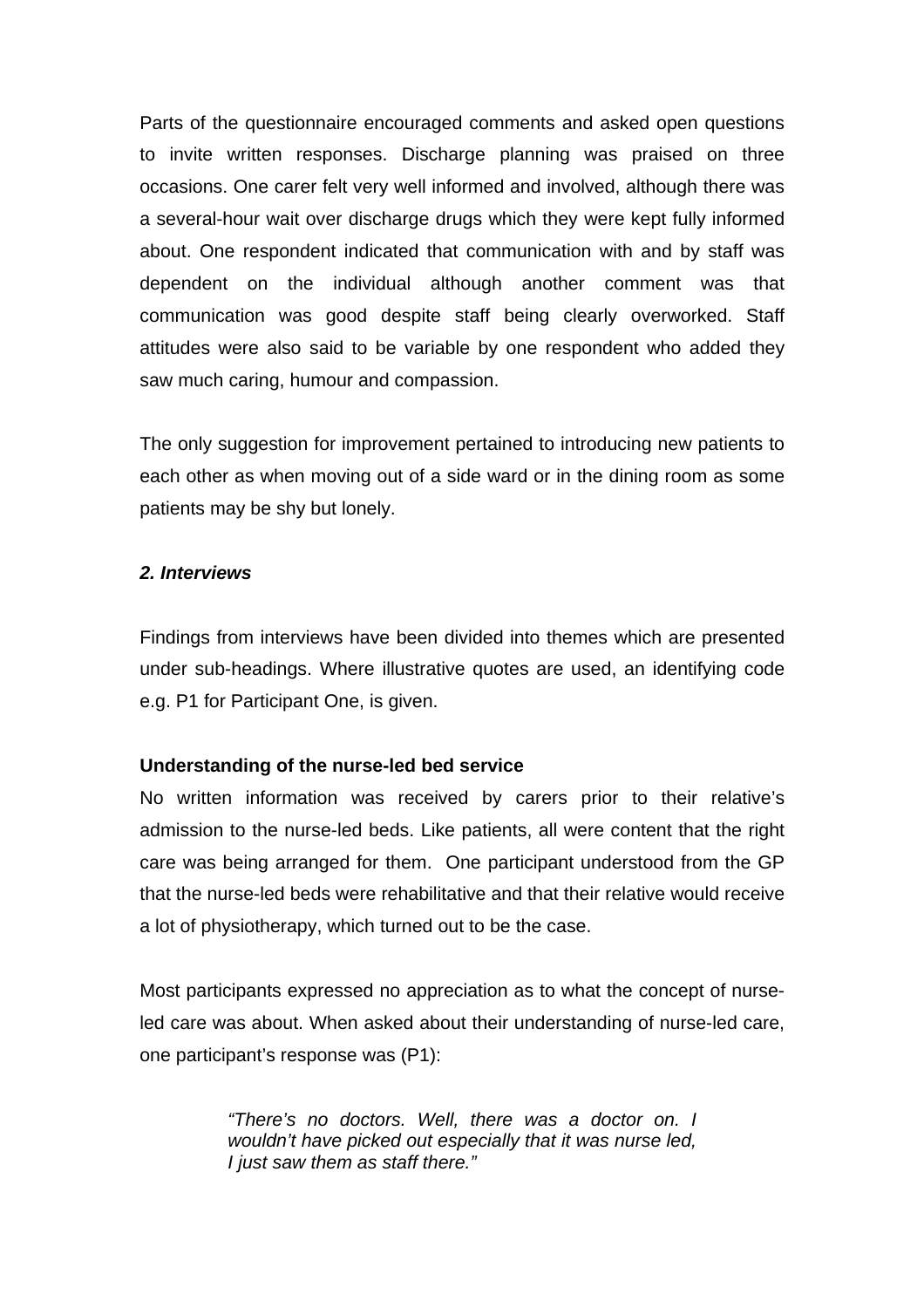One participant wanted to see more doctors (P3):

*"I feel the doctor's not available enough. You know it's nice to come round every day and see the patient and sit and find out how they are going on. So that I can go to them and say 'is she improving, is she getting worse?' and things like that. In fact I didn't know who the doctor was sometimes you know."* 

Speaking of the nurse consultant once her role had been explained, Participant 3 went on to say:

> *"*(The nurse consultant) *seemed to be in a supervisory capacity to me rather than medically involved... If I'd been more aware of* (the nurse consultant's) *position, I probably would have gone to her more and asked her direct questions about my wife's health and things like that. I didn't know that… if she probably wore a distinctive uniform I would have known who she was and probably gone to her."*

Other staff roles were little understood, illustrated by one participant (P2):

*"But exactly what the role of Nurse Practitioner is I have no idea."*

Participant 3 also struggled with staff roles:

*"Well we was both interviewed you know in a room with the… I can't think of the person's name and what her status was but she arranged all the home care for us and she visited us herself and left all the information for us to read through about what was required and what was being laid on."* 

This same participant added:

*"I had difficulty distinguishing between sisters and staff nurses – they wore the same uniform… occupational therapists are the people who do different things aren't they, like basket work and things like that isn't it?"*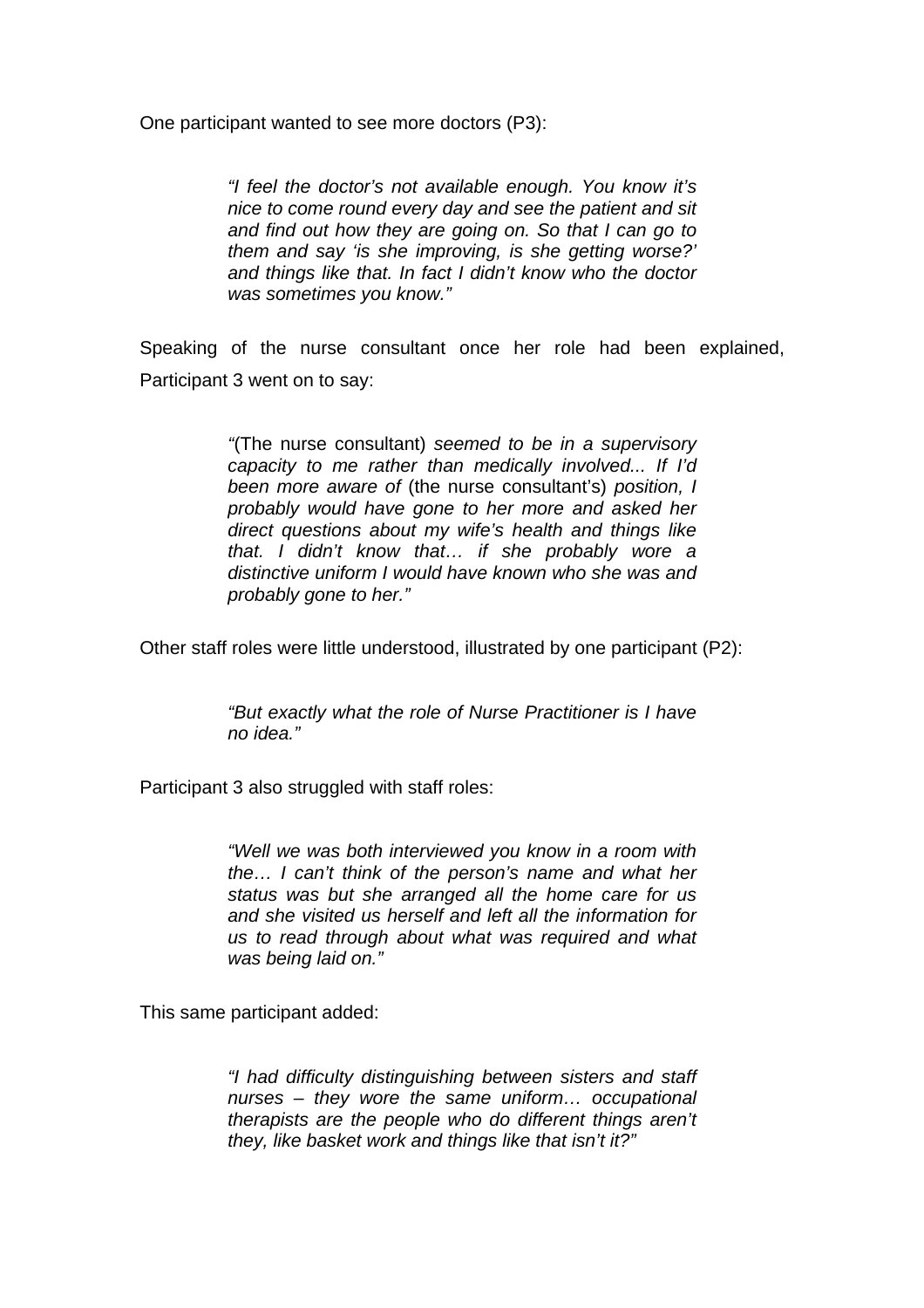# **Communication with staff**

Most communication with staff was considered positive although it again depended on the individual staff member. Communication was perceived as mainly coming from nursing staff who were generally viewed as very approachable. Communication by all members of the multi-disciplinary team was well regarded as Participant 2 illustrates:

> *"They were all excellent, I had no complaints about any of them. None whatsoever. Very kind, very considerate, very pleasant."*

Opportunity for communication after discharge was highlighted by one participant as very valuable (P2):

> *"I was apprehensive obviously but I mean the attitude when we came away from the ward was extremely helpful, we were told if there was the slightest problem all we'd got to do was pick up the phone and somebody would help and that occurred."*

# **Privacy and dignity**

One participant said they raised a dignity issue as a verbal complaint but never got any feedback despite it being quite upsetting for their relative. Other participants were very satisfied with arrangements to maintain privacy and dignity.

Participant 3 commented:

*"Every time that they went to the patient, they drew the curtains and it's not all the times that they want to use the toilet and things like that. I noticed that they drew the curtains quite a lot and they had the privacy of talking together."*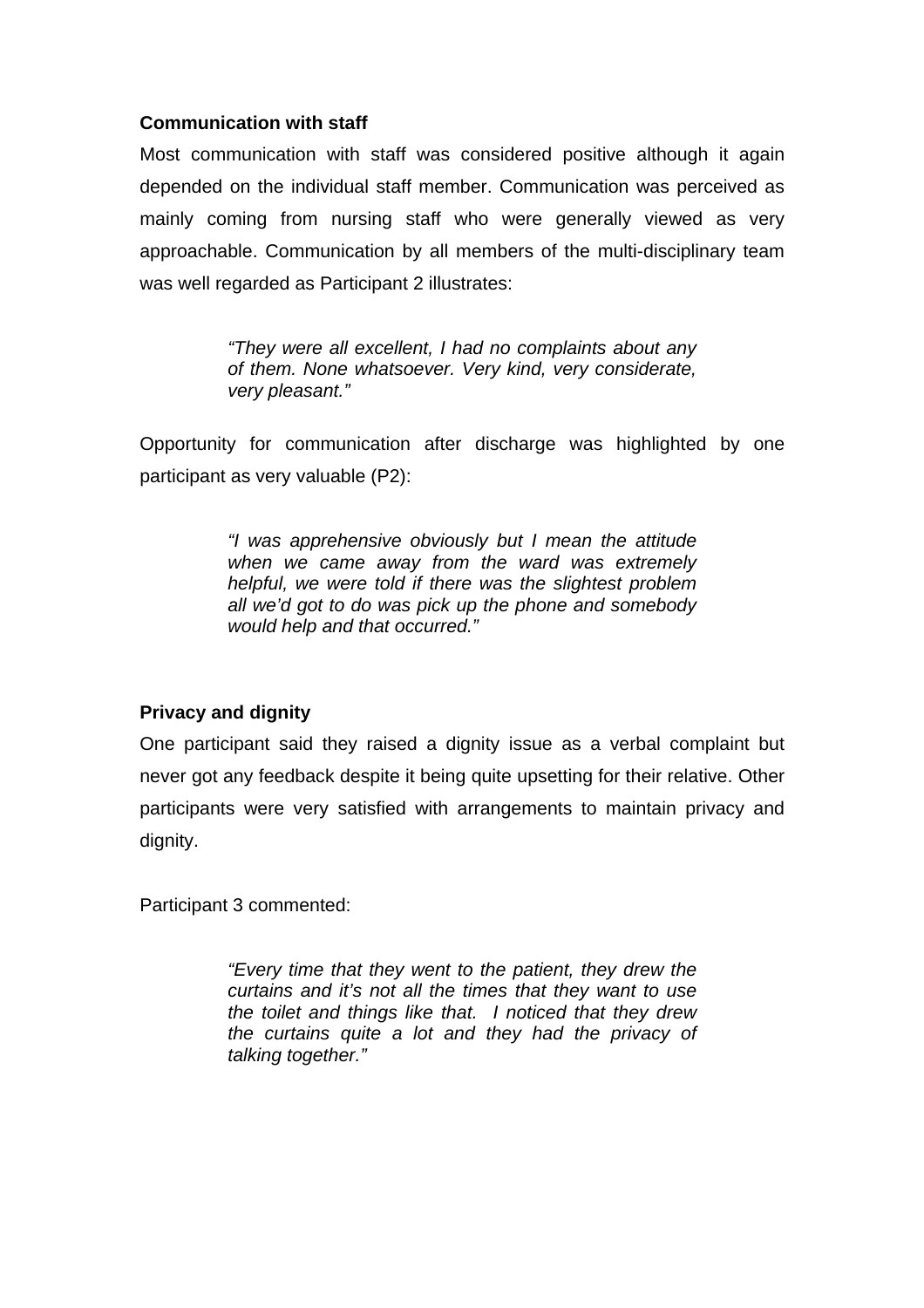# **Social activities**

One participant believed that the purpose of the social activities was to occupy patients. When their purpose as part of the rehabilitation process was clarified by the interviewer, this participant made the following suggestion (P2):

> *"It would have been a lot better to have known one, that*  (the activity co-ordinator) *existed, and two the reasoning behind doing it. If it was explained that it was an important part of the rehabilitation... The idea that you get is that it was just a way of passing some time."*

Another participant felt their relative had greatly welcomed the activities (P4):

*"...she did love those yes. She went most mornings I believe. She liked the quizzes, she liked just basically just taking part, I think she liked the company as well… they do some sort of exercises as well …not strenuous stuff but they do do some which she did take part in as well. So yes, she certainly found it beneficial I think."* 

One participant valued the formal social activities and other social opportunities presented by meal time arrangements (P3):

> *"I thought they were great and the wife did as well. It was something to look forward to for her and she could participate in all the games and the quizzes and things like that. And she thought they were great and another thing, the feeding arrangements, the meal arrangements she thought they was great as well because it was like a family meal together – four or five at the table."*

# **Organisation of care**

One participant found the nurse consultant to be busy in the background and would have liked her to be more visible (P2):

> *"I don't think that situation really occurred where she necessarily came up and said this is what's going to happen but generally speaking she was very available and she would always talk and discuss things…*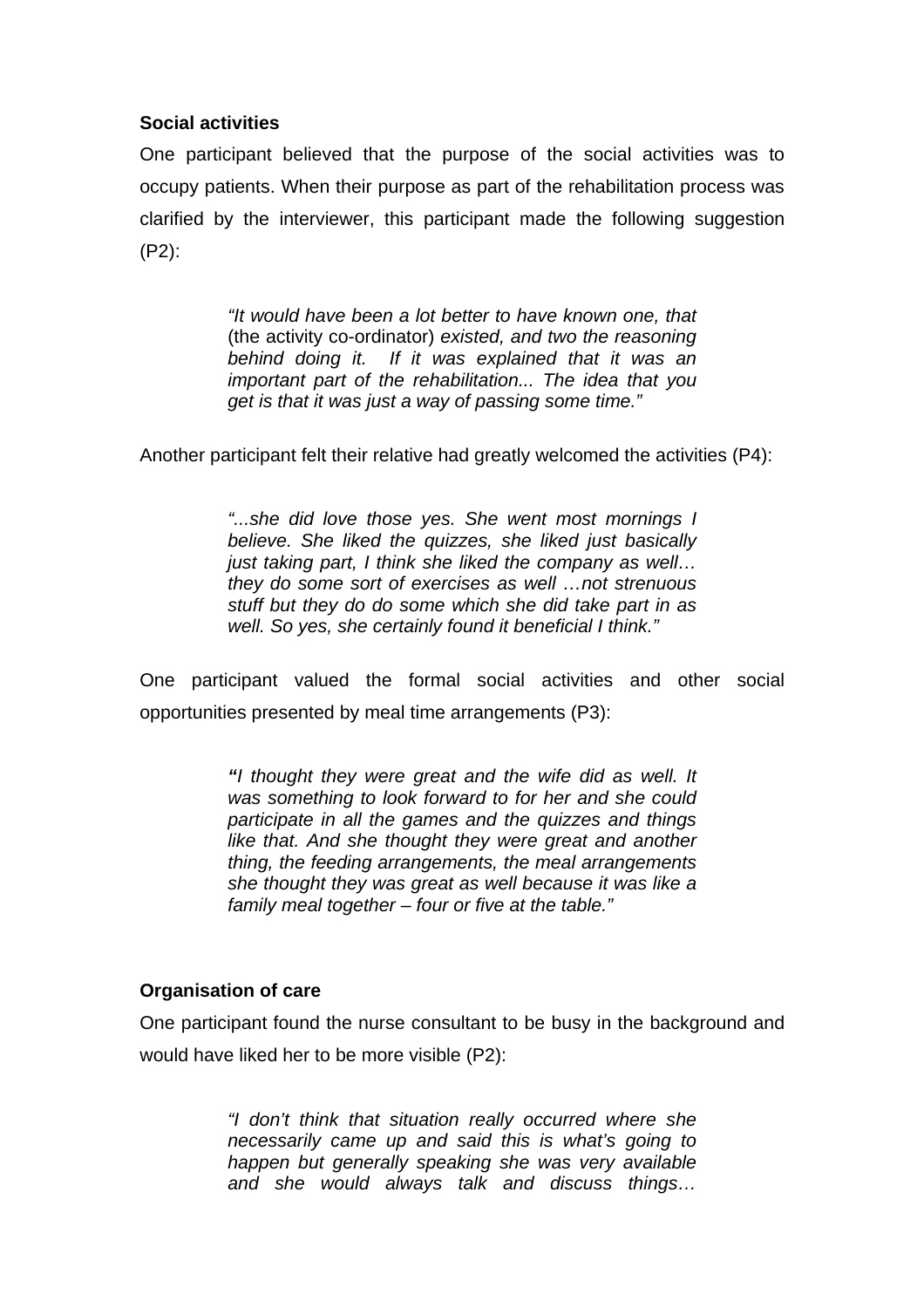*Probably because there was an apparent lack of involvement initially and I say apparent because obviously she was involved but she didn't really seem to be involved initially. That might be something, would help a little bit if she showed a bit more involvement initially. Even though she is involved and involved quite deeply, it didn't seem apparent at the time."* 

Feedback on test results was an issue for one participant (P3):

*"And it was difficult to get to know the results of the Xrays. The staff nurses didn't know and I went to... (*a nurse*) on the ward and she said 'the doctor will tell you'. But it wasn't very forthcoming, it took quite a few days and the wife kept asking me 'have you seen so and so about my X-rays? What's the results?'. I thought they might have… the doctor probably told her later on but it was quite a considerable time after she'd had the Xrays."* 

No participants expressed any concerns over the beds being run by nurses as Participant 4 illustrates:

> *"...it's just a question of old age, needing a hand and running down and basically slowing down and old age catching up with her so she actually wasn't physically ill. Stuff like medication. Nurses perfectly qualified to do that, so I've no problems at all. She got the physios there with what she needed. No I was more than happy with what she'd got and what was available…and I mean obviously I know that if a doctor was needed, they could call a doctor at any time so there was no problem as far as I was concerned at all."*

One participant felt strongly that therapy services should be available 7 days a week.

# **Discharge planning**

Generally equipment provision and other arrangements were satisfactory. However one participant had a negative experience when they reportedly had to argue and complain in order to get a much needed commode delivered for the day of discharge. One participant was able to discuss planning for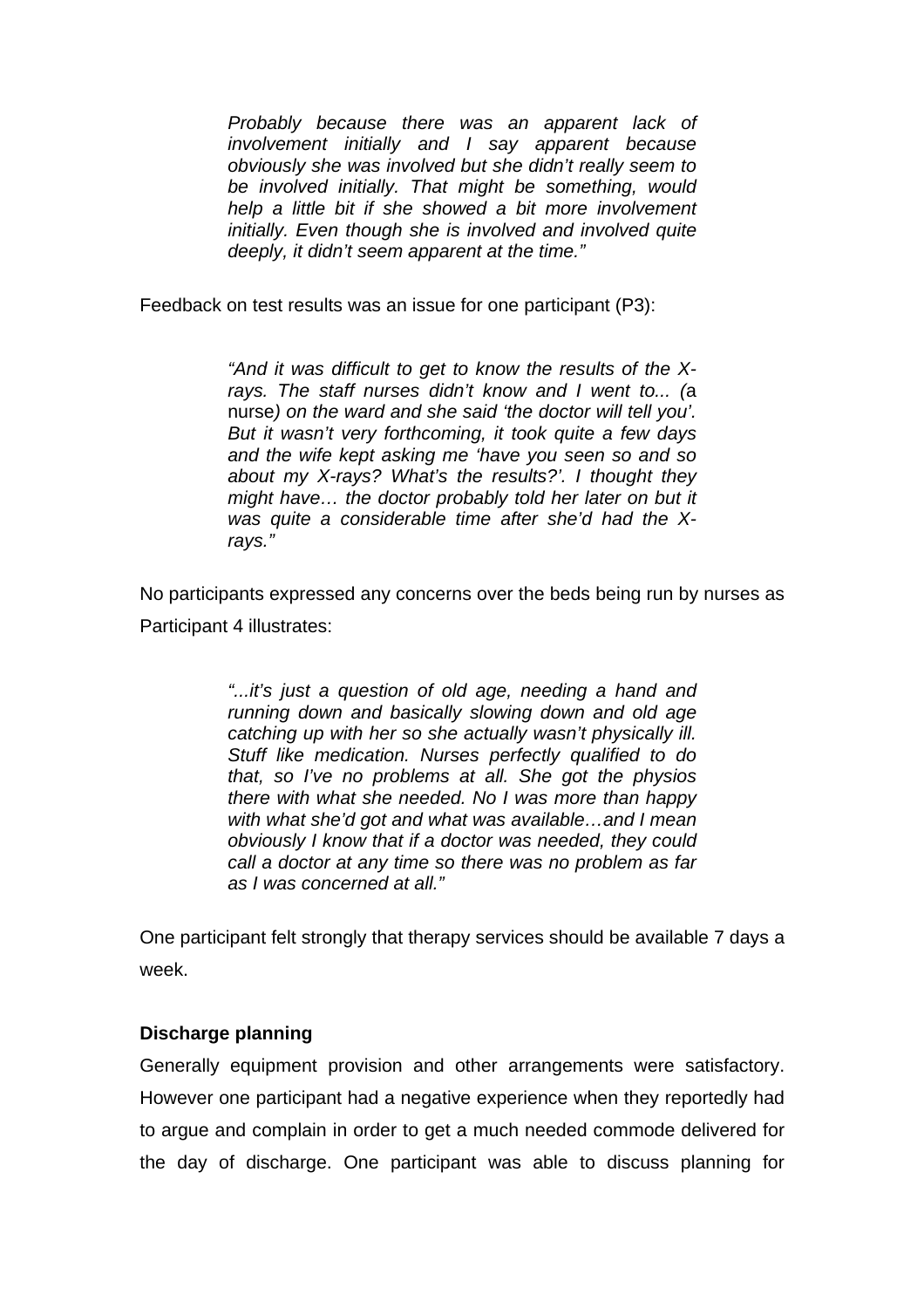discharge at length with the staff and discharge went on to be very successful. One view was that an invite to the multi-disciplinary meeting could have been sooner than 3-4 weeks after admission, as prior to that this carer felt like they were simply waiting for referrals to be acted upon.

> *"I mean obviously the ward staff can only do so much but I think a bit more pressure could have been put on the psychiatric or mental health team to get action a little bit quicker. Once I jumped up and down a little bit things seemed to happen very quickly." (P2).*

Another participant (P4) also experienced some disappointment with discharge processes:

> *"I think I was led to expect that she would probably come home lunchtime, mid afternoon and I think she was certainly home before that, she was home earlier than that. Certain things that had been agreed, one of them I think was 'shall we go home with blister packs for medicine?' That didn't happen so that had to be sorted out the following day. So as for the discharge, I wasn't totally happy with the discharge I'm afraid from the ward."*

Whilst a further participant was clearly very satisfied (P3):

*"Yes I was satisfied with the dates they gave me and anything like that and I was quite satisfied…you know I was ok at home to receive her and I don't think there were any problems at all there."* 

#### **Involvement in care**

When asked about the value of attendance at multi-disciplinary meetings, Participant 2 said:

> *"The only thing I found helpful about it was that I could express views. Generally speaking I don't think the meeting as far as we were concerned achieved a great deal. Yes, you've got everybody round a table and you can raise a number of topics all in one go but there didn't*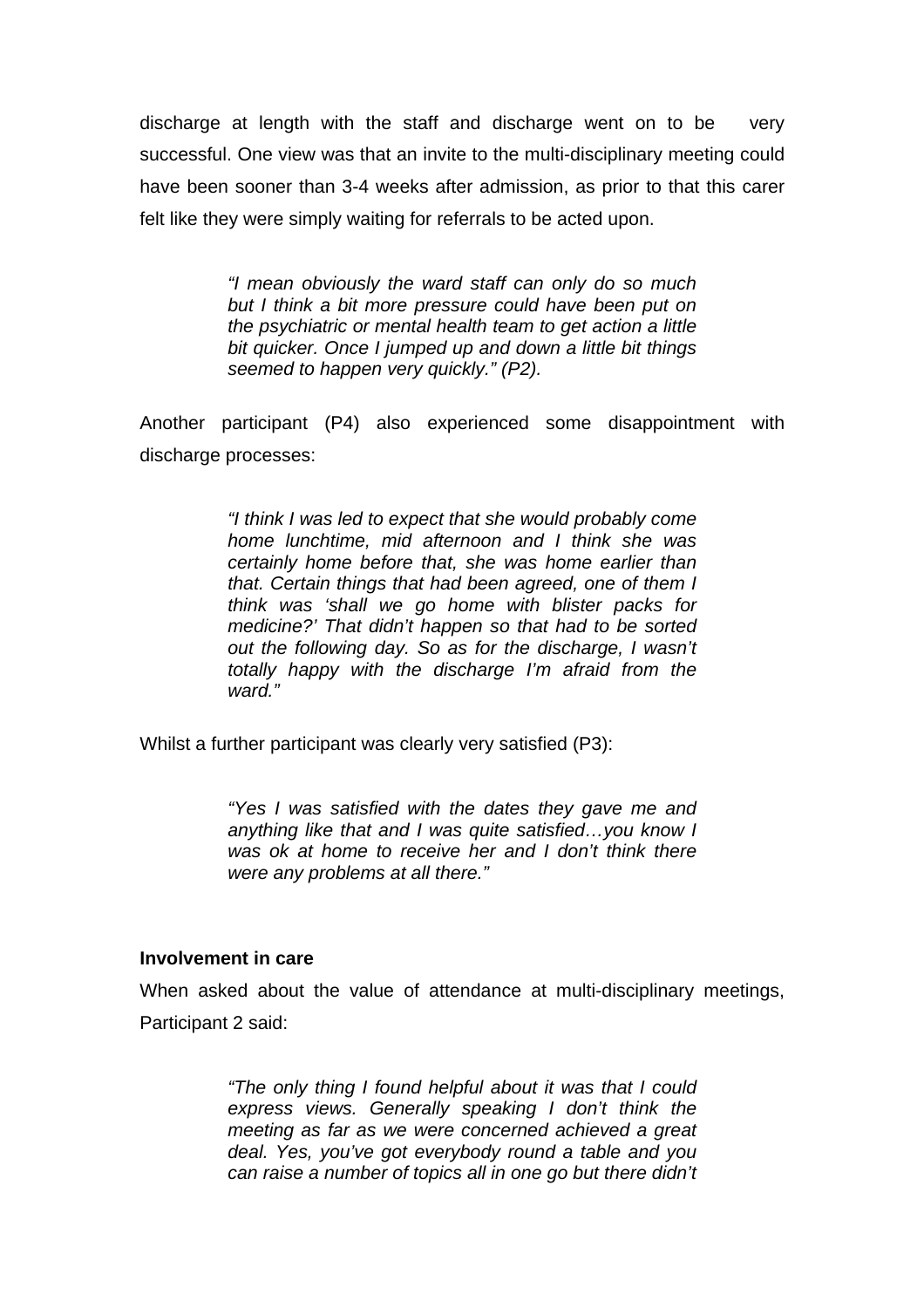*seem to be any decisions made at that meeting, it was just a case of raising points and people taking notes and that was it."* 

Attendance at a home visit did present an opportunity for one participant to gain information about what was being planned although this was picked up informally rather than communicated direct:

> *"And I do know certain recommendations were made at the time, some of which I think have happened, but again it wasn't reported to me afterwards, it's just what I picked up during the meeting there."*

#### **Suggestions for improvement**

A nurse-call system for the Day Room was suggested:

*"In the Day Room all the people are sat there, if they need to go to the toilet they've got to shout. There's no way of them being able to call a nurse with a buzzer. I think that somehow the system ought to be set up so that they've got a loop round their neck or something like that. They've got them at the side of the beds but in the Day Room, there are facilities on the wards for plugging buzzers in but they don't necessarily reach everywhere and I think the facility ought to be there for people to be able to call a nurse without having to shout."* (P2)

Someone to check walking stick length for all patients using them was suggested.

More entertainment in the afternoons was requested.

One improvement suggested pertained to having a Welfare Rights Officer visit the ward routinely (P1):

> *"I think people should come round on the wards and make sure that people are getting their benefits. Somebody should make sure that they're in the right age group for getting these benefits. There's probably people in there that don't know these allowances they can get."*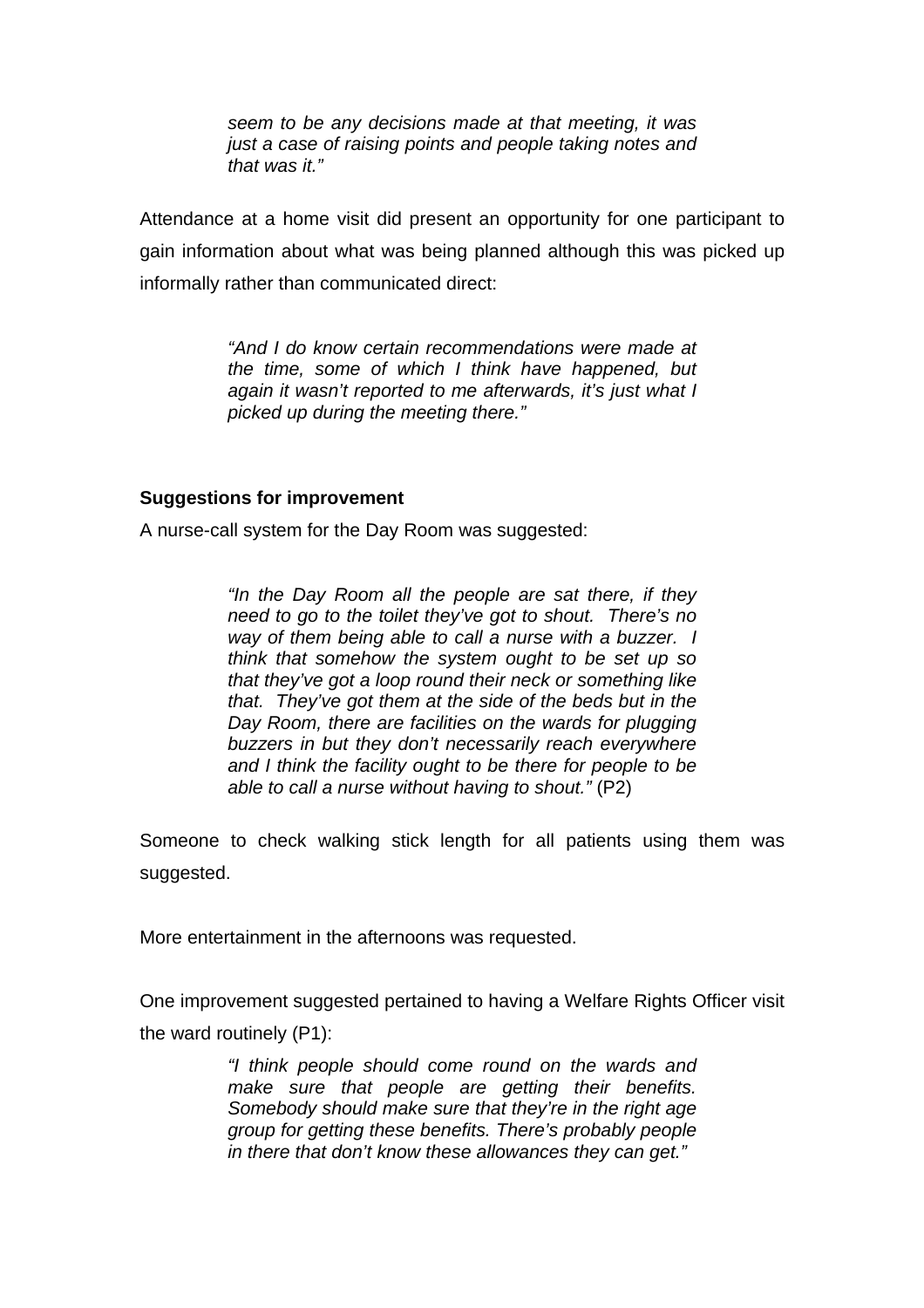More Information about follow up appointments was suggested by one participant (P2):

> *"We were just told that we'd get an appointment. There'd just be an appointment sent for the Day Hospital... It would have been helpful yes to know who we were seeing and what the object of the follow up was."*

A further suggestion was for opportunity for relatives to speak at multidisciplinary meetings alone (P4):

> *"...the only possible comment I would make is when we went to the multi-disciplinary meeting, I went in with my mother. It can be sometimes very difficult to discuss, plus with my view of my mother, and my mother's view of my mother, when we are both there and I think in some ways it would nice actually if you got the chance to speak on your own."*

Staff training around communicating with patients when handling them was suggested (P2):

> *"*(My mother) *in particular got comments and there were comments that were made right up until the discharge was that 'you can stand alright for* (the physiotherapist) *you can stand alright for us', and* (my mother) *responds very much to encouragement rather than being told you've got to do something and I think from that point of view the nursing staff could do with some training towards that. I mean I'm not saying that they're not caring or whatever, they obviously are, but I think their attitude in some situations could be improved."*

An afternoon rest period was advocated by one participant (P3):

*"I think from about half past one to half past two the ward should be closed to visitors and people who are able to get on the beds just for an hour for a lie down. Close the curtains and things like that and have a rest. I feel it more in this than the other ward because she's in the wheelchair all day long from 8 to 8 at night which is a long time."*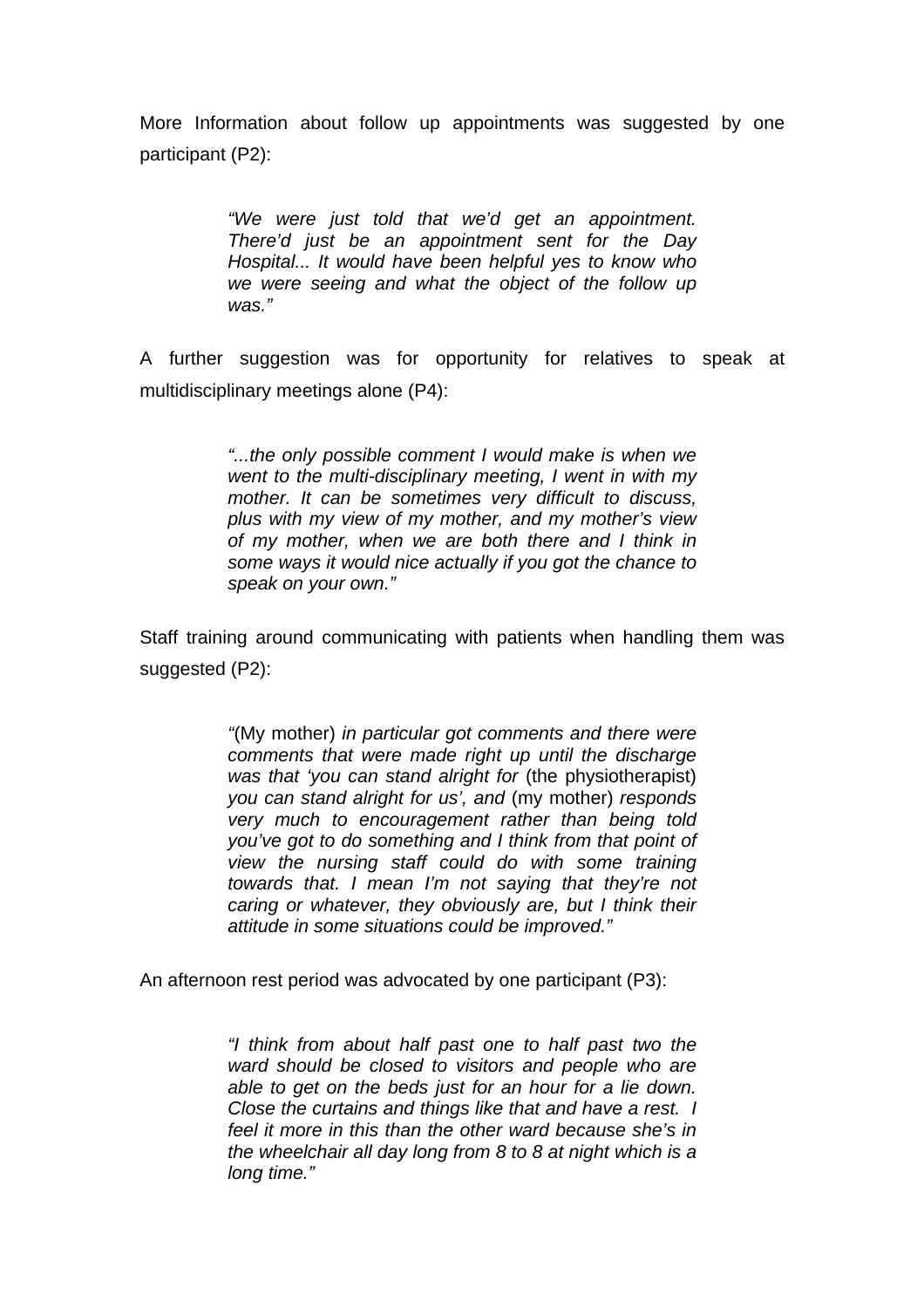Finally, facilities for people to make their own drinks were suggested (P1):

*"Maybe there should be a vender on the ward so you can get yourself a drink if nobody can make you one in between drink times."* 

# **Nurse-led Bed Staff Perspectives**

The views of staff who deliver nurse-led care were gained through interview and questionnaires. Interestingly, some staff made use of the Graffiti Board (5 respondents) and Comments Box (6 respondents), and data from these were also drawn upon. These findings are drawn from 22 completed questionnaires (56% response rate) and 12 individual interviews with nurse-led bed staff (nurses and therapists).

# *1. Questionnaires*

Response rates from nurse-led bed staff were good. Unfortunately, a photocopying error meant several questions were not received by some respondents. Attempts to rectify this failed and so to supplement this data, extensive interviewing has been undertaken. Occasionally other questions were left blank by respondents. Percentages are therefore calculated from the varying number of respondents that answered each specific question not from the number of respondents answering the survey. Percentages are rounded up to the nearest whole number.

The first question asked whether respondents found working with nurse-led patients to be more satisfying than working with medical-led patients. Of the 21 staff who replied to this question, 14% agreed (3), 43% neither agreed nor disagreed (9), 24% disagreed (5) and 19% strongly disagreed (4).

Respondents were asked if they felt patients who were admitted met the nurse-led bed admission criteria. Of the 21 staff who replied to this question,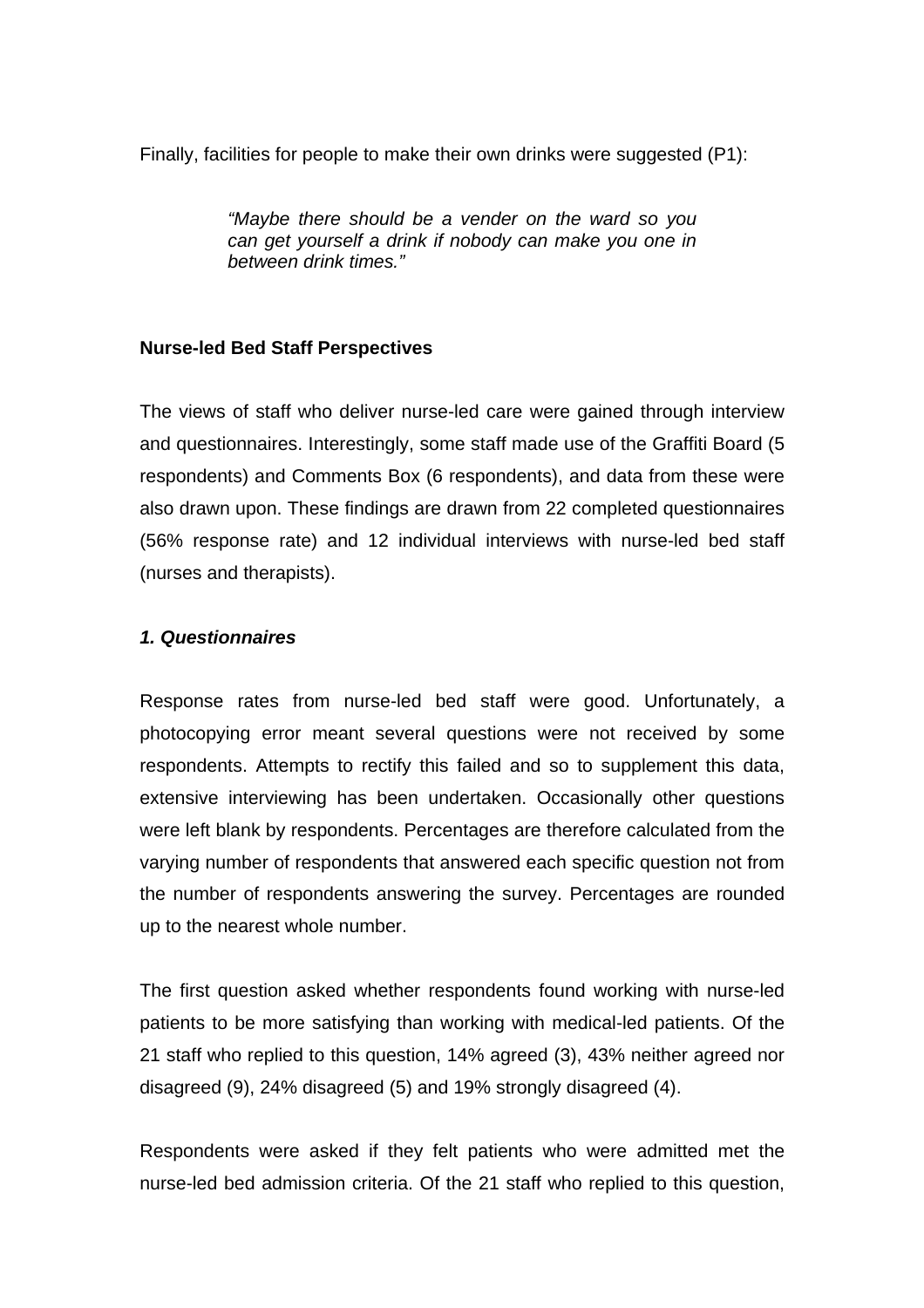14% agreed (3), 24% neither agreed nor disagreed (5), 38% disagreed (8) and 24% strongly disagreed (5) (Chart 4).



Chart 4.

In terms of whether they felt sufficiently clinically skilled to manage patients in nurse-led care, 11% of respondents (2) strongly agreed, 58% agreed (11), 21% neither agreed nor disagreed (4) and 11% disagreed (2). Nineteen survey respondents replied to this question.

When asked if patients and relatives are fully engaged in the assessment and planning of care on the nurse-led ward, 14% strongly agreed (3), 36% agreed (8), 32% neither agreed nor disagreed (7) and 18% disagreed (4). All twentytwo survey respondents answered this question.

When asked if patients and relatives are fully engaged in the discharge planning process in particular, 9% strongly agreed (2), 36% agreed (8), 32% neither agreed nor disagreed (7), 14% disagreed (3) and 9% strongly disagreed (2). All twenty-two survey respondents answered this question (Chart 5).

Chart 5.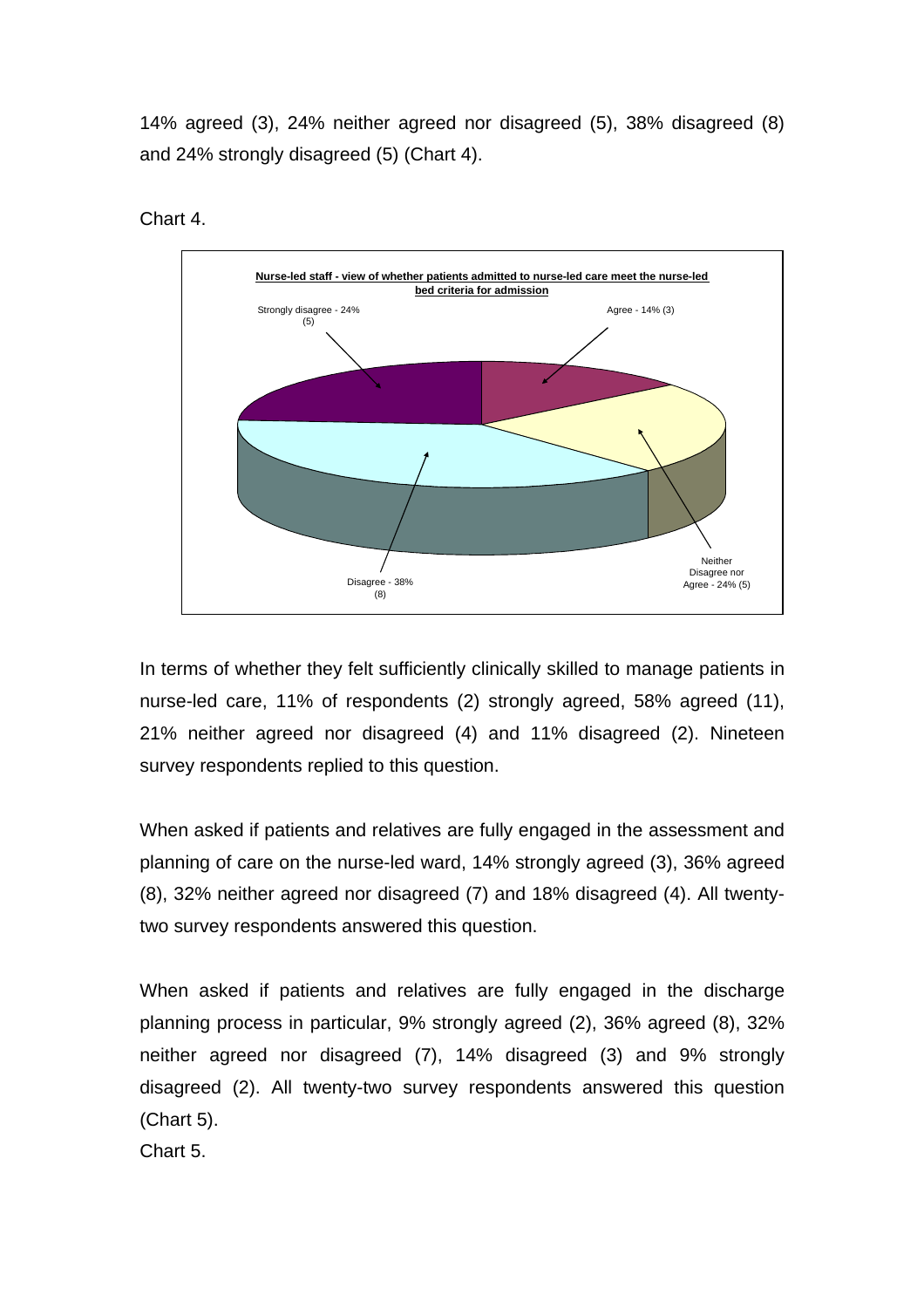

A further discharge-related question asked whether respondents felt patient discharges from the nurse-led beds were timely and appropriate. Respondents indicated that 25% agreed (4), 25% neither agreed nor disagreed (4), 44% disagreed (7) and 6% strongly disagreed (1). Sixteen respondents answered this question (Chart 6).

Chart 6.

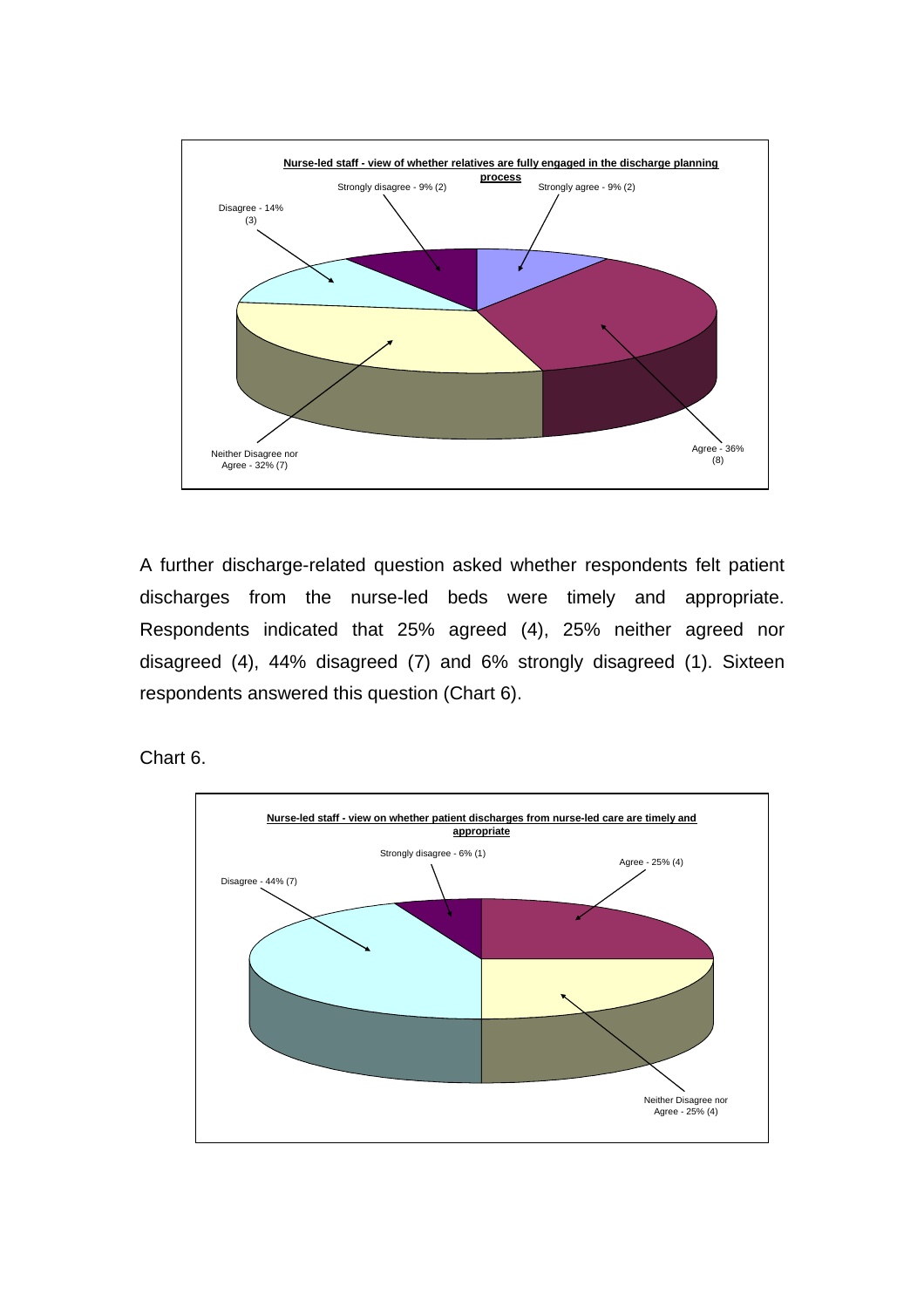Additionally, respondents were asked whether readmissions to nurse-led care were preventable with better discharge planning. Sixteen respondents answered this question. Respondents indicated that 13% strongly agreed (2), 38% agreed (6), 25% neither agreed nor disagreed (4) and 25% disagreed  $(4).$ 

Respondents were asked if the nurse-led bed admission criteria were appropriate. Thirty-three percent agreed (7), 38% neither agreed nor disagreed (8), 14% disagreed (3) and 14% strongly disagreed (3). Twenty-one respondents answered this question.

A further question asked whether respondents felt that patients who deteriorate slowly whilst in a nurse-led bed are managed appropriately and promptly by the multi-disciplinary team. Respondents indicated that 5% strongly agreed (1), 43% agreed (9), 10% neither agreed nor disagreed (2), 38% disagreed (8) and 5% strongly disagreed (1). Twenty-one respondents answered this question (Chart 7).

Chart 7.

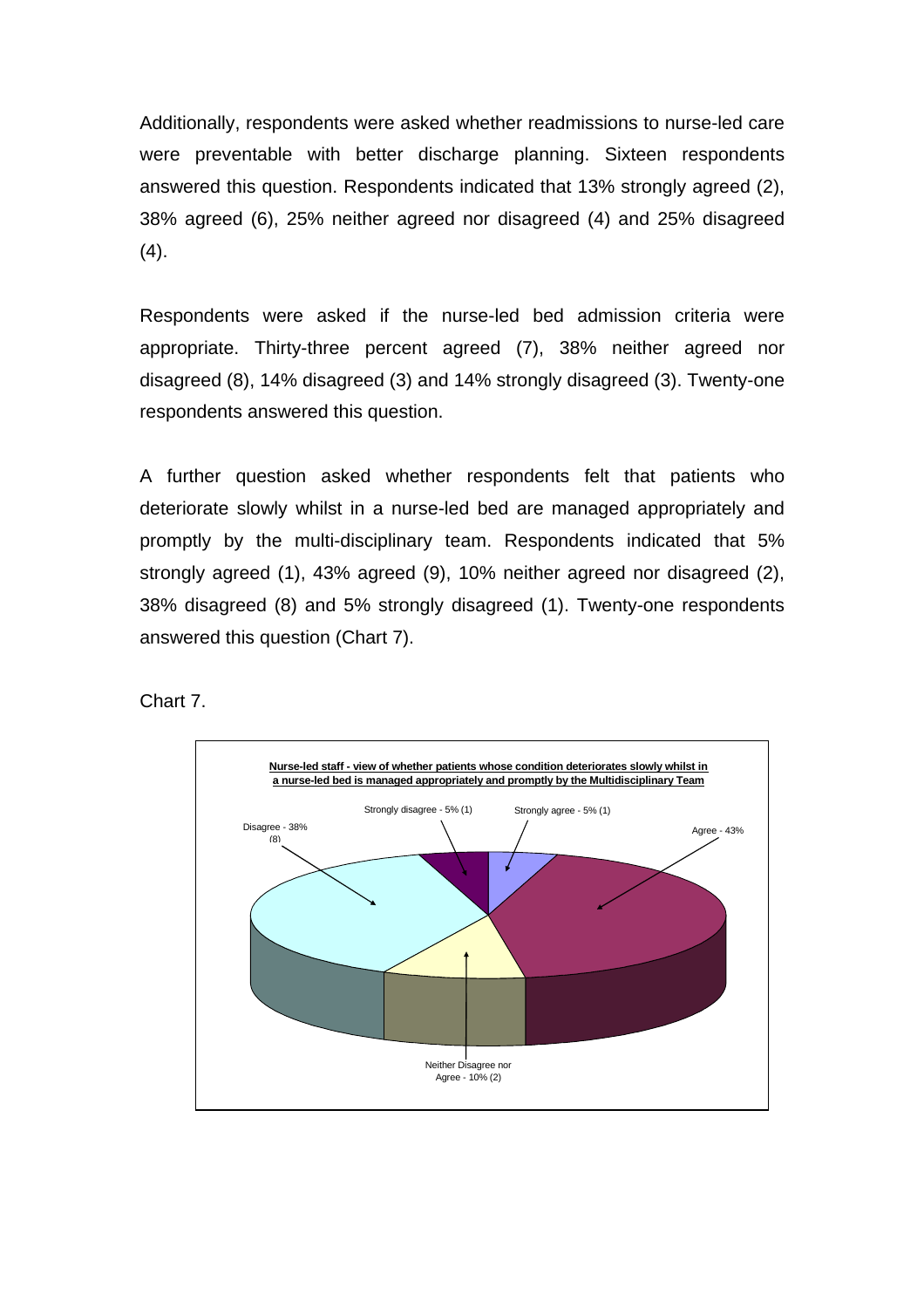Conversely, the next question asked whether respondents felt that patients who deteriorate rapidly whilst in a nurse-led bed are managed appropriately and promptly. Respondents indicated that 6% strongly agreed (1), 31% agreed (5), 19% neither agreed nor disagreed (3), 38% disagreed (6) and 6% strongly disagreed (1). Sixteen respondents answered this question.

One question tried to elicit whether respondents felt the nurse-led beds met a previously unmet need. Thirty-eight percent agreed (8), 29% neither agreed nor disagreed (6), 19% disagreed (4) and 14% strongly disagreed (3). Twenty-one respondents answered this question.

Respondents were asked whether they agreed that patients and relatives understood that care would be managed by nursing and therapy staff and that there was limited medical input to the nurse-led beds. Respondents indicated that 38% agreed (6), 19% neither agreed nor disagreed (3) and 44% disagreed (7). Sixteen respondents answered this question.

Respondents were asked to rate their agreement that there were good links with community teams for patients in nurse-led care. Respondents indicated that 53% agreed (8), 40% neither agreed nor disagreed (6) and 7% disagreed (1). Fifteen respondents answered this question.

Furthermore, respondents were asked whether they felt the role of the Care Manager was an integral part of the multi-disciplinary for the nurse-led beds. Respondents indicated that 25% strongly agreed (4), 50% agreed (8), 19% neither agreed nor disagreed (3) and 6% disagreed (1). Sixteen respondents answered this question.

Respondents were also asked whether they fully understood the role of the Care Manager for the nurse-led beds. Respondents indicated that 13% strongly agreed (2), 67% agreed (10), 7% neither agreed nor disagreed (1) and 13% disagreed (2). Fifteen respondents answered this question.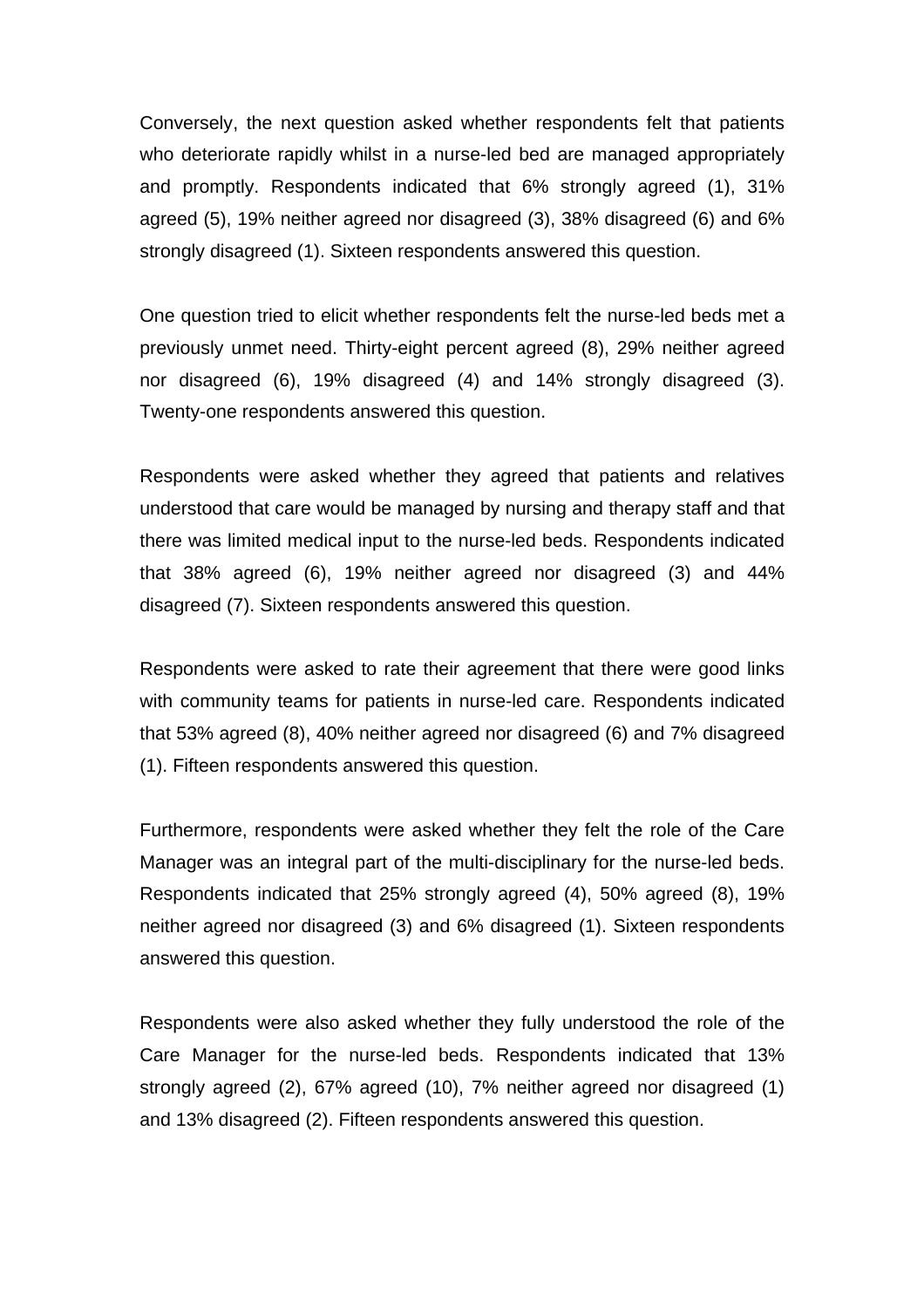Parts of the questionnaire encouraged comments and asked open questions to invite written responses. Large numbers of comments were made about respondents' views as to the inappropriateness of some admissions to the nurse-led service (e.g. mobile patients with dementia, people with social problems). The service was generally believed to work well when the right patient-types were admitted. Similarly many comments were made about the potential to improve discharge-related processes, which at times were viewed as hurried due to pressure on beds. Past experience of multiple discharges on a single day were viewed as rushed and stressful. High ward activity in the afternoons when staffing levels were reduced was also noted as a particular problem.

Drawbacks of nurse-led care mentioned pertain to the risks of patients with underlying medical needs which may go unmet. This includes some patients who were viewed by respondents to need transfer to an acute bed yet were maintained in a nurse-led bed. This was particularly noted to put pressure on night staff who were viewed as being 'out on a limb', and weekend staff. A need to improve 'do not resuscitate procedures' and how these are discussed with patients and relatives was expressed by several respondents and the procedure adopted by Clay Cross was given as a good example to consider. A further drawback was that nurse-led care was viewed by some as having to prove itself, which sometimes prompted patient discharges to make way for new admissions. This is because the nurse-led bed service aims to be very accessible and to meet this expectation, some participants felt a degree of pressure to discharge patients when it was known a potential admission was waiting. Another view was that many patients had medical needs requiring excessive medical involvement on the ward at times. It was suggested that improved screening pre-admission may lead to more appropriate patients being admitted. This extensive medical involvement was considered to have a negative impact on the satisfaction to be gained from delivering nurse-led care. Clear admission criteria for therapy beds were seen to give more job satisfaction than nurse-led beds with loose criteria. One respondent viewed decisions about which patients are appropriate to be admitted as being swayed by crises such as lack of beds at the acute hospital. Another view was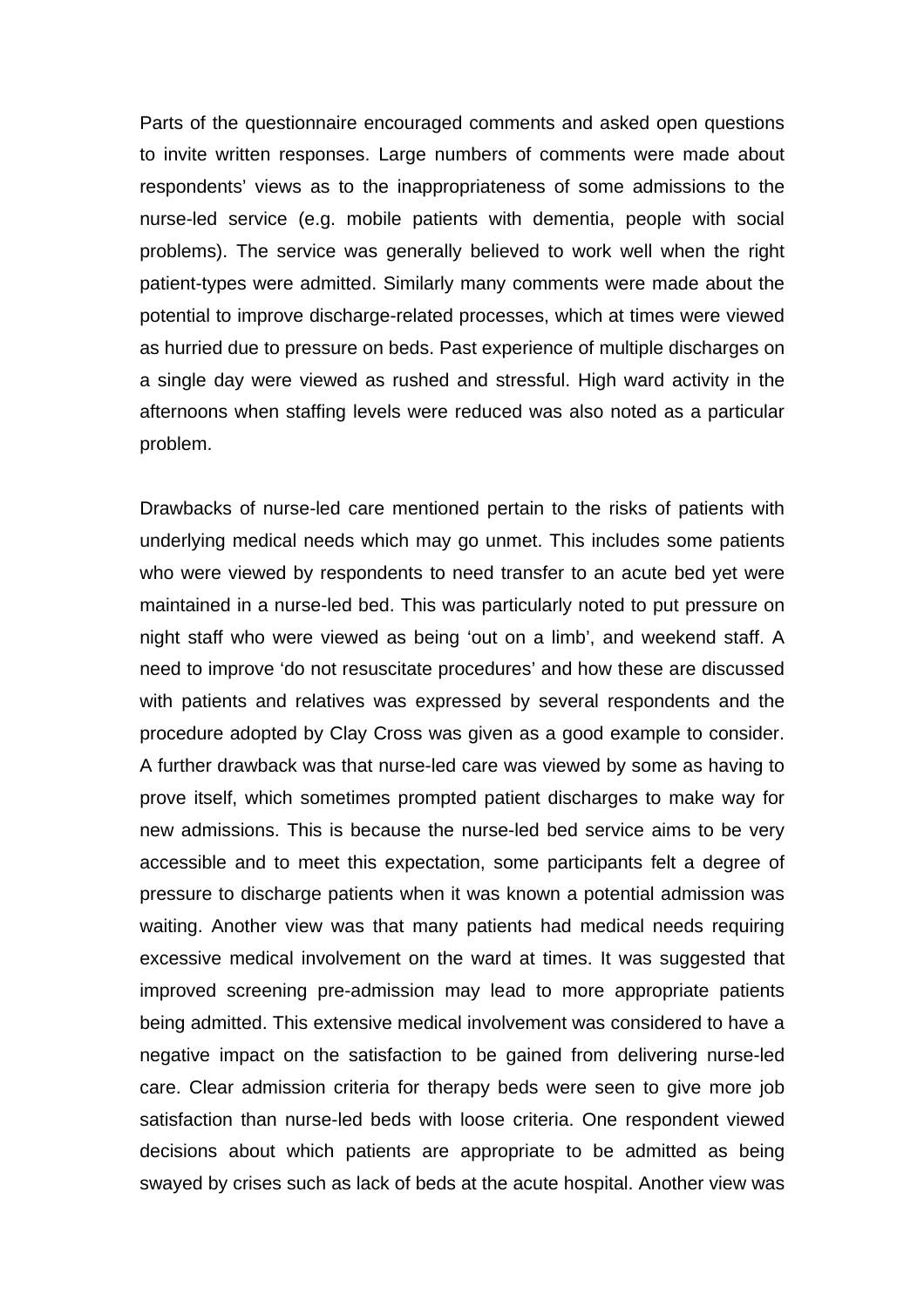that it was not always clear what is being aimed for with a patient coinciding with a lack of goals being set. Readmissions were viewed as not costeffective. This is because some patients had been seen to be repeatedly readmitted following their wish to return home each time where they were unable to cope. One respondent highlighted how some patients with mental illness or dementia can create a threatening environment for other patients. Several staff expressed a preference for a traditional model of care such as a care of older people ward rather than nurse-led care.

Several benefits of nurse-led care were identified which included:

- substantive individual involvement with patients
- non-emergency care for those that need it e.g. not coping
- a bridge for a previously unmet gap between hospital and home
- prevention of inappropriate admission to an acute bed
- strong links with community agencies to facilitate admissions and discharges
- multidisciplinary communication and joint working
- nurse consultant's availability and responsiveness to staff, patients, agencies and families
- strong teamwork and opportunity to make a difference
- patients able to take control of their rehabilitation
- full family and patient involvement
- opportunity to give truly holistic care
- potential for a future, fully autonomous team
- reduced failed discharges

Respondents were asked about any learning needs they had in relation to nurse-led care. One respondent suggested that staff had adequate nurse-led skills but that their ability to cope with some patients was stretched due to these patients needs being beyond the realm of nurse-led care. Also suggested was that staff have the requisite skills but were at times put under too many time pressures to apply these skills efficiently. More support was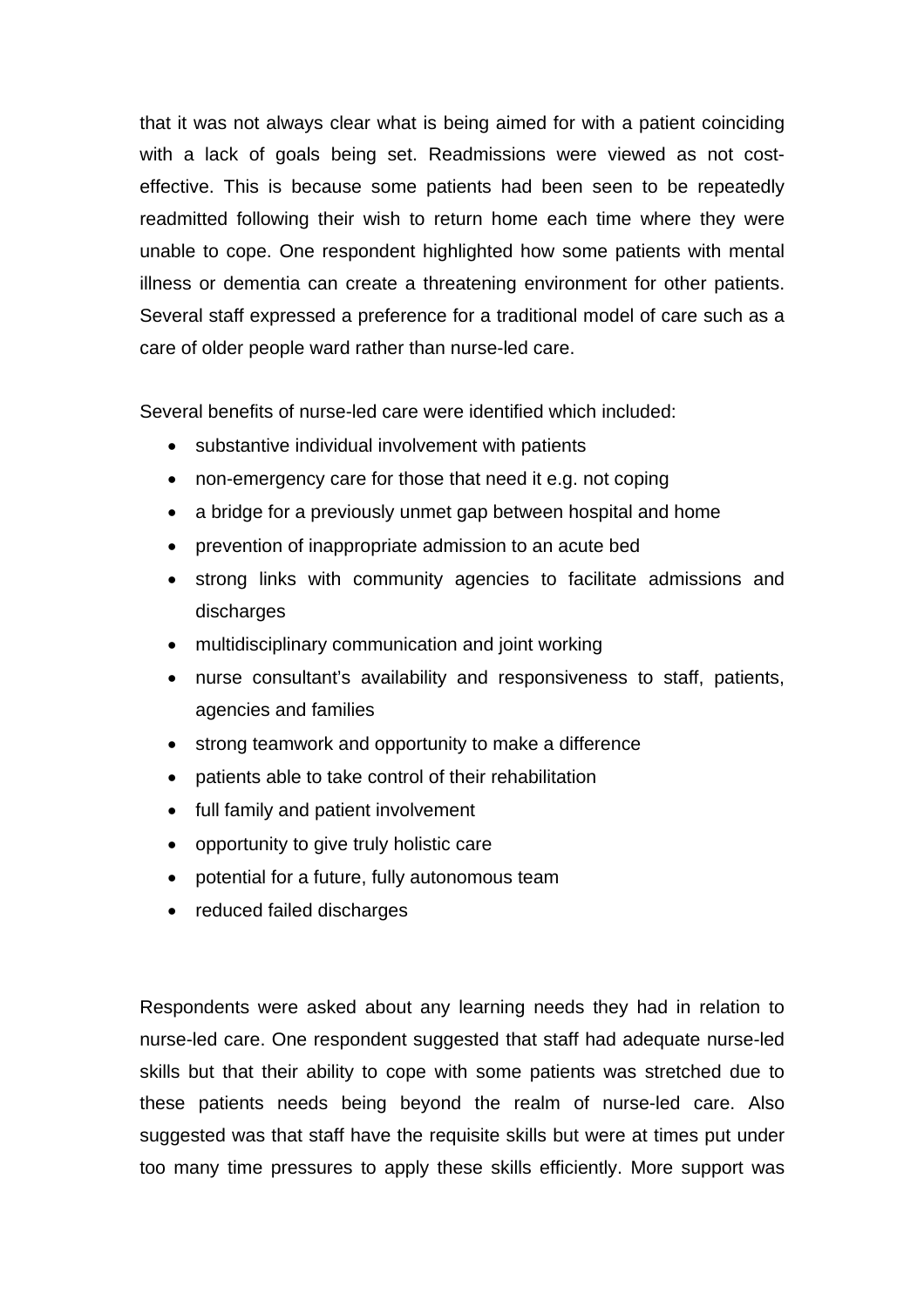requested from the nurse consultant after admission. Training needs identified focused on general updates, canullation, blood transfusions, syringe drivers, palliative care, heart failure management, leg ulcer management, social care, community services and appraising blood results.

In terms of issues in need of improvement, two respondents highlighted management of situations with dissatisfied relatives as important for them. Several respondents suggested improvement/supply of pre-admission information for patients and families. Others mentioned how patients ask to see the doctor and do not seem to appreciate what nurse-led care is about. The need to further develop the role of the nursing assistants was mentioned, as was the need to develop specialised roles amongst ward staff e.g leg ulcer management. A need was highlighted to address delayed discharges from the nurse-led beds. Regular communication with the nurse consultant and nurse practitioner was requested as although an annual away day was considered good, it was insufficient as infrequent. One respondent suggested that staff feel listened to by the nurse consultant but also needed to have their views acted upon and to receive feedback/joint discussion of concerns. More autonomy for nursing staff was highlighted by a few respondents.

# *2. Interviews*

Findings from interviews have been divided into themes which are presented under sub-headings. Where illustrative quotes are used, an identifying code e.g. P1 for Participant One, is given.

# **Understanding of the nurse-led bed service**

Generally participants viewed the purpose of the nurse-led beds to be the prevention of admission to the acute hospital, often referred to as 'hospital avoidance'.

As a concept, nurse-led care was widely thought to be a good thing yet still developing.

Operation of the service was described succinctly by Participant 11: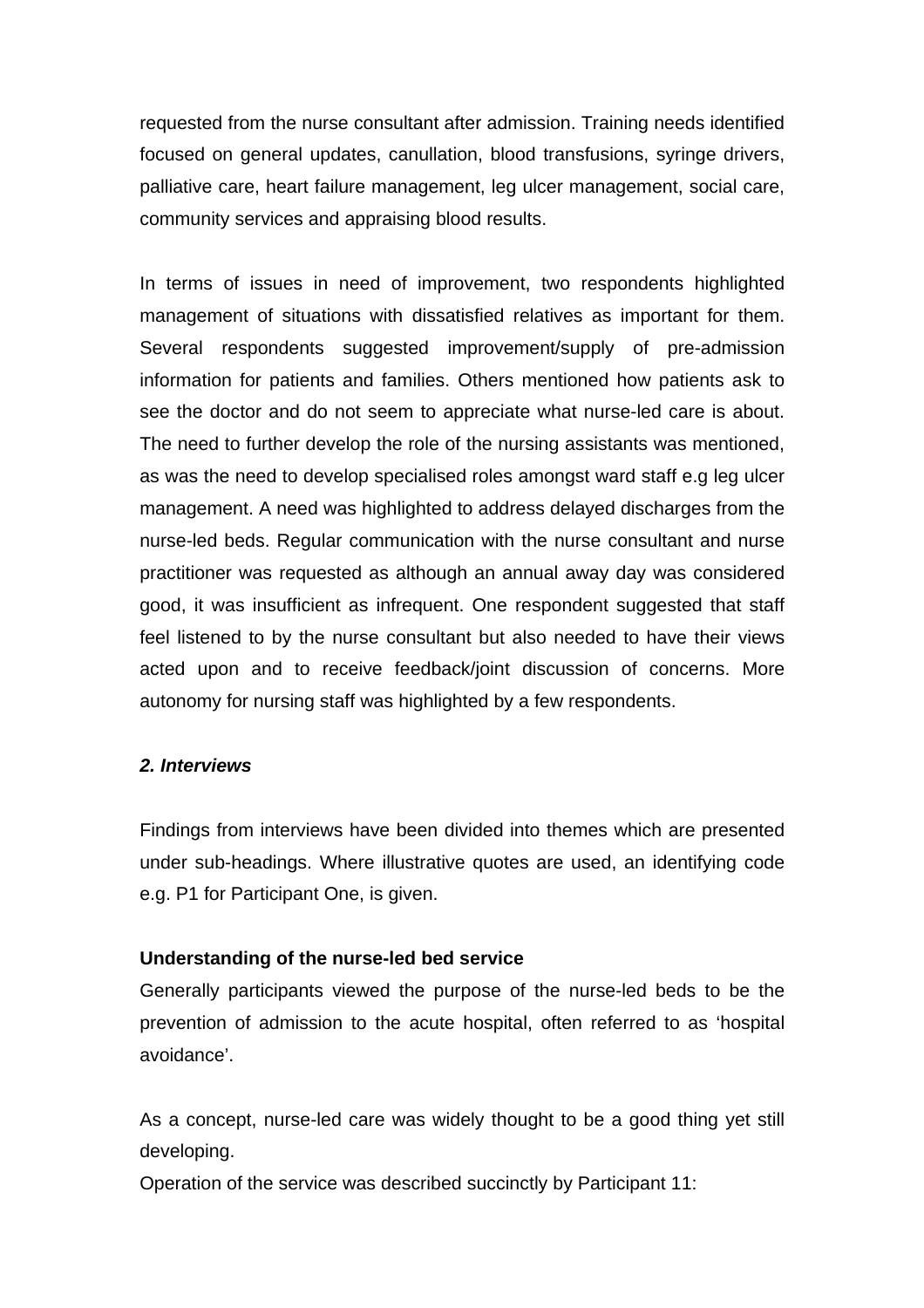*"They either come from the hospital because they're medically stable and it's the appropriate place for them to be for rehabilitation prior to going home or they've been seen by their GP who feels it's not an appropriate case for an acute bed but they may benefit from rehab to improve their wellbeing so they can basically either stay at home or in residential or nursing care so they're in the appropriate place. And finally you can have the nurse consultant go out or her colleague, and assess them in the home environment for them to come to us."* 

It was a common view that community staff and those at the acute hospital did not understand the purpose of the nurse-led service fully in order to make appropriate use of it.

Participants frequently mentioned patient and family's lack of understanding of nurse-led care, although a booklet on the subject was said to be given to them on admission:

> *"Although sometimes the families are not quite sure. They don't sometimes understand. It takes like two or three days and they realise they've not seen the doctor and then they realise that it's nurse led."* (P4)

# **Admission criteria**

These were generally agreed as appropriate, with a degree of flexibility to make judgements about individual patients. Tensions arose when participants were asked about the suitability of their patients for a nurse-led environment. There were two main areas of concern namely patients who did not fulfil the criteria due to being medically unfit on admission or shortly after or unsuited for other reasons.

Participant 11 illustrates reasons why some patients can be unsuited:

*"We've had quite a few with dementia who are fully mobile which causes havoc and also coming up, they're on about reducing numbers of staff at night time where there's only going to be two members of staff instead of*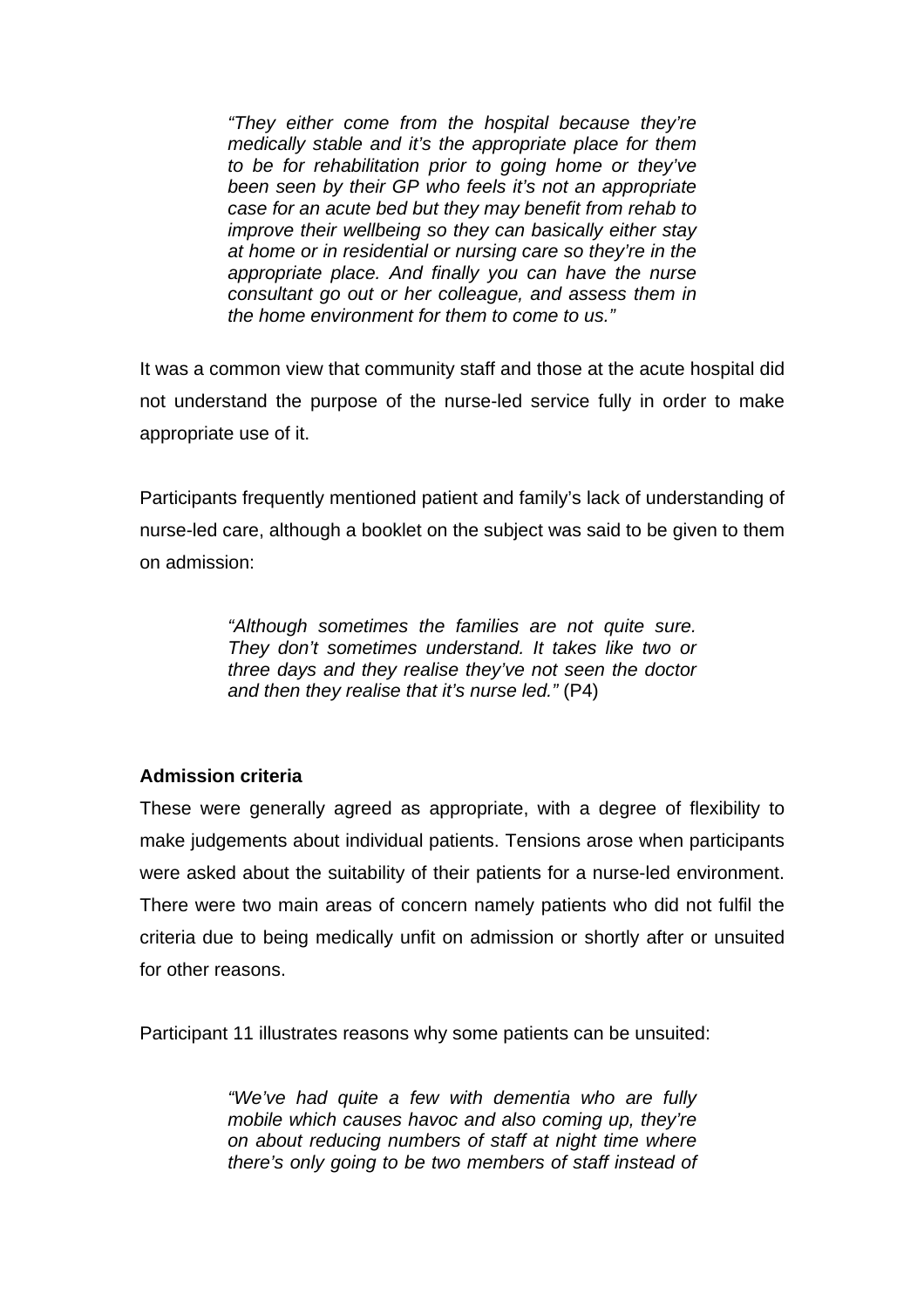*three and it's going to be chaotic enough with three members, let alone with two."* 

Another view was that patients who were immobile and needed hoisting or feeding were not fitting of the nurse-led criteria.

Reasons given as to why patients were admitted who were considered inappropriate commonly included pressure by GPs needing to find a bed for somebody and a view that once in the system it would be easier to transfer patients to the acute hospital if required. It was acknowledged that it was not always possible to identify underlying issues until a patient had been assessed and on the ward for some time at which point issues came to light.

It was felt that a large number of patients were repeat admissions to the nurse-led ward, sometimes because of deteriorating condition and sometimes because they had chosen to go home where it may have been difficult to sustain them. Some would then be readmitted to arrange residential or nursing home care.

A small number of participants expressed not being involved in decisions about who to admit and lacked appreciation of the processes concerned.

> *"I'd not read these before* (admission criteria)*, about the criteria and it does... I suppose it's something we should know really but you sort of just take it for granted. You know, it's like I'm not involved obviously in admissions or anything like that but it's interesting to see why certain people, you know, why people come in."* (P2)

> *"And it would be nice if we could go out as well if we've got the staff available at that time to go out and assess sometimes with them. You know if you're sort of like going out with* (the nurse consultant or nurse practitioner)*, when you go out to assess it would be nice if we could go."* (P4)

> *"I would dearly love to be involved with assessing the patient, under the guidance of (the nurse consultant or nurse practitioner). I would dearly love to see that patient*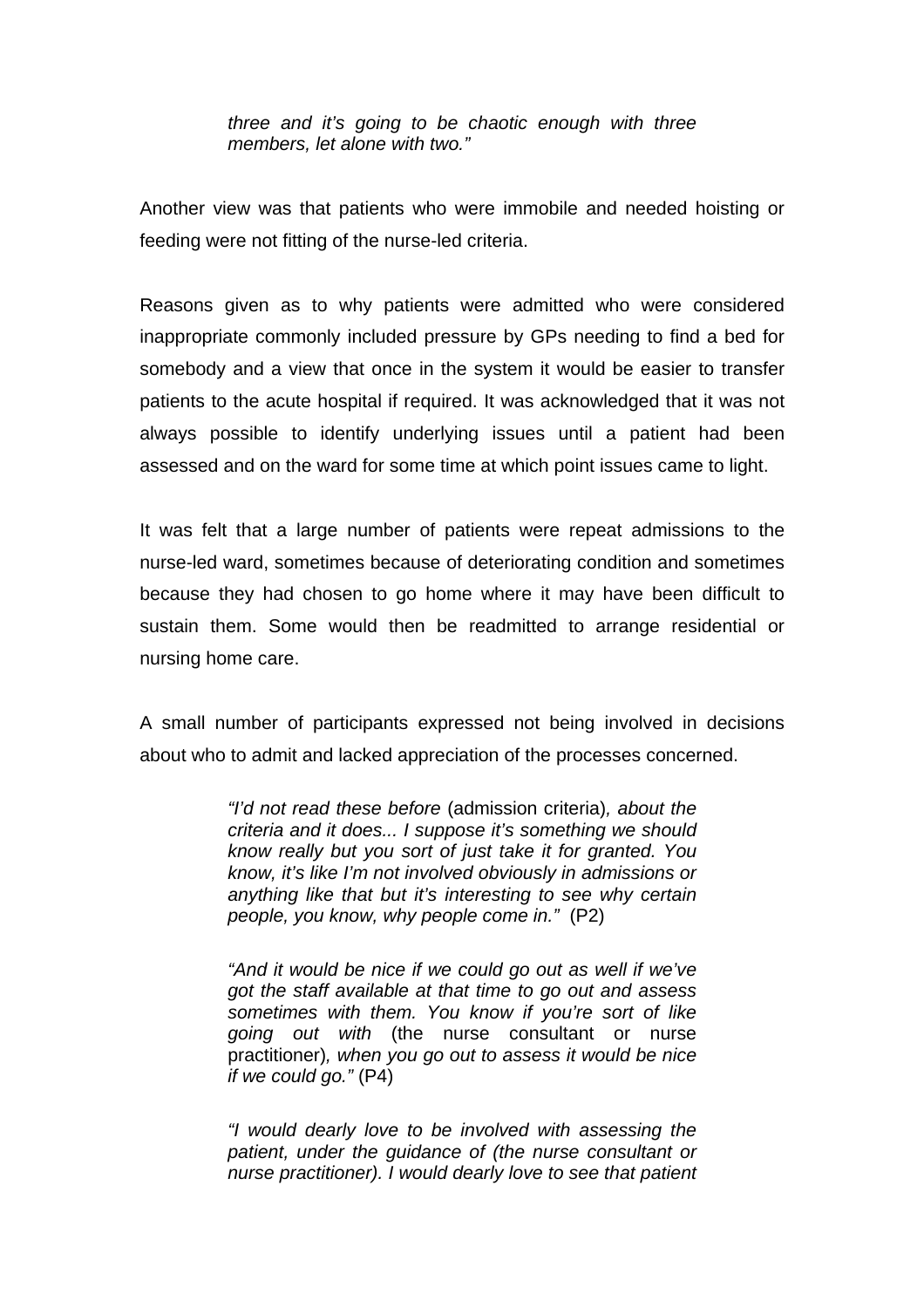*in their own environment and hopefully have an input into the care that they get on the ward."* (P5)

# **Organisation of care**

Many participants highlighted the pressure of having multiple admissions and discharges as a key concern:

> *"Yes, I think it should be more spaced out. Mornings are very hectic anyway, perhaps if they had like an early afternoon discharge rather than in the morning. And timing as well; I mean, I think they're better off being discharged sort of mid-week rather than them going home on a Friday and sometimes the services aren't there on the Saturday and Sunday for them, as well."*  (P11)

> *"...but like when there's two or three discharges in a day, I know it causes real problems on the ward because they've then got two or three discharges then they've got two or three admissions and it's just manic and then I think that problems can happen. You know, things are likely to go wrong. I mean they don't but it just really causes a fractious atmosphere on the ward, you know, amongst staff. You can feel it, you can feel they're getting stressed and it's not good for patients."* (P2)

> *"We're having maybe sometimes two discharges and two admissions in one day as well as just the run of the ward. It's too much and that's something else that really gets on my nerves. And I understand that they need to get the patients in, they obviously can't be left at home and they can't go to the Royal because it's not an acute problem but you just find sometimes you're just spinning round and spinning round and you just can't keep up with paperwork. So again, therefore, the patient who's going out doesn't get the best discharge because you're worrying about the patient coming in. The patient who comes in doesn't necessarily get a good admission because you've also got another discharge and another two admissions to do at the same time... if we maybe had a bit more time between discharges and somebody else coming in, that would be so much better."* (P9)

Admissions late on a Friday afternoon were considered a risk as on-site medical cover was said to finish at 6pm and there was no nurse consultant to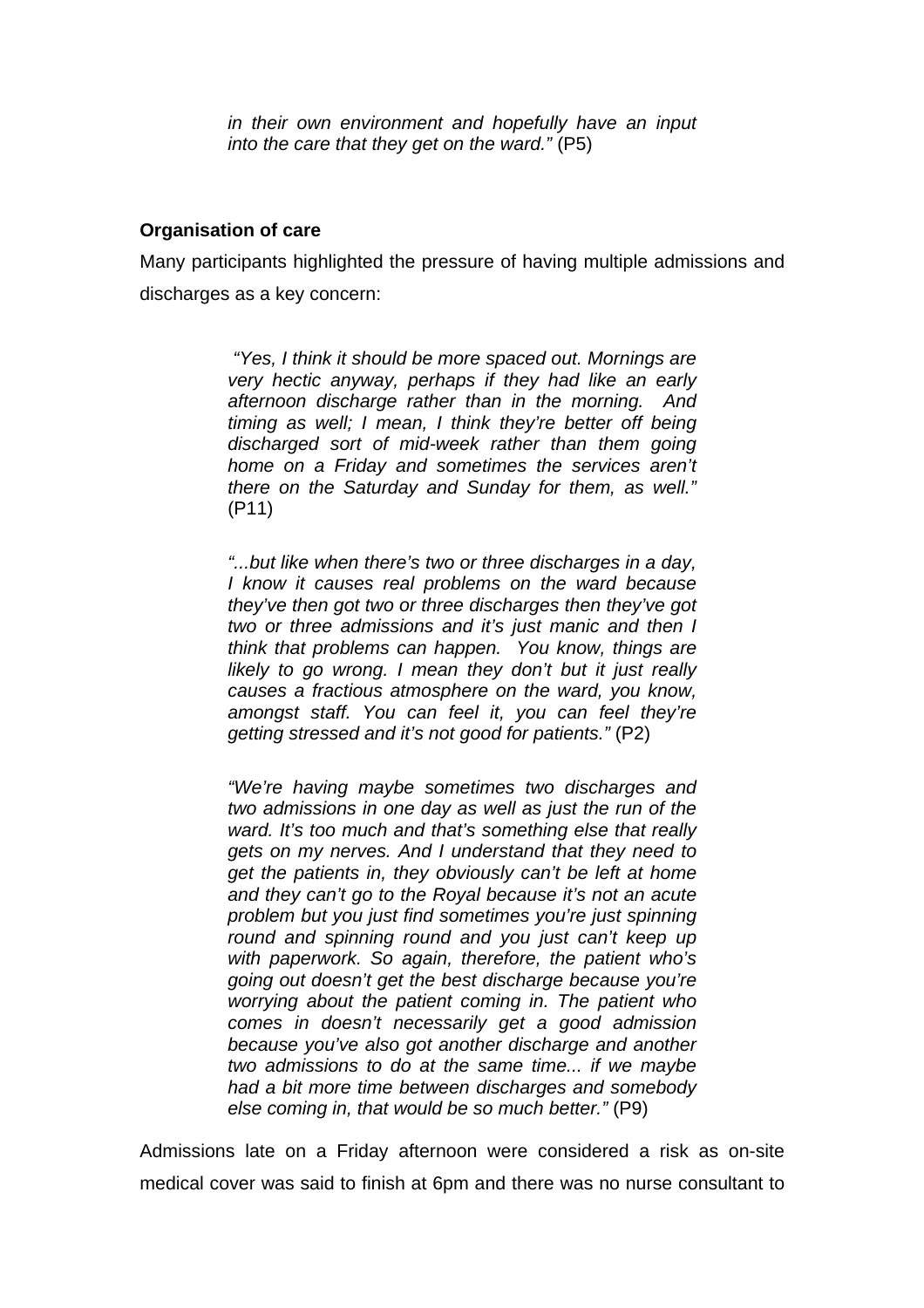clerk patients in once the weekend started. Getting medical assistance when required out-of-hours, was said to be very difficult by several participants.

Other-out-of hours systems were generally a concern as illustrated by Participant 6:

> *"If we have patients admitted once the nurse consultant's gone home, we've got no doctors to check drug cards, if there's any queries, you know, we've got to call GPs. GPs are not always… you know, it's like, you're a hospital, why can't you sort things out? We have a lot of that sometimes. They're not always understanding. And I think Pharmacy get fed up because sometimes they'll come and they haven't got drugs so we have to then fax the Royal and it's all the cost of that and you know, I think it's not this that's the problem, it's the whole system of how community hospitals are run that's probably the problem."*

A lack of notice given of an impending discharge was also highlighted frequently and it was felt a couple of hours notice was insufficient. One participant stated (P1):

> *"I think personally it's the sudden changes when the nurse consultant decides the people are going home, to get all the equipment and TTOs* (discharge medications) *and everything else sorted out and to make sure that they are quickly cared for at home is quite difficult and it's got to be done quickly."*

The sometimes pressured choice of who to discharge was seen as an issue.

*"…..sometimes the discharge, you know, they've got three on the list that are waiting to come in so they just pick the person who's more or less ready for discharge and say, we'll discharge them and you think well, is this right? We're rushing them out in a way to get somebody else back in because you've got a waiting list and it gets frustrating."* (P9)

Others felt they had had insufficient input into discharge decisions: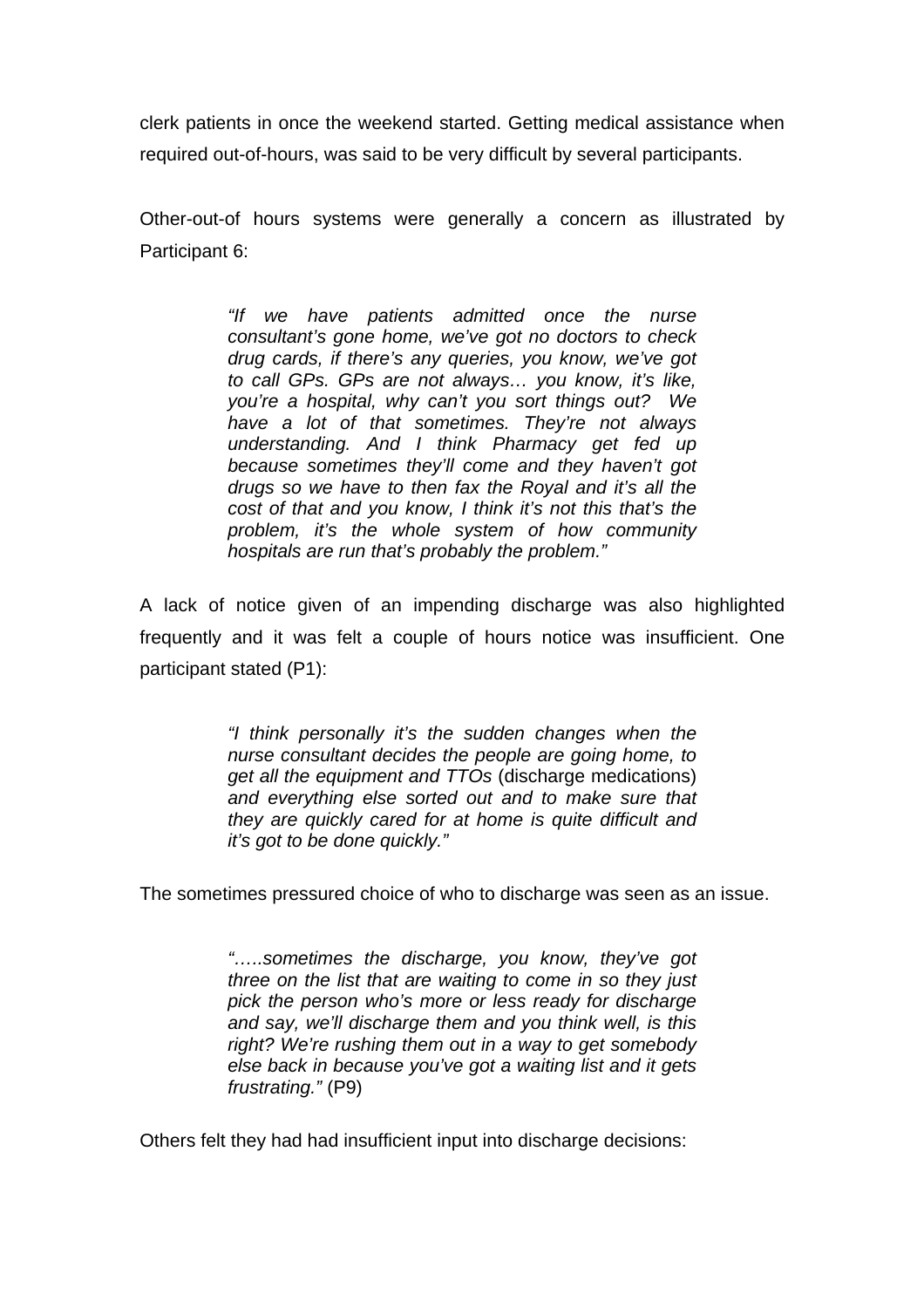*"I've found here that patients have been discharged without my opinion being sought or without an apparent multi-disciplinary opinion being sought, or a point in the planning having been reached to a conclusion. I feel that sometimes they've been discharged simply because of need of beds and when I'm not personally satisfied that I've reached the end of what I want to do."* 

A lack of physiotherapy was suggested as an area that did not impact positively on patient care as some patients had to wait several days for physiotherapy input.

Discontinuity of work within teams was highlighted and for some staffing levels were viewed as a contributing factor. As one participant stated:

> *"I think they need to have the staff for it* (working in teams) *to work and we're just changing into primary nursing as well and I think for that to work properly they need to have the staff but it sounds like they're cutting back rather than adding on." (P11)*

Whilst another added:

*"But like with me, I'm on a nurse team, but this morning, because they're short, I'm on a therapy team. So there's no consistency, you know. We're having to float between teams. So once you're off that team, there's the embarrassing part of not knowing the other team's patients. But it's just the way things are at the moment with the staffing levels on the ward." (P5)* 

The award-winning taped handover system between shifts was considered very helpful. Therapy staff indicated the tapes concentrated on nursing issues and would prefer more content about such issues as mobility. Greater detail needed from some staff using the tape recorder was also mentioned. A view shared by several participants was that occupational therapy staff did not take part in the handover system as much as other professionals.

> *"Well it's just that we can't carry on, you know, we haven't got an idea of what they want us to do, you know, with them patients… They use their own*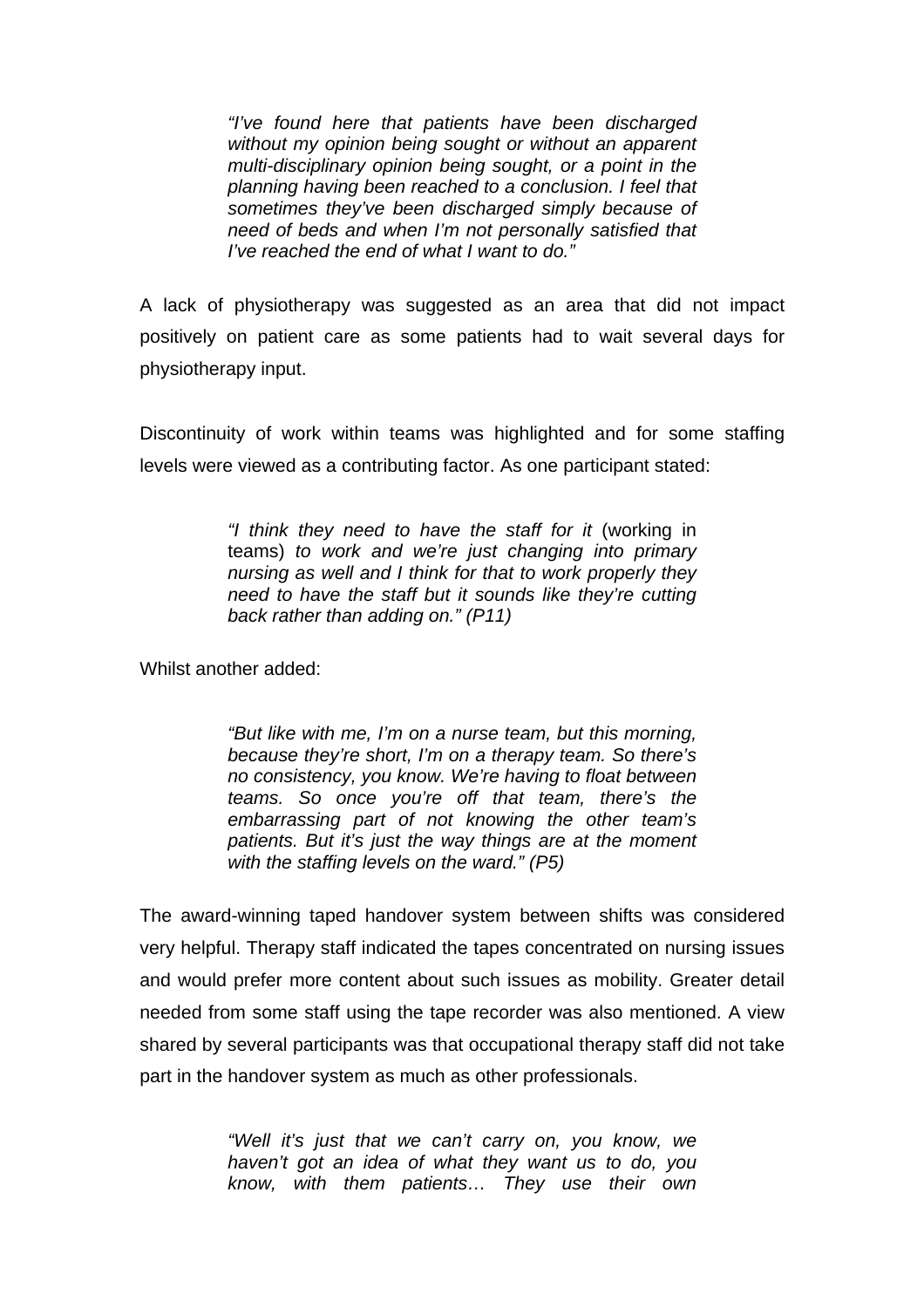*paperwork, you see, and it's hard... whereas we have ours at the bottom of the bed, it's easily accessible."* (P12)

Whilst valuable as a communication process, multi-disciplinary team meetings were viewed as unwieldy and in need of review. Over all communication between staff was generally considered to be very good.

Another common view was that staffing levels were insufficient including nurses and physiotherapists. Management of staff turnover was also highlighted (P1):

> *"And it's the time as well taken to fill posts because they never interview for new posts until the person's actually left and that leaves a gap, sometimes of up to, it can be up to four months because if you have to serve two months notice and then the other person who gets the job has to serve two months notice, that's four months down the line when you're without anyone."*

Fluctuations in patient needs were also noted to affect staffing requirements:

*"You get people that are quite demanding and need a lot of input and then you get other people that are quite mobile and don't need as much input but you've got the same staffing levels all the time."* 

There was a common view that patients who had become poorly were sometimes held onto for too long prior to transfer to the acute hospital. Yet other participants viewed medical input and or transfer to acute care to be prompt.

There was a view that auxiliary nurses had something to contribute to multidisciplinary team meetings and should have involvement.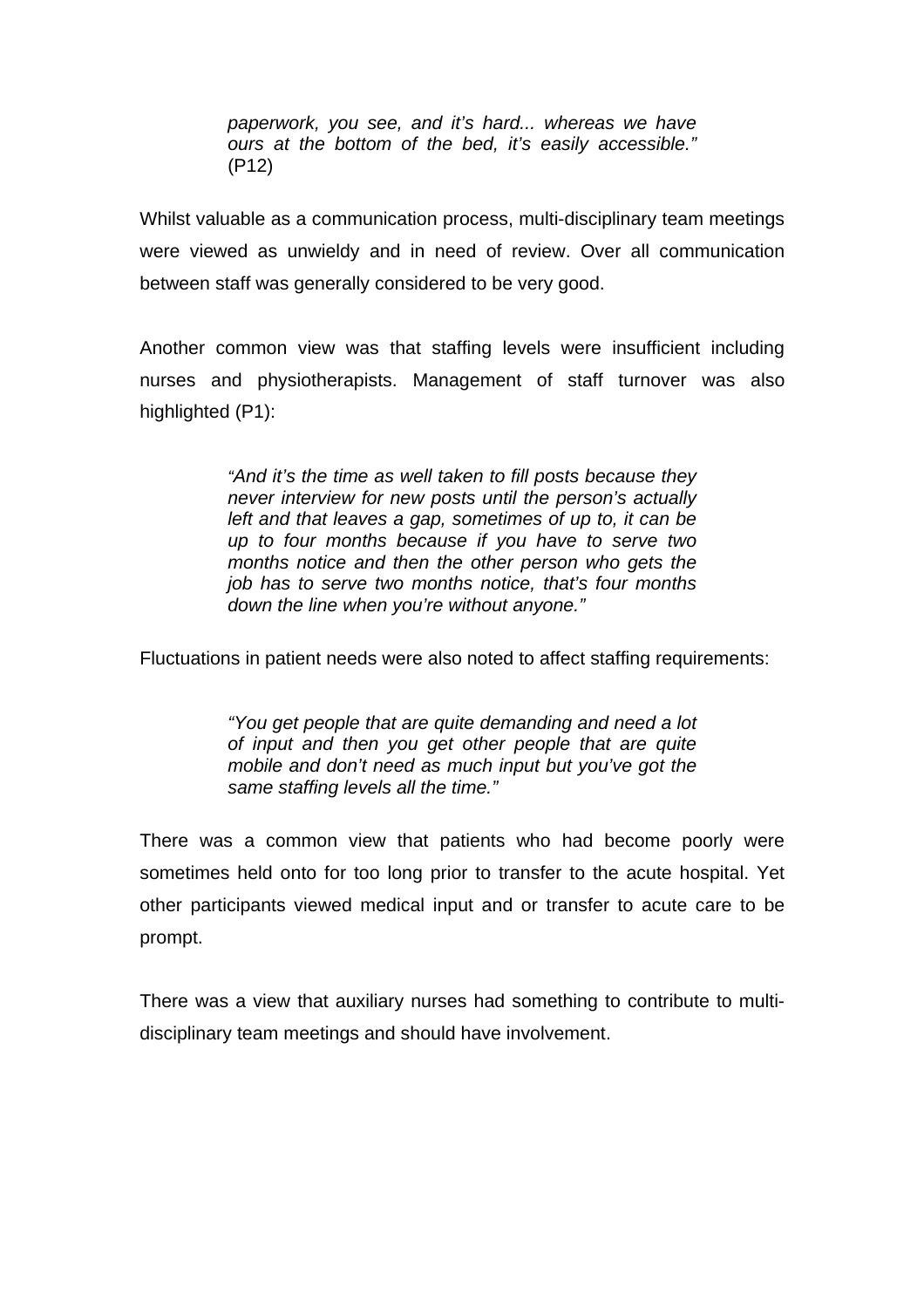#### **Involvement in care**

Several participants highlighted resuscitation and discussions about resuscitation status as an important area in need of addressing with patients and their families.

Opportunity to engage patients and relatives in care planning was frequently mentioned as being during multi-disciplinary meetings.

> *"Well we usually try and bring the new patients in with their families which of course that takes longer, because you can't be ignorant and when they're off- loading and what have you, and some are quite chatty so that takes a lot longer than usual."* (P12)

Whilst communication with patients and families was generally felt to be very good, several respondents did not feel patients and families knew who the nurse consultant was and felt ways needed to be found to make her more identifiable.

## **Staff development needs**

It was clear that several staff had not chosen to work in a nurse-led environment having already worked on the ward previously prior to it changing to nurse-led care. Training in taking blood was indicated by one participant. Electronic documentation training was requested by two participants. Others felt they had no training or development needs. Finding mentors and supervisors for nurse prescribing was reportedly a challenge.

## **Impact of the nurse-led service**

Despite its issues, all participants felt the service was working well. It was acknowledged that patients were often in longer than the hoped for 6-8 weeks period and there was a view by some that a number of patients were in too long causing some of their progress to be undone. The balanced approach to meeting both health and social care needs was highly valued.

> *"I think it is more person led. I think they are more closely watched and more closely supervised. It's also*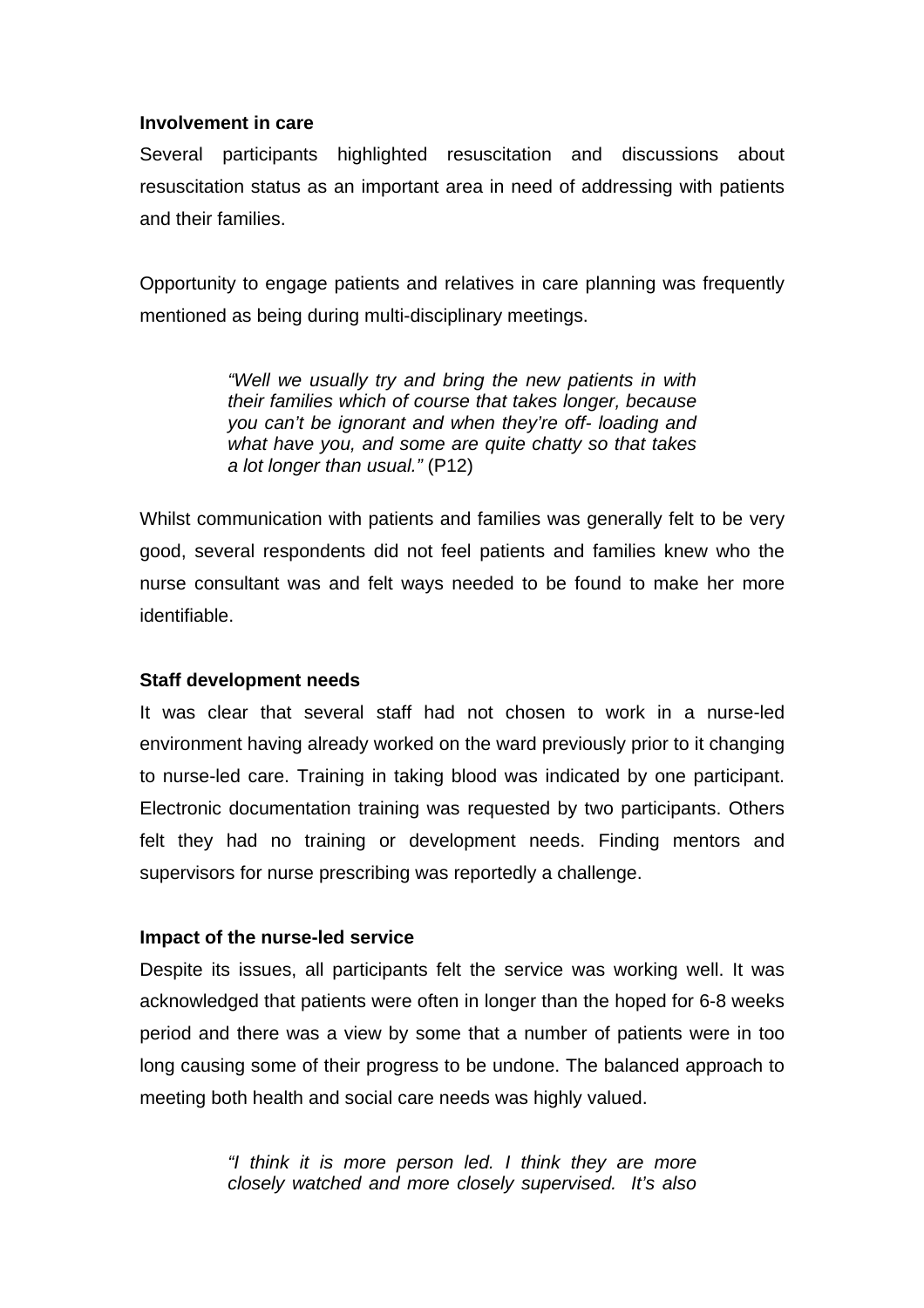*quite a social improvement as well because people can come in from a very isolated background and as I say people drop through the net and then when they come into hospital they realise that there is a better way of doing things and I think the nurse-led care is good in that respect and because we all work as part of a team."* (P1)

Relationships with patients were considered better in nurse-led care.

*"I think it's more personal. I think, you know, sort of like nurse led beds you get to know patients a bit more, where a doctor... you're just sort of a number really, they don't have the time because they're that busy rushing about from one ward to another, whereas (the nurse consultant) does take more time with the patients which is better. I think it's much more personal. And she's always willing to speak to family members as well, you know, and be involved and listen to their viewpoints as well. She's quite accessible."* (P2)

A common view was that the nurse-led client group differed little from those in acute settings as so many patients were viewed as having medical needs.

## **Improving the service**

More thorough assessment and admission of more medically-stable patients was frequently indicated as a needed improvement.

Better management of admission and discharge activity was also a very strong suggestion, with all admissions being during office hours as another.

> *"Because the patients themselves and families get frustrated if they come on a Friday evening, nobody's seeing them 'til Monday morning and they get frustrated with us because it's a hospital and they expect there to be doctors and consultants and things, so, you know, and it would reduce the anxiety and frustration for them as well. So I think that's probably one of the main things. Unless they were so well organised that they were coming and the GP had admitted them and we knew that the drugs were up to date and they brought all the drugs with them and there was no reason that they couldn't wait 'til the Monday then fair enough. But quite often people come and there's…we've got no backup. If*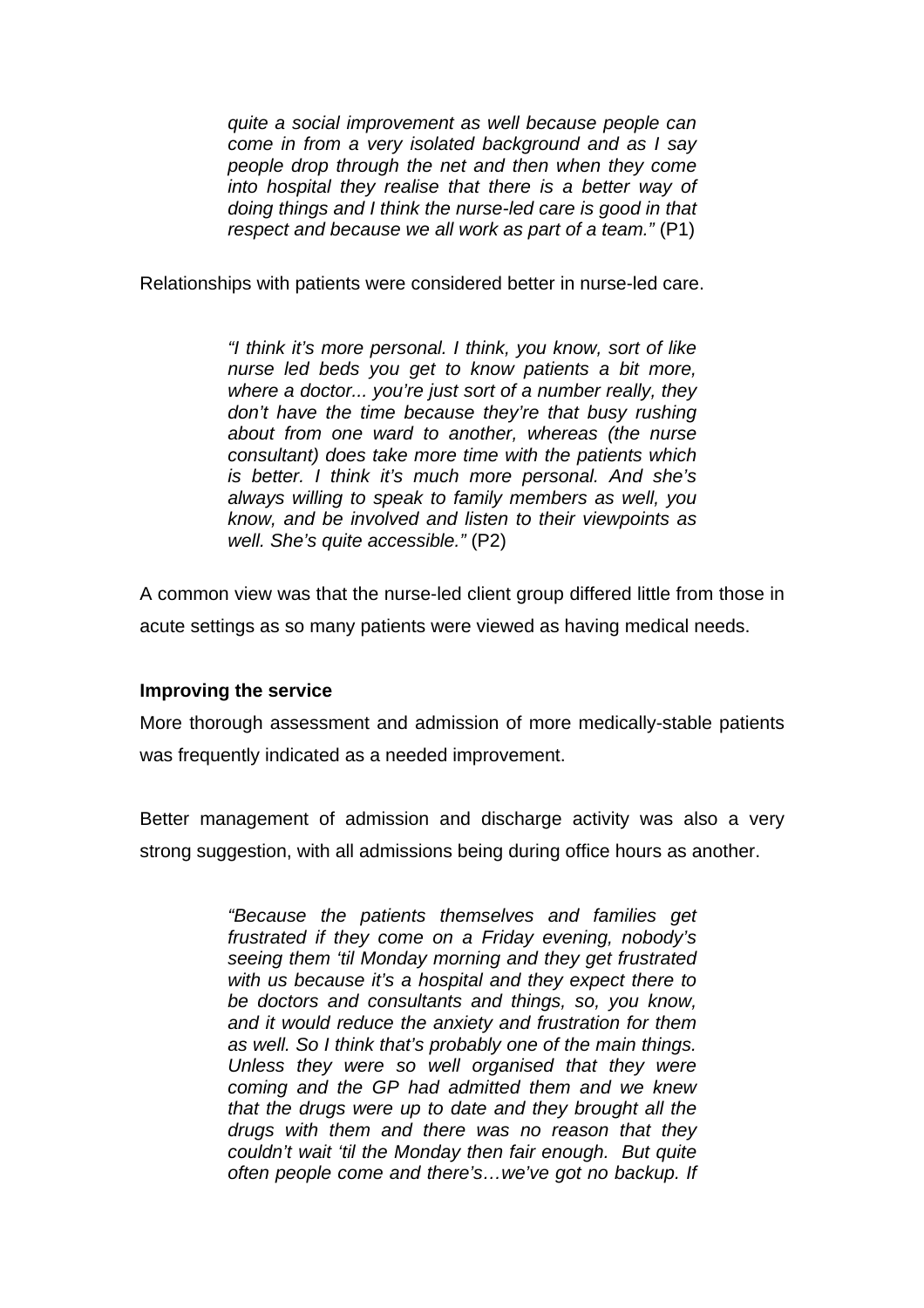*there's no drugs there and stuff, it just makes the job that much harder."* (P6)

One idea was for better integration of patients at home following discharge.

*"Where you could perhaps overlap and go and visit them. So that then they've got used to you, even if it's only for like a week or ten days, that you can go home with them and do things with them and go and visit them, and then I think that way they might just slip in a bit easier, with their own carers, because they do do things different and they might not have as much time as what we do to deal with them."* 

Another suggestion was for more clerical support for all staff groups. (P4)

## **Referring Staff Perspectives**

These findings are drawn from 82 completed questionnaires from referrers to the nurse-led beds (57% response rate). These referrers comprised GPs (41 replies out of 82 sent / 50% response rate), district nurses (25 replies out of 42 sent / 60% response rate) and 'others' e.g. Care Managers, community physiotherapists and practice nurses (16 replies out of 21 sent / 76% response rate). Findings are also from 1 focus group interview with 4 district nurses and 2 individual GP interviews.

## *1. Questionnaires*

Response rates from all referrers were very good. The first question asked whether respondents had ever referred to the nurse-led beds. If not, the remainder of the questionnaire was not relevant to them. Eight district nurse respondents had never referred, nor had 8 GPs and 4 'others'. Occasionally questions were left blank by respondents. Percentages are therefore calculated from the varying number of respondents that answered each specific question. Percentages are rounded up to the nearest whole number. Of the district nurses who had referred, 94% found the process of accessing a bed 'easy/quick/responsive', compared with 97% of GPs and 92% of 'others'.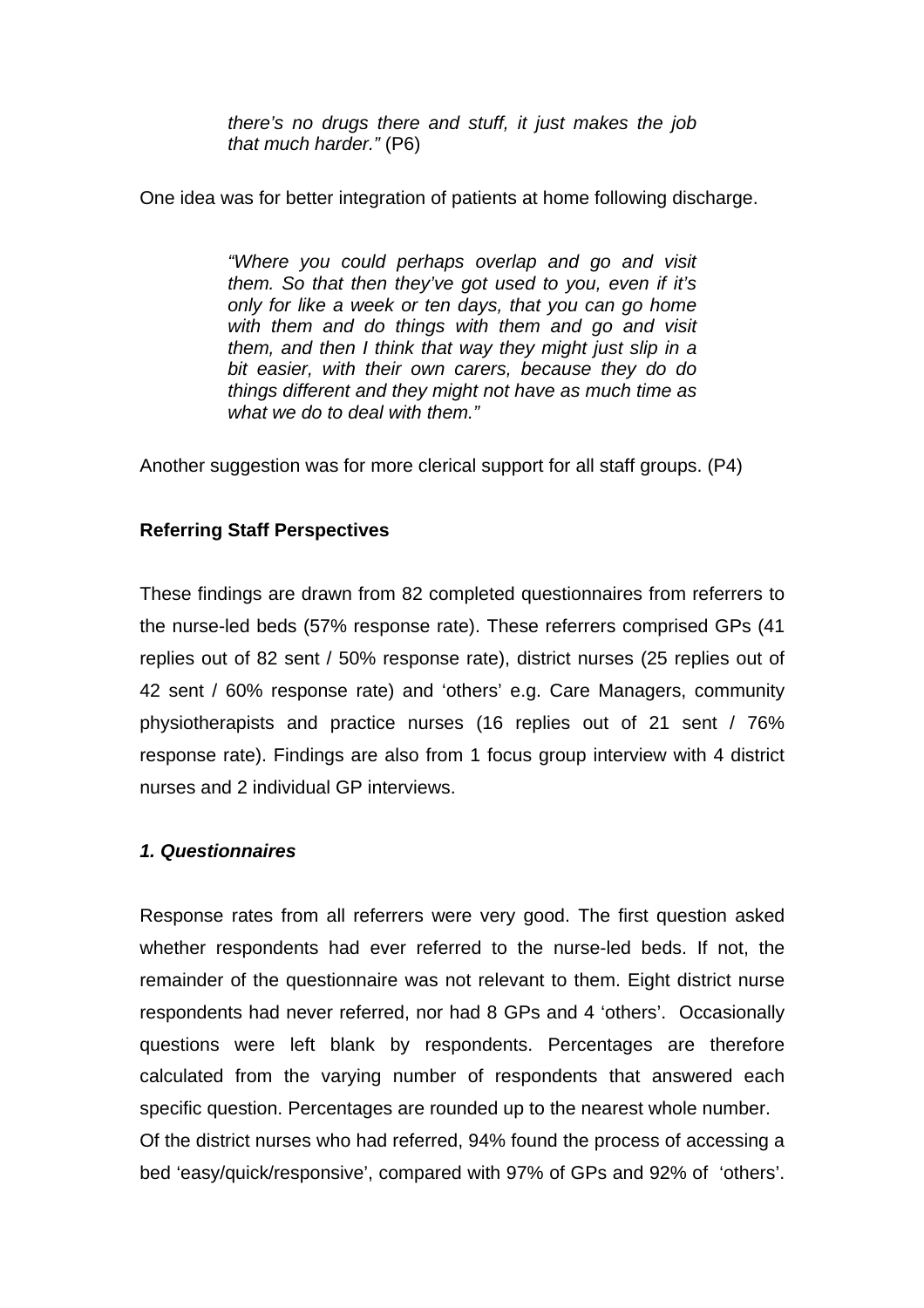A small number of comments related to the smoothness of the telephone referral process being dependant on the nurse they were liaising with.

Of the district nurses who had referred, 93% found the process of facilitating admission into a nurse-led bed 'easy/quick/responsive', compared with 97% of GPs and 92% of 'others'.

Sometimes no bed was available when a referral was made and referrers were asked where those patients had gone to instead. Of the 9 occasions this happened to district nurses, 3 patients stayed at home, 4 went to the Chesterfield Royal Hospital, 1 went to Red House (residential rehabilitation facility) and 1 went to 'another' destination (Chart 8 overleaf).

Of the 23 occasions no bed was available for GPs' patients, 3 patients stayed at home, 11 went to the Chesterfield Royal Hospital, 2 went to Red House and 7 went to 'another' destination (Chart 9 overleaf). Of the 11 occasions this happened to 'other' referrers, 4 patients stayed at home, 3 went to the Chesterfield Royal Hospital, 3 went to Red House and 1 went to 'another' destination (Chart 10 overleaf).

When asked if they were aware of the admission criteria for the nurse-led beds, 24% of district nurses (4) said they did not; neither did 32% of GPs (10) and 17% of 'other' referrers (2).

A hundred percent of all district nurses, GPs and 'other' referrers agreed that the nurse-led bed criteria were appropriate.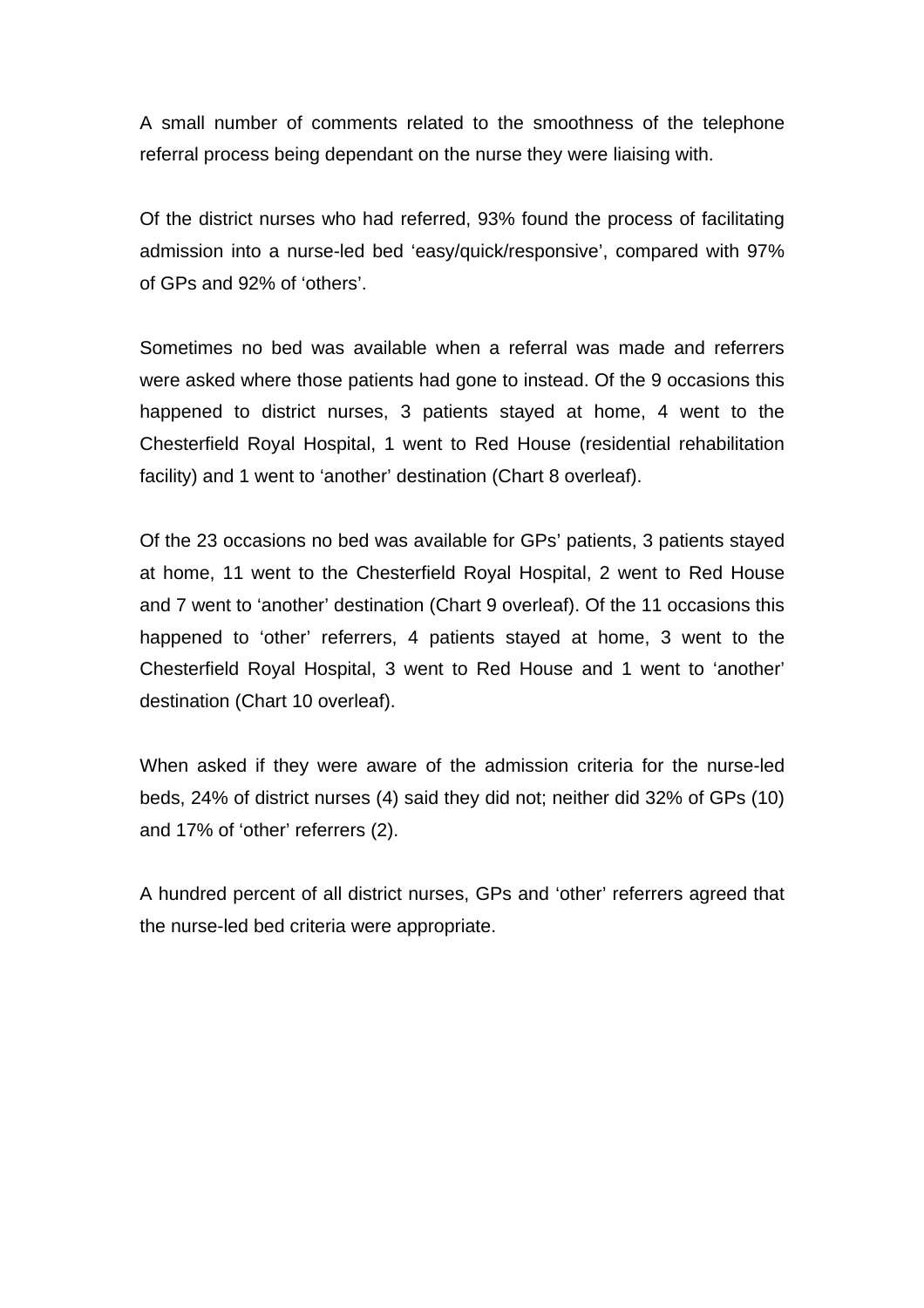# Chart 8.



Chart 9.

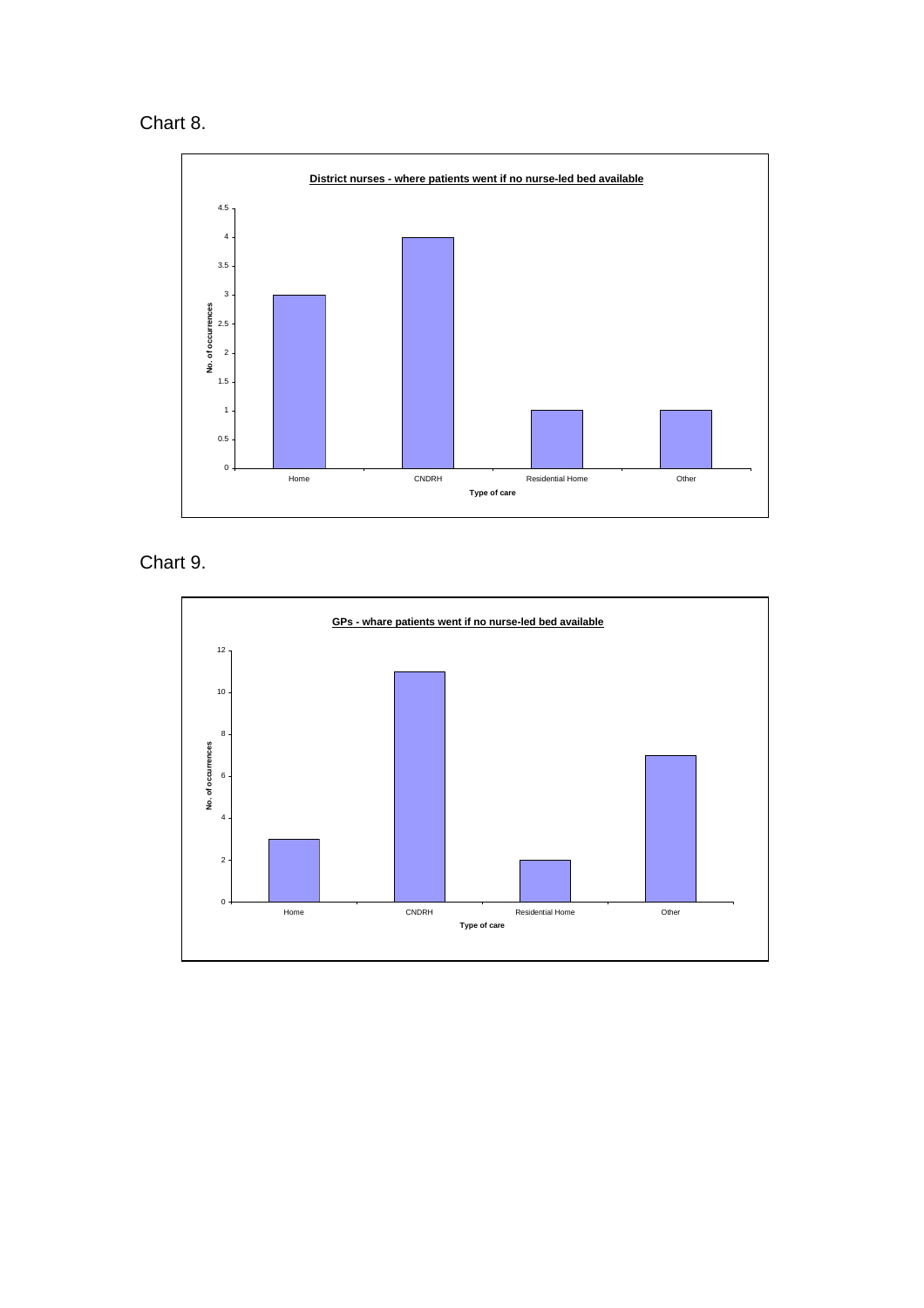Chart 10.



Similarly, 100% of all district nurses, GPs and 'other' referrers felt clinically able to make a referral to the nurse-led beds.

When asked if they would use the nurse-led beds again, 100% of district nurses, GPs and 'other' referrers said yes.

The next question asked if respondents believed that patients admitted to the nurse-led beds would receive a comparable service to those who would normally be admitted to medical-led care. Most district nurse respondents agreed - 31% strongly agreed (5), 56% agreed (9) and 13% of respondents (2) neither agreed nor disagreed. GP respondents held varied views - 22% strongly agreed (7), 47% agreed (15), 19% neither agreed nor disagreed (6) and 13% disagreed (4). Most 'other' referrers agreed - 36% strongly agreed (4), 55% agreed (6) and 9% of respondents (1) neither agreed nor disagreed.

Lastly, referrers were asked if on reflection they felt that nurse-led care was appropriate for their patients. Most district nurse respondents agreed - 31% strongly agreed (5), 56% agreed (9) and 13% neither agreed nor disagreed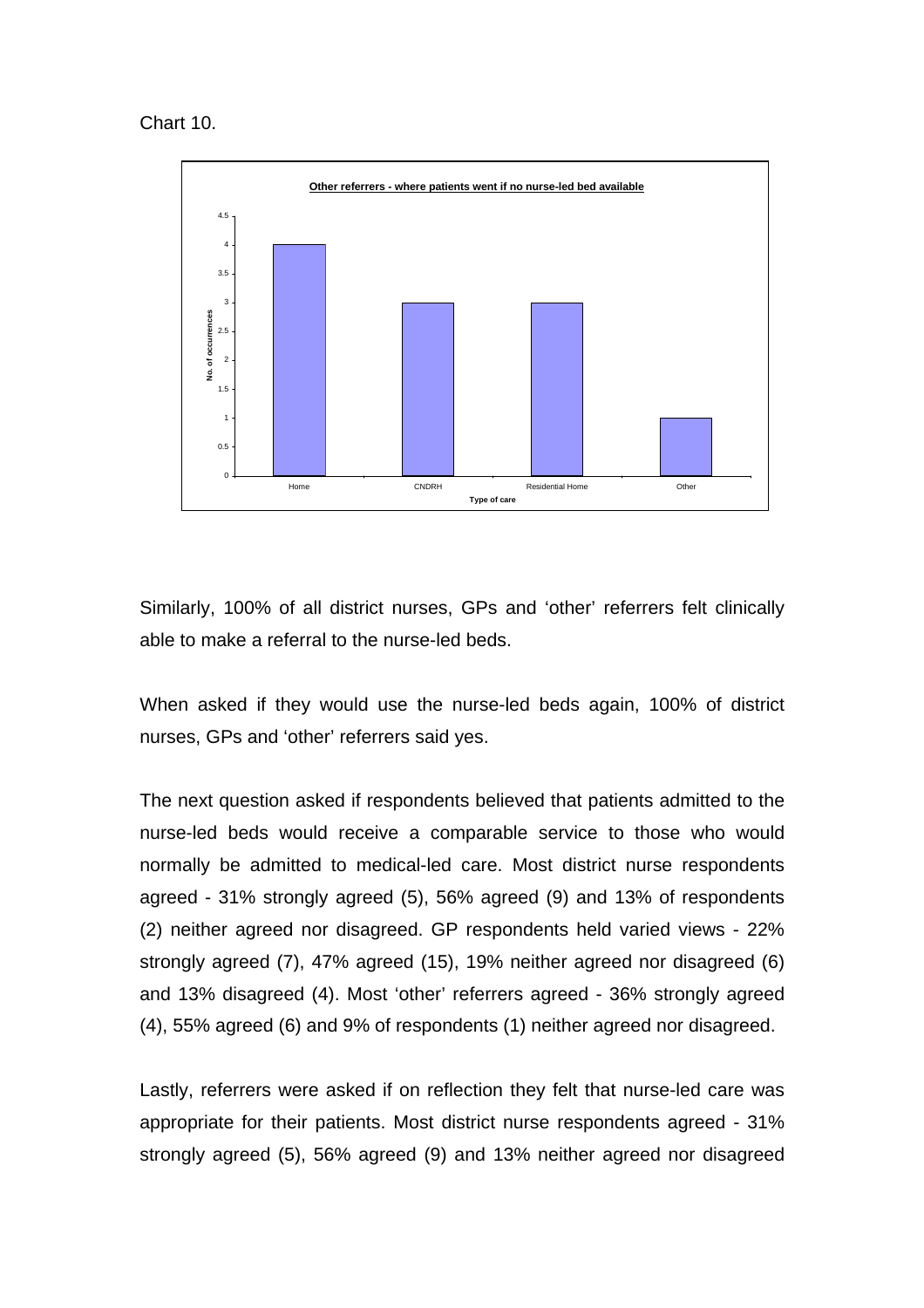(2). Most GP respondents agreed - 39% strongly agreed (13), 58% agreed (19), 3% neither agreed nor disagreed (11) (Chart 11). All 'other' referrers agreed - 67% strongly agreed (8) and 33% agreed (4).

Chart 11.



Respondents made numerous comments to reinforce how valuable and effective they felt the service is. District nurses especially made several comments about the complexity of their patients' needs and the need for a holistic approach to their care. Also highlighted was that the service provided something that the acute hospital did not and was a much needed service for community staff. Respondents had received positive feedback from their patients about their stay in a nurse-led bed and felt they had received comprehensive assessment and rehabilitation which had enabled them to return home. Several comments highlighted how communicative the nurse-led bed staff were. Several 'other' referrers suggested that some patients were discharged too early before they were fully prepared and on occasion sent without take-home drugs. Also that some physiotherapy referrals were unhelpfully last minute. It was suggested that community patients are prioritised over acute hospital ones which had led to several cancelled transfers in the past and frustration. Several GPs pointed out that comparing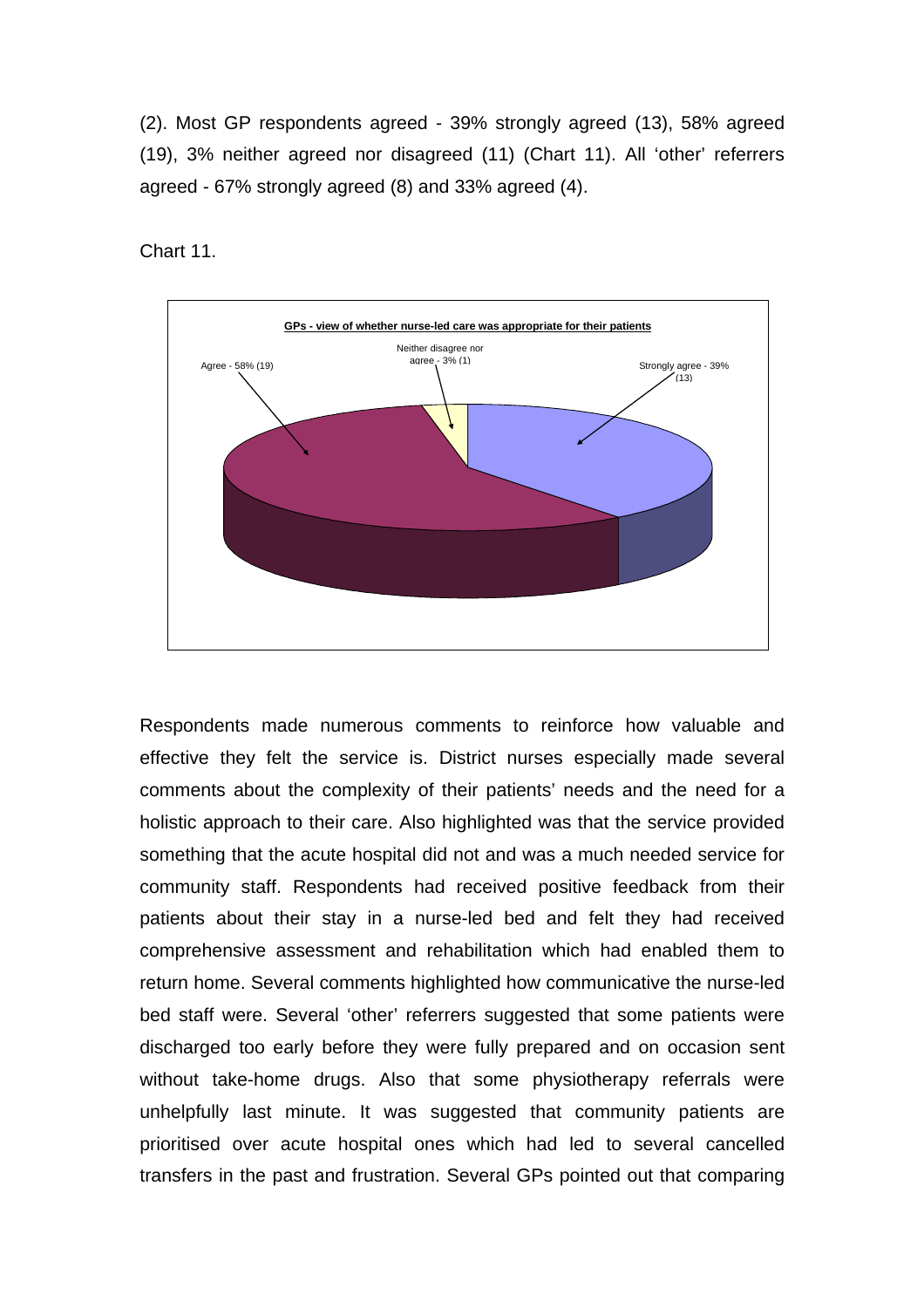medical-led and nurse-led care was not possible as not comparing like-forlike. Others responded by saying that patients with certain needs e.g. rehabilitation, received better care in the more appropriate setting of a nurseled bed. Finally two GPs suggested a single phone number to access services for patients whose needs are non-medical rather than navigating several phone numbers/services.

#### *Medical Consultant Questionnaire*

Only five medical consultants were sent a questionnaire and a response rate of 80% was elicited.

Firstly, respondents were asked if they believed appropriate patients were being admitted to the nurse-led beds. Twenty-five percent agreed whilst the remaining 75% neither agreed nor disagreed.

Secondly, respondents were asked to consider whether patients in nurse-led care receive care comparable to that of patients in medically-led care. The three respondents to this question all indicated that they neither agreed nor disagreed.

Lastly, respondents were asked how they felt about giving a medical opinion on a patient who is in nurse-led care. All three who replied indicated being very happy to give an opinion.

One consultant felt that sometimes patients were admitted to the nurse-led service, for various reasons, who would be better suited to a medical bed. Another concurred that some patients would better suit a more acute/investigative environment. It was also suggested that it may be difficult to anticipate the best place for a patient with needs such as falls, urine infection, which could indicate minor or major illness.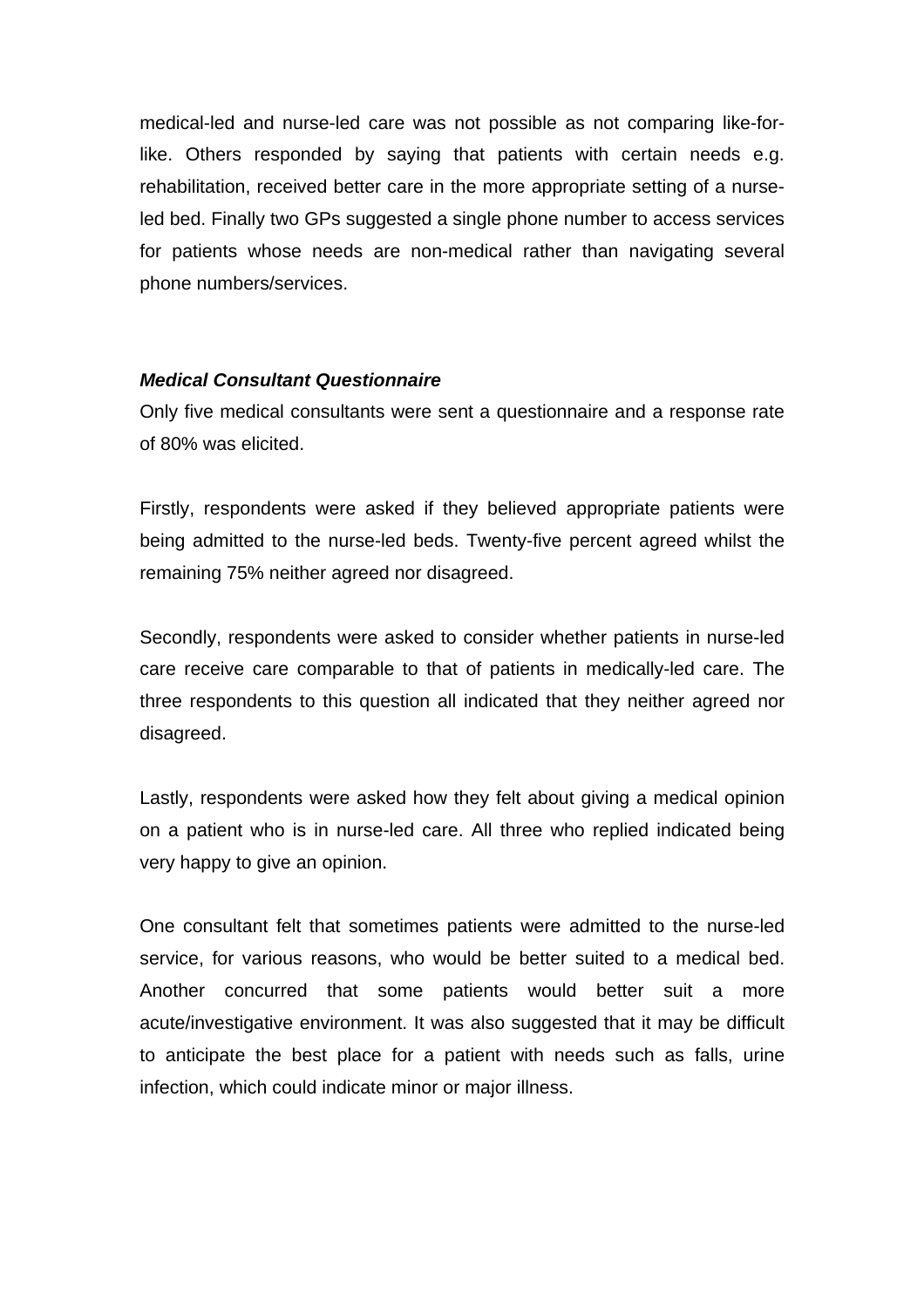## *2. Interviews*

Findings from interviews have been divided into themes which are presented under sub-headings. Where illustrative quotes are used, an identifying code e.g. P1 for Participant One, is given.

## *District Nurses*

All four district nurses had referred to the nurse-led beds on numerous occasions and had a good amount of exposure to the service on which to base their views.

## **Understanding of the nurse-led bed service**

All participants demonstrated a good appreciation of the service offered including palliative care, terminal care, 'off-legs' syndrome, leg ulcer management, rehabilitation, nursing diagnostics and pain relief. Management of blood transfusions was highlighted by one participant but not all participants were aware of this aspect of the service. There was some disagreement as to whether the nurse-led beds provided respite care or not.

When explaining the purpose of the nurse-led beds to patients, participants acknowledged this was not always possible in a crisis situation. Where participants did explain the service they said it was:

"*A five star hotel!"* (P1)

*"A place they will be cared for 24 hours a day physically and mentally."* (P4)

*"I usually tell them its a nurse-led unit and I usually say she's a very expert nurse who knows a lot about it because obviously you do worry that they might feel less confident."* (P1)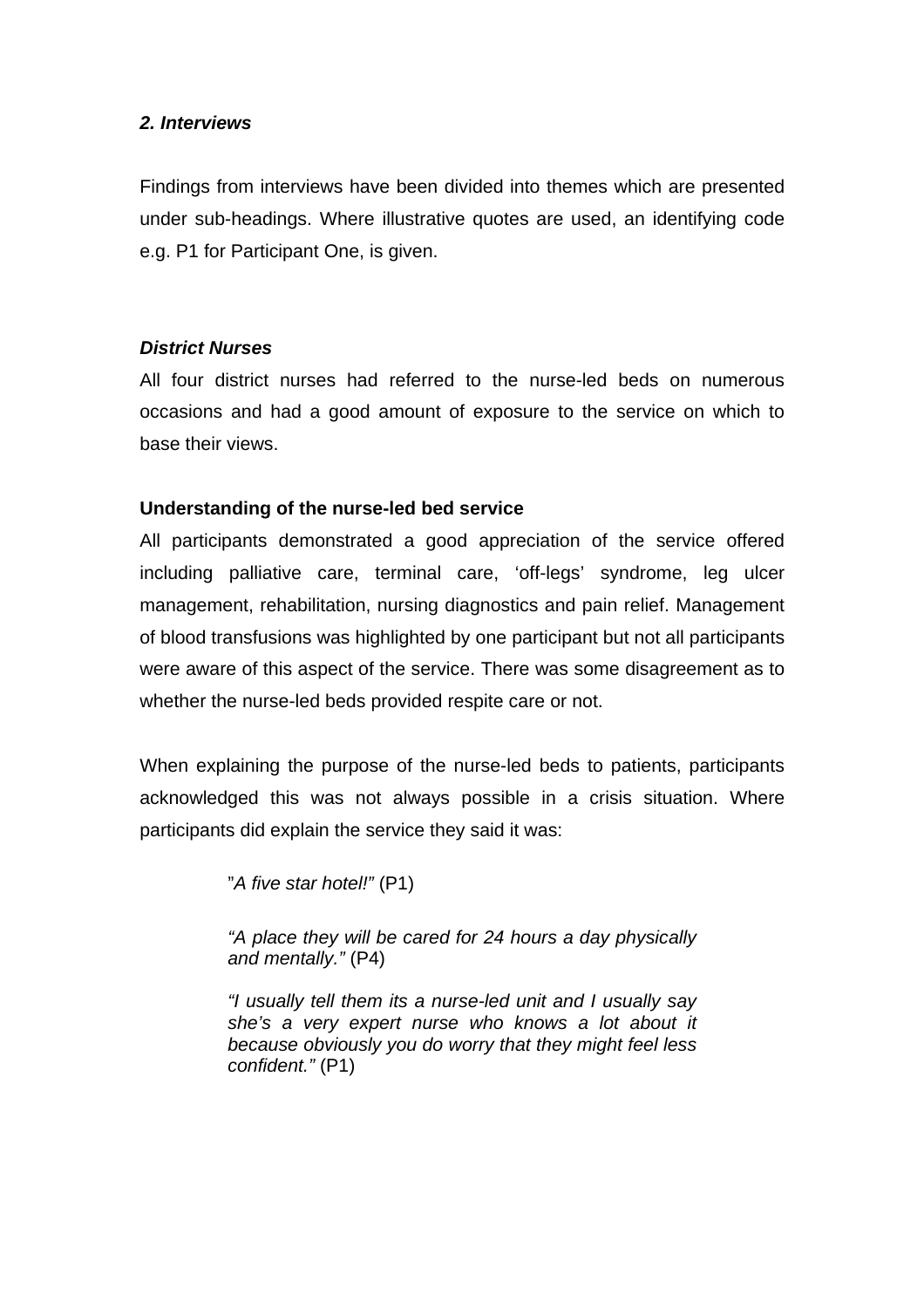#### **Referring to the service**

Participants all said that they personally decided whether or not to refer and almost always did this independently or with other district nurses and only rarely sought the view of a GP. Only one had ever experienced a bed being unavailable within a suitable time-frame and so the nurse-led beds were viewed as very accessible. The process of referral was viewed as smooth as patients' needs could be discussed with the nurse consultant or nurse practitioner who had also been helpful when alternatives to admission were agreed upon such as the Rapid Response Service. Whilst all participants were aware of the admission criteria for the nurse-led beds, all admitted to having read these once and never having referred back to them. This was because they viewed any non-acutely ill patients as possibly suited to nurseled care which they would explore with the nurse consultant or nurse practitioner on a case-by-case basis. One respondent (P1) clarified:

> *"I think we just change them* (the admission criteria) *as we go along unfortunately because we tend to think that they are our patients so therefore we do change the guidelines a bit."*

Another participant (P2) added:

*"Yeah and to be fair, it's very hard to change it on the criteria because each case is so individual that you almost can't."* 

Arranging admission tended to be focused on week days and before 3pm as patients in need could usually be identified within these time-frames so avoiding out-of-hours admissions. All participants viewed themselves as deliverers of nurse-led care and believed this helped the close working and 'mutual respect' necessary to liaise effectively with the service.

#### **Value of the service**

All participants thought the service was invaluable. Participants expressed that the nurse-led bed staff were perceived to work particularly well with social services and in getting services put in place for patients for when they go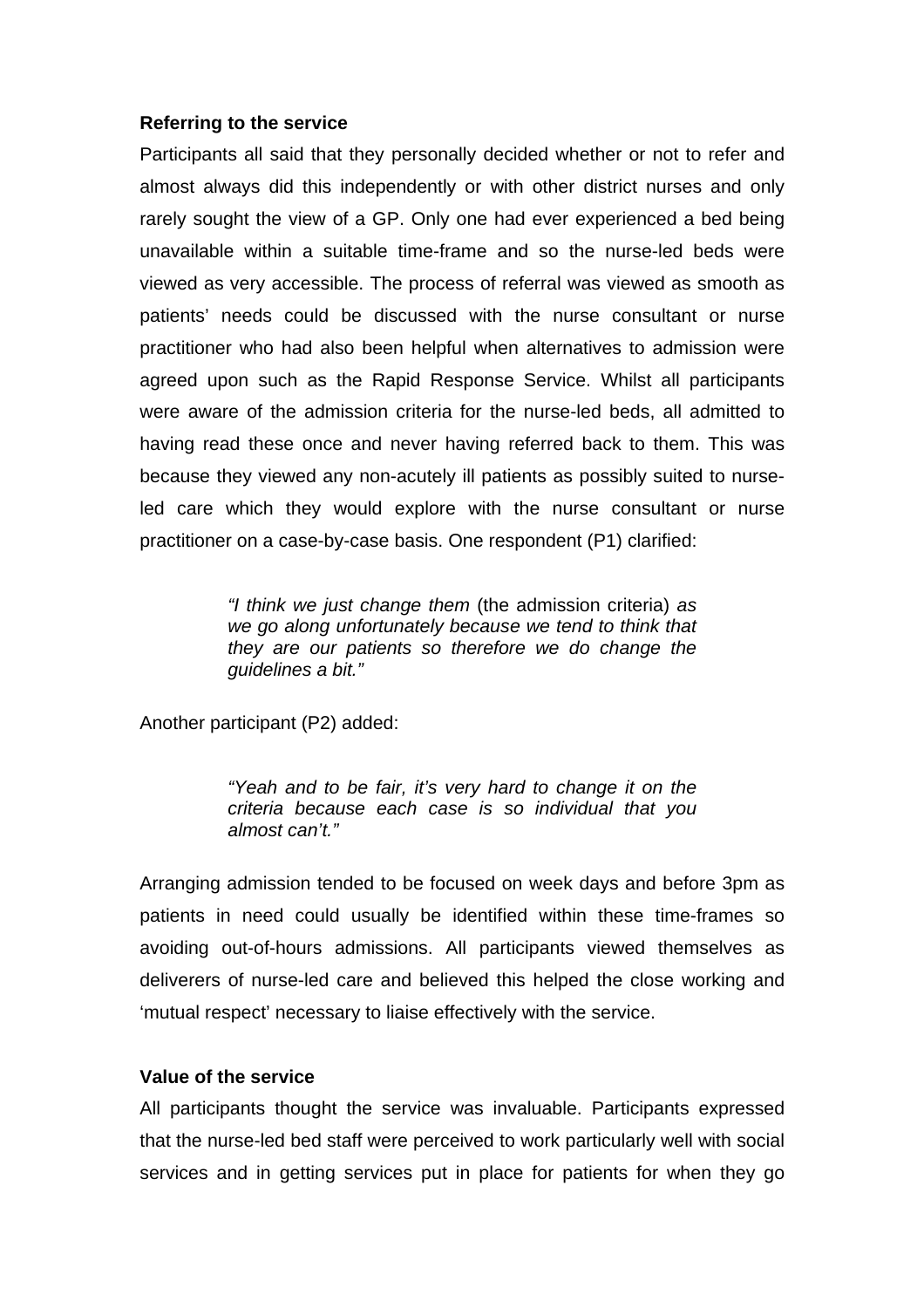home. They appreciated the high level of communication and updates they received on their patients' progress whilst in a nurse-led bed. Participants felt the level of detail in arranging discharge resources was excellent e.g. ensuring patients have blister packs for medication and commodes, seat raisers etc. It was felt that nurse-led staff better understood supportive services that could provide such equipment compared with acute hospital staff.

It was viewed that patients valued the service as they felt better able to talk to nurses as opposed to doctors. Nurse-led bed nurses were felt better able to deliver holistic care and considered to be more knowledgeable about the patients. Nurse-led staff's ability to look at a patients' functioning was particularly highlighted as excellent (P4):

> *"They're looking at function, actual day to day function of your patient and how they can function as opposed to a medical situation, you know? If you sort somebody's cardiac oedema out it is going help function but you've actually got to look at as 'we've sorted it out a bit, can they walk now?' Can they actually cope with taking the medication once they get home and all those things that won't ever get done in a medical-led system because prescribing the Frusemide will be seen as enough in a medical system. Whereas the nurses will have looked at 'how does that affect their continence?'"*

The nurse-led bed service was likened to another model of GP-led care that was said to have not been successful locally when previously implemented. The nurse-led bed service has a close working relationship with a particular doctor and so one participant suggested that this meant that the service was in fact medical-led but with a more appropriate ethos. Participant 1 said:

> *"So it is similar really yeah and so really in a sense it's almost like a small cottage hospital. Because the GP led beds in Chesterfield didn't work because the GPs wouldn't serve them in the way that they needed serving, they were withdrawn and in a way (the nurse consultant) stepped into that gap."*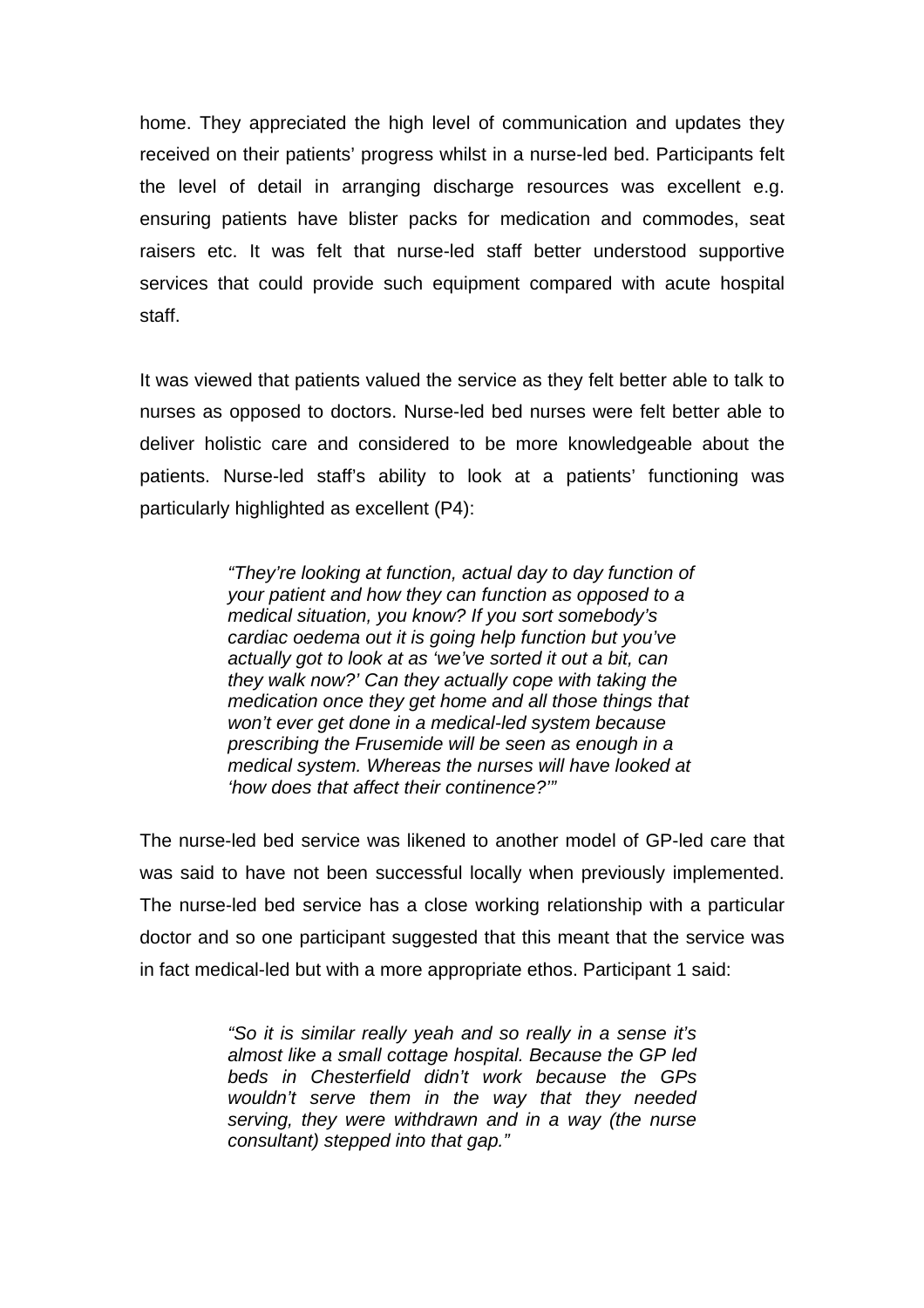#### **Impact of the service**

Drawing on personal views and feedback from their own patients, all participants felt the service had a very positive impact on patient experience and outcomes. Low staffing levels were sometimes commented on by participants' patients. Comment was passed on several patients who had used the nurse-led bed service and gone on to return home successfully. One participant (P3) said:

> *"She loved it there, I saw a big difference in her – confidence, mixing, looking after the rest of the women on the ward. I came to see her a couple of times and she was a different woman."*

The nurse-led bed policy of six-week follow-up appointments for patients was praised. It was further clarified that although the leadership qualities of the nurse consultant were key, the other nurse-led staff were also well-trained and responsible for the perceived success of the nurse-led beds.

Participants were asked whether the service was really necessary if some patients could be managed at home for a day or two whilst awaiting a bed. In response it was clarified that the nurse-led beds are not an emergency service and some leeway is permissible, usually because family members have stepped up their input temporarily with the knowledge that admission is imminent.

#### **Improving the service**

A need for a dimension to the nurse-led bed service for patients with less nursing needs e.g. convalescence was widely recognised by participants.

All participants believed that more nurse-led beds were needed and that they would have no problem filling them with appropriate patients.

One participant felt that the rehabilitation component of the ward had 'slipped' recently. This view was in response to patients who had reported a lack of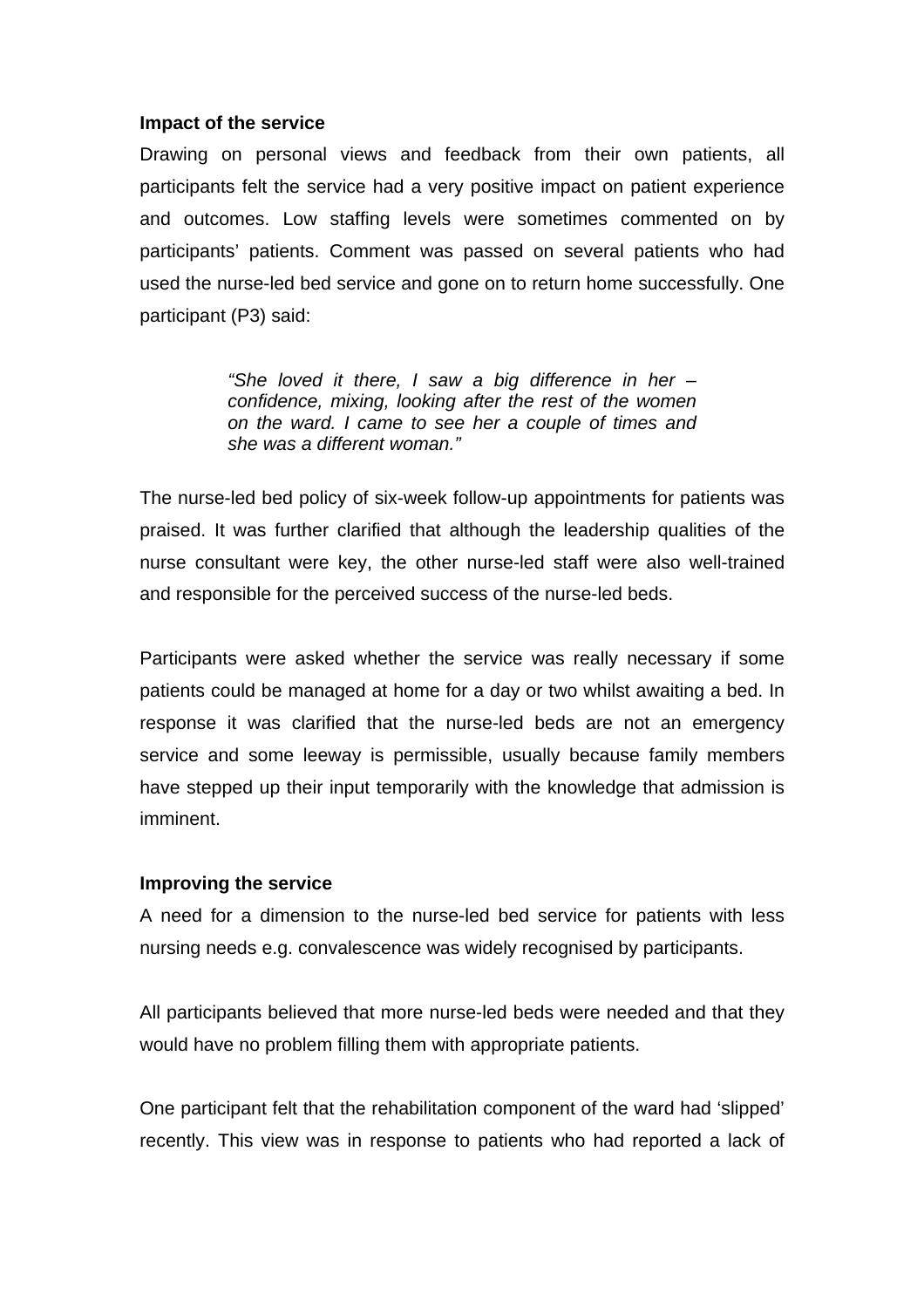physiotherapy contact and physiotherapy staffing levels were mentioned as a contributing factor.

Participants felt that for some patients a written information leaflet about the service would be useful.

Participants felt a visit to the nurse-led service would be valuable personal development for them. To-date much of their knowledge was said to come from students who had enjoyed their placement there. Said one participant (P3):

## *"It would be nice just to have a day there and just to see how the day runs."*

Whilst an isolated case, one participant viewed the service providing interpreters for patients whose first language is not English, as in need of improving in terms of availability and/or information as to what is available.

# *GPs*

Both GPs had referred to the nurse-led beds previously in order to be able to comment on it.

# **Understanding of the nurse-led bed service**

Both participants appreciated that the nurse-led bed service offered general rehabilitation although one was unaware that they were also admissionavoidance beds. Typical patients included those who had had falls or a chest infection. Both indicated that they believed the beds offered a comprehensive, holistic assessment by members of the multi-disciplinary team which one felt was not always the case at the acute hospital. One view was that the service was protocol driven and like in any job, different staff have different knowledge of these protocols. When explaining the purpose of the nurse-led service to patients, one participant explains that it is a ward which is managed by nursing and therapy staff.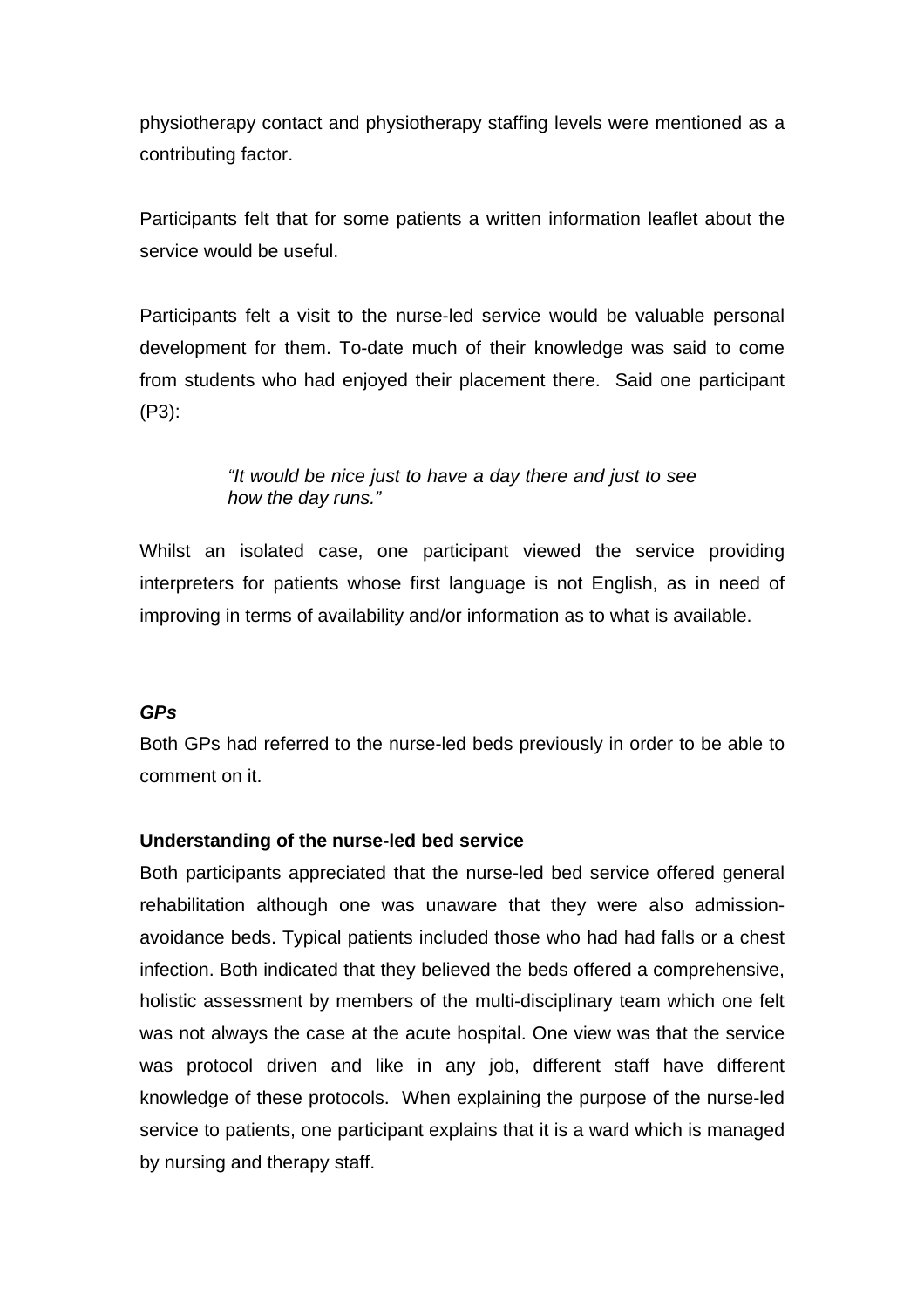#### **Referring to the service**

One GP was unaware of the nurse-led bed admission criteria. The other recognised them as a valuable guide with flexibility to accommodate individual patients as negotiated with the admitting nurse consultant or nurse practitioner. For geographical reasons, one GP would use another service first and the nurse-led beds second if a bed was not available. One participant said that if there was no bed then the acute hospital was the place of choice if additional services at home and other measures were not sufficiently available. One participant reported being faced with a list of phone numbers when trying to find an alternative service for a patient which presented a significant deterrent to busy GPs.

#### **Value of the service**

The experiences of both GPs when using the nurse-led beds were positive ones. Key benefits were viewed as the comprehensive assessments of patients and thorough discharge planning. During office hours, the beds were found to be very accessible. One GP highlighted the nurse-led bed staffs' attention to patient function as being well-managed compared with acute care colleagues.

Nurse-led care was viewed as a useful dimension of primary care, resulting in GPs focusing on the more difficult patient cases. One participant highlighted the value of discussing the best place for a patient with the nurse consultant or nurse practitioner. If in doubt the nurse-led staff would go and assess the patient. The only drawback mentioned was that some patients seemed to stay longer than planned although it was acknowledged this was not necessarily a fault of the service. Examination of the reasons for this and associated learning was encouraged. Patients had fed back positive accounts of their experiences of the service, although it was recognised that the hospital itself had a stigma attached to it from years gone by.

#### **Impact of the service**

One participant believed that some patients may be admitted for nurse-led care who would not necessarily have been admitted to acute care at that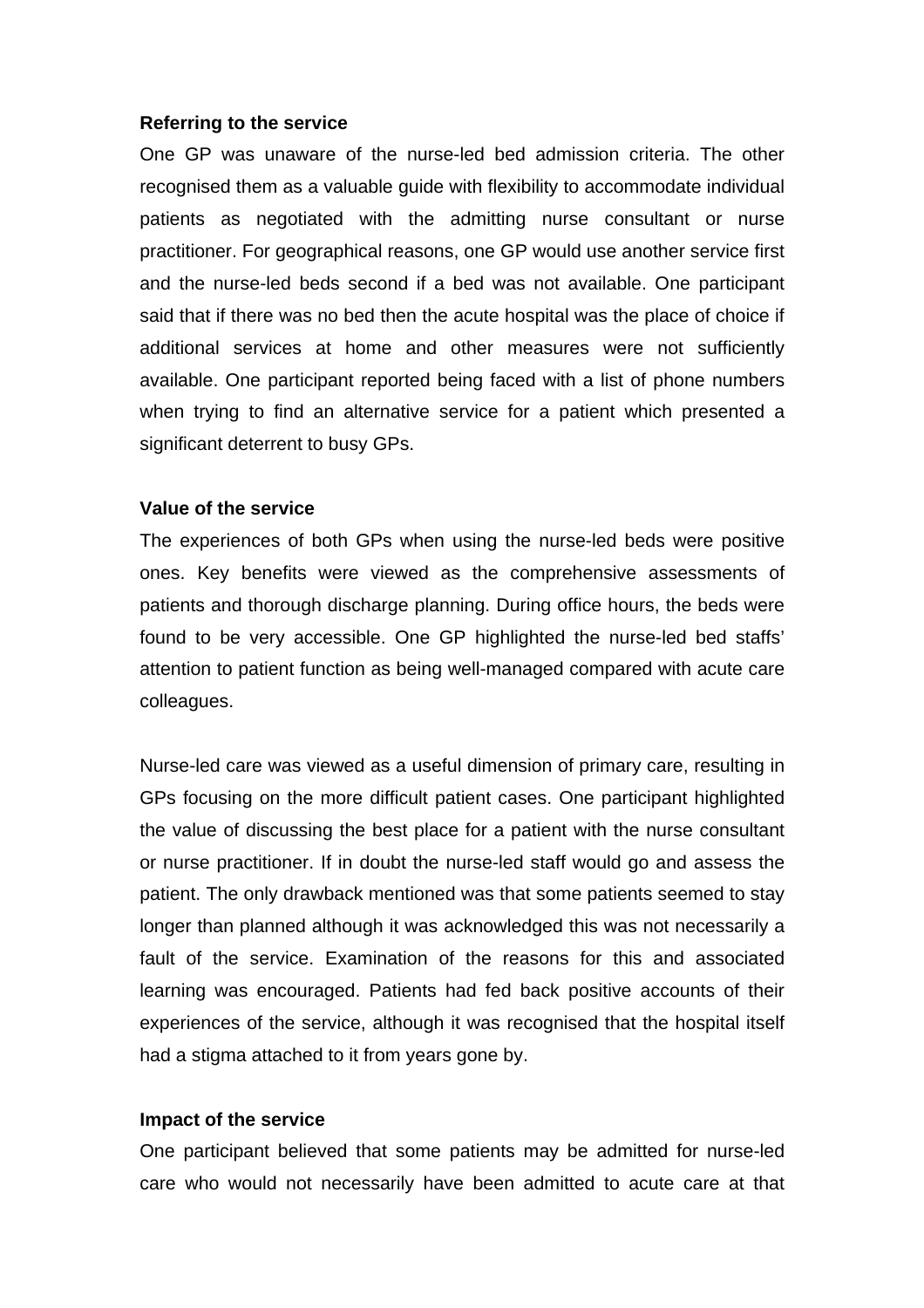point, but who could be expected to deteriorate sufficiently to require acute care in the absence of such nurse-led involvement.

#### **Improving the service**

One participant felt that the nurse-led beds should be available for admission at weekends and out-of-hours and believed beds had been available on one occasion, when a request for a bed had been turned down. To do this the ambulance system would need to be accommodating and recognise the preventative importance of transfer in non-medical emergency sitiations.

Both participants recognised value in having written information for patients although one acknowledged that in crises, this information may be more important for relatives.

A strong request was made for information about patient's progress, especially if in hospital for longer than anticipated, either in writing, fax or verbally. This pertained not only to knowing how the patient was getting along but also what had worked/not worked as part of the pre-admission management/admission process. It was suggested that such feedback would be interesting as well as something to learn from.

A further request was for opportunity to see the nurse-led bed service firsthand, having not visited it for some time.

# *Audit Findings*

## **Patient Tracking Pro-forma – Inpatient Journey**

Twelve patients had their inpatient journeys tracked. These gave a good cross-section of the kind of conditions patients would commonly have on the nurse-led ward. Most referrals came from GPs whilst the Community Rehabilitation Team were involved on three occasions (twice alongside GPs), district nurses co-referred with GPs on three other occasions and the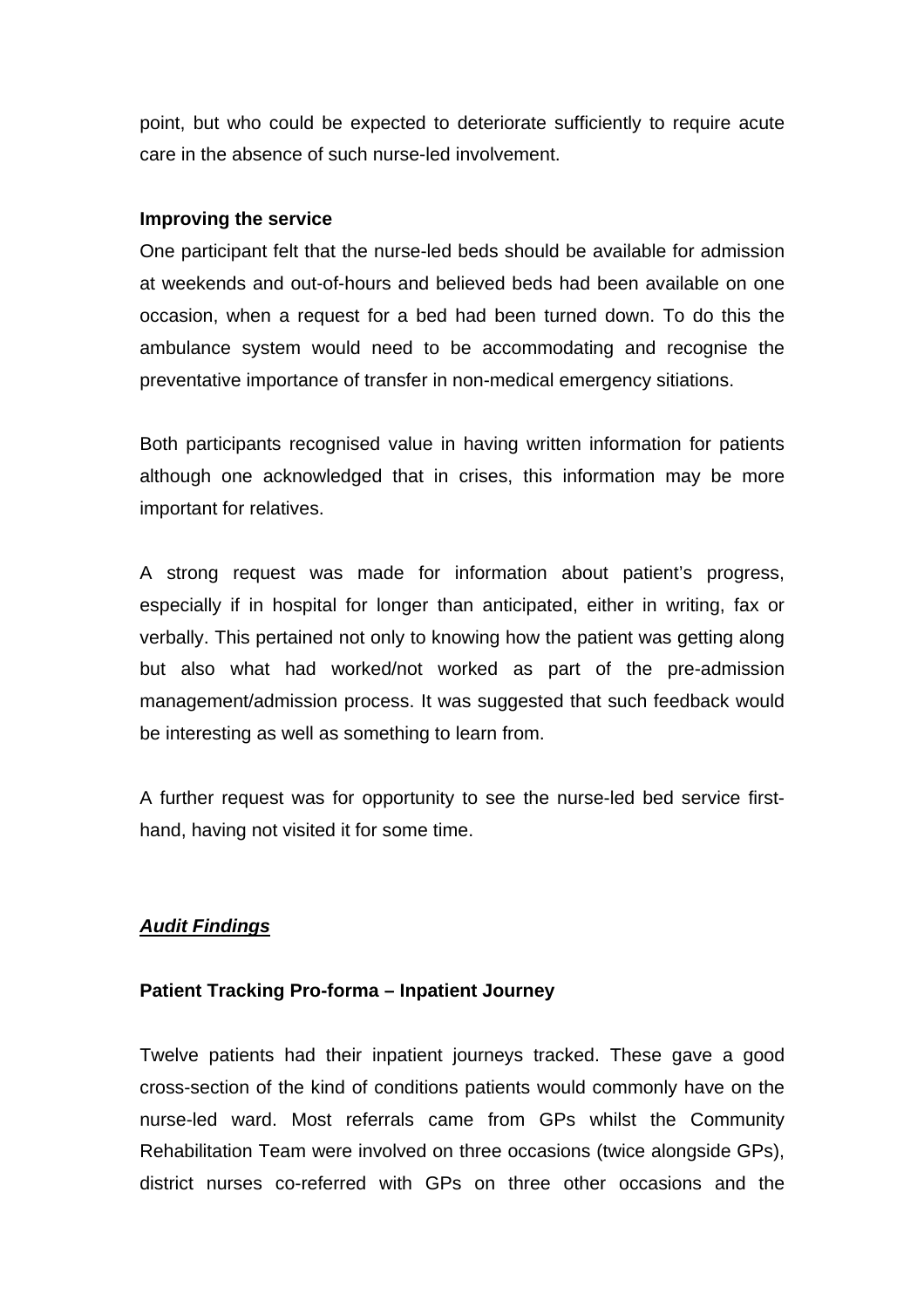Emergency Admissions Unit at Chesterfield Royal Hospital referred one patient. The average length of stay was 37.3 days (range 6 to 97). Discharge destination was usually to the patient's home whilst one patient died, two went to residential intermediate care facilities and two were admitted to residential homes.

The actual care needs that led to their referral to nurse-led care, bearing in mind that more than one could be specified) were: falls (2), respiratory care (2), palliative care (2), pain control (5), reduced mobility and coping (3), Parkinson's Disease/neurological needs (1), orthopaedic care (1) and 'other' (3) including urine infection, safety and general deterioration. However the actual reasons for admission identified following assessment were: falls (3), respiratory care (1), palliative care ( 3), pain control (7), reduced mobility and coping (5), Parkinson's Disease/neurological needs (1), assessment and rehabilitation (1), and 'other' including safety (1) and general deterioration(1).

A range of 4 to 7 professionals were identified as involved in each patient's care whilst on the ward. These were the nurse consultant, physiotherapist, occupational therapist and nurse for all patients and commonly the Care Manager and doctor. Occasionally others were involved including McMillan Nurse, Respiratory Specialist Nurse, Social Services Manager, psychiatrist and dietician. The goals of all these professionals were recorded as being met with the exception of one patient whose disorientation/clinical condition prevented this. Evidence of goal setting tended to focus on records of discussions in the weekly multi-disciplinary team meetings, records of discussions with the patients, professionals' own records and notes case notes. It was not clear whether goals are routinely set out in nursing care plans (stated in one case only) or are retained within the personal records of other members of the multi-disciplinary team.

The audit sought to identify any patient/carer involvement in discharge planning, including whether their preferences were met. On a small number of occasions there was no evidence of involvement and whilst it may have happened, it was not documented. On other occasions, there is extensive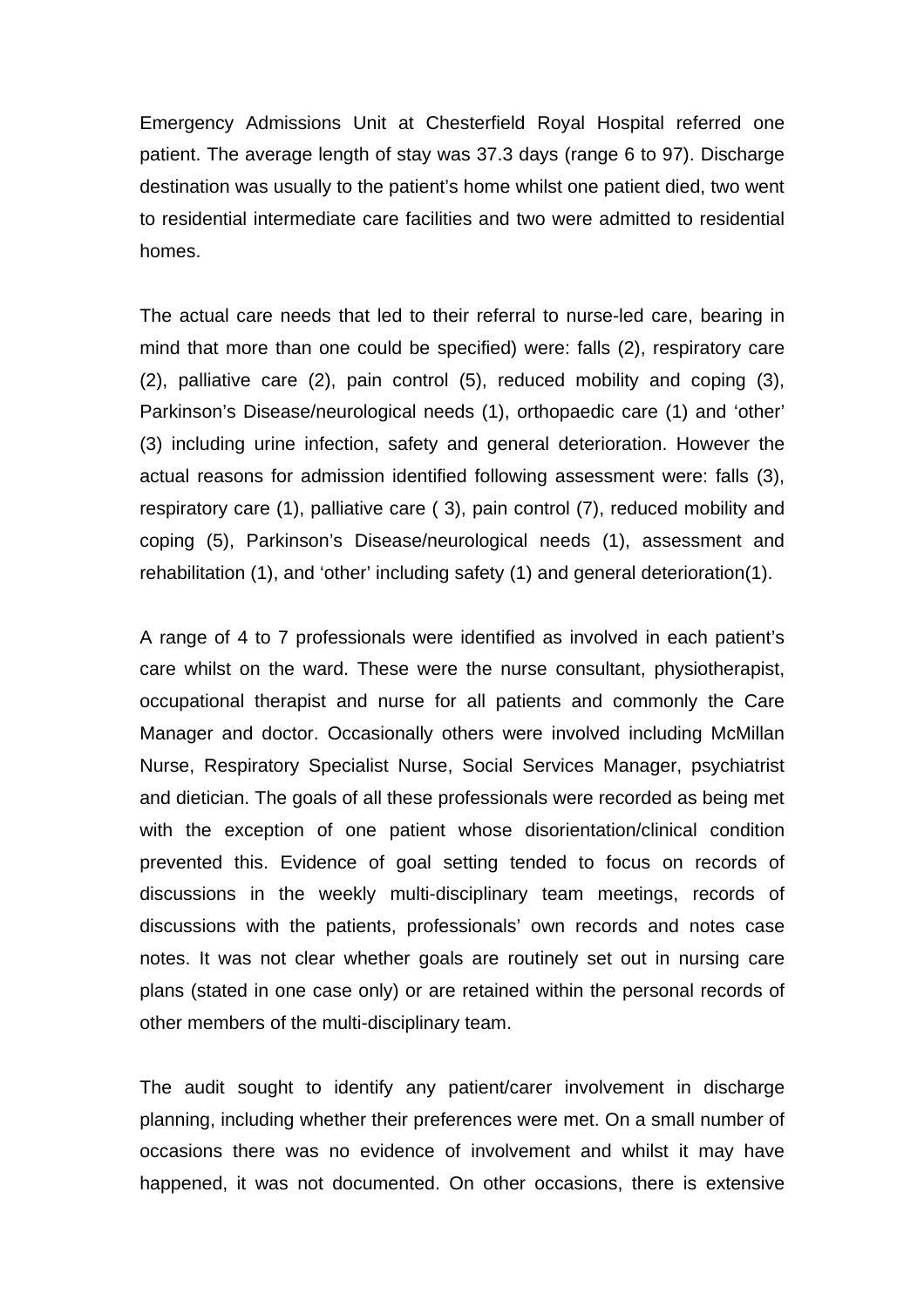evidence of involvement and accommodation of discharge preferences. Generally speaking, findings suggest consultation and involvement was very good although it is difficult to know if evidence of these discussions was documented or recollected by the auditors during the audit e.g. "patients were invited to a multi-disciplinary team meeting" (6 occasions).

Professionals involved in post-discharge support for each patient ranged from 4 to 6 in number and commonly included the GP, Community Rehabilitation Team, domiciliary physiotherapist, domiciliary occupational therapist, Domiciliary Services Organiser/agency, district nurse and infrequently the police, Respiratory Specialist Nurse, Emergency Care Team and Visual Impairment Team. Evidence of patient goal setting for use in the community was evident on six occasions only. There may have been goal setting but it was not evident to the auditors. Communication of goals to patients and community agencies does not appear to be routine.

As well as looking at a breakdown of elements of the patient's journey, a key purpose of the audit was to identify any areas for improvements such as preventable delays in the over all patients' journeys. From the information gathered here, delayed discharges (according to the Social Services definition) were evident on three occasions as patients awaited placement (1) and a care package/home adaptations (2) One of these patients incurred a delay of 2 months whilst awaiting a bed, adaptations, social services 4 times daily and the continence pad service. Other delaying factors were to accommodate patient/carer preferences e.g. their initial refusal to be discharged whilst awaiting surgery, and patients' lack of motivation and insight into the need to rehabilitate slowing their potential progress e.g. *"I'll manage when I get home".* In a further case, a patient's preference to smoke whilst being treated for recurrent chest infections could reasonably be expected to have hindered their progress.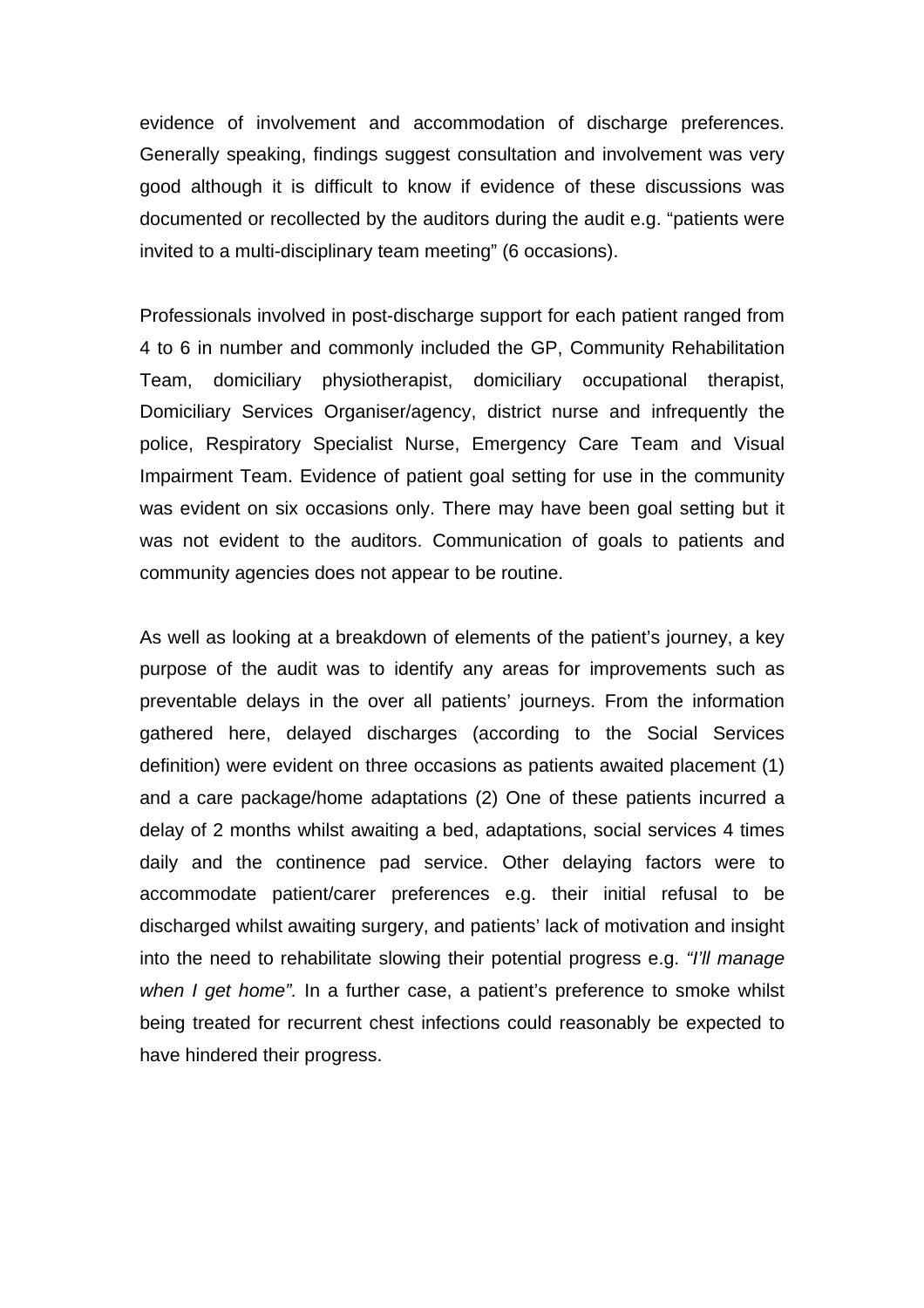#### **Patient Tracking Pro-forma – Non-admitted Patient**

The records of 10 patients, who were referred to the nurse-led beds but were unable to be admitted, have been examined. All patients were referred in the afternoon by a mixture of GPs (5), district nurses (2), care managers (2) and a nurse practitioner (1). Reasons given for the other non-admissions include no beds (5) and low staffing levels (3). All but two patients met the nurse-led bed admission criteria and these two comprised a patient with no nursing needs and another who had no evidence of the reason given for referral (dizziness). Instead, these patients respectively went for respite care the following day and to Red House for assessment.

The other 8 patients who were unable to be admitted went to Red House for assessment (2), CDU (1 - a day later then admitted to nurse-led bed the same day), remained at home without need of any support (1 - admitted to nurse-led bed 4 days later), remained at home with increased services (4 - one went to nurse-led ward 4 days later, one got admitted to Chesterfield Royal Hospital four days later, one stayed at home throughout and one died). Where needed, increased services/input was provided by the Rapid Response Team, tissue viability nurse, district nurse, GP, family, domiciliary occupational therapy, DSO/agency and a hospital doctor (for advice).

Patient outcomes at six weeks were managing at home well  $(6)$ , died  $(2 -$  one patient the same night as originally referred and another two weeks later after Red House, Emergency Admissions Unit and Chesterfield Royal Hospital admissions). It is beyond the scope of this audit to appraise whether either of these deaths was preventable and at best it can only identify what alternative arrangements were made for non-admitted patients.

The audit indicates that patients unable to be admitted are found alternative arrangements to meet their needs which are usually in the form of increased services/input and not through unnecessary admission to the acute hospital. Wherever possible, waiting patients are then brought into a nurse-led bed at a later date.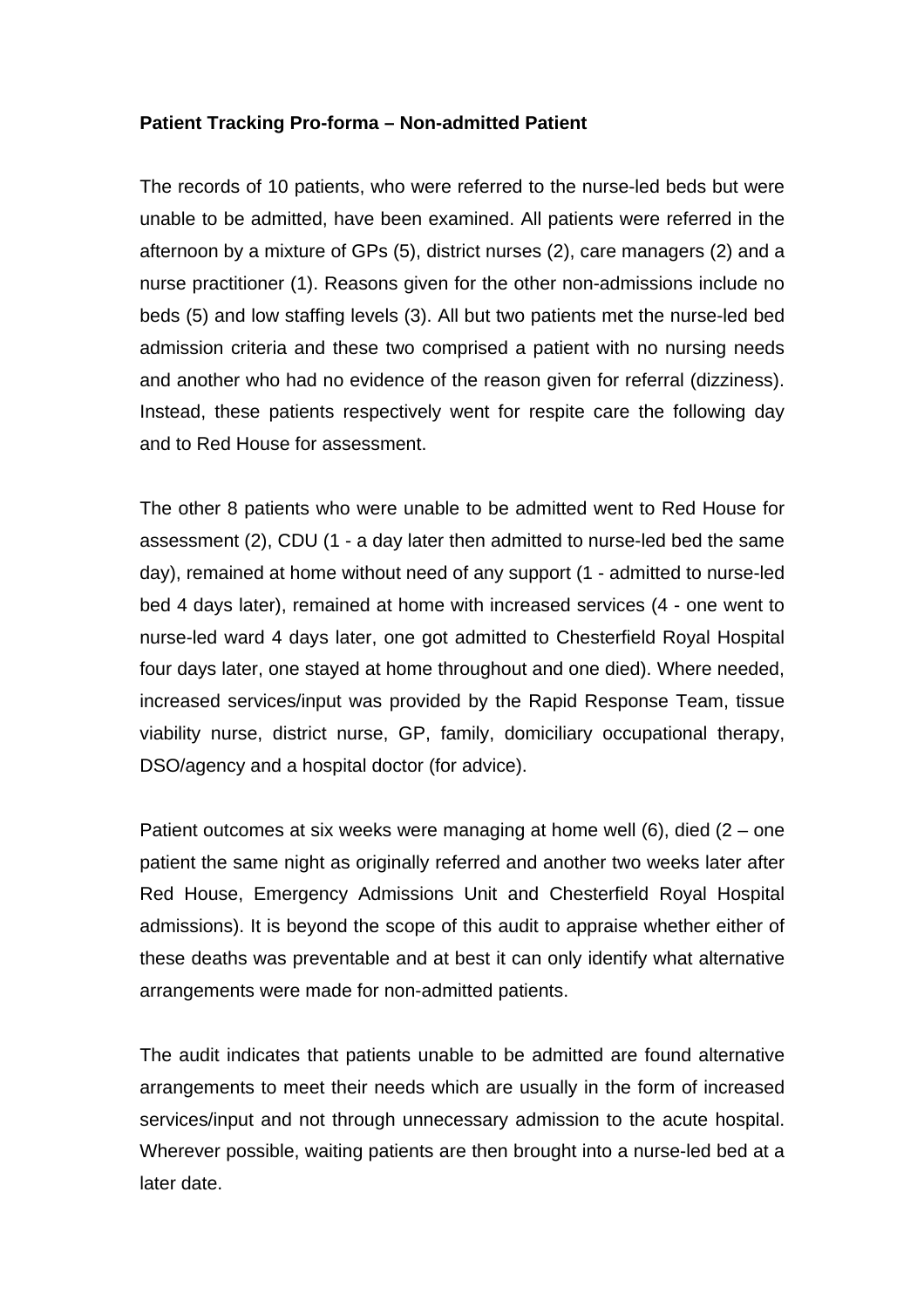#### **Patient Tracking Pro-forma – Readmitted/failed discharge**

The records of 8 patients, who were readmitted following discharge from a nurse-led bed, were examined to see if readmission was due to a poorly planned or executed discharge, known as a 'failed discharge'. Discharges are considered to have failed if a patient is readmitted within twenty-one days. Of these eight re-admissions, four were considered difficult to avoid. These involved a patient with cellulitis of the legs whose condition is a chronic one that is known to require regular hospitalisation, a patient whose family had not wanted any services but could then not manage, a patient who fell outside of their house and a patient whose mental health had deteriorated. These of course beg the question whether services or other steps could have been taken to prevent these occurrences, so maintaining the patients at home. The other four re-admissions do appear to have some preventable elements to them in hindsight. One patient 'did not feel right' on the day of discharge, had received no home visit assessment, and went on to have a fall. A second patient went home without the cause of their diarrhoea being fully resolved and this re-started. A third patient had insufficient support in place at home to manage their disorientation and hallucinations (although support levels put in place had accommodated family members' preferences). Lastly, a patient was discharged whilst feeling unwell and prior to awaiting a urine test result. This was positive for infection and the patient was treated with antibiotics.

Again, it is difficult to predict patient outcomes with any certainty as support considered satisfactory pre-discharge, may not be adequate in reality and so on. Identifying what did not work can only be done retrospectively with hindsight. What this audit does show is that there is room to take a closer look at discharge planning and ward organisation around test results, support packages, patients' views on their readiness for discharge and collaboration to prevent admission through increased services as soon as existing services are seen to be insufficient.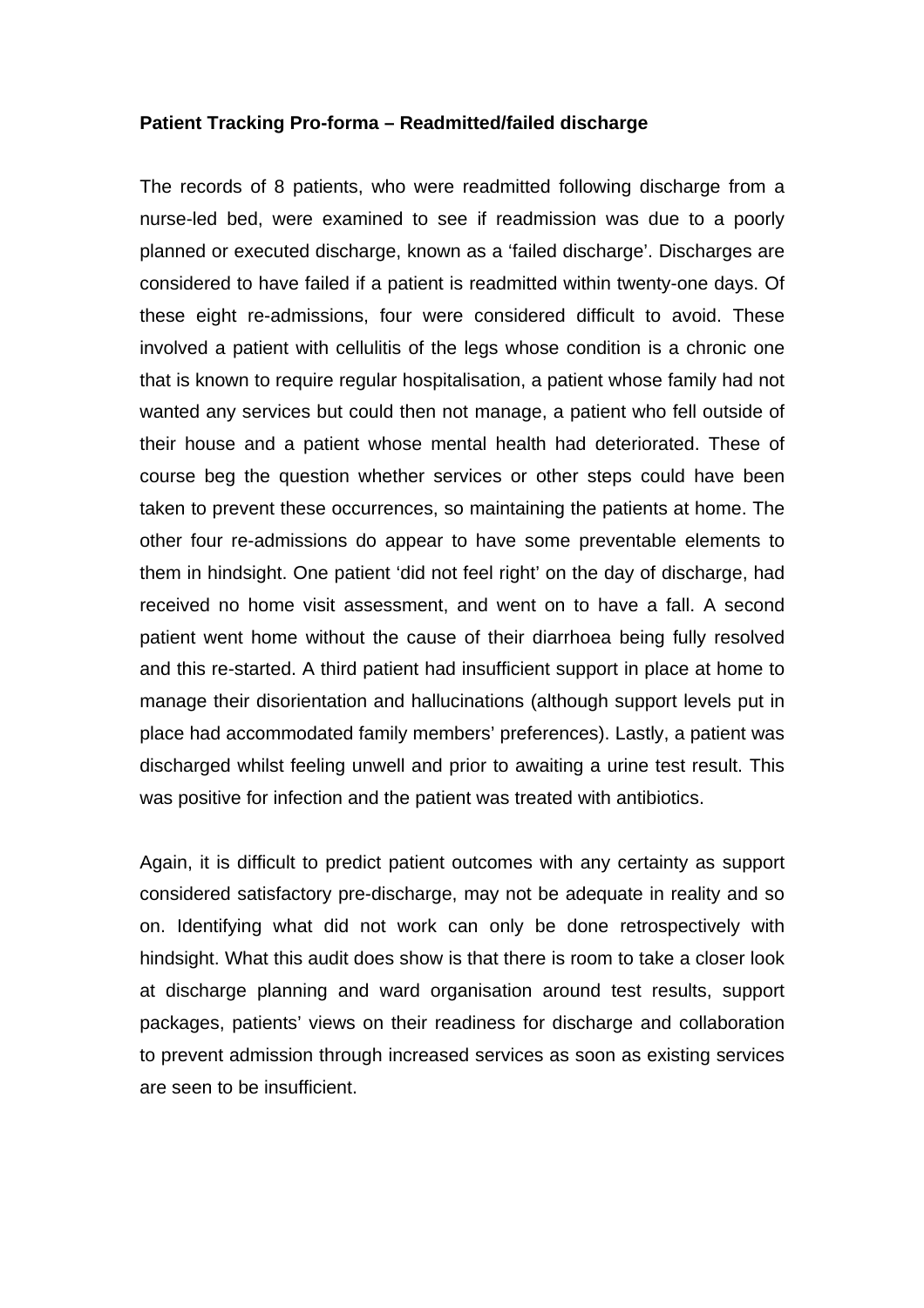#### **Bed Census Pro-forma**

This point prevalence audit was undertaken on six occasions:

Week 1 - Friday 31<sup>st</sup> March 18 00 Week 2 - Monday 3rd April 09 00 Week  $3$  - Wednesday  $12<sup>th</sup>$  April 10 00 Week  $4$  - Thursday  $20<sup>th</sup>$  April 16 00 Week 5 - Tuesday 24<sup>th</sup> April 12 00 Week  $6$  - Thursday  $4^{\text{th}}$  May 14 00

**It is important to note that this audit does not count patients but beds. This is because patients may be occupying beds on one or more weeks of the audit and risk being counted up to six times.** A longitudinal audit, examining bed use over several weeks on a daily basis, would best be used to identify numbers of patients occupying nurse-led beds inappropriately. This audit only provides a 'snap-shot' which is why it has been done on several occasions. Whilst some beds may have had patients in who were not appropriate on the day of audit, this was not necessarily the case between bed census dates. These findings are necessarily subjective as clinical judgement was used by the auditors when considering the attributes of patients occupying the beds.

Throughout the audit period, the number of beds available for nurse-led patients was above the normal allocation of fourteen. This was with the cooperation of the Therapy Consultant who allowed therapy beds to be allocated to nurse-led patients when there were no therapy patients requiring beds. One occupied bed space was not included as the patient had only recently been admitted that day and had not yet been clerked in by the nurse consultant. Bed occupancy of the normal allocation of 14 nurse-led beds on the audit days was high (97%). Note that the three percent of beds unoccupied by nurse-led patients were not empty, but were instead occupied by therapy patients.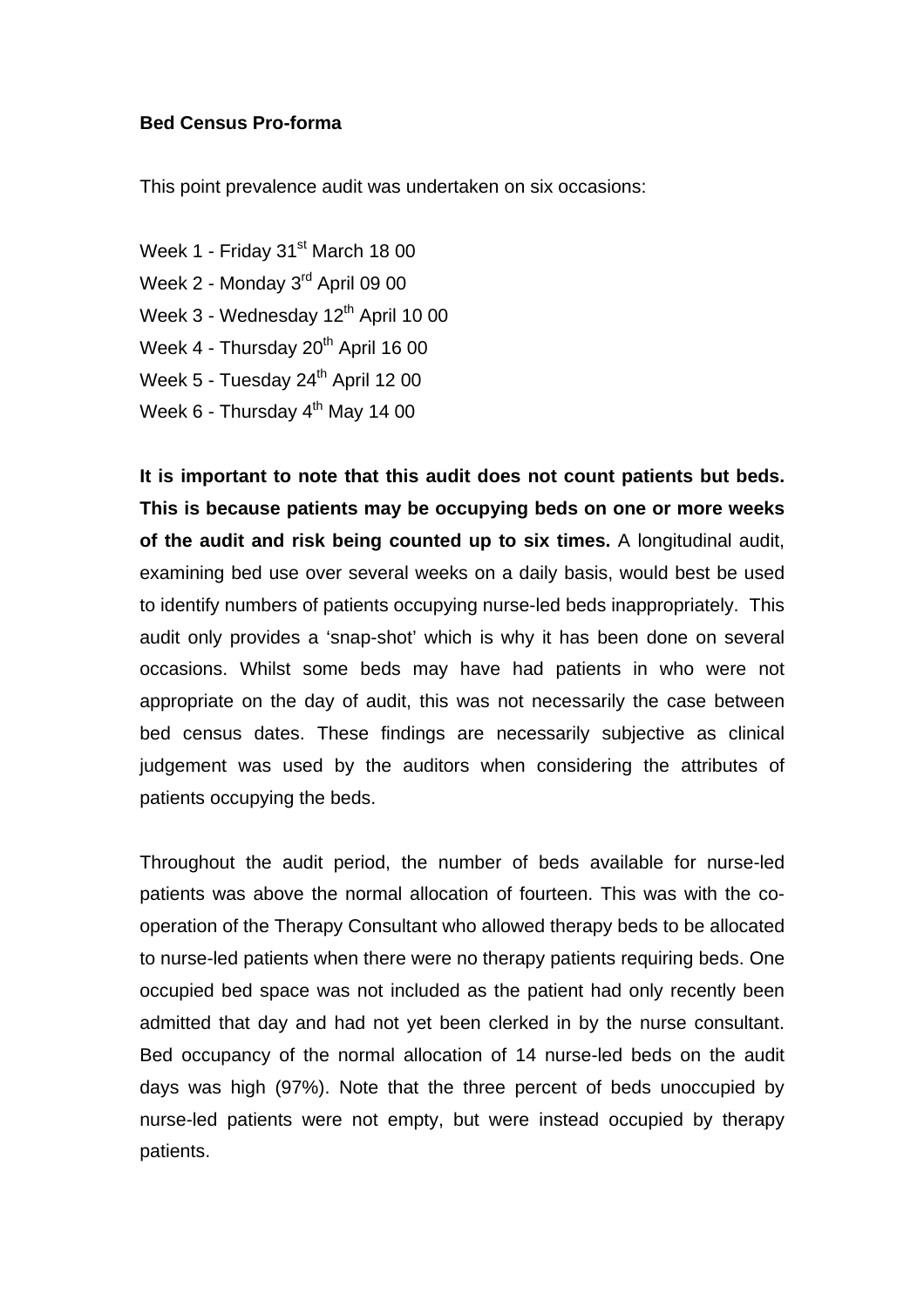The patients occupying the beds during the census originated from a total of twenty different local GPs. Most patients were admitted from home whilst only two had come from an acute care setting at Chesterfield Royal Hospital. Their length of stay at the time of audit ranged from one to sixty-five days.

A number of primary reasons were given as to why patients occupying the beds had been admitted. More than one reason could be given but these were substantial reasons and not merely a list of all conditions being experienced by these patients. The numbers in brackets represent the number of mentions. On admission these were: assessment and rehabilitation (51), reduced mobility and coping (24), falls (17), pain control (6), continuing rehabilitation (3), respiratory care (1), palliative care (1), confusion (1) and 'other' (25). The 'other' options frequently included discharge planning and infrequent cases such as Charles Bonnet Syndrome, a trial in the ward flat and clinical conditions (e.g. urine infections, leg oedema, end stage heart failure, acute physical deterioration).

The primary need for maintaining a bed on the nurse-led ward either evolved or remained the same. Most common care needs at the time of audit were given as: respiratory care (10), pain control (8), confusion (8), assessment and rehabilitation (6), continuing rehabilitation (5), reduced mobility and coping (5), falls (2), palliative care (1) and 'other' (56). The 'other' options frequently specified included awaiting social services arrangements e.g. calls and equipment, planning home visits, discharge planning as well as infrequent instances of awaiting psychiatric review, awaiting care home placement, diarrhoea and vomiting, collapse, full nursing care required, anaemia treatment, depression, safety, constipation, chest infection, PEG feeding and awaiting surgical review.

Of the 84 bed spaces audited during the census period, 55 (66%) of these were considered to be occupied by an appropriate patient needing nurse-led care, whilst 28 (34%) were not. See Table 3 overleaf.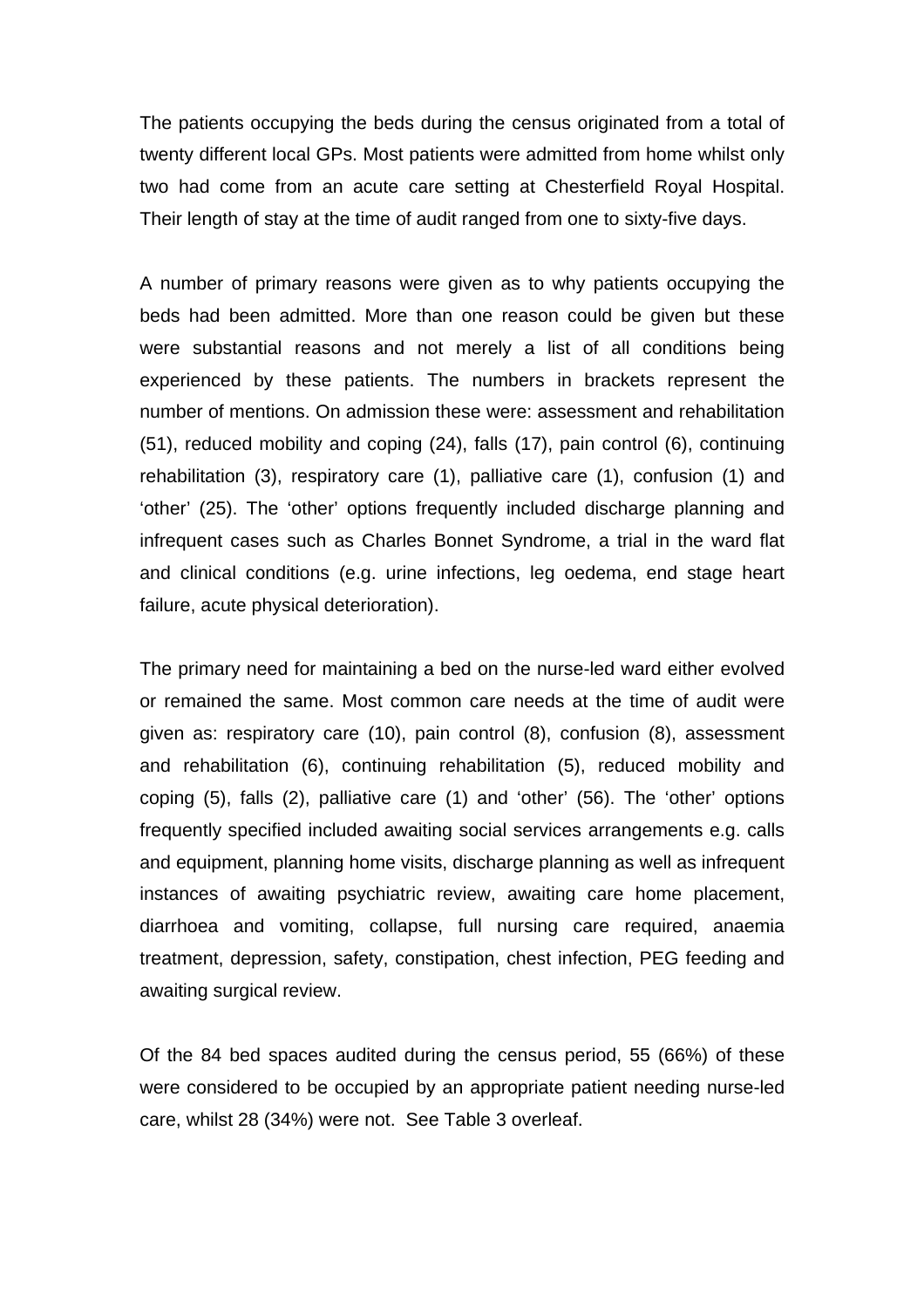|                                             | Week 1 |                | Week 2         |                | Week 3         |                | Week 4         |              | Week 5         |                | Week 6         |              |
|---------------------------------------------|--------|----------------|----------------|----------------|----------------|----------------|----------------|--------------|----------------|----------------|----------------|--------------|
| <b>Appropriate</b><br>for Nurse Led<br>Bed? | Y      | N              | Y              | N              | Y              | N              | Y              | N            | Y              | N              | Y              | N            |
| Bed 1                                       |        | N              |                | N              | Y              |                |                | N            |                | N              | Y              |              |
| Bed <sub>2</sub>                            | Y      |                | Y              |                | Y              |                |                | N            | Y              |                |                | N            |
| Bed 3                                       | Y      |                | Y              |                | Y              |                |                | N            |                | $\mathsf{N}$   |                | $\mathsf{N}$ |
| Bed 4                                       | Y      |                | Y              |                | Y              |                | Y              |              | Y              |                | Y              |              |
| Bed 5                                       | Ÿ      |                | $\overline{Y}$ |                |                | N              | $\overline{Y}$ |              | $\overline{Y}$ |                | Y              |              |
| Bed 6                                       | Ÿ      |                | Y              |                | Y              |                | Y              |              |                | $\overline{N}$ |                | $\mathsf{N}$ |
| Bed 7                                       | Y      |                |                | $\mathsf{N}$   | $\overline{Y}$ |                | Y              |              | Y              |                | Y              |              |
| Bed 8                                       | Y      |                | Y              |                | Ÿ              |                | Y              |              |                | V              |                | N            |
| Bed 9                                       | Ÿ      |                | Y              |                | Y              |                | Ÿ              |              | Y              |                | Y              |              |
| Bed 10                                      | Ÿ      |                | Y              |                |                | $\overline{N}$ | Y              |              | Y              |                | Y              |              |
| Bed 11                                      | Ÿ      |                | Ÿ              |                |                | N              |                | N            | Y              |                |                | N            |
| Bed12                                       | Y      |                | Y              |                | Y              |                |                | $\mathsf{N}$ |                | N              |                | N            |
| Bed 13                                      | Y      |                |                | N              |                | N              |                | N            |                | N              | Y              |              |
| Bed 14                                      | Y      |                |                | $\mathsf{N}$   |                | N              | R              | $\mathsf{R}$ |                | N              | R              | $\mathsf{R}$ |
| Bed 15                                      | Y      |                | Y              |                | R              | R              | R              | R            | R              | R              | R              | $\mathsf{R}$ |
|                                             |        |                |                |                |                |                |                |              |                |                |                |              |
| $R =$ reverted to<br>a therapy bed          |        |                |                |                |                |                |                |              |                |                |                |              |
| $V = void new$<br>patient not<br>included   |        |                |                |                |                |                |                |              |                |                |                |              |
| <b>TOTALS</b>                               | 14     | $\overline{1}$ | 11             | $\overline{4}$ | 9              | 5              | $\overline{7}$ | 6            | $\overline{7}$ | 6              | $\overline{7}$ | 6            |

Table 3. Appropriate in-patient bed use

A number of reasons were given as to why these bed spaces were being used by patients not considered to being in the best place for them. These were generally because the patients were fit for discharge and awaiting arrangements to be put in place e.g. equipment or outcome of a case conference, some were being discharged later that day, one was better suited to a therapy environment and for one a ward for people who are elderly with mental illness, was preferable.

Of the 84 bed spaces audited, 18 of these were occupied by patients who it was thought did not require in-patient care. Twenty-three of the bed spaces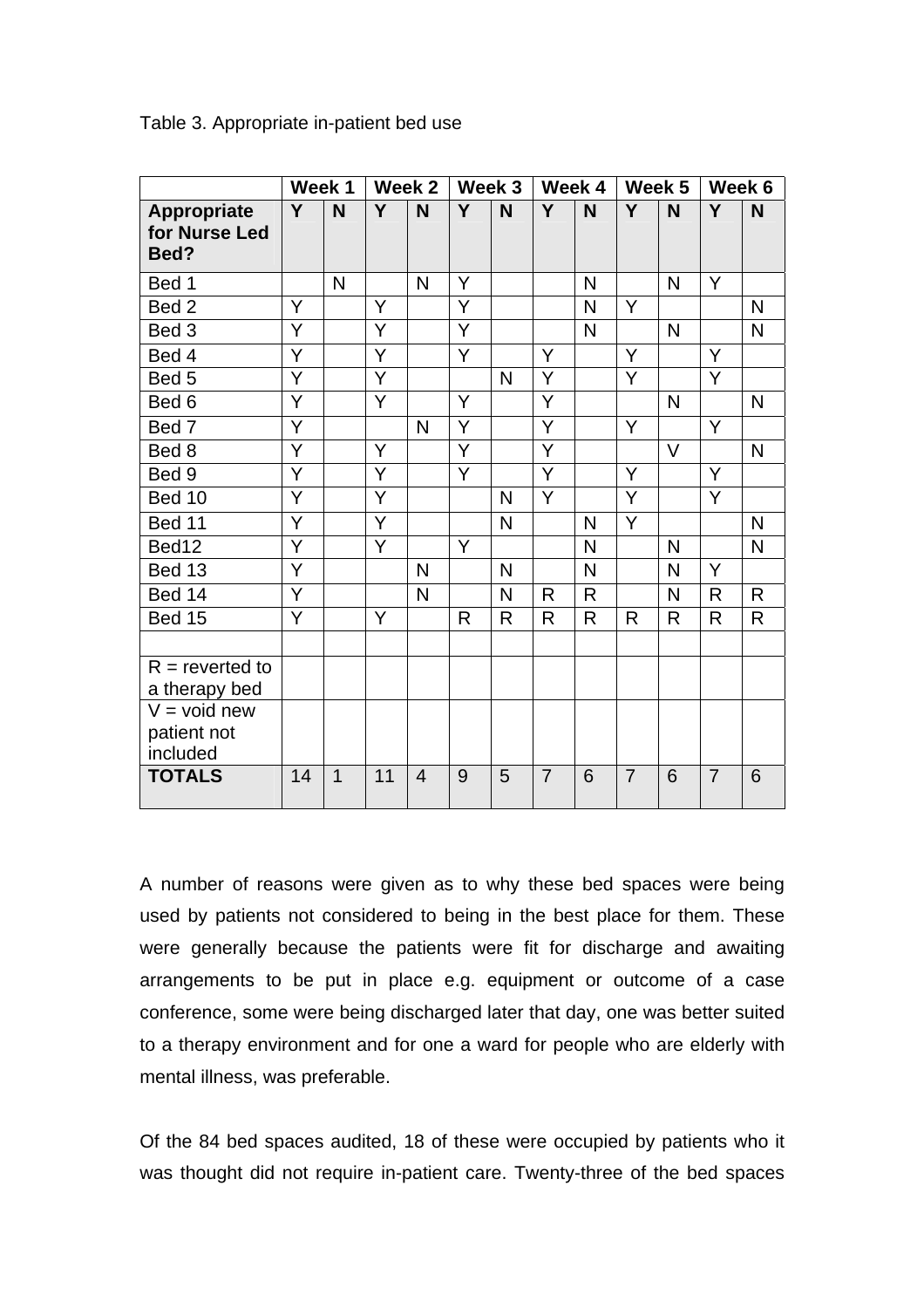had patients in them who it was considered were not receiving active treatment. These corresponded with the patients who were awaiting discharge, placement and such like.

#### **Graffiti Board, Comments Box and First Impressions Questionnaires**

These findings are presented in the Appendix and comprise Graffiti Board (2 patient/carer respondents), Comments Box (14 patient/carer respondents) and First Impressions Questionnaires (46 patient/carer respondents).

## **SUMMARY**

This chapter has given an overview of approaches to analysis. Findings giving a comprehensive view of the perspectives of patients, carers, nurse-led bed staff and other staff who use the service, have been detailed. Considering findings grouped in this way has ensured a deeper and more holistic representation of viewpoints gained.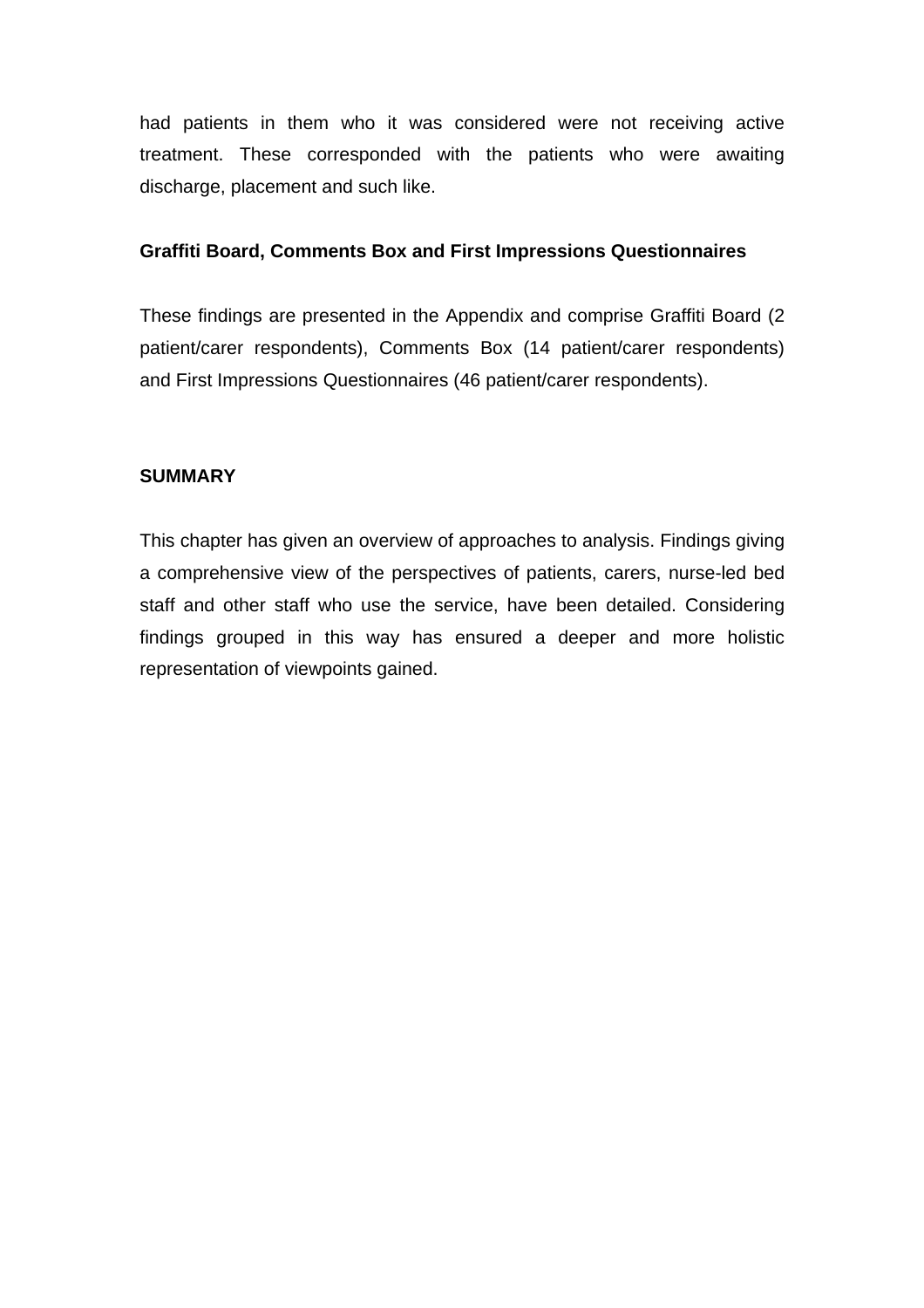# **CHAPTER FIVE**

# **REFLECTION**

This chapter presents an overview of the reflection mechanisms used within the study and the issues raised by research team members during reflective processes.

#### **Introduction to Reflection**

Group reflection has been used within the evaluation study to explore research team members' expectations; their involvement in study planning and their experiences and views during the study process. To remain neutral the reflection was facilitated by an independent academic not connected with the evaluation study or the hospital unit concerned.

SchÖn (1983) described reflection as helping professionals explore and improve knowledge and attitudes; to enhance their professional practice, through a process of structured thinking. Reflection can also be used in some research. This is to make visible the role of the researcher in relation to the process of research, to explore attitudes, values, decisions and thoughts during the research process (Alvesson and Skoldberg 2000, Holloway 2005). This approach has been utilised within the evaluation study.

## **The Reflection Process**

Reflection principles and reasons for its use in the evaluation study were presented to research team members at a meeting in March 2006. This was also an opportunity for the reflection facilitator to meet research team members for the first time. After some discussion there was agreement that tape-recorded group discussion was best for equal participation by the research team members; professionals and lay members. The first group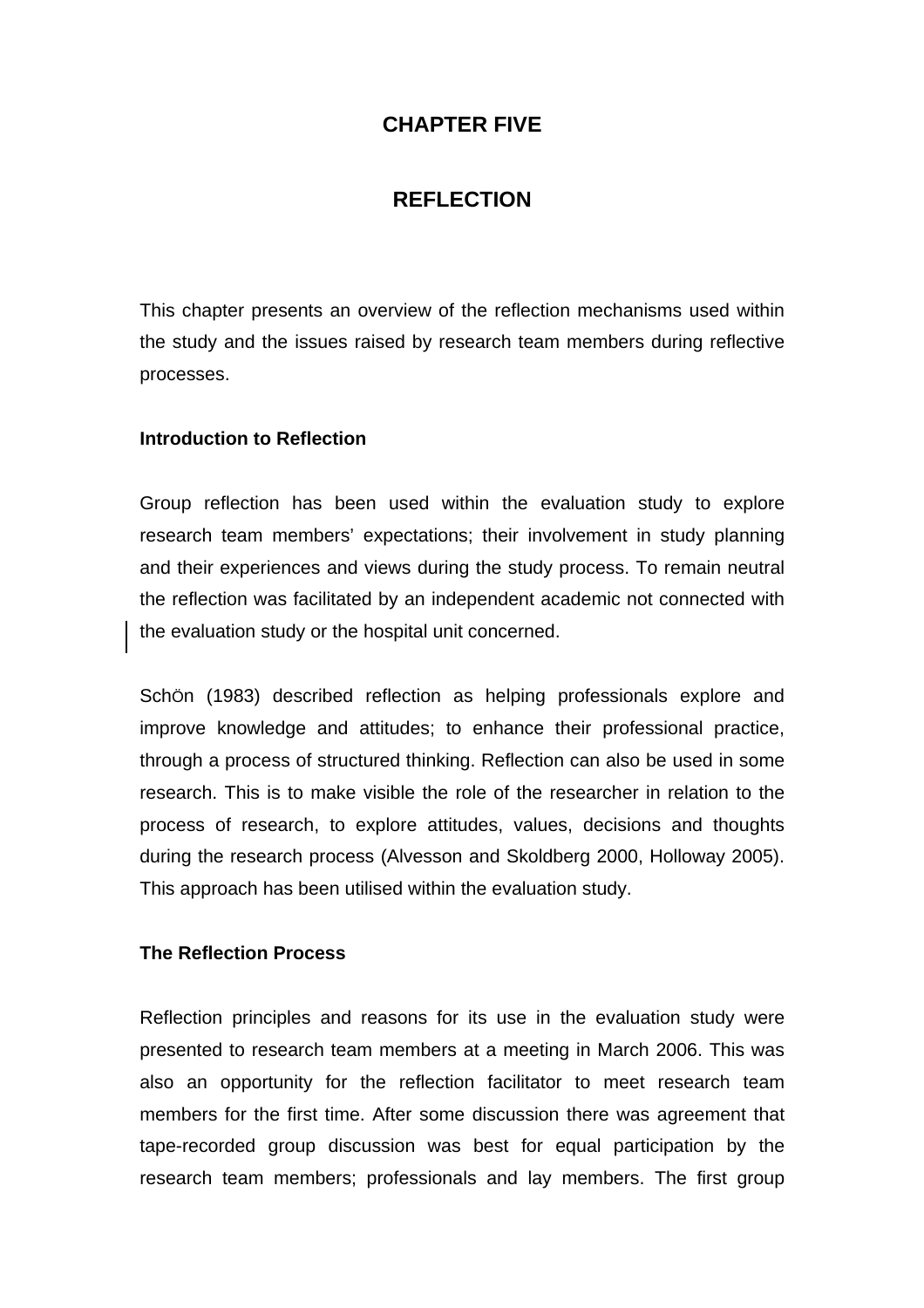reflection took place that same day which was early on in the evaluation study's data collection period and the other was held at the end of the study. The first group reflections started with simple questions, for example, 'tell me how things are with the study?' The second group reflection used a structured approach to discuss all parts of the evaluation.

The tape-recorded reflections were transcribed and analysed to find the significant points emerging. The principles of Graneheim and Lundman (2004) informed this process. For example, visible and obvious responses were highlighted, as opposed to hidden or implied comments about the evaluation study. Findings from the first group reflection were discussed with research team members after the second group reflection in September 2006. The research team members agreed that the lead researcher could receive copies of the transcripts.

Careful attention was paid to the reflection process to make sure it was credible, authentic and reliable, in keeping with Cutliffe and McKenna (1999). Transcripts from the reflections along with facilitator notes and content analysis will be archived along with the evaluation study data. Information that can identify participants will be removed at this stage.

#### **Perceptions of Reflection**

Some research team members felt guarded about the reflection, not knowing if they would like it. In the first group reflection, some of the research team members present were slightly hesitant in discussion. In the second group reflection by contrast research team members present appeared more confident in reflection and able to detail the various aspects of the study. It was interesting that part of the second reflection was used to 'think aloud' about outstanding study issues, things to be followed up or explored in more detail (refer to theme below, Burning Issues for examples). There was also some discussion of staff participation in reflection itself as the nurse-led beds had been temporarily closed to admissions due to an infection control issue at one point during the study period.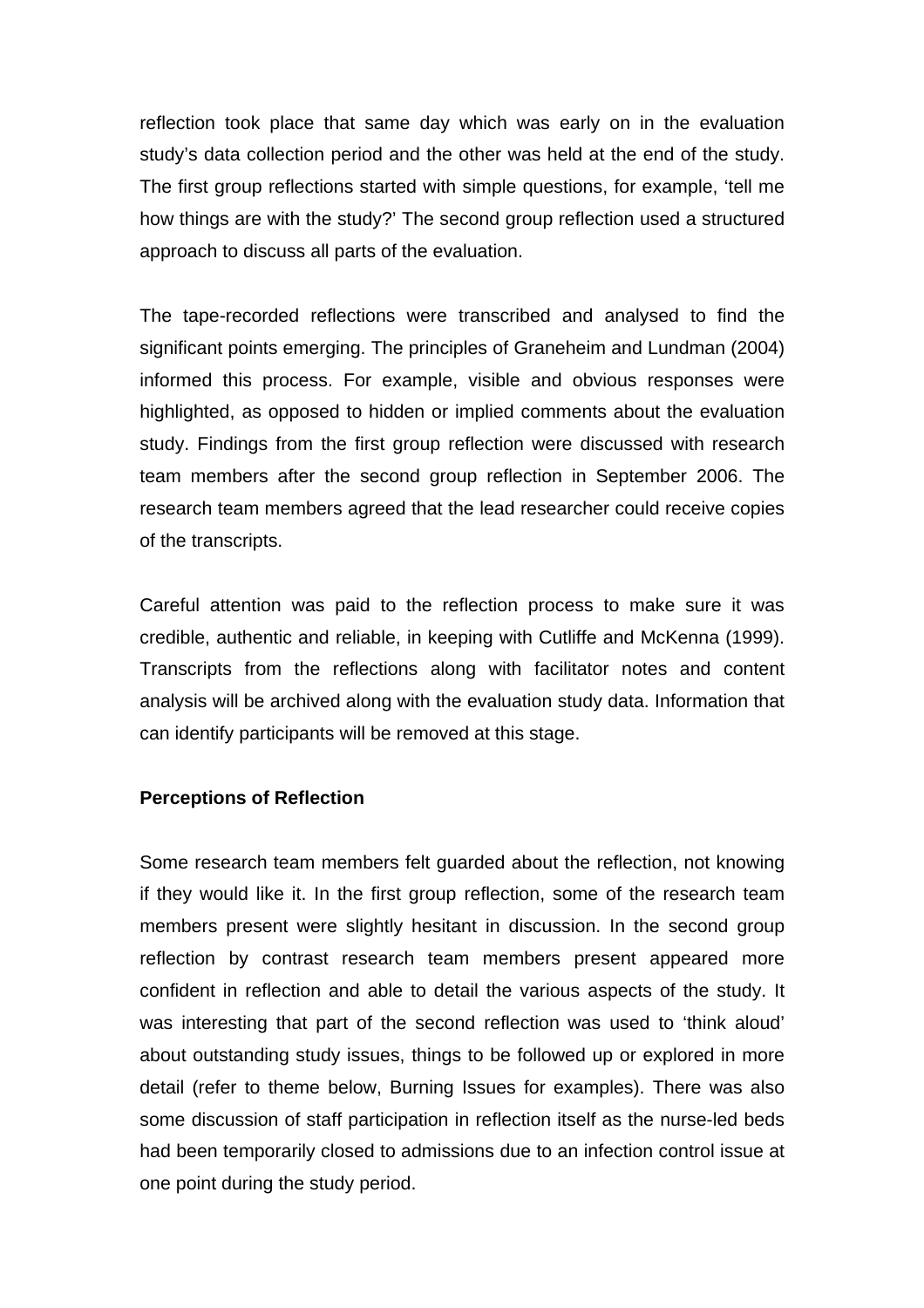Figure 1. Themes from the group reflection



# **Shaping the Study**

Comments identified research team involvement in shaping the study, deciding questionnaire content, discussing key issues and emerging ideas:

*"…there was a lot of rejigging wasn't there?"* 

*"…you felt you could say anything…we were all in the same boat."* 

*"…we threw ideas of what sort of information we wanted to be in it (the study)… how we were going to get that information."*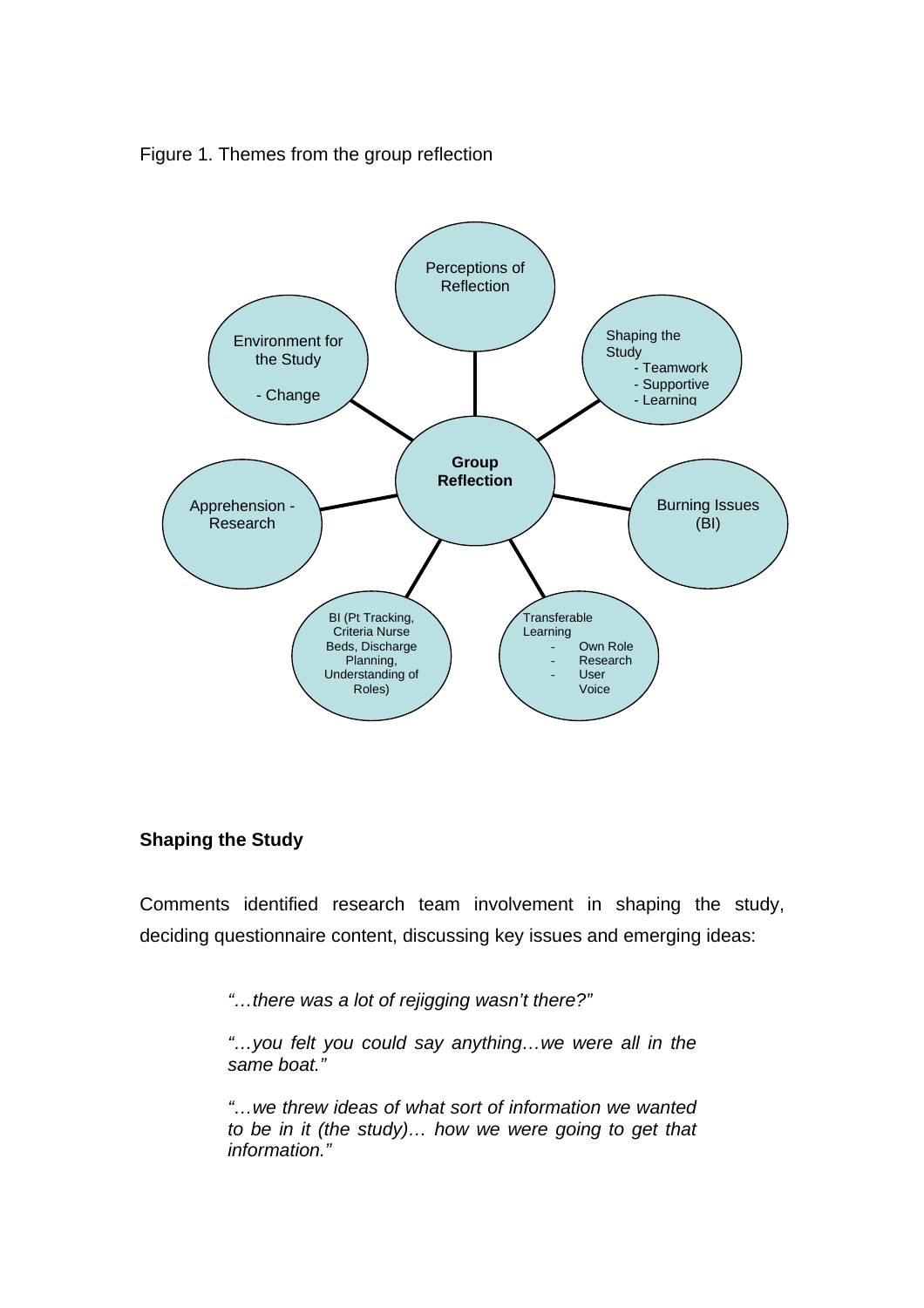Teamwork and a supportive, non-threatening atmosphere for learning and development of the study were identified. These were reflected in comments about brainstorming, developing ideas, and the ability to ask any question at all within the study. In summary there was a strong sense of involvement shaping the study:

*"Ideas have blossomed"* 

*"I am on my feet and running now"* 

There was evidence of coaching and encouraging among the research team members.

Shaping the study was also seen as a way of learning about respective professional roles within the nurse-led ward itself. Inter-professional working, understanding of roles and responsibilities featured strongly in this theme and in the burning issues uncovered within the study itself.

# **Burning Issues**

Research team members used group reflection to think about the study itself, out standing issues and puzzles. These were:

- Patient tracking systems
- The criteria for nurse-led beds and understanding of them
- Discharge planning
- Understanding of respective roles in the health and social care team

The above led to some lively debate about what work was still to be done, how the study had uncovered issues which had perhaps been simmering away for some time:

> *"That's something we need to learn from it, something that could be done."*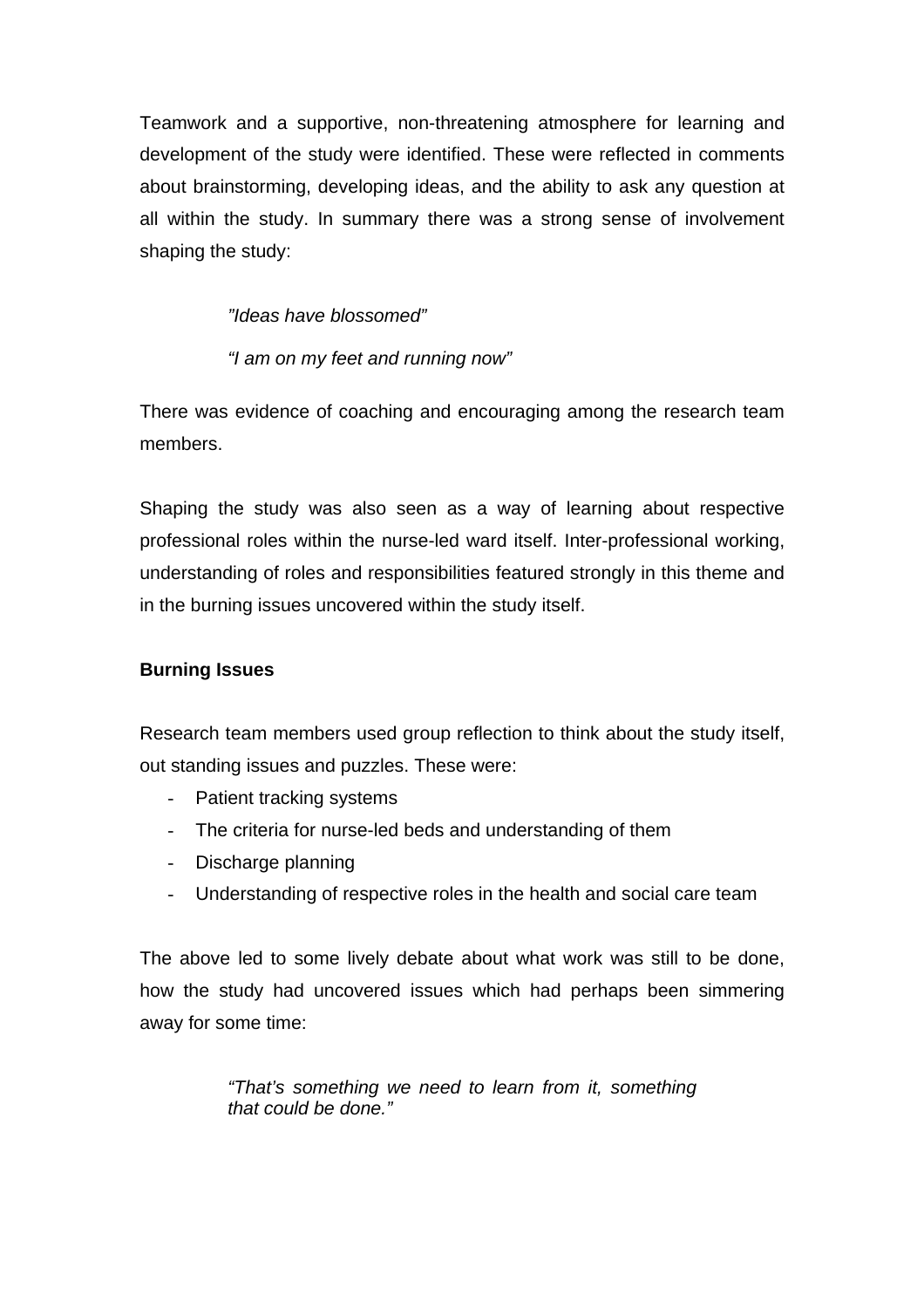*"There's no ignoring of facts that we have an issue…it would be a complete and utter waste of time if we were to ignore this… we have to address it as a team."* 

This discussion was interesting as research team members used the time to explore, discuss and forward plan; reflection for future action.

## **Transferable Learning**

Several examples of research team learning were identifiable; particularly research skills and other professional development. Skills for conference presentation, writing abstracts, having the confidence to speak were discussed, along with self and professional presentation. Improved knowledge of the research process was discussed, particularly in relation to requirements for ethical approval. Another key aspect of learning concerned understanding of professional roles within the team and recognition of strengths and weaknesses. This was a key element here along with an expressed need to develop inter-professional working and understanding.

> *"I think you learn a lot about yourself and about other people as well."*

Some of the research team expressed professional skills such as improved ability to delegate and to communicate more effectively from research team involvement.

Improved knowledge about quality within the research process was expressed:

> *"It's very difficult not to have a view based on what you do…"*

> *"It's important to write down whatever they said and make sure it was totally unbiased."*

> *"I went on a couple of courses to try and help with this… there was (also) less formal learning in that Person A and Person B led sessions on various things specifically*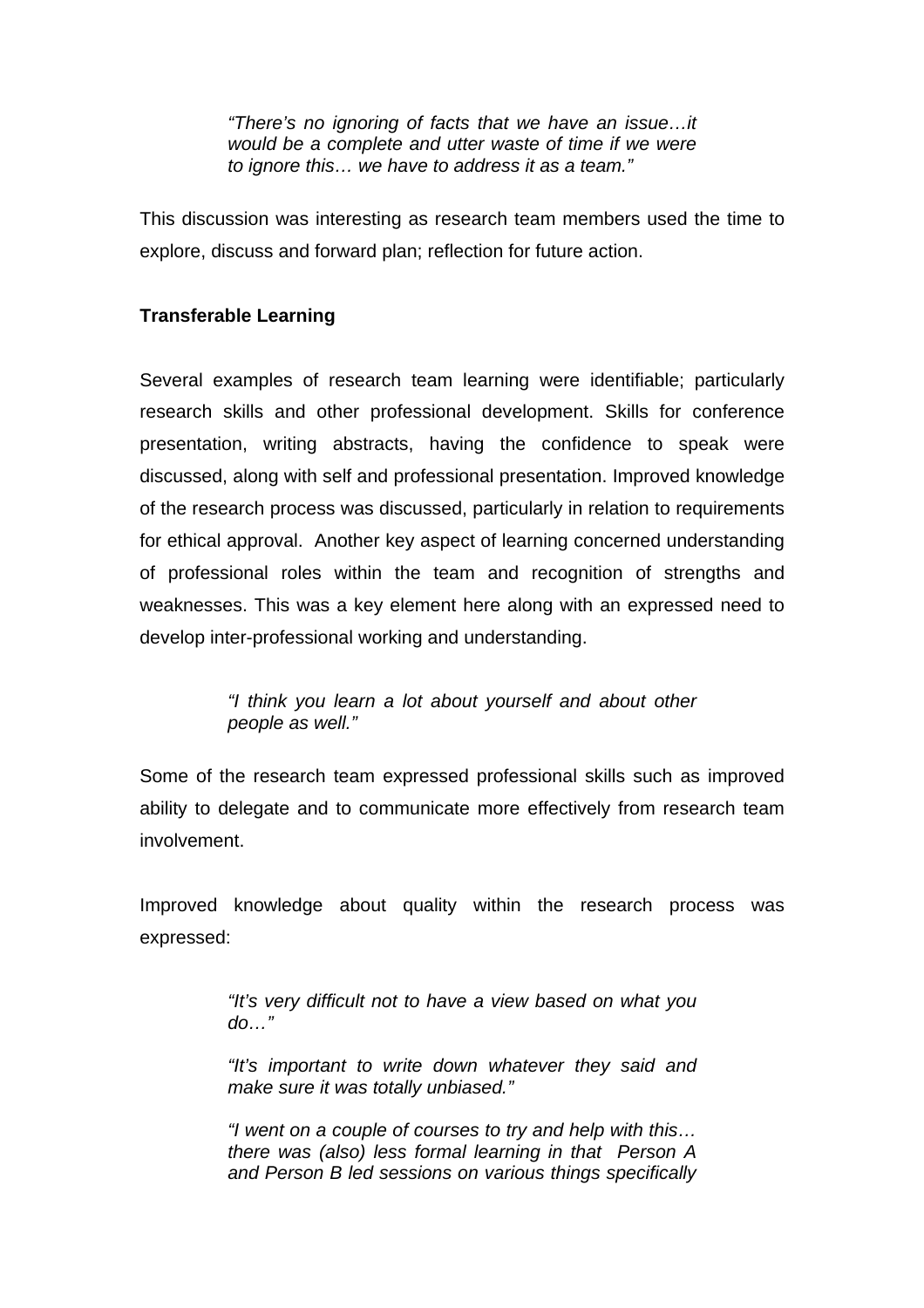*to develop skills… but you also develop skills and everybody fills in the gaps just as the process goes on."*

The above reflects the importance of practical research experience - hands on, getting involved, to improve confidence - instead of reading about research as a distance activity. There is some overlap here with the theme apprehensions of research. There was also a link between the evaluation study and ownership of improved clinical practice:

> *"…getting ownership beyond people here (*in the research team*) so they (*other staff and service users*) see that things do change and maybe in a year or two's time something else comes up they think, well yes, it was worth it."*

One striking aspect of transferable learning was about the user voice, not only in research but in nursing and wider health care practice. This was recognition that professional views on service delivery and user experiences could be very different:

> *"Some of those things patients aren't willing to express whilst in that environment because they feel vulnerable… where they believe it is confidential, things do come to light."*

> *"I think I didn't see the significance of some of that sort of thing until now…"*

> *"…more about what was important to them (*service users*) rather than my perception of what might be important to them, or what was important to me…'*

> *"The richest part of this is the patient experience and their perceptions… what is really important is what the patients think about what is happening."*

Some research team members returned to the user experience and reality, compared with the professional's experience and reality several times, perhaps illustrating some adjustment of professional values and beliefs about service users and their experience.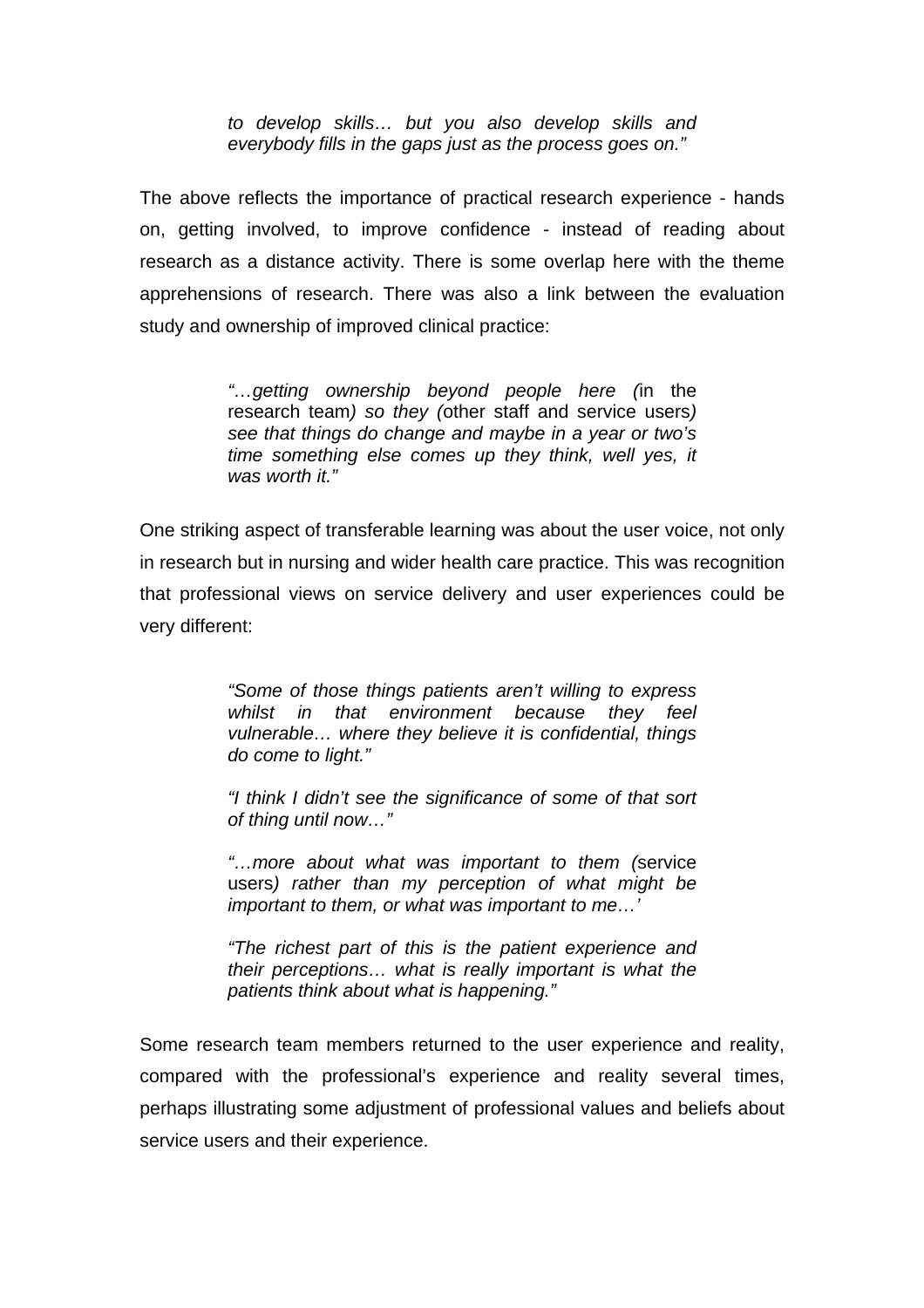## **Apprehensions of Research**

Current policies in health and social care have emphasised the need for research to develop evidence-based practice. However it is possible that research itself has perhaps been seen as a difficult, academic activity conducted by 'others' not connected to the practice setting. Given this background, apprehension about research was not surprising:

> *"You tend to think of research as done by boffins not like people like us."*

> *"I had my arm twisted a shade… to come in the first place…I've found this style of research isn't as scary as all that and it is quite user friendly and the one thing I would have liked to have been more involved in."*

Other comments suggest that research was initially an intrusion into other aspects of professional role, especially care delivery:

*"…well haven't I got enough to do?"* 

*"I'm glad I did get involved." "I questioned whether I wanted to be involved in it."*

The taking apart of the nurse-led ward's activities and developing study ideas, whilst initially seen as irritating was welcomed later on in the evaluation. There was a change in perception, particularly voiced in the second group reflection, where initial apprehension about the study and research involvement, moved towards involvement, and later analysis of the research method itself. For example:

> *"My style of doing things, it probably would have been a shambles… it's been a good learning thing but I could easily have missed out on it by thinking this isn't for me or the way I work… it's a waste of time."*

> *"You don't always see the relevance… as it's all come together you do see the importance of that… I've found it fascinating."*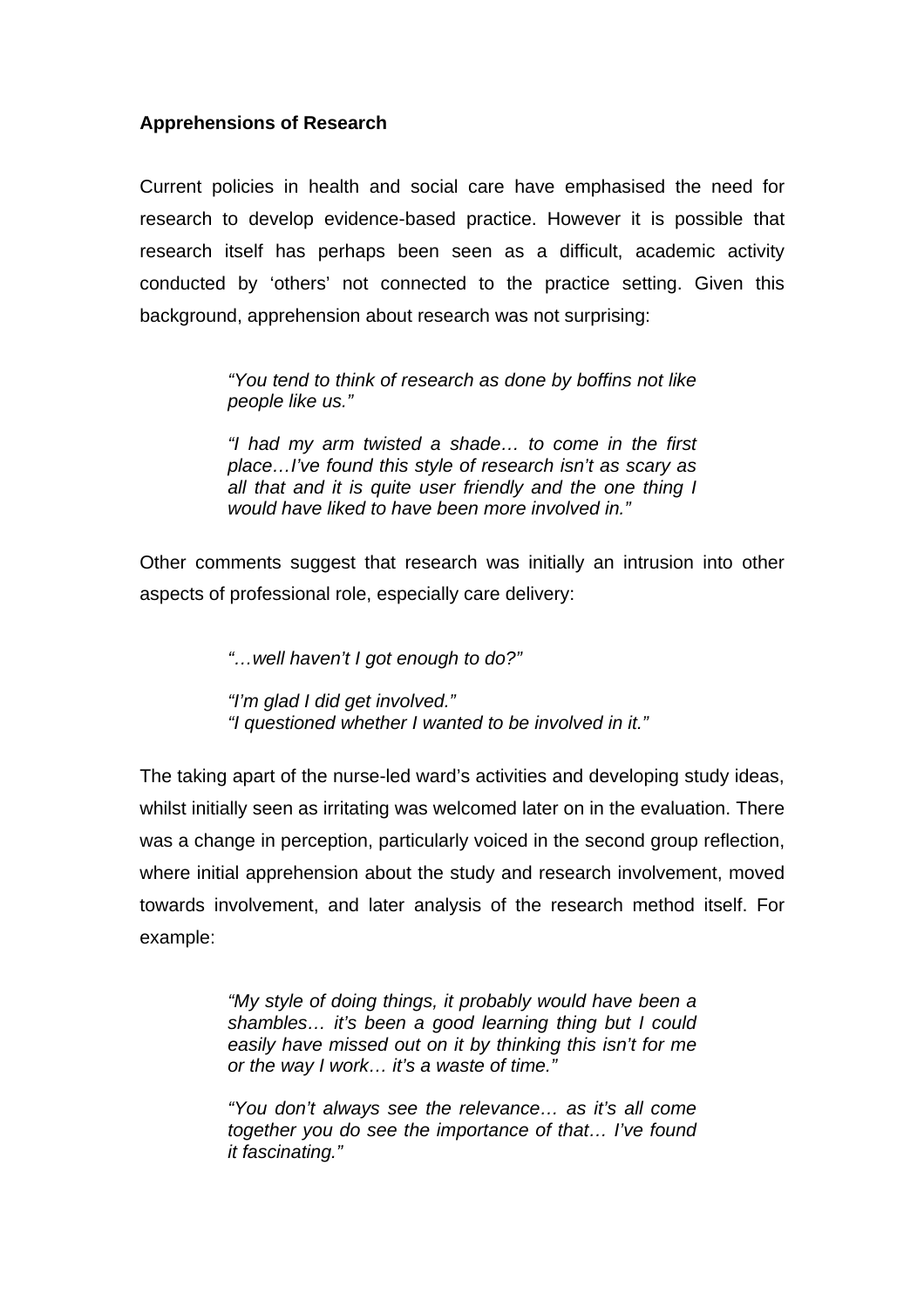*"Then you read an article it's got a bit of research findings, sometimes it's pretty alien language… this wasn't like that."* 

*"I felt like God, what am I doing here? (*laughter*) but it started to fit together a bit like a puzzle really."* 

What came out of the reflection, and there is some overlap with the theme of Shaping the Study here, is that the study did have the principles of action research, shaping ideas, trying things out and re-working:

> *"I remember that huge table and I know Tracey took photos and I wondered how she was going to sort out this… we spent a lot of time in that big group thrashing it out."*

## **Environment for the Study**

The group reflection gave research team members the chance to explore wider health-related issues concerning change, for example, changes that affect health as a whole and specific changes in the ward itself:

> *"You start to stock take and things… it's undergone the most enormous change."*

> *"Change is inevitable isn't it in anything, in life, in work, probably how we react to that that's important I think."*

## **SUMMARY**

This chapter has given a descriptive account of the research team's group reflection during the evaluation process. It suggests participation helped the development of personal and professional skills, particularly in relation to research and professional practice. It also helped clarify and explore values and beliefs about practice, especially about the user experience during health care.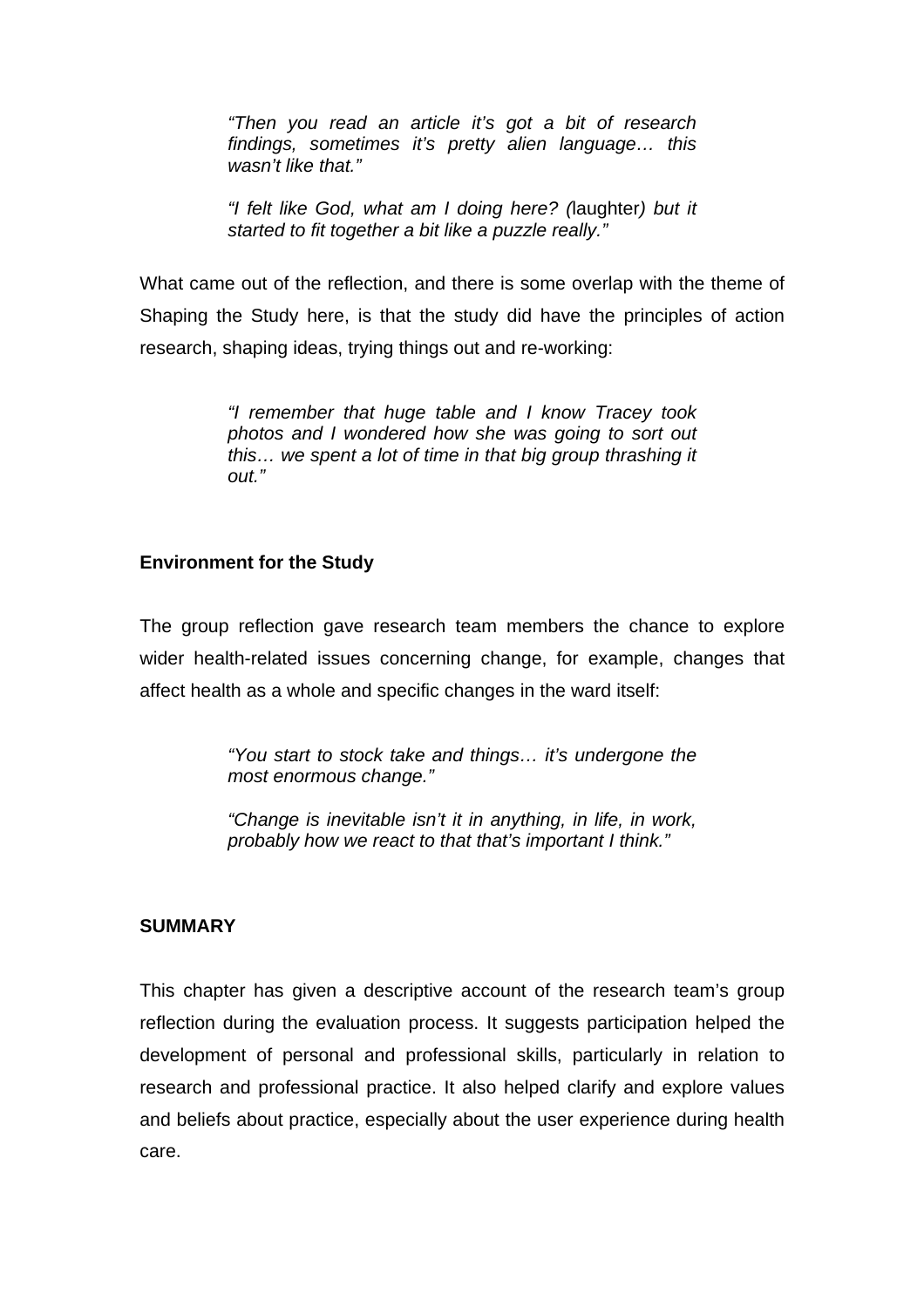# **CHAPTER 6**

# **CONCLUSIONS AND RECOMMENDATIONS**

Whilst the views of study participants were overwhelmingly in support of the nurse-led service the point of the study was to reinforce existing good practice and to identify any areas in need of further improvement. Many examples are given which illustrate how the service is considered to be of a high standard by the vast majority of people who use it, particularly in relation to assessment/admission, discharge planning, communication, privacy and dignity. Conversely, discharge planning and communication are particular areas for which there was evidence that suggested some variability in standards and so these will need to be focused on in particular in the response to these findings. Some suggestions for improvement were made by a minority of participants, sometimes individual participants, yet the research team is equally committed to working on these issues as it is on more general themes. As a result, the research team members have identified 43 recommendations for enhancing their practice. The nurse-led ward staff are now taking forward an action plan to prioritise and address all of these issues.

- 28. Feed back study findings and develop an action plan/priorities to address study recommendations
- 29. Explore nurse-led staff preferences in relation to working in a nurse-led setting
- 30. Explore mechanisms for team building and communication e.g. teambuilding days
- 31. Consider involvement of nurse-led staff in pre-admission assessment of referred patients to gain insight into these processes
- 32. Review admission and discharge activity in comparison to the staffing resource and other ward activity
- 33. Review organisation of care in relation to team nursing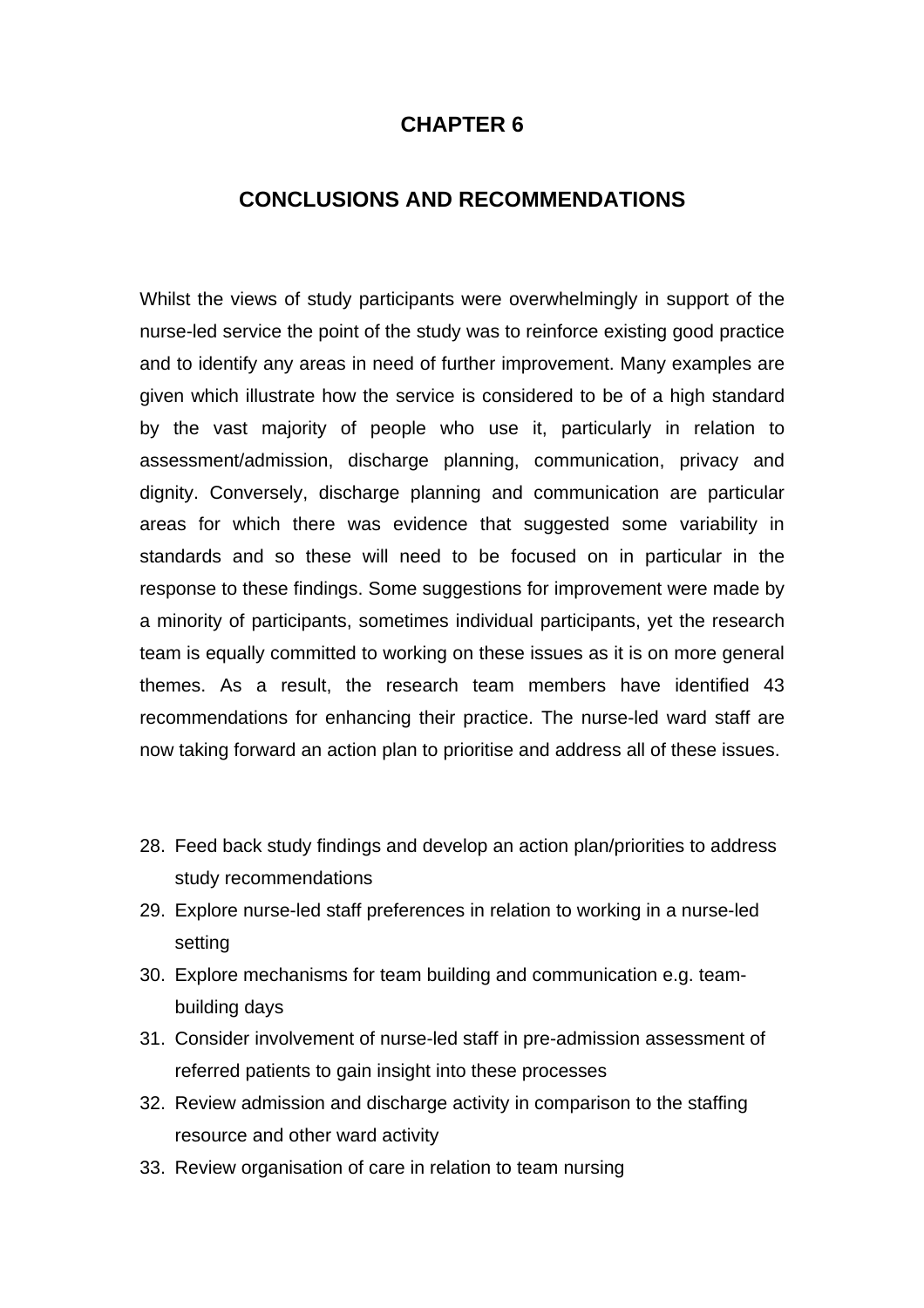- 34. Review discharge processes (including involvement of patients/carers, involvement of therapists, notice given, perception of readiness, provision of services and equipment/medications, ward activity, delays)
- 35. Review management of poorly patients
- 36. Review implementation of resuscitation policy and procedures
- 37. Review out-of-hours medical cover arrangements
- 38. Review management of patients with dementia and mental health needs
- 39. Appraise physiotherapy provision and referral processes for the nurse-led beds including out-of-hours cover
- 40. Develop/refine patient/family information giving (to include who is who, roles, type of ward, uniforms, expectations, purpose of social activities etc)
- 41. Develop nurse-led bed information material specifically for professionals e.g. referring staff
- 42. Review processes for involving and communicating with patients and relatives e.g. giving updates/test results, explaining purpose of follow-up appointments, multi-disciplinary meetings (timing, processes, who present)
- 43. Review processes for involving patients and carers in their care e.g. discharge planning and goal setting
- 44. Review processes for feeding back to patients/carers who make informal complaints or are dissatisfied
- 45. Review communication processes between professional groups (including use of the taped handover whereby different staff shifts update each other, multi-disciplinary team meetings)
- 46. Implement a staff training needs analysis and action plan
- 47. Explore mechanisms to raise awareness about the service for other professionals e.g. open day or shadowing/exchange opportunities
- 48. Consider a single point of referral/phone number for intermediate care referrals
- 49. Review opportunities for out-of-hours admissions to the nurse-led beds
- 50. Explore mechanisms to routinely feed back to GPs regarding patient progress/reasons for delays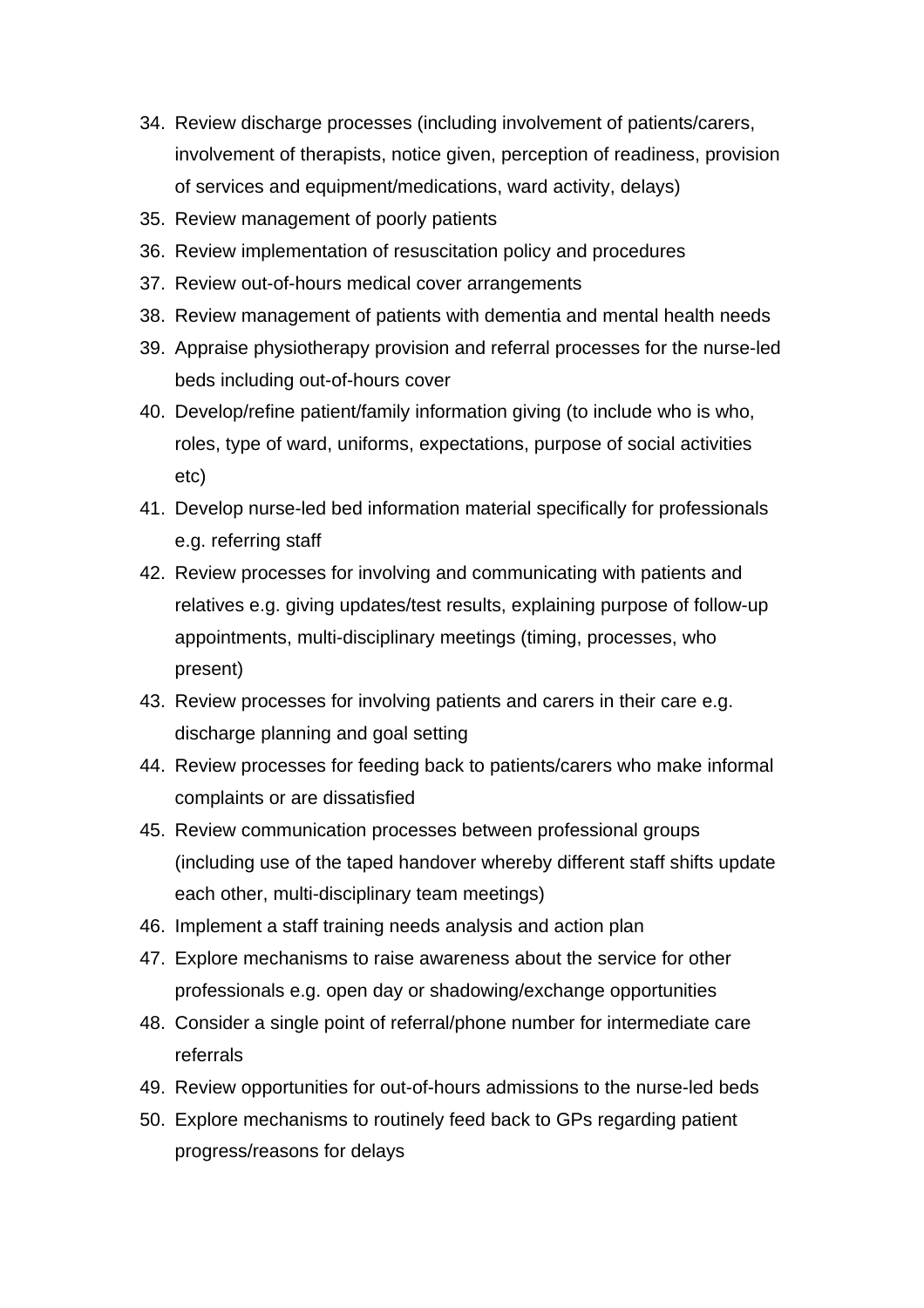- 51. Identify opportunities for project participants to apply research skills in other activities
- 52. Identify opportunities/preferences of the lay members of the project group to be involved in future research or activities
- 53. Implement study dissemination plan
- 54. Consider each specific improvement/recommendation suggested by patients, carers, referring staff and nurse-led staff:
	- a. Provision of patient operated bedside lights
	- b. Provision of ward staff cover during handovers
	- c. Provision of hospital hairdressing service
	- d. Provision of a toenail cutting service
	- e. Provision of support for patients who smoke
	- f. Identify means of introducing new/relocated patients to each other
	- g. Provision of mechanism to check walking stick length
	- h. Provision of more entertainment in the afternoons/evenings
	- i. Consider a visiting Welfare Rights Officer service
	- j. Provision of staff training around communicating with patients when physically handling them
	- k. Consider an afternoon rest period for patients
	- l. Consider provision of a drinks vending machine for patients
	- m. Explore mechanisms to integrate patients at home better
	- n. Appraise need for increased clerical support for staff
	- o. Consider need for more nurse-led beds and provision for patients with modest nursing needs
	- p. Review provision of interpreters

## **DISSEMINATION**

At the second study workshop, ideas for dissemination and dissemination audiences were considered. The research team were made aware that this can often be a hurried part of the research processes and needed planning well in advance. These suggestions were revisited at the study end and now form the bulk of the dissemination plan for the study.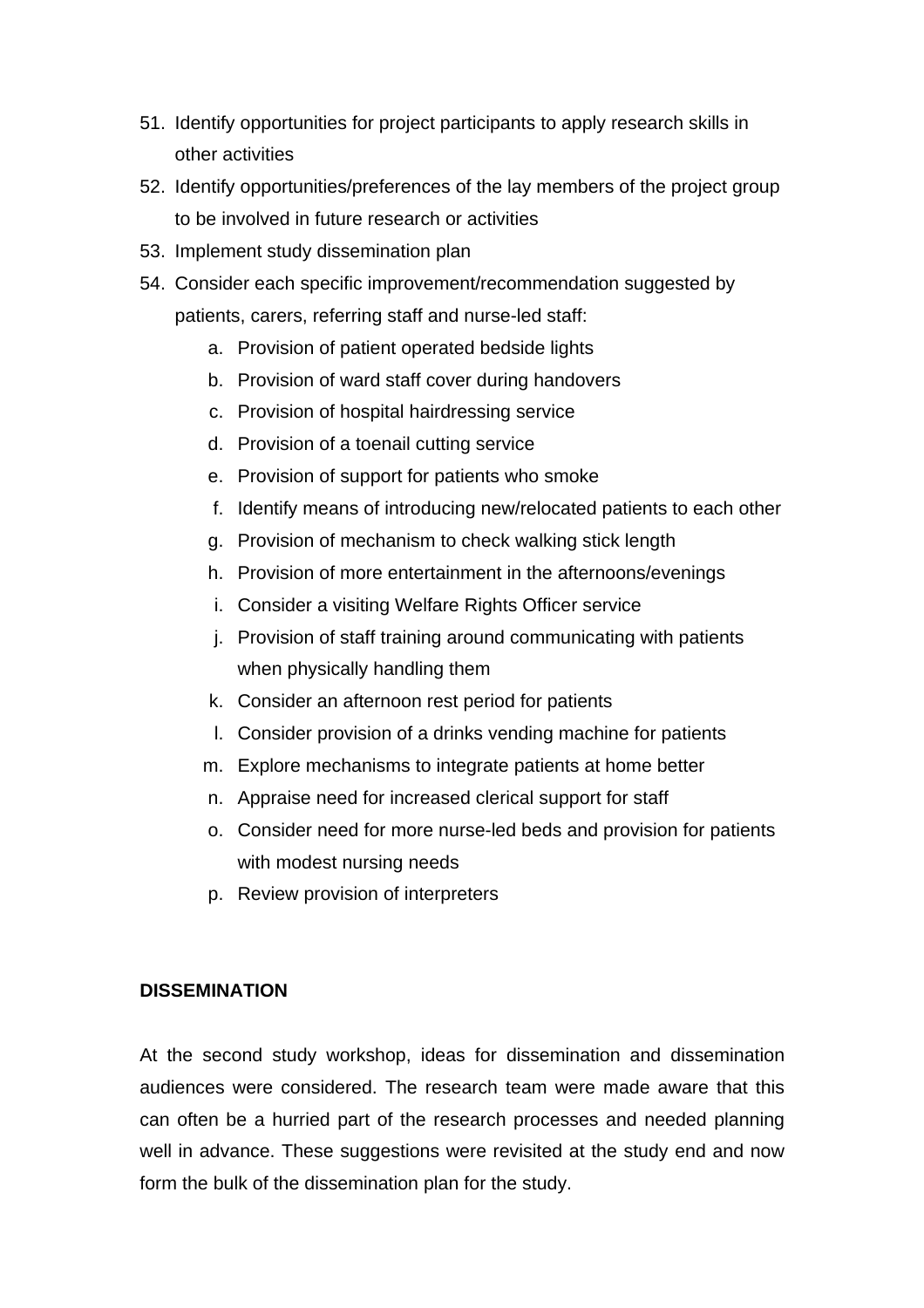Dissemination audiences include:

- Staff using the service e.g. those who refer in and are referred to
- Other wards/departments at Walton Hospital and local NHS/social care staff
- Council Overview & Scrutiny Committee
- Volunteer organisations
- Over 50s group
- PCT patients and staff
- GP practices
- Other PCTs
- Universities
- The Law Centre
- Women's Guild
- Expert Patient Programmes
- Patient Forum
- The Public
- Local Research Ethics Committee
- All participants

Dissemination ideas included:

- Intranet the Trust and University of Salford web pages
- PCT presentations nurse-led staff, Trust Board, staff awareness sessions, research network
- Popular press/wide readership e.g. Nursing Times
- Nursing & Medical journals e.g. Journal of Clinical Nursing, Health Service Journal
- Other professions' journals
- Therapy Weekly magazine
- Royal College of Nursing Bulletin
- Free local newspapers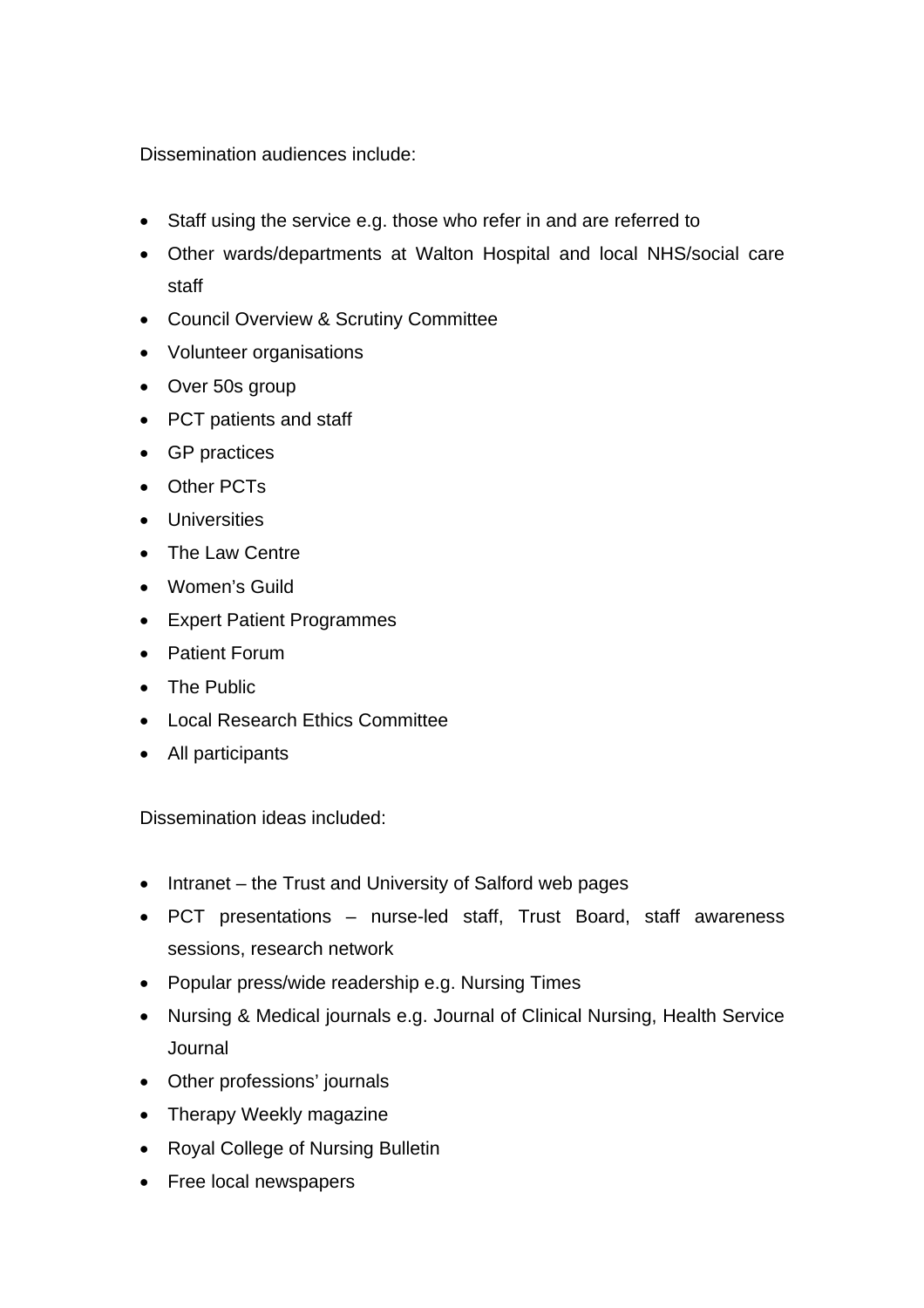- Leaflets
- PCT newsletter
- Plain English Summary for distribution at conferences etc
- Poster

During the study, a small number of dissemination activities have already taken place:

Bacon, E and Low, J Developing research capability through the evaluation of a nurse led unit. Inspiring Success conference **(Regional/poster),**  Derbyshire, April 2006

Rawle, A and Williamson, T Good research but by whose definition? Involving users and other stakeholders in the design of an evaluation of a nurse-led unit, UK Evaluation Society conference **(National/paper)**, Manchester, December 2005

Williamson, T and Cooper, E Uncharted territory: designing an evaluation of a nurse-led unit with meaningful user involvement, Health R&DNoW Sharing Success conference **(Regional/paper)**, Chorley, February 2006

Williamson, T and Rawle, A A to B via PPI: the non-linear path to study design with Public and Patient Involvement, RCN International Nursing Research conference **(International/paper)**, York, April 2006

An abstract has been submitted to present the study findings:

Rawle, A and Williamson, T Findings from a participatory evaluation study of nurse-led intermediate care, RCN International Nursing Research conference **(International/paper)**, Dundee, May 2007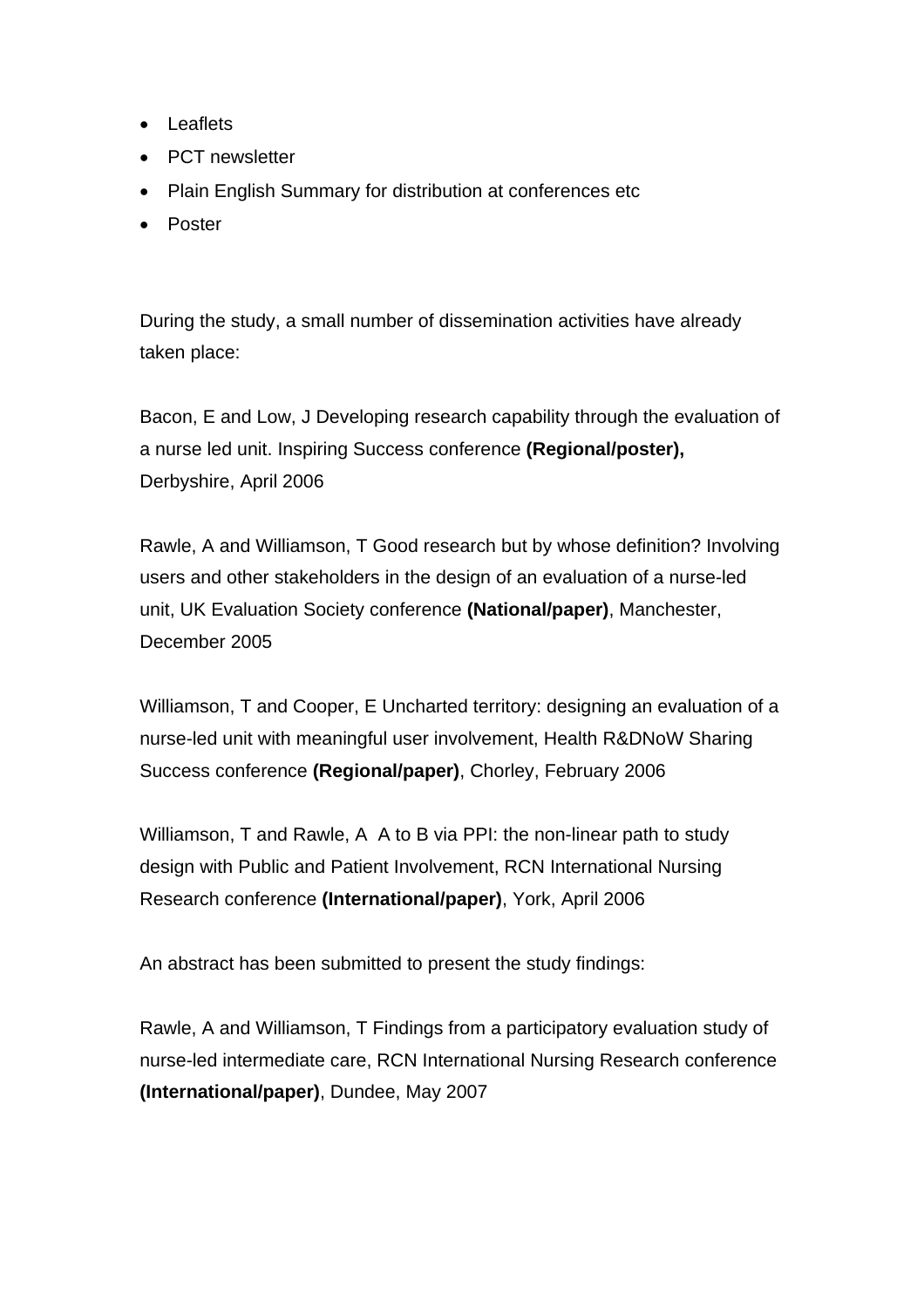# **GLOSSARY**

### **Action research**

An approach to research that is participatory, has change and improvement as goals, and can embrace a range of methods.

#### **Audit**

A process of examining current practice by comparing it with what is known to be desirable practice e.g auditing infection control practice against accepted standards

#### **Away day**

A workshop-style event for teams of staff, usually for team building purposes or to work on a shared issue

#### **Canullation**

A clinical procedure that inserts a fine plastic tube covering a needle into a vein in the hand or arm usually, for administration of fluids or drugs

#### **Care managers**

Social Services staff who manage caseloads of patients requiring their services

#### **Convenience sampling**

Samples of populations who are readily available e.g. patients on a ward

### **Data**

Information

#### **Data collection**

Gathering of information, commonly through surveys, interviews, laboratory tests, examining documents etc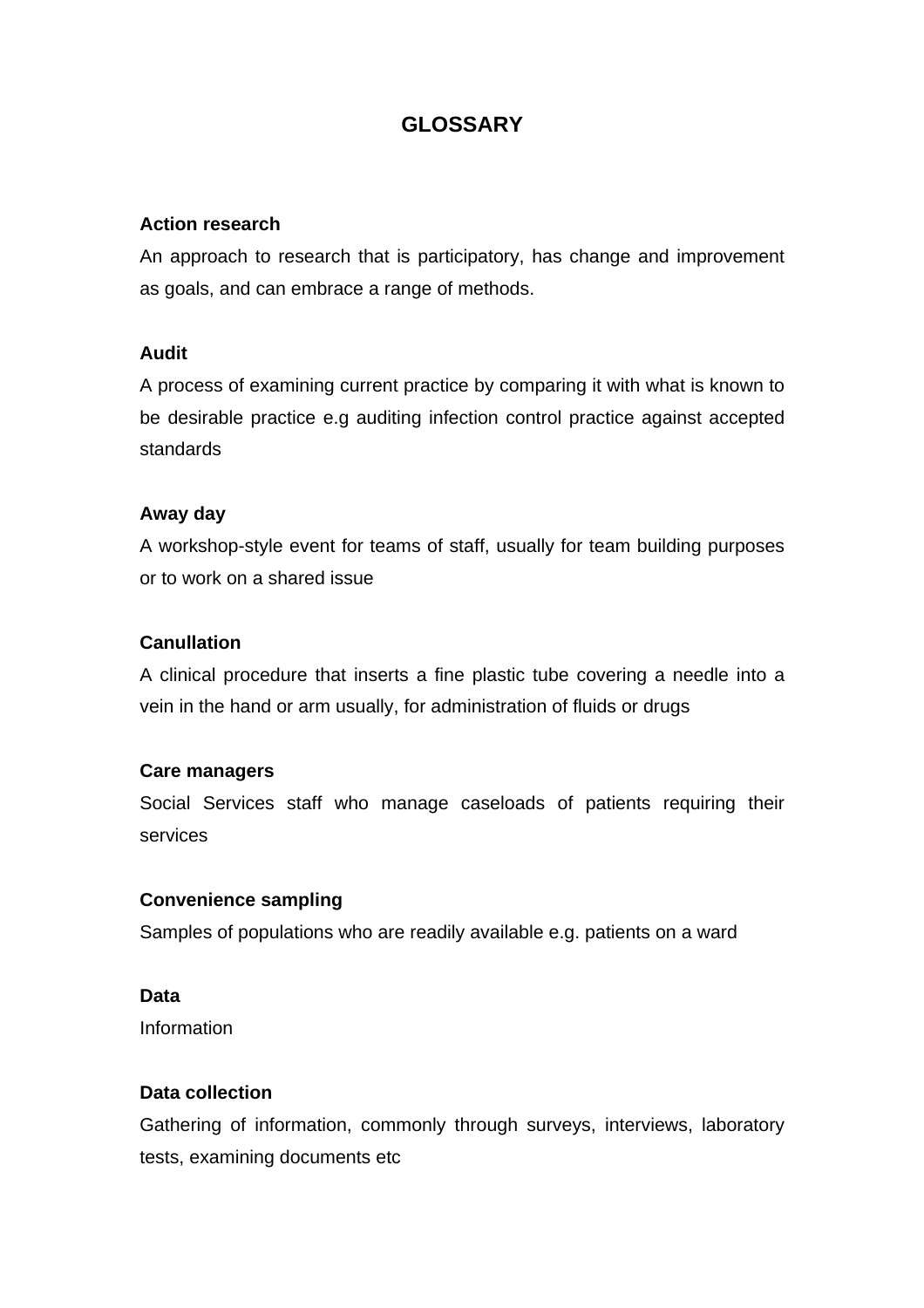### **Descriptive statistics**

Simple statistics where findings are usually presented as numbers and percentages that have not been subjected to complex statistical testing

#### **DSO/agency**

Domiciliary Services Organiser who provides home care services

#### **Dissemination**

The process of sharing findings and learning from a study usually with a variety of audiences and using various media to meet their needs e.g. posters, plain English summaries, reports, conference presentations, publications

#### **Evaluation**

The process of identifying the value placed on something e.g a service can be evaluated against the reasons given for setting it up in the first place or a job role can be evaluated to see if it met the job-holder's expectations

#### **Handover**

The process whereby ward staff feed back to the next staff shift about what happened whilst they were on duty e.g patients' progress, tasks outstanding

#### **Holistic**

Usually in reference to holistic patient care i.e. care that considers a person as a whole and respects their social, spiritual, mental and physical health needs rather than focusing on one or some aspect/s

#### **Domiciliary**

Home care in the community

#### **Intermediate care**

Care between hospital and home. Usually aimed at keeping patients out of acute hospital care when admission there is unnecessary, preventing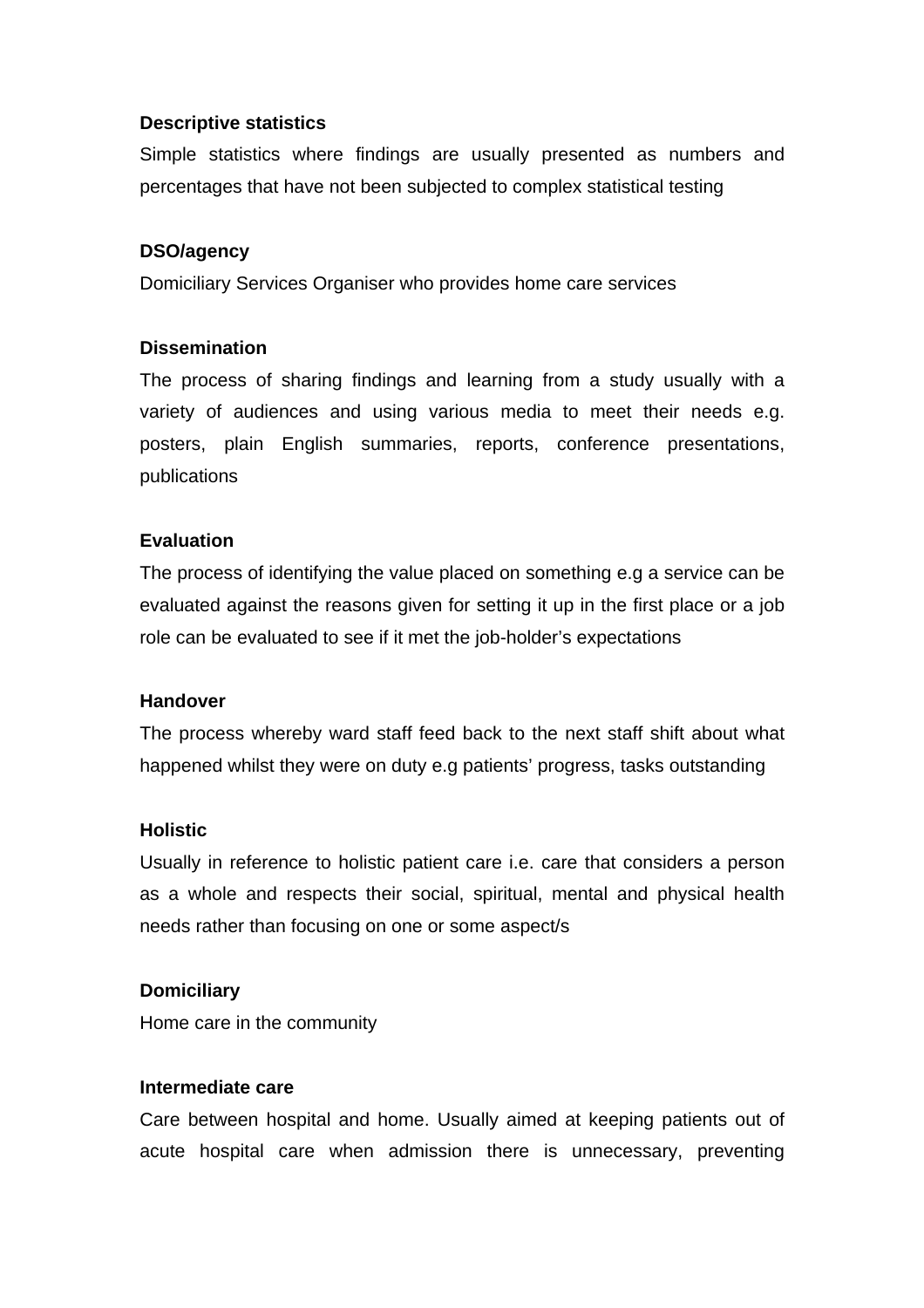premature admission to long-term care such as in a nursing home and ensuring a safe and timely discharge from hospital

## **Maximum diversity/theoretical sampling**

A research sample from a population aimed at selecting those individuals or groups that will likely yield most information. Often seeks a diverse sample so that opposites can be compared e.g. younger and older people, males and females etc

## **Multidisciplinary team meeting**

A regular meeting of professionals caring for a group of patients e.g. physiotherapists, nurses, occupational therapists, speech and language therapists, care managers etc. Often patients and carers attend. The focus is generally on planning care, monitoring progress and discharge planning

## **Nurse-led care**

Is where nurses, commonly but not always in a nurse consultant or specialist nurse role, take leadership of one or more patient services, wards or departments which would traditionally have been led by a consultant doctor

# **PEG feeding**

A form of feeding for patients unable to eat by mouth. A feed tube is surgically inserted through the abdomen

### **Pilot**

A practice-run to try out a tool or process. Often done with questionnaires to see if they are understood by participants prior to the main survey being carried out

# **Practice development**

Informal means of exploring practice e.g. patient care and people's views of it. Not as rigorous as research but can be systematic and perfectly valuable in its own right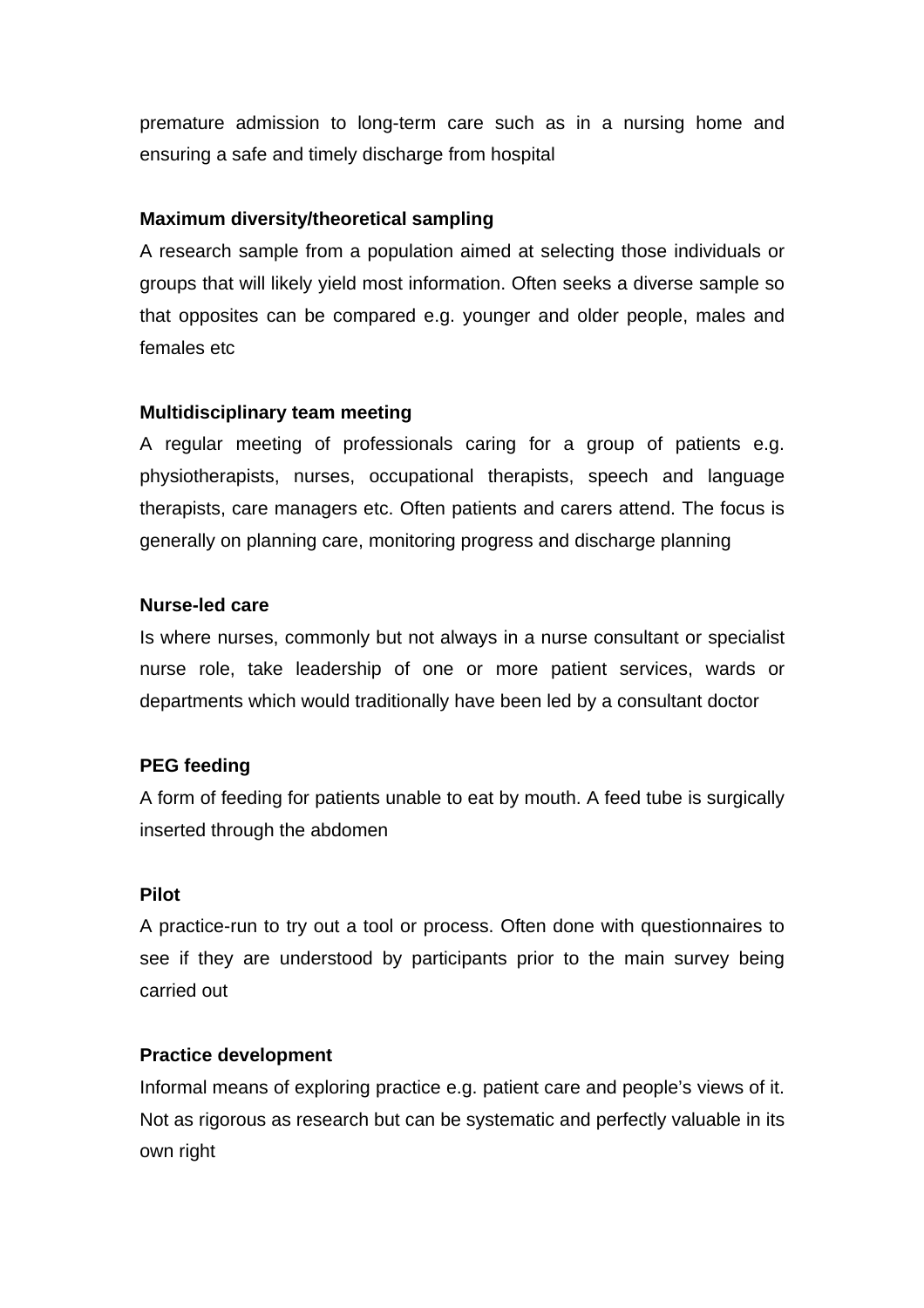## **Primary care**

Care carried out outside of the acute hospital setting. Care in the community setting

## **Pro-forma**

A structured form, designed for easy completion using few words

## **Red House**

A residential rehabilitation facility in the community.

## **Referrers**

Staff who refer patients for admission to services

## **Sampling**

Selecting who within a population will be selected for inclusion in a study e.g. who to send a questionnaire to

# **Sampling frame**

A plan of who to include in a sample. Can often be complicated so it is set out clearly so that it can be followed

# **Sampling strategy**

The approach to sampling. How a researcher plans to implement their sampling plans

### **Secondary data**

Data (information) already in existence that needs collating rather than generating e.g. minutes of meetings, newspaper articles, reports

# **Transcribing**

The process of typing up a tape recording of an interview or discussion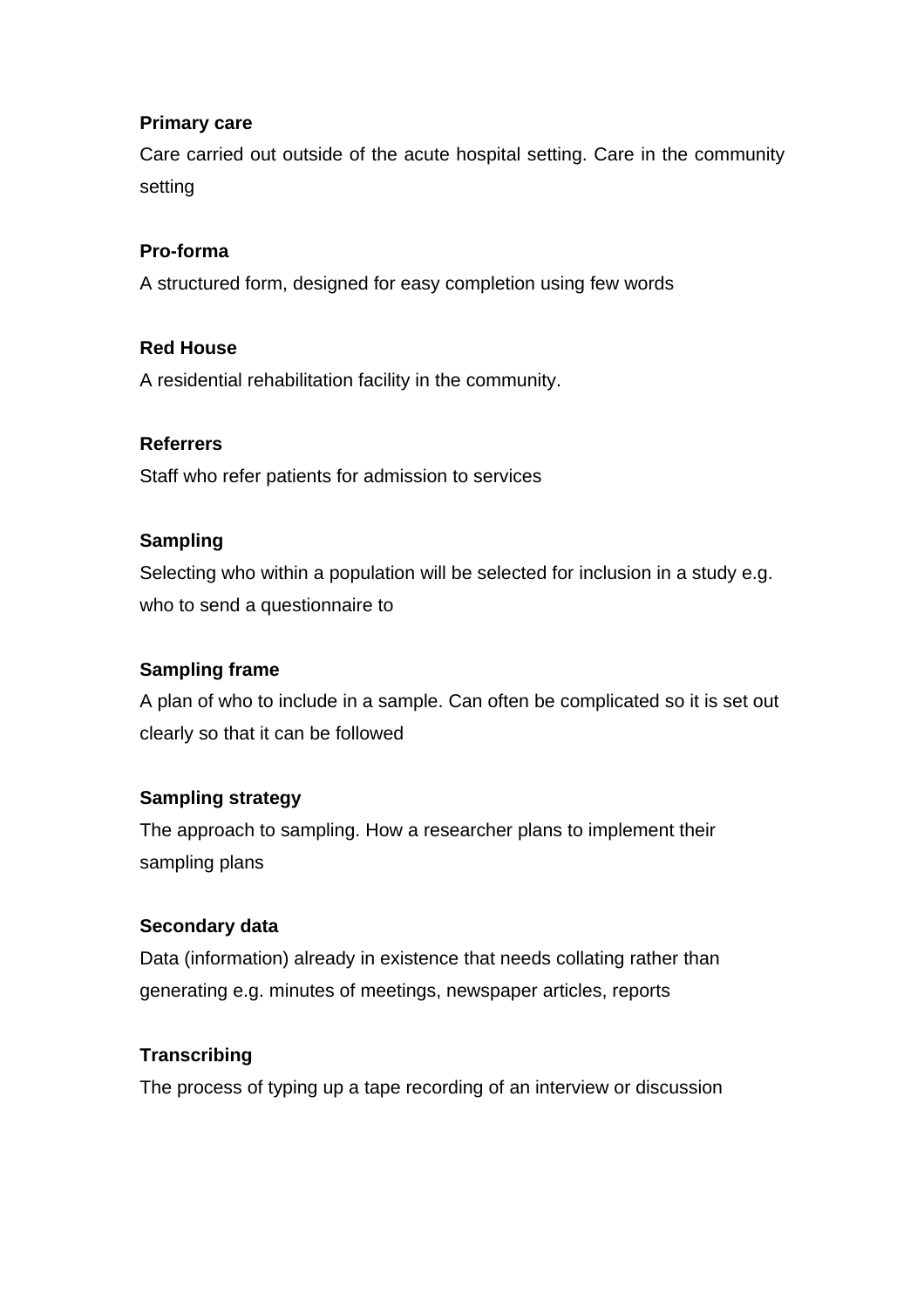# **APPENDIX**

Below are the free text contributions participants made using the comments box, graffiti board and first impressions questionnaires.

## **Comments Box**

#### **Patients/visitors**

- Evening entertainment
- Hi, get some evening entertainment
- Lower notice boards for wheelchair users
- More activities for patients at night especially those without visitors
- More activities at night for residents with no visitors
- Warm plates before serving up meals
- When ordering small meals put on large plates
- Meat pie at dinner too chewy/gristly/unchewable. A lot didn't like it. More tender meat in pies (Sunday beef wonderful)
- Highly satisfied with everything, food etc
- Everything OK
- Everything satisfactory they are doing everything right for me
- Highly satisfied with everything and everyone
- Highly satisfied with everything
- Although I consider the standard of care given by the staff you have is very good, caring and friendly, the hospital is very understaffed and I feel sorry for the burden of work the nurses have. I think the reduced opening hours of the hairdressing salon is disgusting and a big blow to the morale of the patients. Overall this is the best hospital I have been in, even to the quality of the meals which is of a good standard. How the powers that be can consider reducing staff is beyond belief. I wonder if they have ever been ill in hospital and dependent on anyone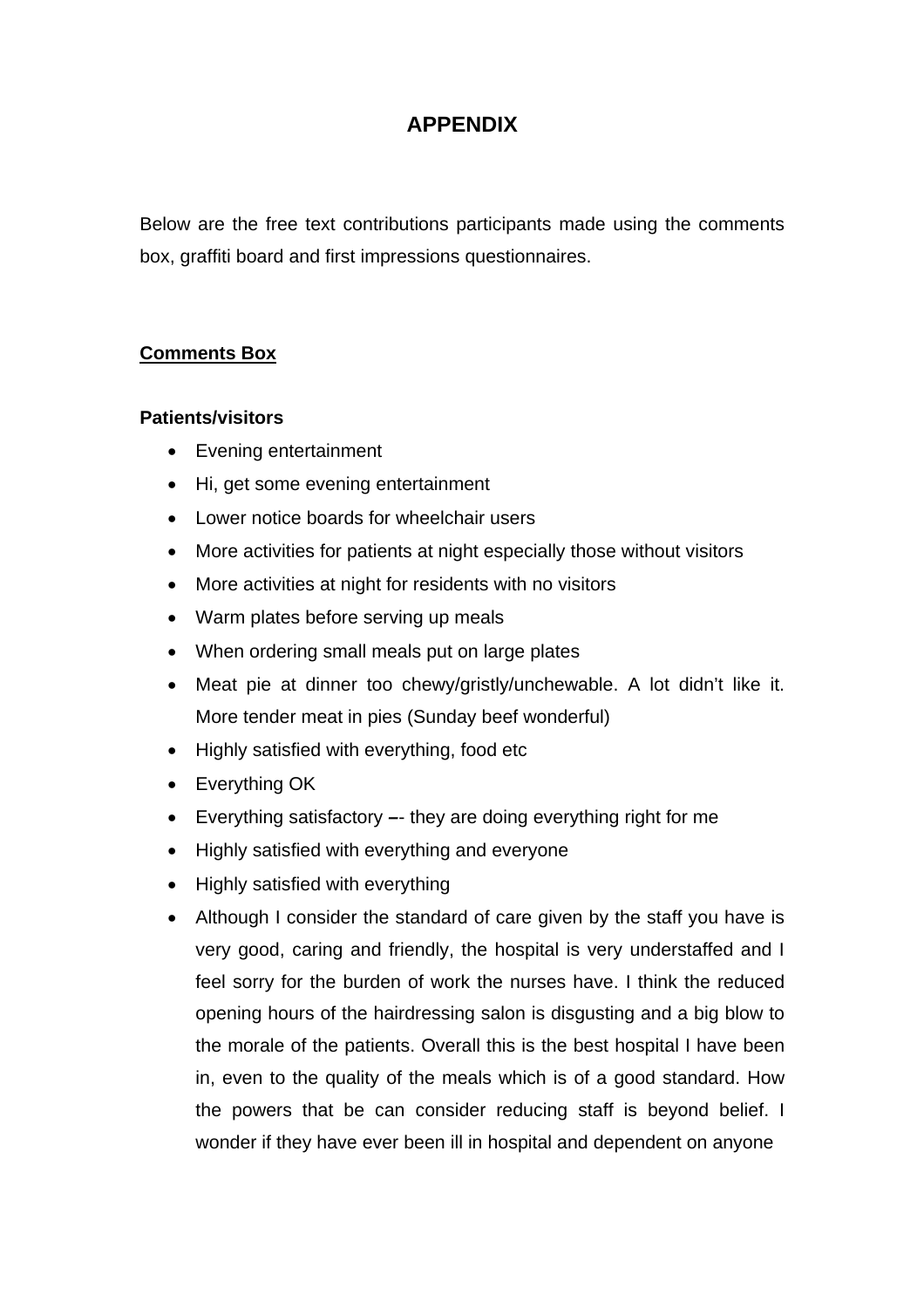## **Staff**

- Must improve patient journey with regard to discharges
- Discharges motivated/rushed because of need to admit
- Appears that once patient is in no one cares just rush them out
- Poor communication between staff, relatives and patient with regard to discharge *–* always rushed and appears unsafe
- There needs to be a vast improvement needed in communication between Nurse Consultant/Nurse Practitioner and the rest of the team to prevent: jobs/paperwork being duplicated; even worse jobs/paperwork not being completed; patients arriving on the ward and no-one other than the Nurse Consultant/Nurse Practitioner aware they were being admitted; last minute paperwork being done for discharges and admissions; patients arriving on the ward before their notes have been ordered from Central Library; patients arriving on the ward before others discharged resulting in having 25 patients on a 24 bedded ward
- If we are nurse-led and not taking medically unstable patients, why does every admission need an ECG and X-ray? If for investigations into medical condition should they not be in a medical bed until deemed medically stable?

# **Graffiti Board**

# **Patients/visitors**

- Smoking area
- Lovely warm dinner today

### **Staff**

- Discharges not planned done around admission needs does not feel quality discharge for patients
- An admission on day after a discharge is preferable to admission on same day
- Try to avoid 2 or 3 admissions on same day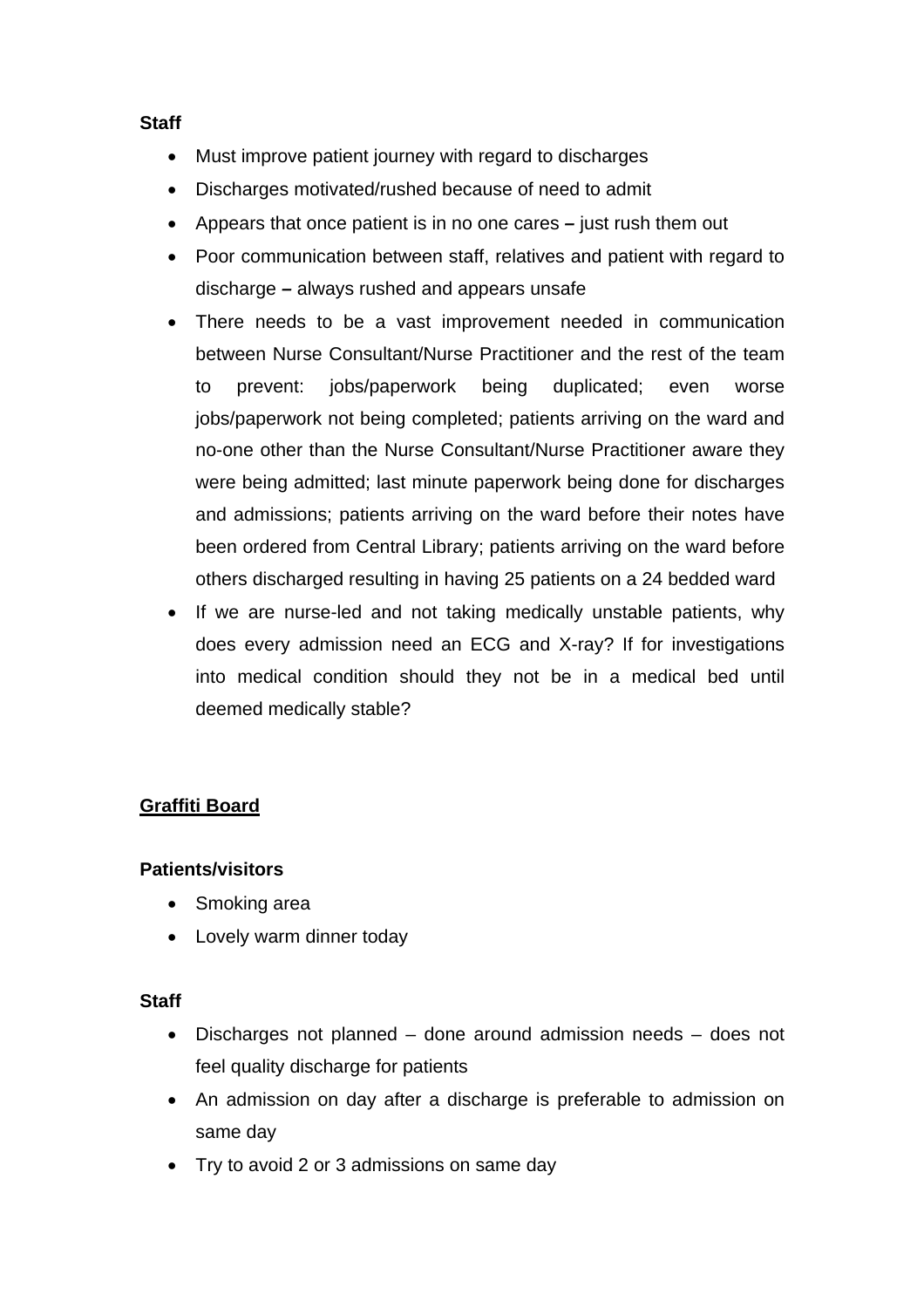- More preparation time for discharges
- When patient admitted should they come when someone in primary team on duty to do at least basic admission. Also should someone in each team be on duty on each shift for it to work?

# **First Impressions Questionnaire**

Forty-six questionnaires were partially or fully completed:

Things that struck new patients/visitors:

- Too ill to bother
- Too poorly and disorientated night time
- Chair to sit, on facilities for putting your clothes and drawer space, and welcomed by the nurses
- How hard the chair was
- Worried might have to stay in bed all time
- I was first put in a single room but I had to be moved. I don't like it at first but now I think its friendly
- Spacious room and very friendly and welcoming staff
- Impressed
- It were alright in them days its lovely
- Its right nice to be back amongst such nice people
- Someone came to greet us. We weren't left too long before being shown to a bed. Were asked if we wanted a cup of tea which was very nice
- Being made welcome
- Welcoming, friendly atmosphere, relaxed
- Relaxed atmosphere
- Friendly, helpful
- I was struck *–* have been more than once *–* when nurses and doctors appear so quickly *–* not only come so quickly but get on with what is required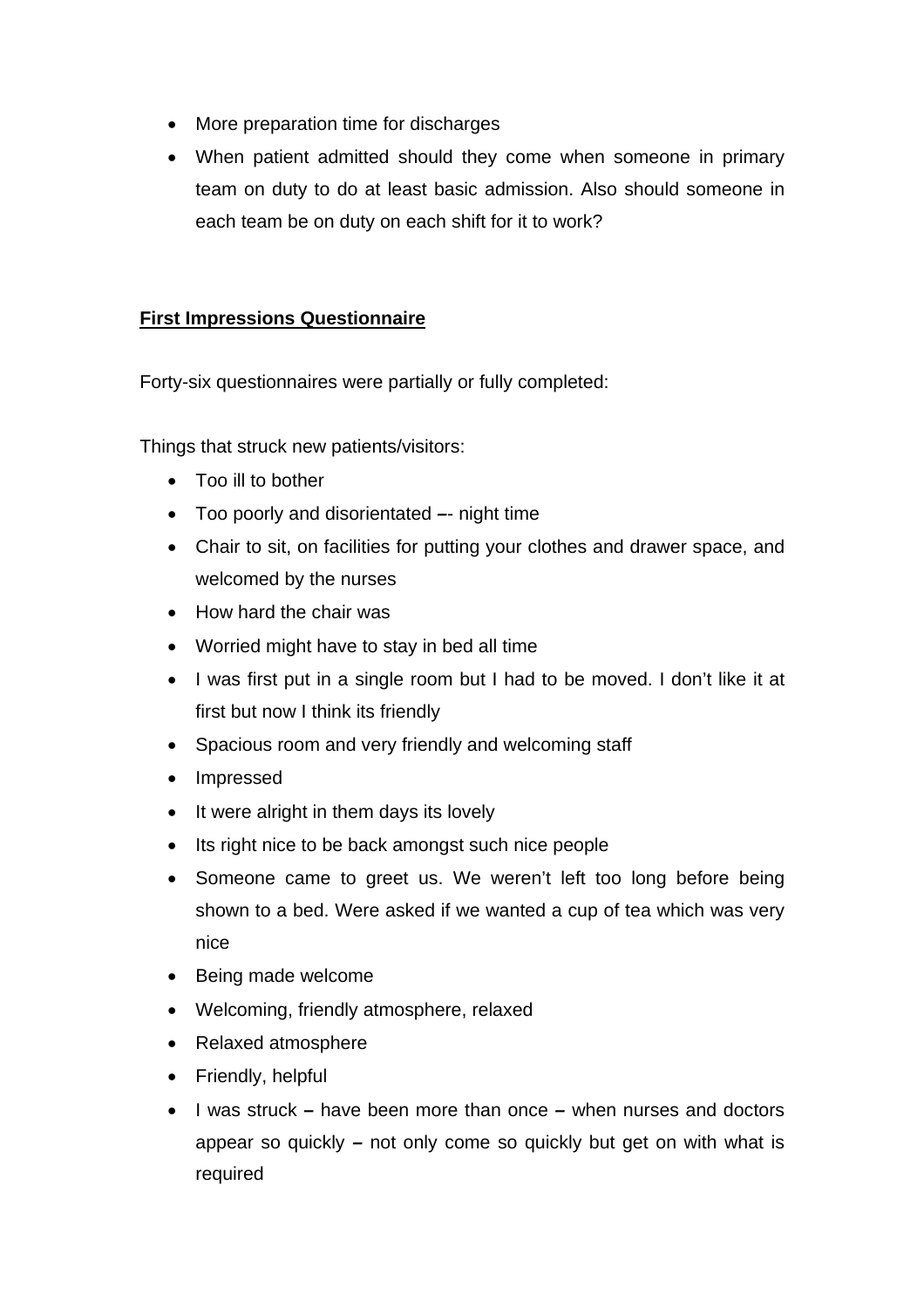- Was glad to be here *–* in so much pain at home
- The really lovely, warm welcome. I was looked after. Brian was helpful *–* you can tell him I said it as well!
- Friendly, welcoming, fully aware of reasons for admission
- Cheerfulness of nurses. Nice bright clean room
- How clean it was
- Cheerful and friendly staff everywhere and very clean and smelling fresh - nice big windows letting in the light
- The kindness and efficient staff. The cleanliness of chairs and tables
- The cleaner. The helpful staff
- Pleasant and clean surroundings
- Nice and big. Nice and clean
- Its how cheerful you were, everybody was nice to you, very clean
- Very clean, friendly staff and very clean
- Cleanliness
- Clean. Plain but very tidy
- Nurses nice. Everything looks nice and clean
- How busy everybody was
- I don't know duck
- Can't remember
- Alright
- Felt it was alright
- Everything was straightforward
- Not very much
- Nothing
- Not in the least impressed
- It was different from (Ward x) as I have been in (Ward x)
- Have been on ward before
- Very nice. Don't forget I'm grateful for what they've done for me
- Patience and dedication to patients
- The attention the staff gave to the patients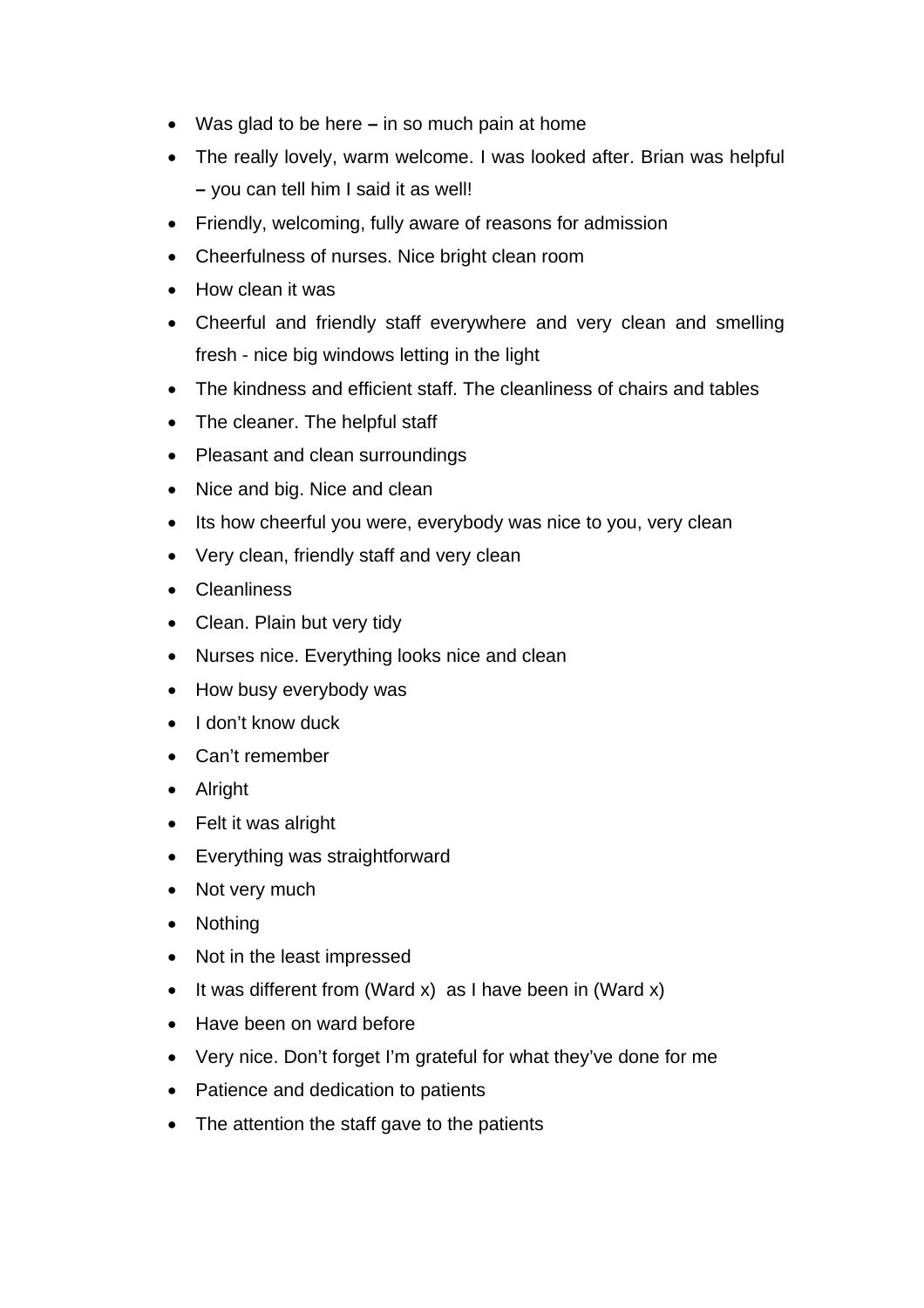First impressions gained:

- Very good
- Very nice indeed, nurses as well as patients
- I was most impressed seeing how quickly doctors and nurses appeared and got on with helping
- A happy ward
- Really good atmosphere. Didn't feel you were coming into a hospital
- Drink offered very kind
- Everyone was friendly and very helpful
- I liked it. People was friendly. Very impressed with the staff. Don't care for blue/green teams as some staff ignore you
- Nurses were very civil and caring
- Staff were cheery
- Like I said before, kind and friendly
- I thought it was quite reasonable, very nice, friendly. They had a job to do. It's different like me flat.
- People treated you better. You don't have to buzz and wait half an hour for the toilet for one thing. I can't see very well but it was clean and tidy as far as I could see. Patients were well looked after
- The staff were most helpful and made me feel at ease. I was brought a cup of tea and felt relaxed
- The same faces always very friendly and smiling. A very good atmosphere
- Personal touch, reassuring. Excess of admin work for nurses
- How busy everyone was
- Organised, clean, staff friendly and approachable
- Very impressive, spotlessly cleaned. Lovely outlook (view from window)
- Clean, well-organised. Very helpful and clear what is happening
- It was clean
- Clean and tidy
- Neat and tidy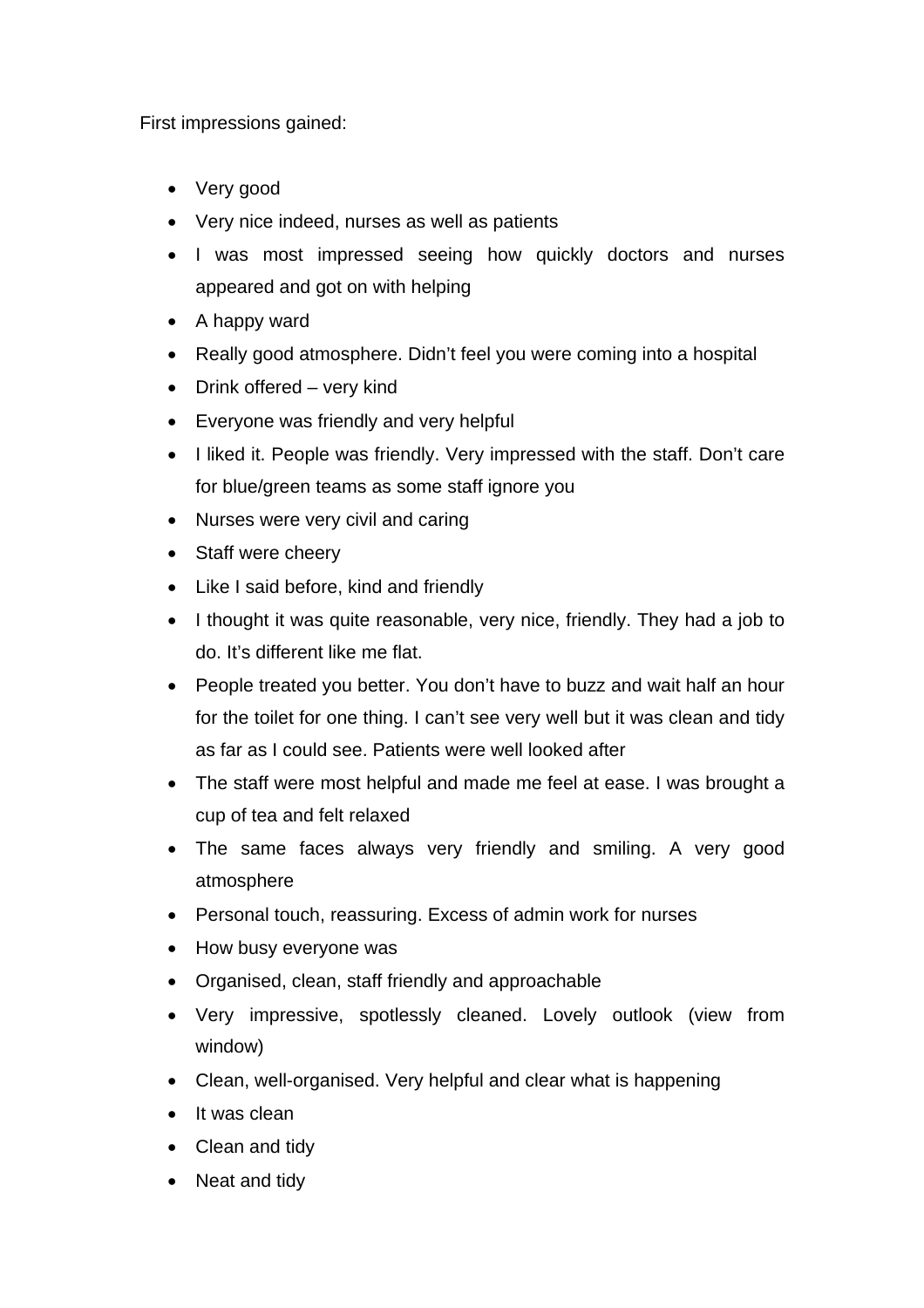- Knew she was coming to hospital but nothing else too poorly
- No great impression but curious to what treatment he would get
- Excellent
- Excellent in every way
- Very positive
- Quite good actually different
- Friendly staff, very helpful
- Enjoyed
- Very nice
- It weren't bad at all like Marks and Spencers, very nice
- Much better than last time I came in
- I thought it was quite nice
- Thought it was quite nice actually
- Okay
- Everything was OK
- Had been on it before and it was fine
- Well it were alright, lovely job
- Alright
- Felt it was alright
- Nothing much
- I don't know. I'm back, daft this is

Suggestions for improving the experience of ward newcomers

- I don't think you could make it any better
- Myself, I don't think you could improve it
- I don't think you can improve
- The attention the staff gave to patients is first class
- Not much room for improvement, everyone so friendly
- On my visit there was no room for improvement
- Not possible  $-$  nothing can improve  $-$  the ward was perfect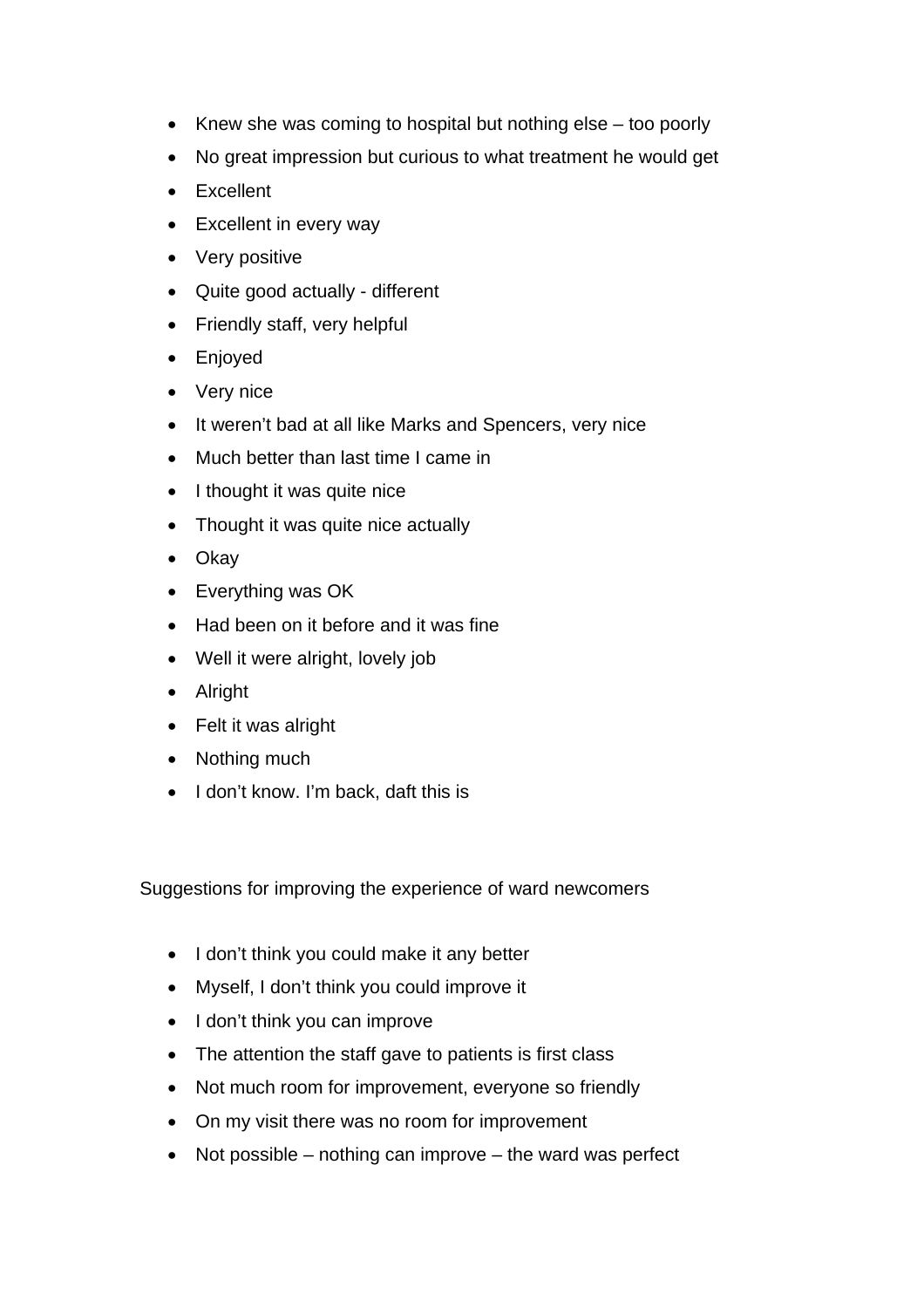- I don't think you could do anything better. Staff are wonderful. Judith is wonderful
- Nothing very positive
- Can't think of anything, everyone was friendly and reassuring
- It's very nice. I've been in worse places. It's like me flat. I'm very grateful for getting on me feet
- That's a hard one. I think let them come in more slowly and let relatives come and unpack for them so they know they are alright and have a minute with them before they go
- I wasn't given a booklet so I didn't know why I was here. I didn't know who to approach
- Explain what was going to happen (treatment)
- I would have liked a little feedback the first day ie what test/treatment. Maybe a small history on coming into the ward ie general things – likes/dislikes, habits, which all staff can access
- Would like to be changed more at night
- A few books and magazines to read at bedside
- A lunch
- Get better propelled wheelchairs
- Television could do with height adjustment
- To let patients lie on the bed when they arrive rather than sitting in a wheelchair when first come in
- Have staff assigned to greet you
- Felt unsettled at first
- It was a trauma to even come in the ambulance as she hadn't been out for two years, but felt safe on the ward on arrival but unsure
- To make them welcome in every way. This was the experience given to myself. One vast improvement – the cooking. The cookhouse staff make delicious food but is spoilt by it being served up on ice cold plates
- Can't get to toilet when wants to go
- Have a staff member spend a few minutes settling the patient in
- Make chairs softer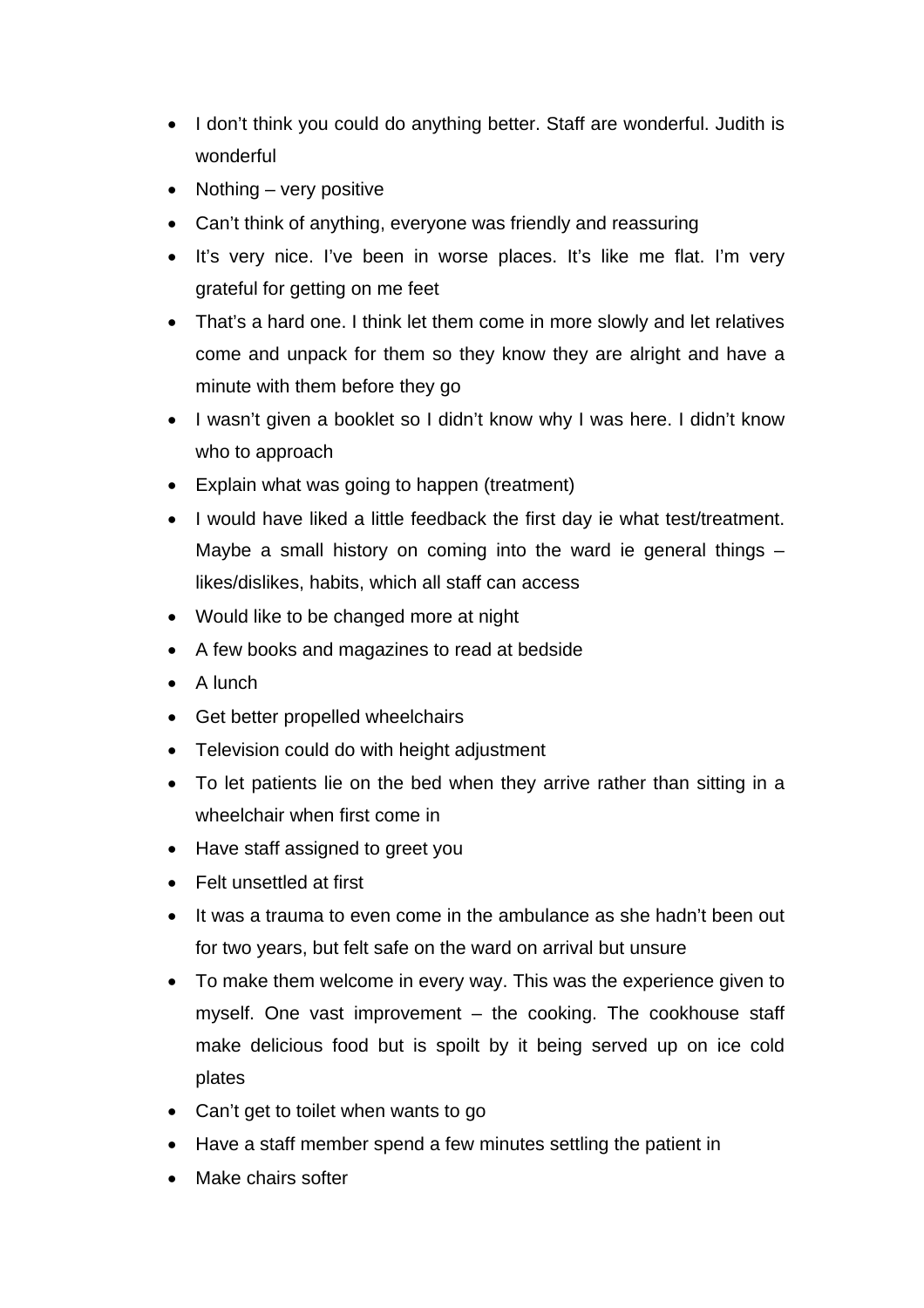- All you people work so hard. You put yourselves out to help us. Thank you. Thank you for giving us time (to give feedback)
- Nothing. Nowt duck, lovely. Doctors coming tomorrow.
- It's different now ta olden days. You got more rest in them days
- Don't get me puzzling duck. I don't know and that's bloody it
- Some staff are very nice, others are grotty
- Unable to comment on this
- No its alright
- No way
- Nothing
- Don't think so
- No I don't think so, everybody has been lovely
- Can't think of anything
- Find nothing wrong. Pleasant
- They only need to be on the ward a few minutes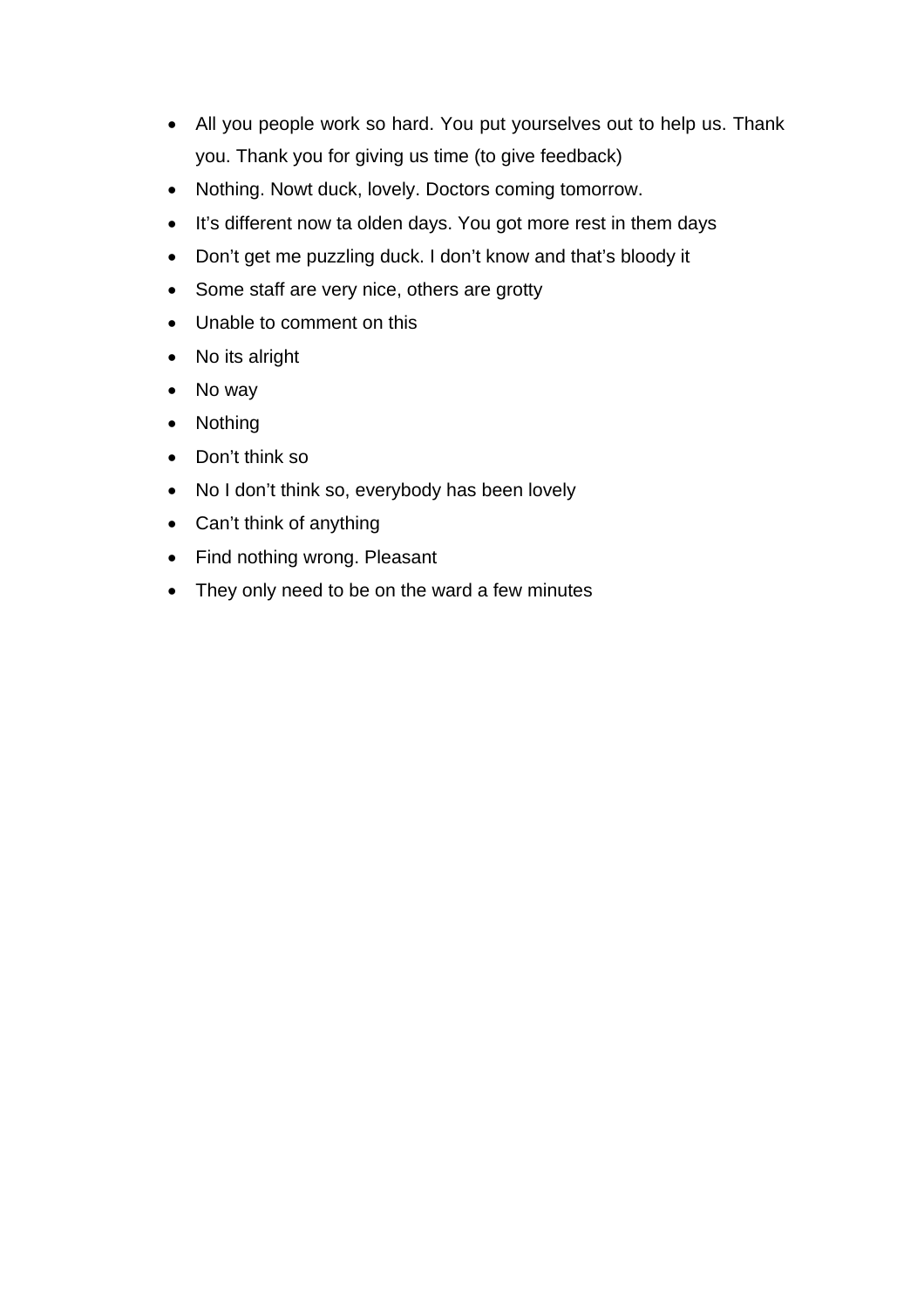# **REFERENCES**

Alvesson, M and Skoldberg, K (2000) *Reflexive Methodology, New Vistas for Qualitative Research*. Sage Publications, London.

Biggs, S and Powell, J (2002) Older People and Family in Social Policy. In Bengston, V & Lowenstein, A (Eds). *International Perspectives on Families. Aging & Social Support*, Routledge. New York.

Bowcutt, M; Carrick Andrews, B and Kaye, J (2000) Sub-acute care: A competitive response to providing geriatric care. *Journal of Nursing Administration*, 30(6): 300-303

Calnan, M and Gabe, J (2001) From consumerism to partnership? Britain's National Health Service at the turn of the century. *International Journal of Health Services*, 31 (1): 119-131

Cutliffe, J R and McKenna, H P (1999) Establishing the Credibility of Qualitative Research Findings: The Plot Thickens. *Journal of Advanced Nursing*, 30 (2): 374-380

Department of Health (2006) *Our health, our care, our say: a new direction for community services*. Department of Health, London.

Donald, IP; Jay, T; Linsell, J and Foy, C (2001) Defining the appropriate use of community hospital beds. *British Journal of General Practice*, 51: 95-100

Griffiths, PD; Edwards, MH; Forbes, A; Harris, RL and Ritchie, G (2004) The Cochrane Database of Systematic Reviews. Issue 4. Art. No: CD002214.pub2.DOI:10.1002/14651858.CD002214.pub2

Graneheim, UH and Lundman, B (2004) Qualitative Content Analysis in Nursing Research. *Nurse Education Today*, 24(2):105-112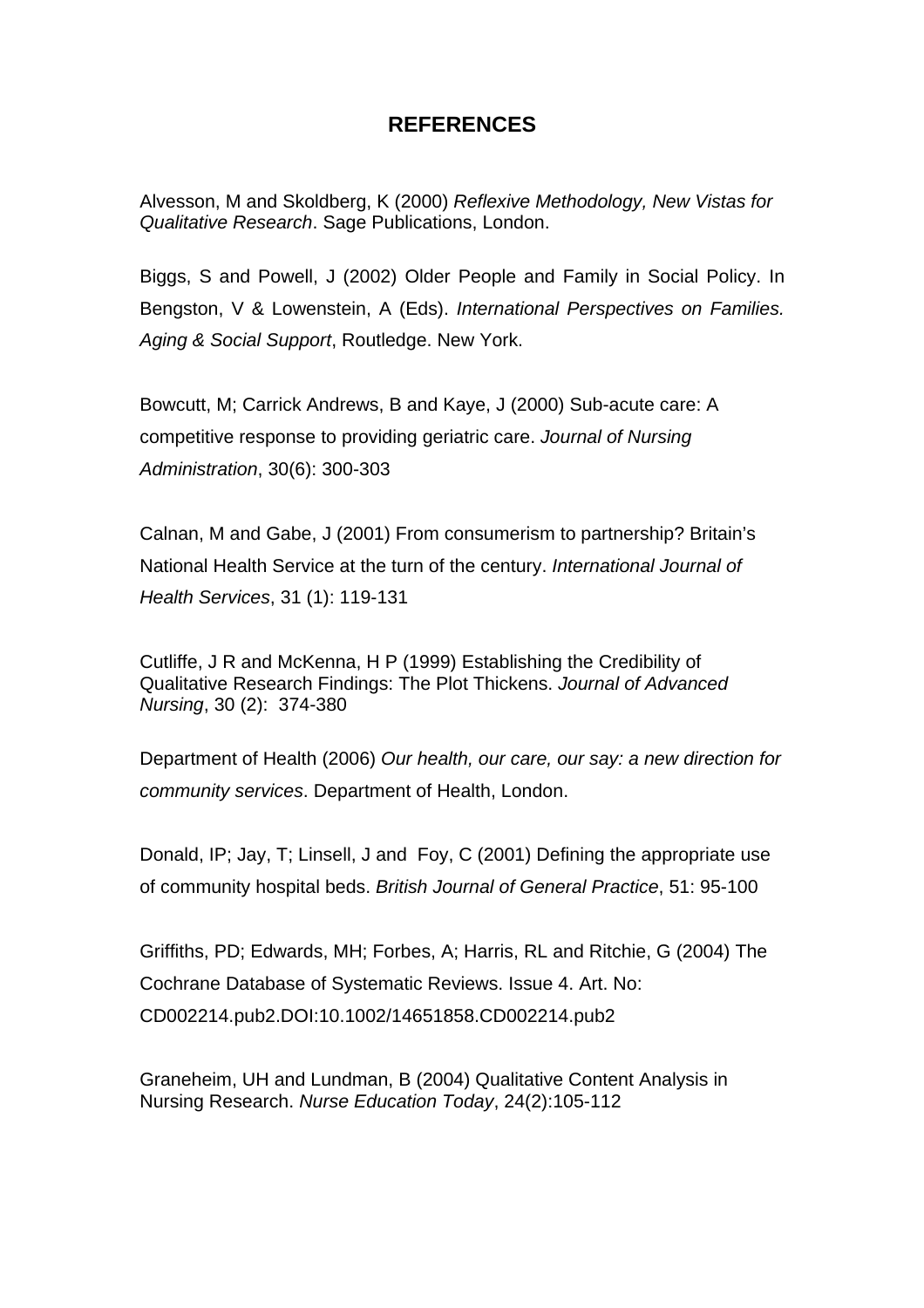Grimley Evans, J and Tallis, RC (2001) A new beginning for care for elderly people. *British Medical Journal*, 322: 807-808

Griffiths, P; Wilson-Barnett, J; Richardson, G; Spilsbury, K; Miller, F and Harris, R (2000) The effectiveness of intermediate care in a nursing-led inpatient unit. *International Journal of Nursing Studies*, 37: 153-161

Hammersley, M and Atkinson, P (1995) *Ethnography. Principles in Practice*. Second Edition. Routledge, London.

Hart, E and Bond, M (1995) *Action research for health and social care. A guide to practice*. Open University Press, Philadelphia.

Holloway, I (Ed) (2005) *Qualitative Research in Health Care*. Open University Press/McGraw Hill, London.

Lofland, J and Lofland, LH (1995) *Analyzing Social Settings. A Guide to Qualitative Observation and Analysis.* Wadsworth Publishing Company, California.

Martin, M; Yon Hin, P and O'Neill, D (2004) Acute medical take or sub acuteon-chronic medical take? *Irish Medical Journal*, 97(7): 212-214

Meads, G (2001) Rediscovering community hospitals. *British Journal of General Practice*, 51: 91-92

National Co-ordinating Centre for NHS Service Delivery and Organisation (2000). *National Listening Exercise: Report of the findings*. NCCSDO. London.

Parker, G; Bhakta, P; Katbamna, S; Lovett, C; Paisley, S; Parker, S; Phelps, K; Baker, R; Jagger, C; Lindesay, J; Shepherdson, B and Wilson, A (2000) Best place of care for older people after acute and during sub-acute illness: a systematic review. *Journal of Health Service Research Policy*, 5(3): 176-189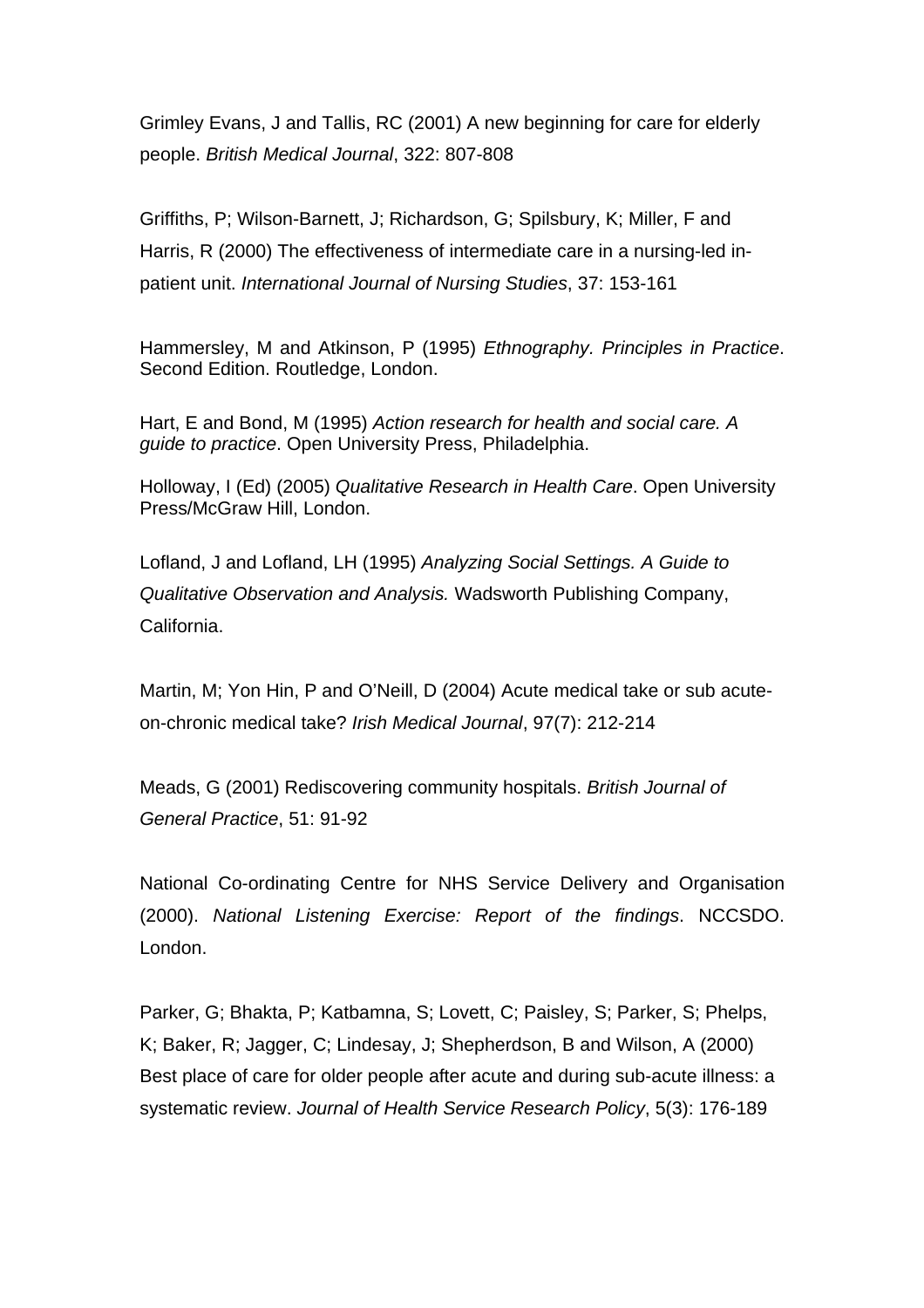Peace, S (Ed) (1999) *Involving older people in research: an amateur doing the work of a professional*. CPA: Open University, Buckingham.

Petch, A (2003) *Intermediate care. What do we know about older people's experiences?* Joseph Rowntree Foundation, University of Glasgow.

Phillipson, C; Bernard, M; Phillips, J and Ogg, J (2000) *The Family and Community Life of Older People*. Routledge, London.

Rawle, A (2003) *Evaluation of the Nurse-led Beds at Walton Hospital*. Unpublished audit project. Chesterfield PCT

Round, A; Crabb, T; Buckingham, K; Meizner, R; Pearce, V; Ayres, R; Weeks, C and Hamilton, W (2004) Six month outcomes after emergency admission of elderly patients to a community or a district general hospital. *Family Practice*, 21(2): 173-179

SchÖn, D A (1983) *The Reflective Practitioner.* Basic Books/Harper Collins, New York

Seamark, D; Moore, B; Tucker, H; Church, J and Seamark, C (2001) Community hospitals for the new millennium. *British Journal of General Practice*, 51: 125-127

Steiner, A (2001) Intermediate care - a good thing? *Age and Ageing*, 30(3): 33-39

Wiles, R; Postle, K; Steiner, A and Walsh, B (2003) Nurse-led intermediate care: patients' perceptions. *International Journal of Nursing Studies,* 40: 61-71

Wilson-Barnett, J; Griffiths, P; Harris, R and Heard, S (2001) Evaluating nurse-led inpatient units. *Nursing Standard*, 15(37): 40-42

Young, J and Donaldson, K (2001) Community hospitals and older people.